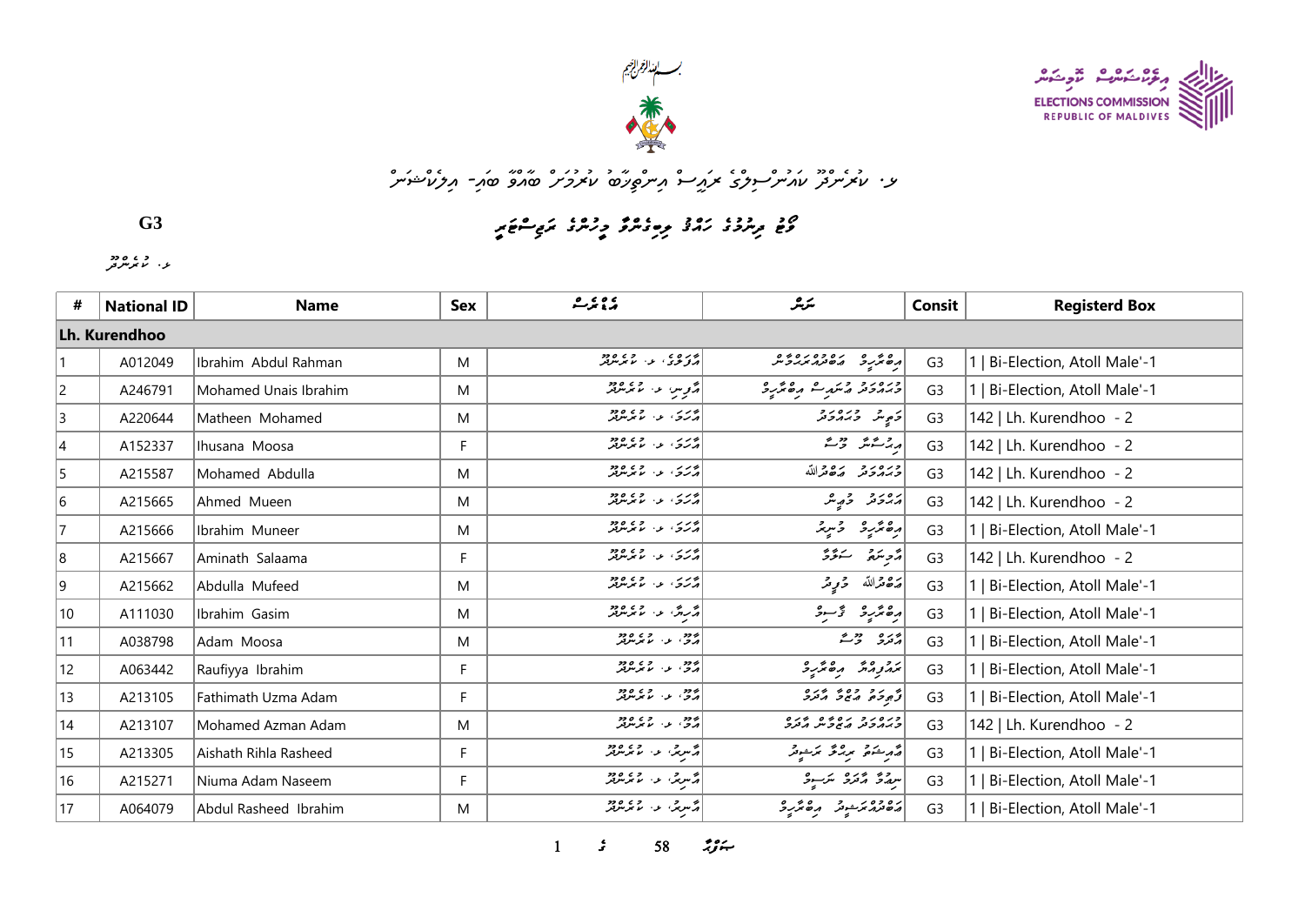| 18 | A245611 | Ibrahim Rushdhan Rasheed | M           | د سرچې او اسماند شريعه                              | رە ئرىرى برىشەئرىر برىدىر                                                       | G <sub>3</sub> | 1   Bi-Election, Atoll Male'-1 |
|----|---------|--------------------------|-------------|-----------------------------------------------------|---------------------------------------------------------------------------------|----------------|--------------------------------|
| 19 | A245613 | Adam Razan Rasheed       | M           | ا دسری د رود د                                      | أوره بروش برشوش                                                                 | G <sub>3</sub> | Bi-Election, Atoll Male'-1     |
| 20 | A318743 | Ahmed Sham Abdulla       | M           | در ده در در دور<br>  در شوی در موسر در              | أرورو يدو روورالله                                                              | G <sub>3</sub> | 1   Bi-Election, Atoll Male'-1 |
| 21 | A215170 | Aminath Abdulla          | $\mathsf F$ | ا دې د دي وو                                        | أمر يتمع مقامته                                                                 | G <sub>3</sub> | 142   Lh. Kurendhoo - 2        |
| 22 | A213172 | Fathimath Sana           | F           | و وه د او ده ود د                                   | قَەجوحىق ھَەمىگر                                                                | G <sub>3</sub> | 142   Lh. Kurendhoo - 2        |
| 23 | A213175 | Mohamed Shan             | M           | و ده و.<br>د کشود ، د ، ما مرس تر                   | ورەر دېگر                                                                       | G <sub>3</sub> | 1   Bi-Election, Atoll Male'-1 |
| 24 | A213177 | Aishath Shafa            | F           | و ده و،<br>د شود، د ، ما تر مرود                    | قەربىئە ھ                                                                       | G <sub>3</sub> | 142   Lh. Kurendhoo - 2        |
| 25 | A077346 | Tholhath Aboobakuru      | M           | پر ده ده ده ده ده ده<br>در کامري د استر مرکز        | נפנד נחנדר                                                                      | G <sub>3</sub> | 141   Lh. Kurendhoo - 1        |
| 26 | A123571 | Fathimath Zahira         | F           | د د د د د د د د د د د د                             | وَجوحَة تَجْرِيمُ                                                               | G <sub>3</sub> | 141   Lh. Kurendhoo - 1        |
| 27 | A131891 | Amira Aboobakuru         | F           | د د د د د د د د د د د د                             |                                                                                 | G <sub>3</sub> | 141   Lh. Kurendhoo - 1        |
| 28 | A212931 | Aishath Ahmed            | F           | ا د ده د د د د د د د د د د                          | أهر شو ده دو                                                                    | G <sub>3</sub> | 1   Bi-Election, Atoll Male'-1 |
| 29 | A212936 | Fariga Aboobakuru        | F           | ه به وی .<br>در پخ تری ، بو ، بر بر برتر            | $\begin{vmatrix} 2 & 2 & 2 & 2 \\ 2 & 2 & 2 & 3 \\ 3 & 2 & 2 & 3 \end{vmatrix}$ | G <sub>3</sub> | 141   Lh. Kurendhoo - 1        |
| 30 | A084068 | Abdulla Ahmed            | M           | در ده ده ده ده ده ده<br>  پره ترس سرگاه دارد موسرتر | أشكام تدرور                                                                     | G <sub>3</sub> | 142   Lh. Kurendhoo - 2        |
| 31 | A069381 | Ahmed Mohamed            | M           | دەرىم دى، ئەس مەدىر                                 | גפניק כנסניק                                                                    | G <sub>3</sub> | 142   Lh. Kurendhoo - 2        |
| 32 | A123580 | Aminath Ahmed            | F           | د ۲۵ د د ۲۵ د و د ۲۵ د و                            | أأوسكم أأرور                                                                    | G <sub>3</sub> | 142   Lh. Kurendhoo - 2        |
| 33 | A214439 | Saeeda Abdul Gadir       | F           | دەرىرى ئەسلىمىس دەرە                                | ر ده وه وه و د حقیقی مورد.<br>استوپینگر از این هر مورد کردند.                   | G <sub>3</sub> | 142   Lh. Kurendhoo - 2        |
| 34 | A215151 | Sanfa Ahmed              | F           | دەرىرى ئەرەپە 2009                                  | سەھەر ئەرەر د                                                                   | G <sub>3</sub> | 142   Lh. Kurendhoo - 2        |
| 35 | A215152 | Mariyam Zidna            | F           | دەر رە دەرە دەرە                                    | د ۱۵ د ص پر پر ش                                                                | G <sub>3</sub> | 142   Lh. Kurendhoo - 2        |
| 36 | A215153 | Fathimath Zahira         | F           | د ه در د د د د د د د د د                            | وَجوحَرْمَ تَجْرِيمُ                                                            | G <sub>3</sub> | 142   Lh. Kurendhoo - 2        |
| 37 | A215154 | Hawwa Zeema              | F           | ده د د د د وده<br>د ه رسي د لاسر سر                 | پروژ پروژ                                                                       | G <sub>3</sub> | 142   Lh. Kurendhoo - 2        |
| 38 | A215124 | Mohamed Zuhair           | M           | دەرىرى ئەرەپە 2009                                  | ورود ورويح                                                                      | G <sub>3</sub> | 142   Lh. Kurendhoo - 2        |
| 39 | A215125 | Aishath Zoona            | F           | ره د د .<br>د ه رس . د . م سرس                      | د مرشور سمج مگر                                                                 | G <sub>3</sub> | 142   Lh. Kurendhoo - 2        |
| 40 | A220581 | Ashiyath Zeeshan         | F           | دەرىرى ئەرەپە 2009                                  | أَرَّ شَورَ مَحْمٍ مِنْ يَمْرُ مِنْ                                             | G <sub>3</sub> | 142   Lh. Kurendhoo - 2        |
| 41 | A214202 | Fathimath Ali            | F           | دەرە، دە دەھ                                        | دٌ پوځ تو په په                                                                 | G <sub>3</sub> | 141   Lh. Kurendhoo - 1        |
| 42 | A214208 | Abdul Gayyoom Abdulla    | M           | د ه د د د د د د د د د د                             | ره ده ده ده ده در الله                                                          | G <sub>3</sub> | 141   Lh. Kurendhoo - 1        |
| 43 | A214229 | Hussain Haleem           | M           | ره روه  وه دود                                      | رجم شهر مرکز کردی که در مرکز                                                    | G <sub>3</sub> | 141   Lh. Kurendhoo - 1        |
| 44 | A214231 | Hasna Abdulla            | F           | ره روه .<br>در ۱۵ کرد . د . ما مرس                  | برعش مكافرالله                                                                  | G <sub>3</sub> | 1   Bi-Election, Atoll Male'-1 |

*s* 58 *i***<sub>S</sub>** $\approx$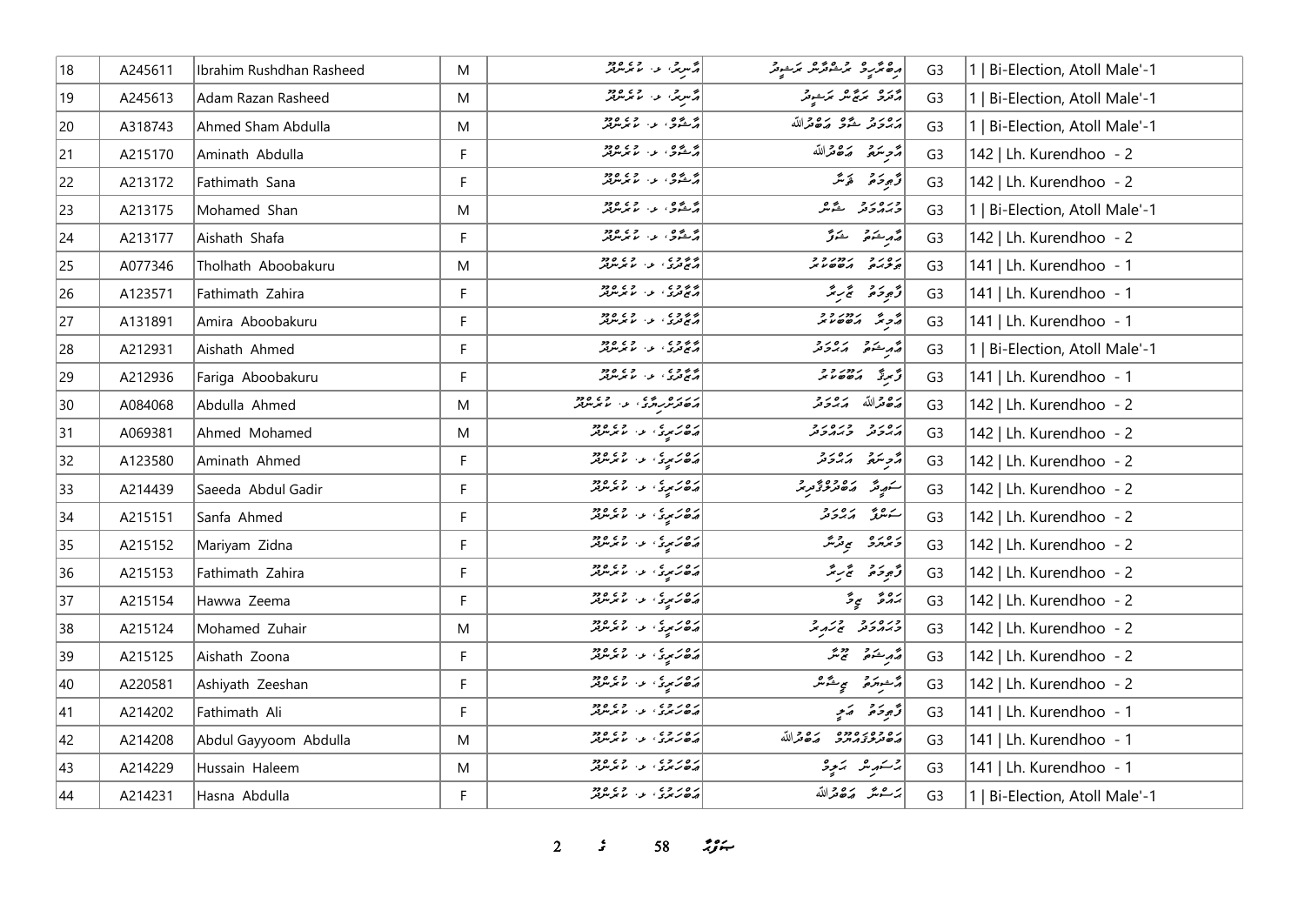| 45 | A141719 | Minna Abdulla         | F         | د ه د د د د د د د د                                                                                                                                                                                                  | <i>وینگر مک</i> ھنگرالله                          | G <sub>3</sub> | 141   Lh. Kurendhoo - 1        |
|----|---------|-----------------------|-----------|----------------------------------------------------------------------------------------------------------------------------------------------------------------------------------------------------------------------|---------------------------------------------------|----------------|--------------------------------|
| 46 | A153512 | Abdulla Easa          | M         | دەرە، دە                                                                                                                                                                                                             | ح قمرالله صِ مُحَمَّد                             | G <sub>3</sub> | 141   Lh. Kurendhoo - 1        |
| 47 | A153830 | Hawwa Abdulla         | F         | دەرە، دە                                                                                                                                                                                                             | بروء رَه مَراللّه                                 | G <sub>3</sub> | 141   Lh. Kurendhoo - 1        |
| 48 | A096403 | Ilyas Abdulla         | M         | د ه د د د .<br>د ه د بری . د . ما برسربر                                                                                                                                                                             | مرقرش مكافرالله                                   | G <sub>3</sub> | 141   Lh. Kurendhoo - 1        |
| 49 | A045695 | Ahmed Abdulla         | M         | ره روه .<br>ه <i>ه د بر</i> ي او الا برس                                                                                                                                                                             | أرور وكامح الله                                   | G <sub>3</sub> | 141   Lh. Kurendhoo - 1        |
| 50 | A080873 | Ahmed Yauqoob         | ${\sf M}$ | درگان اور مایگریزوژ                                                                                                                                                                                                  | נסנים נכחם                                        | G <sub>3</sub> | 1   Bi-Election, Atoll Male'-1 |
| 51 | A165175 | Mohamed Anoof Ahmed   | M         | درگان اور مایگریزوژ                                                                                                                                                                                                  | כנסגב גמס גםגב<br>כגתכת היינג הגבת                | G <sub>3</sub> | 141   Lh. Kurendhoo - 1        |
| 52 | A213422 | Yauqoob Mahmood       | M         | درگان از ۲۵٫۵ وی<br>  درگان از ما مرس                                                                                                                                                                                | י כככם ים ככבר<br>תנג'ונים כ'ייכיבר               | G <sub>3</sub> | 141   Lh. Kurendhoo - 1        |
| 53 | A213423 | Fathhiyya Yaugoob     | F.        |                                                                                                                                                                                                                      | נכ ספי גרבביב<br>צפינות תגצים                     | G <sub>3</sub> | 1   Bi-Election, Atoll Male'-1 |
| 54 | A213430 | Badhuriyya Yaugoob    | F         | د روه د اوه دود.<br>د روه د الاندلال                                                                                                                                                                                 |                                                   | G <sub>3</sub> | 141   Lh. Kurendhoo - 1        |
| 55 | A213433 | Fathimath Nizama      | F         | د روی او او دود                                                                                                                                                                                                      | رُّمِوَةً سِمَّةً                                 | G <sub>3</sub> | 141   Lh. Kurendhoo - 1        |
| 56 | A213438 | Abdul Wahid Yauqoob   | M         | د روی او او د مورد د                                                                                                                                                                                                 | מסינת מידי מידי המידים<br>  המסינת מידי מידי מידי | G <sub>3</sub> | 141   Lh. Kurendhoo - 1        |
| 57 | A245619 | Ali Haisham           | M         | د روی د می مرس                                                                                                                                                                                                       | ړَي پَه ِڪُو                                      | G <sub>3</sub> | 141   Lh. Kurendhoo - 1        |
| 58 | A221165 | Ahmed Sammah          | M         | مەرشۇق بەر قايم ئارود                                                                                                                                                                                                | أرور والمشروع                                     | G <sub>3</sub> | 142   Lh. Kurendhoo - 2        |
| 59 | A214143 | Mohamed Visam         | ${\sf M}$ | د د شوی، او از اند مورد                                                                                                                                                                                              | ورەرو پەر                                         | G <sub>3</sub> | 1   Bi-Election, Atoll Male'-1 |
| 60 | A214144 | Abdulla Agil          | M         | د م شوی، عن الا مرس                                                                                                                                                                                                  | ح قوالله ح توفر                                   | G <sub>3</sub> | 142   Lh. Kurendhoo - 2        |
| 61 | A214145 | Aminath Inaya         | F.        | د د خوی او او دود                                                                                                                                                                                                    | رژحر سرقر مرسنگر                                  | G <sub>3</sub> | 142   Lh. Kurendhoo - 2        |
| 62 | A215589 | Aishath Abdulla       | F         | په دشوی او او موسوي                                                                                                                                                                                                  | أصمر يحقى وكالحدالله                              | G <sub>3</sub> | 142   Lh. Kurendhoo - 2        |
| 63 | A085347 | Ibrahim Ismail        | M         | مەم شكەنى بالا ئاس بولىق                                                                                                                                                                                             | أرهتر ومستحور                                     | G <sub>3</sub> | 142   Lh. Kurendhoo - 2        |
| 64 | A091110 | Yoosuf Moosa          | M         | ړکړې د کابرلرفز                                                                                                                                                                                                      | در ده در در                                       | G <sub>3</sub> | 142   Lh. Kurendhoo - 2        |
| 65 | A214738 | Mariyam Fazeela       | F         | درس المراسم المرسم المرسم المرسم المرسم المرسم المرسم المرسم المرسم المرسم المرسم المرسم المرسم ال<br>المرسم المرسم المرسم المرسم المرسم المرسم المرسم المرسم المرسم المرسم المرسم المرسم المرسم المرسم المرسم المرس | د ۱۳ پېړۍ تخپ تر                                  | G <sub>3</sub> | 142   Lh. Kurendhoo - 2        |
| 66 | A214739 | Mohamed Yoosuf        | M         | در موسط المسلم المسلم المسلم المسلم المسلم المسلم المسلم المسلم المسلم المسلم المسلم المسلم المسلم المسلم ال                                                                                                         | כנים ניבר בפ<br>כגובביה ובעיית                    | G <sub>3</sub> | 142   Lh. Kurendhoo - 2        |
| 67 | A214743 | Hawwa Fazla           | F         | پرسمها اور ۱۹۵۷<br>  پرسمها اور سر سر سر سر بر                                                                                                                                                                       | پروژ تی شرقر                                      | G <sub>3</sub> | 1   Bi-Election, Atoll Male'-1 |
| 68 | A214745 | Ahmed Shareef         | M         | اړسمه او استور د ده د                                                                                                                                                                                                | پرور د سکامپرو                                    | G <sub>3</sub> | Bi-Election, Atoll Male'-1     |
| 69 | A214749 | Ibrahim Sujadh Yoosuf | M         | أيرس عن المتحده المعرفة                                                                                                                                                                                              | ره عرب و به و دو وه<br>ده عرب و سونځ تر مرسونې    | G <sub>3</sub> | 1   Bi-Election, Atoll Male'-1 |
| 70 | A053451 | Ahmed Hussain         | M         | دره ه در در دود<br>  پرنوژی د اس برس                                                                                                                                                                                 | رەپرو برسكىرىش                                    | G <sub>3</sub> | 142   Lh. Kurendhoo - 2        |
| 71 | A115641 | Aminath Adam          | F         | دروه .<br>د تروگ د ام ترس                                                                                                                                                                                            | پر پر په پره                                      | G <sub>3</sub> | 142   Lh. Kurendhoo - 2        |

**3** *3* **58** *if***<sub>x</sub>**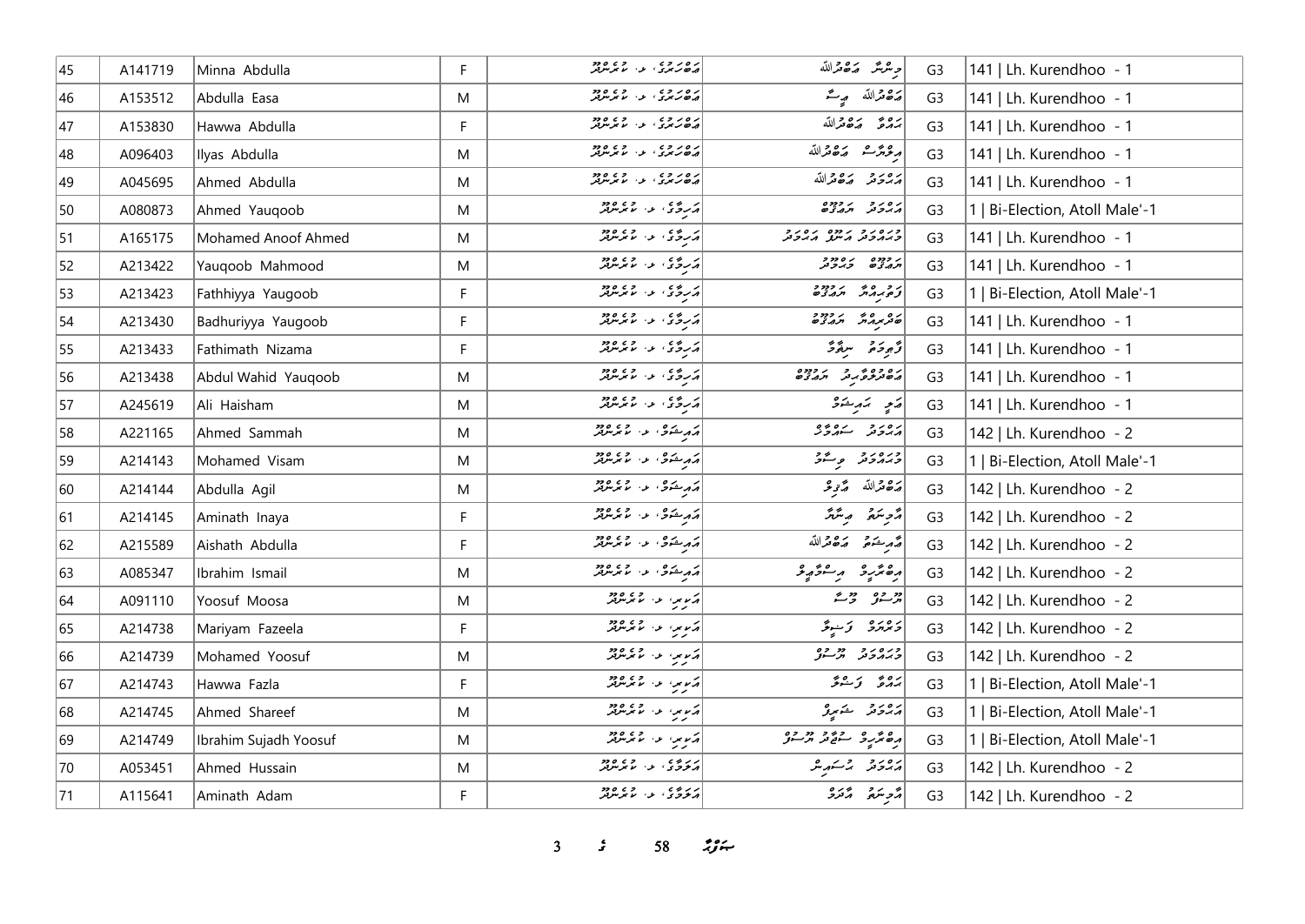| 72           | A309891 | Aminath Amaanee Mahir  | F.        | دروه عليه المتحده من دود.<br>  در خرج ی المتحد المتحد معرف معرف | مُتَّحِسَمُ مَرَّسٍ دُّرِيْرَ                         | G <sub>3</sub> | 142   Lh. Kurendhoo - 2        |
|--------------|---------|------------------------|-----------|-----------------------------------------------------------------|-------------------------------------------------------|----------------|--------------------------------|
| 73           | A309893 | Ahmed Aman Mahir       | M         | دروی د. دی وود                                                  | رور د بروند و به                                      | G <sub>3</sub> | 142   Lh. Kurendhoo - 2        |
| 74           | A127892 | Aminath Aboobakuru     | F         | ار د کرده ی اور استاند کرد.<br>امروکرد کرد استاند کرد           | REAR YELL                                             | G <sub>3</sub> | 1   Bi-Election, Atoll Male'-1 |
| 75           | A144011 | Ahmed Shameem          | M         | د د ځ ی او د د مرکز                                             | دەرو شەرە                                             | G <sub>3</sub> | 1   Bi-Election, Atoll Male'-1 |
| 76           | A086741 | Ahmed Rasheed Yaugoob  | M         | د پرې او د او دو                                                | رور و بر شوتر برودو و<br>  پر بر تر بر شوتر بر پر تون | G <sub>3</sub> | 141   Lh. Kurendhoo - 1        |
| 77           | A065420 | Abdulla Yaugoob        | M         | د وي د ۱۰ مرمزند                                                | أصفعته الله متصفحة                                    | G <sub>3</sub> | 141   Lh. Kurendhoo - 1        |
| 78           | A076546 | Mohamed Yaugoob        | ${\sf M}$ | کروگای اور دور                                                  | כנסנכ נפנכ<br>כגונכנ תגצם                             | G <sub>3</sub> | 141   Lh. Kurendhoo - 1        |
| 79           | A215692 | Mariyam Idrees         | F.        | کروگای اور دور                                                  | 5 پروژو پروژبر ک                                      | G <sub>3</sub> | 141   Lh. Kurendhoo - 1        |
| 80           | A220676 | Aminath Sobaahath      | F         | د پروگان او د او دور                                            | أأزوره والمدور                                        | G <sub>3</sub> | 1   Bi-Election, Atoll Male'-1 |
| 81           | A220679 | Sharaf Rasheed         | M         |                                                                 | أحكامكرفي المكاسيونكر                                 | G <sub>3</sub> | 141   Lh. Kurendhoo - 1        |
| 82           | A089697 | Adam Thaufeeg          | M         | د د و د د ، د ، ما د سر د                                       | دره در د                                              | G <sub>3</sub> | 1   Bi-Election, Atoll Male'-1 |
| 83           | A080745 | Abdulla Mohamed        | M         | د مورځ کې د الم مرس                                             | رە دالله دىرە دو                                      | G <sub>3</sub> | 141   Lh. Kurendhoo - 1        |
| 84           | A125527 | Aishath Niuma          | F         | د مورځ کې د الم مرس                                             | قەرىشى سىقىدى                                         | G <sub>3</sub> | 1   Bi-Election, Atoll Male'-1 |
| 85           | A212814 | Azra Mohamed           | F.        | د مومونځۍ ، مسلم موسر د د د                                     | دە ئەرەر دەر                                          | G <sub>3</sub> | 141   Lh. Kurendhoo - 1        |
| 86           | A212815 | Nasheedha Mohamed      | F         | <br>  پروگوی، عن ماسمبردو                                       | پرشوش وره د و<br>  پرشوش وبرورو                       | G <sub>3</sub> | 141   Lh. Kurendhoo - 1        |
| 87           | A212816 | Hussain Nazeer         | M         | د پوځ کې د د مړيند                                              | 2سىرىش سىپەتمە                                        | G <sub>3</sub> | 1   Bi-Election, Atoll Male'-1 |
| 88           | A212817 | Nuha Mohamed           | F         | د موموگی الله الله مورد ا                                       | روس وره رو<br>سرگ وبرمرونر                            | G <sub>3</sub> | 1   Bi-Election, Atoll Male'-1 |
| 89           | A149996 | Mohamed Ibrahim        | M         | د د و د د ، د ، ما مرس                                          | ورەرو مەھرىرى                                         | G <sub>3</sub> | 141   Lh. Kurendhoo - 1        |
| $ 90\rangle$ | A075645 | Mohamed Abdul Hameed   | ${\sf M}$ | د و وي د د سر د ده                                              | دره رو بره ده را د<br>  د بر رو تر می مرد بر پر       | G <sub>3</sub> | 141   Lh. Kurendhoo - 1        |
| 91           | A213985 | Ibrahim Yaamin Mohamed | M         | د و وي د ۱۶۵ وي ۱۶۵<br>  د تروڅ د ۱۶ مامرس                      | ره و د و په دره د د                                   | G <sub>3</sub> | 1   Bi-Election, Atoll Male'-1 |
| 92           | A214149 | Fathimath Abdulla      | F.        | پرېږي ، پر پر پر پر پر پر پر پر پر پر پر پر ا                   | أقرموحته وكالحدالله                                   | G <sub>3</sub> | 1   Bi-Election, Atoll Male'-1 |
| 93           | A213767 | Aminath Naseema        | F         | پروی په میکرین                                                  | دويتم يترجع                                           | G <sub>3</sub> | 1   Bi-Election, Atoll Male'-1 |
| 94           | A046984 | Ahmed Ibrahim          | M         | پرېږي ، په پرېږي دوه                                            | ده د د ه پر د                                         | G <sub>3</sub> | 1   Bi-Election, Atoll Male'-1 |
| 95           | A364788 | Mohamed Nabeeh         | M         | پرېږي، په په تر ټر ټرتر                                         | ورورو شهر                                             | G <sub>3</sub> | 1   Bi-Election, Atoll Male'-1 |
| 96           | A056387 | Abdulla Aboobakuru     | M         |                                                                 | 22/32/ 2001                                           | G <sub>3</sub> | 1   Bi-Election, Atoll Male'-1 |
| 97           | A215858 | Haleema Mohamed        | F         | پر مگرم مگر در مورد در در در محمد مرکز                          | پر پڑھ در دور د                                       | G <sub>3</sub> | 141   Lh. Kurendhoo - 1        |
| 98           | A215859 | Mariyam Asiya          | F.        | أرجمه برس وي دود                                                | د وره پر شهر                                          | G <sub>3</sub> | 141   Lh. Kurendhoo - 1        |

*4 s* 58 *ig*  $\frac{1}{2}$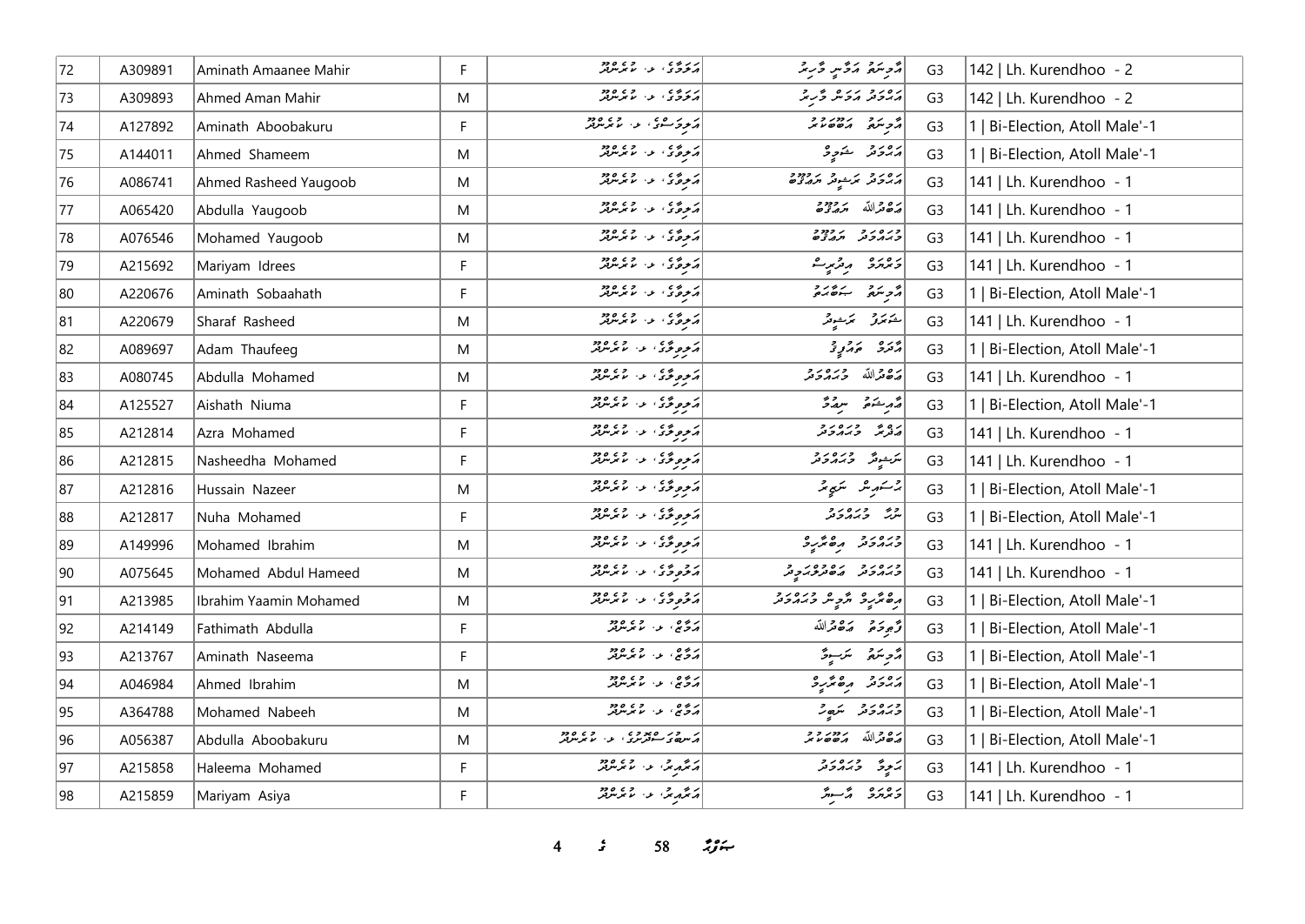| 99            | A215860 | Mohamed Athif            | M  | د محمد چې او ده ده ده د                                                                           | وره د و و                              | G <sub>3</sub> | 141   Lh. Kurendhoo - 1        |
|---------------|---------|--------------------------|----|---------------------------------------------------------------------------------------------------|----------------------------------------|----------------|--------------------------------|
| 100           | A215861 | Ahmed Adhuham            | M  | د عرو عزاء د ۱۶ عرض د                                                                             | גם גם גם גם<br>הגבה הב <i>נ</i> גב     | G <sub>3</sub> | 141   Lh. Kurendhoo - 1        |
| 101           | A213832 | Mariyam Abdulla          | F. | پرسش، عن الایر میں پر                                                                             | وعرمره وكالآله                         | G <sub>3</sub> | 142   Lh. Kurendhoo - 2        |
| 102           | A214393 | Inaad Ibrahim            | M  | د برے، او، اما برسرفر                                                                             | ويترتر وكالرباع                        | G <sub>3</sub> | 142   Lh. Kurendhoo - 2        |
| 103           | A214394 | Ahmed Alim               | M  | ئەبىرىشى ئاس ئۇيمەتلىر                                                                            | برەر ئە ئەر                            | G <sub>3</sub> | 142   Lh. Kurendhoo - 2        |
| 104           | A214396 | Fathimath Afaa           | F. | پرسش، عن الایر میں پر                                                                             | د پوځ تر تر                            | G <sub>3</sub> | 142   Lh. Kurendhoo - 2        |
| 105           | A104856 | Ibrahim Ahmed            | M  | دېمرے، عن الاجر مرکز                                                                              | مەھرىرى مەددىر                         | G <sub>3</sub> | 142   Lh. Kurendhoo - 2        |
| 106           | A220947 | Mohamed Athoof           | M  | درسی، او، اور دور                                                                                 | כנסנכ נחס                              | G <sub>3</sub> | 142   Lh. Kurendhoo - 2        |
| 107           | A246717 | Aminath Umaima Abdulla   | F. | د سکمپری، عن الامریزیز                                                                            | أمجم يترد وحريحه وكالحدالله            | G <sub>3</sub> | 141   Lh. Kurendhoo - 1        |
| 108           | A246734 | Aishath Firasha Ismail   | F  | د کشتمبری، او دار اور دور د                                                                       | قەرشۇ رىڭىشەر سىۋەپى                   | G <sub>3</sub> | 1   Bi-Election, Atoll Male'-1 |
| 109           | A246737 | Maisaraa Ahmed           | F  | د کشمیری او از ۲۶۵ وجو                                                                            | در سنتر اړه د د                        | G <sub>3</sub> | 1   Bi-Election, Atoll Male'-1 |
| 110           | A246740 | Zulaikhath Niuma Ismail  | F. | د سوری، عن المعرض                                                                                 |                                        | G <sub>3</sub> | 1   Bi-Election, Atoll Male'-1 |
| 111           | A246742 | Mohamed Firaq            | M  | د کشمیری، او به امام میرس                                                                         | دبرور د و مرَّة                        | G <sub>3</sub> | 1   Bi-Election, Atoll Male'-1 |
| 112           | A246746 | Mariyam Eama Abdulla     | F. | د کسوری، عن الاتر میرود                                                                           | رەرە رۇ رەقراللە                       | G <sub>3</sub> | 1   Bi-Election, Atoll Male'-1 |
| 113           | A403149 | Aminath Humaidha         | F  | د کشمیری، عن الاجر مرفر                                                                           | أروسكو المتحاديثر                      | G <sub>3</sub> | 141   Lh. Kurendhoo - 1        |
| 114           | A085505 | Ahmed Moosa              | M  | د کشمیری، عن الاتوسرفر                                                                            | رەر دەر                                | G <sub>3</sub> | 141   Lh. Kurendhoo - 1        |
| 115           | A012136 | Abdulla Moosa            | M  | د کشمیری، عن الاتر میرود                                                                          | مَدْهِ مِّرْ اللّهُ حَرْثَةُ           | G <sub>3</sub> | 141   Lh. Kurendhoo - 1        |
| 116           | A024521 | Ibrahim Moosa            | M  | کرکے میری اور اور دور دیا ہے۔<br>امریکی میں اس کا میں مریکو                                       | أرە ئۆرە بىق                           | G <sub>3</sub> | 141   Lh. Kurendhoo - 1        |
| 117           | A214233 | Moosa Easa               | M  | د سوړي، عن عامر مرکز                                                                              | ژے پہ                                  | G <sub>3</sub> | 141   Lh. Kurendhoo - 1        |
| 118           | A214243 | Ahmed Humaidh            | M  | د سوړي، عن عامر مرکز                                                                              | أرەر در دىر                            | G <sub>3</sub> | 141   Lh. Kurendhoo - 1        |
| $ 119\rangle$ | A214244 | Shaheedhath Ismail       | F. | د کشتمبری، او دار اور دور د                                                                       | شريرة برسفوريو                         | G <sub>3</sub> | 141   Lh. Kurendhoo - 1        |
| 120           | A214245 | Fathimath Firusha        | F  | ئەسكەبىرى ، ئەر ئەتكەنلەش                                                                         | وَجوحَة وِيَرْتُمْ                     | G <sub>3</sub> | 141   Lh. Kurendhoo - 1        |
| 121           | A214241 | Aminath Ismail           | F  | د کشتوری، او ۱۰ مورس                                                                              | مزجر مقرار معرض من المراجع             | G <sub>3</sub> | 141   Lh. Kurendhoo - 1        |
| 122           | A220528 | Fathmath Ahna Ali Naseer | F. | ده عصمر، عن معرضه                                                                                 | أَرْجِعَةً وَرَدْ مَدْ بِهِ سَرَجِعْهِ | G <sub>3</sub> | 1   Bi-Election, Atoll Male'-1 |
| 123           | A220535 | Ahmed Ahzam Ali Naseer   | M  | ده منتهم، الاس المعرض من                                                                          | د د د د د ده د مر مرسوم                | G <sub>3</sub> | Bi-Election, Atoll Male'-1     |
| 124           | A148620 | Baseera Ahmed            | F  | ده عصو، عن ما مرس                                                                                 | تەسوپى مەردىر                          | G <sub>3</sub> | Bi-Election, Atoll Male'-1     |
| 125           | A045467 | Ali Naseer               | M  | ده عوم الله الله على منظم الله من الله من الله من الله من الله من الله من الله من الله من الله من | رَمِي سَنَ يَمْ                        | G <sub>3</sub> | 1   Bi-Election, Atoll Male'-1 |

 $5$   $58$   $794$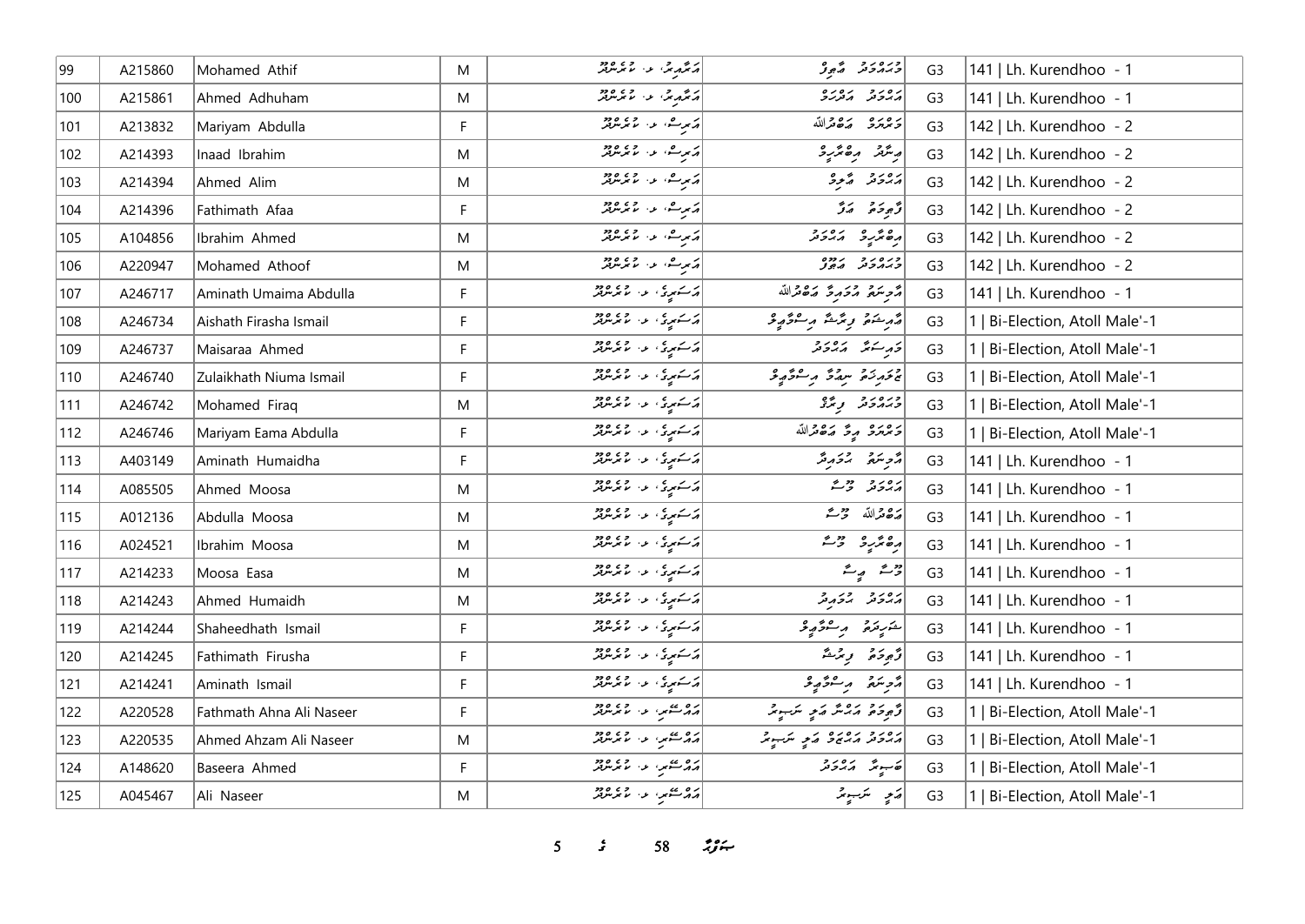| 126 | A064135 | Zareena Abdul Raheem  | F. | در و وه ده د.<br>د سورگان او اس مرس                 | پر پر شهر مقدم محرم دی | G <sub>3</sub> | 141   Lh. Kurendhoo - 1        |
|-----|---------|-----------------------|----|-----------------------------------------------------|------------------------|----------------|--------------------------------|
| 127 | A383077 | Ahmed Zayaan          | M  | ) د د د د د ، و ، د د ود                            | أرەر دېرى              | G <sub>3</sub> | 141   Lh. Kurendhoo - 1        |
| 128 | A149048 | Abdul Rasheed Ibrahim | M  | د د د ه د و د .<br>  د ه د سه ترس د . د . ما برس تر | رەدە ئەشرىق مەھەرد     | G <sub>3</sub> | 141   Lh. Kurendhoo - 1        |
| 129 | A131576 | Ahmed Saleem          | M  | دېمويزي، له ۱۰ مرکزونه                              | پرورو کے یوو           | G <sub>3</sub> | 1   Bi-Election, Atoll Male'-1 |
| 130 | A113627 | Naseema Saleem        | F  | د موری او استمام دور<br>  د موری او استمام مرکز     | سَرَسِودٌ   سَنَوِرْ   | G <sub>3</sub> | 141   Lh. Kurendhoo - 1        |
| 131 | A047064 | Mohamed Saleem        | M  | د موسى، عن عمر مريض                                 | دره رو در کرده         | G <sub>3</sub> | 141   Lh. Kurendhoo - 1        |
| 132 | A047080 | Ali Saleem            | M  | <br>  د پورې او د اما مرس                           | پر په سندوی            | G <sub>3</sub> | 141   Lh. Kurendhoo - 1        |
| 133 | A043880 | Ibrahim Ali           | M  | ه س د روه دو.<br>ه س د رمرس                         | رە ئرىر ئىي            | G <sub>3</sub> | 1   Bi-Election, Atoll Male'-1 |
| 134 | A080392 | Leena Ibrahim         | F  | انه سر، او در ۱۶۵٬۵۶۰                               | دپر ره ټر د            | G <sub>3</sub> | 1   Bi-Election, Atoll Male'-1 |
| 135 | A105430 | Nihaan Ibrahim        | M  | ئەس، مەسىر مەدە                                     | سرشش مرەمگرىز          | G <sub>3</sub> | 1   Bi-Election, Atoll Male'-1 |
| 136 | A214855 | Mohamed Irufan        | M  | اھ س عن موسود                                       | ورەرو ھەدور            | G <sub>3</sub> | 142   Lh. Kurendhoo - 2        |
| 137 | A214857 | Mariyam Alisha        | F  | انچ س او دارد.<br>افغانس او ما موسوفر               | د بر دی په کموسته      | G <sub>3</sub> | 1   Bi-Election, Atoll Male'-1 |
| 138 | A221087 | Raufa Ibrahim         | F  | اھ س عن موسوفر<br>  ھ س                             | أتروز رەترىرو          | G <sub>3</sub> | 1   Bi-Election, Atoll Male'-1 |
| 139 | A215378 | Aminath Mohamed       | F  | د د د د د د د د د د د د د                           | أثرم مترورد            | G <sub>3</sub> | 142   Lh. Kurendhoo - 2        |
| 140 | A215379 | Azeeza Yoosuf         | F  | ر در ده در ده دود.<br>هرگزین د اما مرس              | رَبِيءَ تَرْسَنُ       | G <sub>3</sub> | 142   Lh. Kurendhoo - 2        |
| 141 | A215381 | Aishath Yoosuf        | F  | ر در ده.<br>۱۳ ترتربری، ب- ما برسرتر                | پی شده در دو           | G <sub>3</sub> | 142   Lh. Kurendhoo - 2        |
| 142 | A215382 | Fareeda Yoosuf        | F  | ر در ده در ده دود.<br>هرگزین د اما مرس              | زىرىد تەرجۇ            | G <sub>3</sub> | 142   Lh. Kurendhoo - 2        |
| 143 | A212948 | Jameela Moosa         | F  | د هم دي او د د د د د د د                            | ئەرپۇ - ئۇسە           | G <sub>3</sub> | 141   Lh. Kurendhoo - 1        |
| 144 | A212951 | Naseema Hamid         | F. | د حري د اړه ووه                                     | لترسوق الأوقر          | G <sub>3</sub> | 1   Bi-Election, Atoll Male'-1 |
| 145 | A212952 | Ahmed Arif            | M  | ئەگەپرى، ئەس مەھرىتىرلىر                            | دی دی په په په په      | G <sub>3</sub> | 1   Bi-Election, Atoll Male'-1 |
| 146 | A071002 | Mariyam Shameema      | F. | د هم دي او د د ما مرس ود ا                          | د ۱۵ ده د شورگ         | G <sub>3</sub> | 1   Bi-Election, Atoll Male'-1 |
| 147 | A077451 | Mohamed Hamid         | M  | د هم دي.<br>  ت هم دي. او د اسم مرس                 | ورورو بجاور            | G <sub>3</sub> | 1   Bi-Election, Atoll Male'-1 |
| 148 | A213168 | Hawwa Shifana         | F. | د ره مړي .<br><i>ه مرگي سگ</i> ي او اما مرمونو      | برە ئەرگىگە            | G <sub>3</sub> | 141   Lh. Kurendhoo - 1        |
| 149 | A213846 | Hawwa Usman           | F  | ن ده و ده ده ده ده د                                | رەپ دەپرە              | G <sub>3</sub> | 141   Lh. Kurendhoo - 1        |
| 150 | A213847 | Fathimath Usman       | F  | ن ده و ده ده ده ده د                                | د بر د ده د ه ه        | G <sub>3</sub> | 1   Bi-Election, Atoll Male'-1 |
| 151 | A064455 | Adnan Usman           | M  | که برخ ی او در ۱۶۵۵ ور                              | ر دیگر میگریم          | G <sub>3</sub> | 1   Bi-Election, Atoll Male'-1 |
| 152 | A103026 | Asiyath Usman         | F. |                                                     | په سره ده وره ش        | G <sub>3</sub> | 141   Lh. Kurendhoo - 1        |

 $3$   $58$   $39$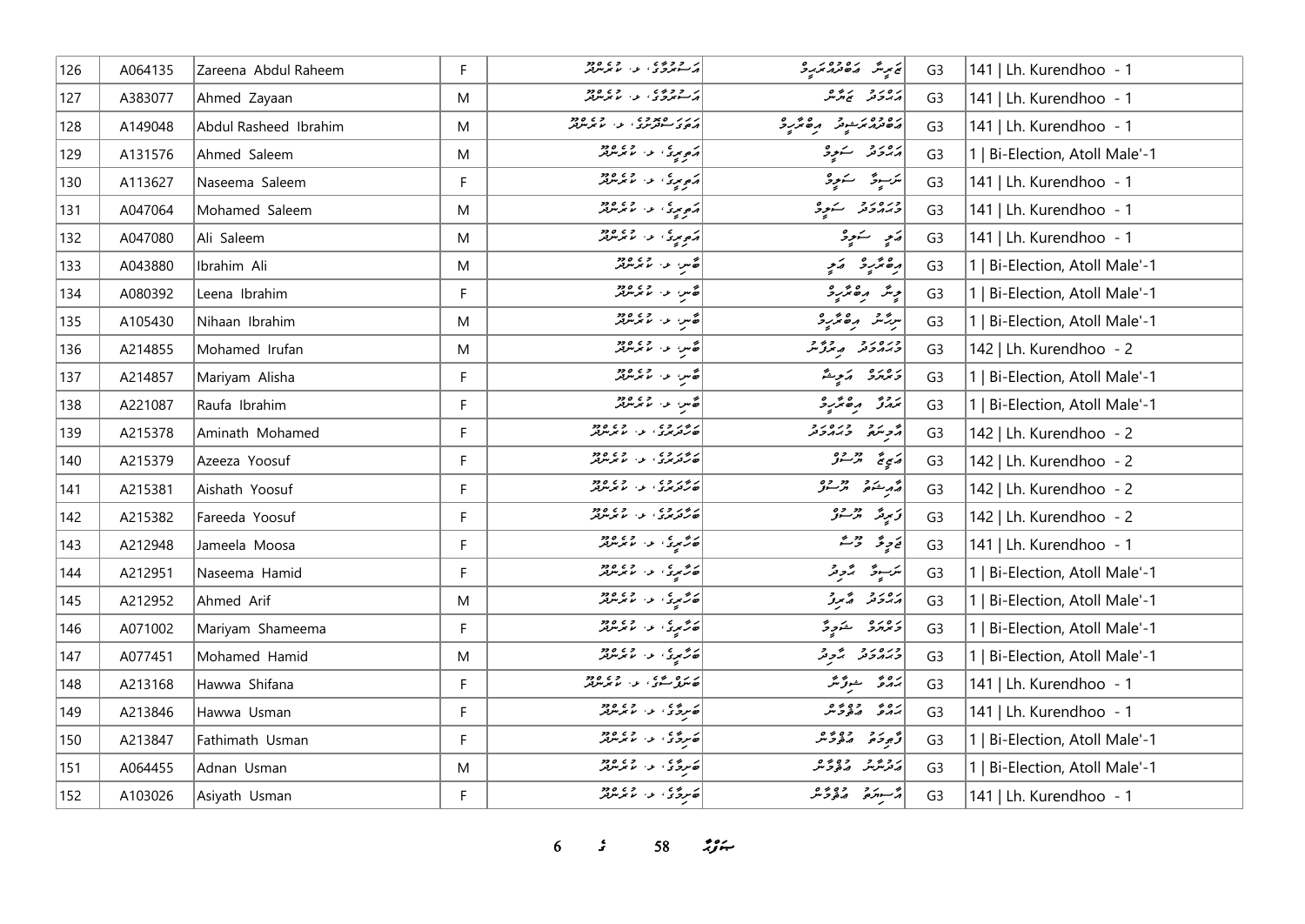| 153 | A060791 | Shareefa Moosa       | F            |                                                                   | ڪيرڙ اور ش                               | G <sub>3</sub> | 141   Lh. Kurendhoo - 1        |
|-----|---------|----------------------|--------------|-------------------------------------------------------------------|------------------------------------------|----------------|--------------------------------|
| 154 | A147186 | Ibrahim Usman        | M            | ن ده د د ده ده ده د                                               | رەپرىر دەپم                              | G <sub>3</sub> | 1   Bi-Election, Atoll Male'-1 |
| 155 | A112011 | Athifa Usman         | F            | ن ده و د ده و ده د                                                | رَّمُورٌ   رَهُ دُرَّ مَرْ               | G <sub>3</sub> | 141   Lh. Kurendhoo - 1        |
| 156 | A246683 | Aminath Jawada       | F            |                                                                   | أأدجت والمحافظ                           | G <sub>3</sub> | 141   Lh. Kurendhoo - 1        |
| 157 | A245641 | Shaam Mohamed        | M            | ھەر دەپ بەر دەھ                                                   | شه وره رو<br>شور وبرورو                  | G <sub>3</sub> | 141   Lh. Kurendhoo - 1        |
| 158 | A359510 | Aminath Nuha Abdulla | F            | ھەر دى. د. ئويمبر                                                 | أُمَّحِ سَمَّعَ سَمَّدَ مَصَّعْرَاللَّهُ | G <sub>3</sub> | 141   Lh. Kurendhoo - 1        |
| 159 | A026565 | Mohamed Hassan       | M            | ھەر دەر دەر                                                       | ورەرو پەسكىر                             | G <sub>3</sub> | 141   Lh. Kurendhoo - 1        |
| 160 | A213572 | Dheema Mohamed       | F            | ھەر دە ئەر دەھ                                                    | ا دره دره در در در در است.<br>ایرنگ      | G <sub>3</sub> | 141   Lh. Kurendhoo - 1        |
| 161 | A213574 | Suma Mohamed         | F            | ھەر دە ئەر دە دە                                                  | رح وره رح<br>سنو وبرورو                  | G <sub>3</sub> | 141   Lh. Kurendhoo - 1        |
| 162 | A214271 | Hassan Ibrahim       | M            | مەھمى ئىسىمى مەدە                                                 | برسكش مرەمگرىرى                          | G <sub>3</sub> | 142   Lh. Kurendhoo - 2        |
| 163 | A216432 | Theena Hassan        | F            | <br> حەمومى بىن مەردىن                                            | پړینځر پر ټرینکر                         | G <sub>3</sub> | 1   Bi-Election, Atoll Male'-1 |
| 164 | A216434 | Waseema Hassan       | F            | ەممۇمۇ، بەر مەردى<br>مەمۇمۇ، بەر مەمرىترىتر                       | قاسوق الكاشر                             | G <sub>3</sub> | 142   Lh. Kurendhoo - 2        |
| 165 | A216436 | Ali Hassan           | M            | مەھمىق، ئەسىمبىرلىر                                               | پی پرسک                                  | G <sub>3</sub> | 142   Lh. Kurendhoo - 2        |
| 166 | A216426 | Hawwa Ibrahim        | F            | په دورځي له د الامريزور                                           |                                          | G <sub>3</sub> | 142   Lh. Kurendhoo - 2        |
| 167 | A011571 | Ahmed Hassan         | M            | ەممۇمۇ، بەر دەرد                                                  | پرورو پر سکرها                           | G <sub>3</sub> | 142   Lh. Kurendhoo - 2        |
| 168 | A141880 | Seema Hassan         | F            | ەم ھەتتى، بەر « » » ««                                            | سوۋە ئەسكىر                              | G <sub>3</sub> | 1   Bi-Election, Atoll Male'-1 |
| 169 | A152166 | Ibrahim Hassan       | M            | مەھمىق، ئەسىر مەدە                                                | أرەنۇر ئەسىر                             | G <sub>3</sub> | 1   Bi-Election, Atoll Male'-1 |
| 170 | A220771 | Mohamed Maais        | M            | په ځومونځو لولو له ده ده ده د                                     | ورورو ومرم                               | G <sub>3</sub> | 1   Bi-Election, Atoll Male'-1 |
| 171 | A220778 | Maisa Ahmed          | F            | مەھمىقى: مەسىر سرىرىد                                             | دَرِتْ دَيْرْدَرْ                        | G <sub>3</sub> | 142   Lh. Kurendhoo - 2        |
| 172 | A220698 | Aminath Shanee Ahmed | $\mathsf F$  | ە دەرە ئەس دەرە<br>ھەرسىقى دارىمى بىر                             | أأتر بترة فتحسي أتراه والمحمد            | G <sub>3</sub> | 1   Bi-Election, Atoll Male'-1 |
| 173 | A126597 | Aboobakuru Moosa     | M            | ۶۶۵ و ۵ م<br>حوسوچ پر، بن برس                                     |                                          | G <sub>3</sub> | 141   Lh. Kurendhoo - 1        |
| 174 | A113951 | Mariyam Fazna        | $\mathsf{F}$ | ۲۵ وه ده مي او د ده دود.<br><mark>نان و سو</mark> ځ بر او بر بربر | رەرە زەپر                                | G <sub>3</sub> | 1   Bi-Election, Atoll Male'-1 |
| 175 | A103090 | Ahmed Aboobakuru     | M            | ۶۶۵ و ۶ و ۶<br>ت <i>خونسوچگی ب</i> ر کامونتولو                    | גפני גמניין                              | G <sub>3</sub> | 141   Lh. Kurendhoo - 1        |
| 176 | A215839 | Mohamed Aboobakuru   | M            | ە دورە ئەس بەر دەرە<br>ھەمەسىھى، بەر بىر بىرلىر                   | כנסנכ נמנכב                              | G <sub>3</sub> | 141   Lh. Kurendhoo - 1        |
| 177 | A215841 | Aishath Mohamed      | $\mathsf F$  | ە دەرە ئەس دەرە<br>ھەرسىقى داسىرس                                 | مجموعة مصروح وروح                        | G <sub>3</sub> | 141   Lh. Kurendhoo - 1        |
| 178 | A215843 | Haseena Aboobakuru   | F            | 220 م م در دي.<br>حوسوم <sub>ک</sub> ې د مرس                      | ئەسىر مەھەم ئىر                          | G <sub>3</sub> | 1   Bi-Election, Atoll Male'-1 |
| 179 | A215844 | Aishath Shayaa Ahmed | F            | ۶۶۵ و ۵ م<br>حوسوچ بر، بر بربربرد                                 | د د د و سنگر د د د د                     | G <sub>3</sub> | 1   Bi-Election, Atoll Male'-1 |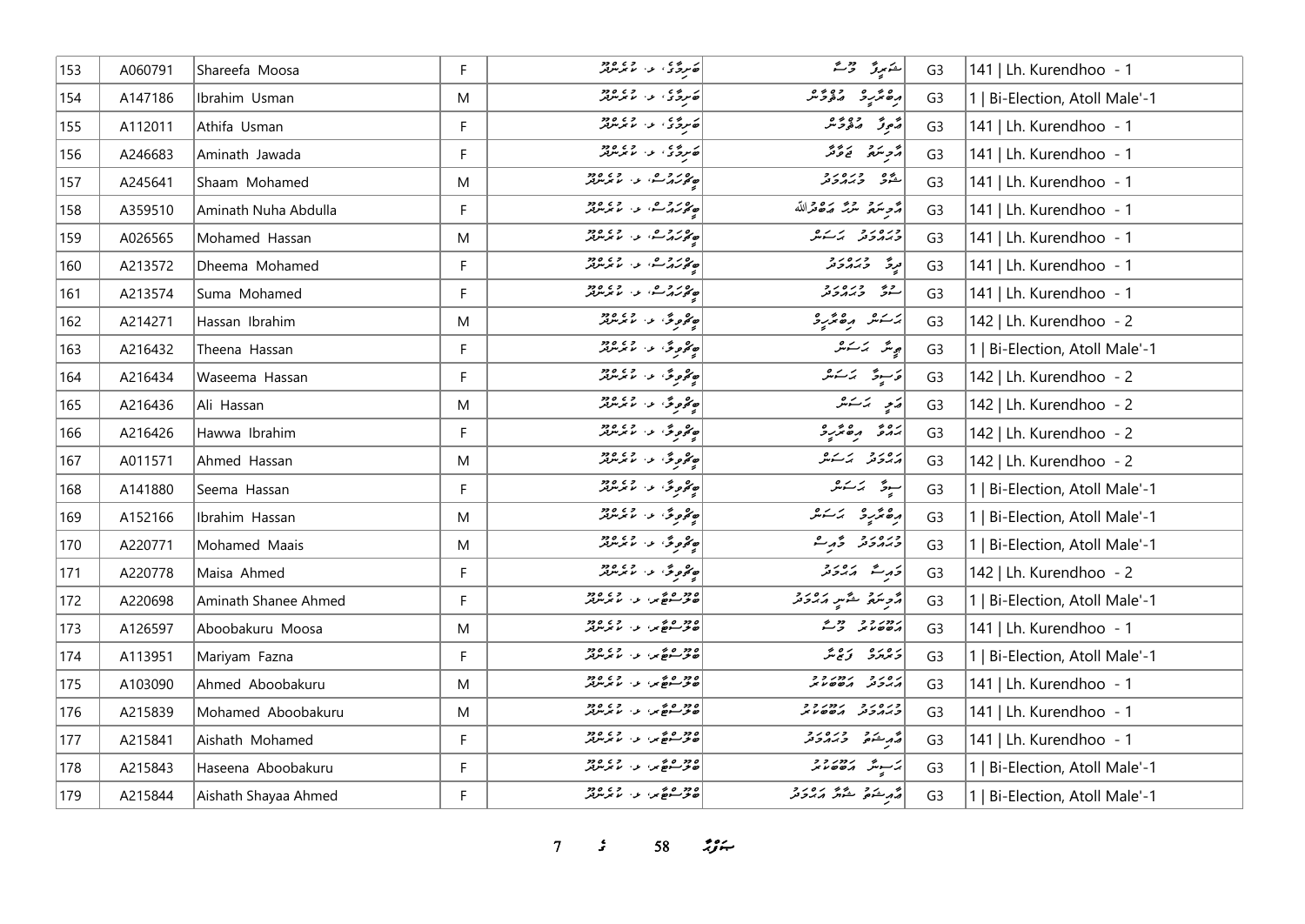| 180 | A213234 | Haleema Ahmed           | F. |                                                               | يَجِردُ الْمَدَوَنَز                | G <sub>3</sub> | 141   Lh. Kurendhoo - 1        |
|-----|---------|-------------------------|----|---------------------------------------------------------------|-------------------------------------|----------------|--------------------------------|
| 181 | A101015 | Ahmed Migdhaadh         | M  | پر در ره پر دی.<br>  نه در سوتر در در سر در در                | ره رو وه وو<br>مەركىس جۇنئرىر       | G <sub>3</sub> | 1   Bi-Election, Atoll Male'-1 |
| 182 | A092317 | Mohamed Imdhadh         | M  |                                                               | ورەر دە بەھ                         | G <sub>3</sub> | 1   Bi-Election, Atoll Male'-1 |
| 183 | A022757 | Mohamed Ibrahim         | M  | پر در ره پر دی.<br>  نه در سه ترس دی. سر سرتر                 | ورەرو مەگرو                         | G <sub>3</sub> | 141   Lh. Kurendhoo - 1        |
| 184 | A025000 | Abdulla Shareef         | M  |                                                               | مَدْهُ مَّرَاللَّهُ شَمَعِيقُ       | G <sub>3</sub> | 141   Lh. Kurendhoo - 1        |
| 185 | A120417 | Hussain Ahsan Ahmed     | M  |                                                               | د در ه ره ره ره رو د                | G <sub>3</sub> | 1   Bi-Election, Atoll Male'-1 |
| 186 | A245606 | Aminath Mihudha Mohamed | F  |                                                               | أزويتهم ورقر وبرورو                 | G <sub>3</sub> | 1   Bi-Election, Atoll Male'-1 |
| 187 | A220523 | Mohamed Mazin           | M  | پر د مرد د د د د د د د د د د                                  | ورەرو گېرم                          | G <sub>3</sub> | 1   Bi-Election, Atoll Male'-1 |
| 188 | A220198 | Ibrahim Layaan          | M  | د د د ده د د د د د د د د د                                    | رەپرىي ئەرە                         | G <sub>3</sub> | 142   Lh. Kurendhoo - 2        |
| 189 | A058950 | Ahmed Moosa             | M  | پر د مرد دی در د د د د د<br>  ن پر برگ د اس بر مرد            | رەر دىگ                             | G <sub>3</sub> | 1   Bi-Election, Atoll Male'-1 |
| 190 | A052057 | Mohamed Moosa           | M  | پر د مردم د د د د د د د د د د                                 | ورەر دەپ                            | G <sub>3</sub> | 142   Lh. Kurendhoo - 2        |
| 191 | A214742 | Nadira Mohamed          | F  | د د ده ده د د ده ده د                                         | أشرير ورورو                         | G <sub>3</sub> | 1   Bi-Election, Atoll Male'-1 |
| 192 | A214479 | Abdulla Asim            | M  | پر د د ه ه ی د د د د د د<br>  ه د د بر سرگری او از امریز بر   | مَدَّقْدَاللَّهُ مَدَّجَةٌ          | G <sub>3</sub> | 142   Lh. Kurendhoo - 2        |
| 193 | A214483 | Fathimath Asima         | F. | پر د د ه ه ه ه د د د د د د د<br>  ن د برسود ک ا د ا اما برس   | دُيودَة - دُسودٌ                    | G <sub>3</sub> | 142   Lh. Kurendhoo - 2        |
| 194 | A214485 | Aishath Azma            | F. | پر د د ده و د د د د د د د د<br>  ن د ت تر سور د ا د ا لاس     | د مشتور ده و                        | G <sub>3</sub> | 142   Lh. Kurendhoo - 2        |
| 195 | A214487 | Ashrag Mohamed          | M  | پر د د ده ده د ده ده د د د د د د                              | د ورو ورورو                         | G <sub>3</sub> | 1   Bi-Election, Atoll Male'-1 |
| 196 | A099410 | Mohamed Abdul Rahman    | M  | پر د د د ه ده د د د د د د د<br>  کا د مرسوری د ۱۰ مرس         | כנסנכ נסכסנסיפר<br>כממכת מסתממניכית | G <sub>3</sub> | 142   Lh. Kurendhoo - 2        |
| 197 | A097670 | Ahmed Ashraf            | M  | پر د د ه ه ه ه د د د د د د د<br>  ت د د برسود د ، او ، او مرس | رورو كالشعر                         | G <sub>3</sub> | 142   Lh. Kurendhoo - 2        |
| 198 | A126652 | Aminath Aboobakur       | F. | پر د د ه د د د د د د د د<br>  ه د د د سرد د ، د ، لا برسربر   |                                     | G <sub>3</sub> | 142   Lh. Kurendhoo - 2        |
| 199 | A403275 | Alima Mohamed           | F  | پر د د ه ه ه د د د د د د د<br>  ن د سرسوی د د مامرس           | چرڅ دبره رو                         | G <sub>3</sub> | 1   Bi-Election, Atoll Male'-1 |
| 200 | A026248 | Aminath Ibrahim         | F  | و ۶ روه د د د د د د د                                         | أأزويته وكالمرو                     | G <sub>3</sub> | 1   Bi-Election, Atoll Male'-1 |
| 201 | A214476 | Hawwa Ibrahim           | F. | د د ده د .<br>  د گرسوی، ب لا بر مربر                         |                                     | G <sub>3</sub> | 142   Lh. Kurendhoo - 2        |
| 202 | A215110 | Madeeha Ibrahim         | F  | وه وه روم .<br><mark>صوصور پر س</mark> ه د اسم <b>ر</b> سرچ   | دَمِيدًا رِهْمَّيْءِ                | G <sub>3</sub> | 142   Lh. Kurendhoo - 2        |
| 203 | A038601 | Ali Shareef             | M  | وه وه روح.<br><mark>صوصور پر</mark> شند از استر سربر          | ے کھیے تو تھ<br>ت<br>صعير           | G <sub>3</sub> | 1   Bi-Election, Atoll Male'-1 |
| 204 | A062333 | Aminath Ibrahim         | F. | وه وه روم.<br><mark>صوصور پر</mark> شاعر مامرس بر             | أأزجتم وقندرة                       | G <sub>3</sub> | 142   Lh. Kurendhoo - 2        |
| 205 | A072789 | Aishath Sajida          | F  | وه وه روحه در ده.<br>م <i>وه وروس</i> ، د. ما پرس             | رام مستوفر مستحقح قد                | G <sub>3</sub> | 1   Bi-Election, Atoll Male'-1 |
| 206 | A128351 | Faheema Ibrahim         | F. | وه وه د د و ه.<br>م <i>وه ور</i> ړ ک. د ام ترس                | زَرِةُ رِهْتُرْرِدْ                 | G <sub>3</sub> | 142   Lh. Kurendhoo - 2        |

**8** *s* **58** *n***<sub>y</sub><sub>***s***</sub>**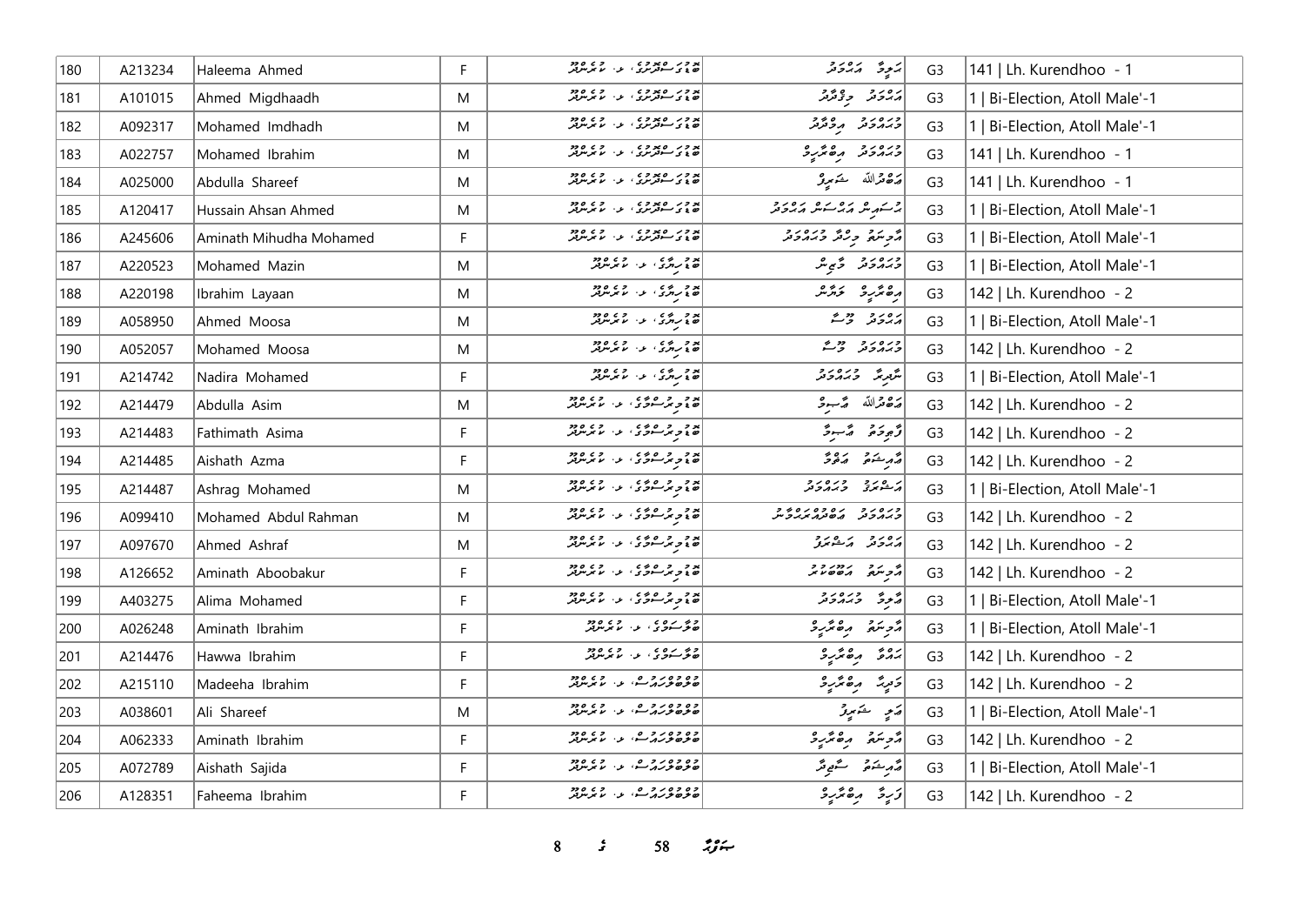| 207 | A140600 | Fathimath Ibrahim            | F         | وه وه روحه .<br>صوصور پر شو، اما مرس                                                                                                                                                                                             | أزّوجه رە ئرىۋ                               | G <sub>3</sub> | 142   Lh. Kurendhoo - 2        |
|-----|---------|------------------------------|-----------|----------------------------------------------------------------------------------------------------------------------------------------------------------------------------------------------------------------------------------|----------------------------------------------|----------------|--------------------------------|
| 208 | A154365 | Hussain Ahmed                | M         |                                                                                                                                                                                                                                  | جر سکهر شد کر در در حر                       | G <sub>3</sub> | 1   Bi-Election, Atoll Male'-1 |
| 209 | A200113 | Mohamed Zakee Abdul Rahman   | M         | ئاشرىپرىرى دا ماشرىتىد                                                                                                                                                                                                           | CIOSCO IN 1979                               | G <sub>3</sub> | 141   Lh. Kurendhoo - 1        |
| 210 | A213966 | Fathimath Ahmed              | F         | ئامگىرىمىگە: ئامگىرىنىڭلەر                                                                                                                                                                                                       | توجوجو مدروجر                                | G <sub>3</sub> | 141   Lh. Kurendhoo - 1        |
| 211 | A213967 | Zuhuda Ahmed                 | F         | ئامرىي <sub>ر</sub> ىرى مەھرىسىدىنى ئامارىيەدىنى ئامارىيەدىكى ئامارىيەدىكى ئامادىكى ئامادىكى ئامادىكى ئامادىكى ئامادىكى ئ                                                                                                        | ج ح شهر م شرکته در ا                         | G <sub>3</sub> | 141   Lh. Kurendhoo - 1        |
| 212 | A246684 | Ahmed Zahwan                 | M         | ئامرىيدىرى كەرەپ مەھ                                                                                                                                                                                                             | رەرد پردەر                                   | G <sub>3</sub> | 141   Lh. Kurendhoo - 1        |
| 213 | A246685 | Ibrahim Zeedhan Mohamed      | ${\sf M}$ | ئامگېروگ <sup>ى</sup> لار مىمگېرىنىد                                                                                                                                                                                             | ره و در و دره در و در در و                   | G <sub>3</sub> | 141   Lh. Kurendhoo - 1        |
| 214 | A246710 | Mohamed Rafhan Abdul Gayyoom | M         |                                                                                                                                                                                                                                  | כנסנכ נסים נספס נספס<br>כממכת מננית מסתיבממכ | G <sub>3</sub> | 1   Bi-Election, Atoll Male'-1 |
| 215 | A246711 | Ali Faisal                   | M         |                                                                                                                                                                                                                                  | ړی تەرىبى                                    | G <sub>3</sub> | 141   Lh. Kurendhoo - 1        |
| 216 | A246713 | Aminath Rafha                | F.        | انو پیوستوسرن و در این دور<br>انو پیوستوسرن و او در موسرپر                                                                                                                                                                       | مزهر مرورٌ                                   | G <sub>3</sub> | 1   Bi-Election, Atoll Male'-1 |
| 217 | A214027 | Hawwa Ismail                 | F         |                                                                                                                                                                                                                                  | >ەۋ رەۋرۇ                                    | G <sub>3</sub> | 141   Lh. Kurendhoo - 1        |
| 218 | A214028 | Arifa Ibrahim                | F.        | م پرس دی ده د .<br>م پرس شورگان او اس بر برو                                                                                                                                                                                     | رسموقر مرھ مركب د                            | G <sub>3</sub> | 141   Lh. Kurendhoo - 1        |
| 219 | A214033 | Ahmed Afrah                  | M         | ه په د ه وي .<br>تا برنتوسوري او ان تا برنتونو                                                                                                                                                                                   | גם גם גם בים.<br>הגבה הציגה                  | G <sub>3</sub> | 141   Lh. Kurendhoo - 1        |
| 220 | A214035 | Aminath Waheeda              | F         | م پرس دی ده د .<br>م پرس شورگان او اس بر برو                                                                                                                                                                                     | مَّرِسَعُ وَرِمَّ                            | G <sub>3</sub> | 141   Lh. Kurendhoo - 1        |
| 221 | A214037 | Abdulla Jawadh               | M         | ه برن ده وي و د و د ده<br>تا برنتوشتملرگري او ا با برنتولر                                                                                                                                                                       | أَصَّاهُ مَقَرَّدَ اللَّهُ مَعَ عَزَّمَتُ    | G <sub>3</sub> | 141   Lh. Kurendhoo - 1        |
| 222 | A114489 | Aishath Ibrahim              | F         |                                                                                                                                                                                                                                  | مەر شەم بەھ مەر چ                            | G <sub>3</sub> | 141   Lh. Kurendhoo - 1        |
| 223 | A063237 | Mohamed Ibrahim              | M         | ه بر ده د و و د .<br>لا بر مرکب مرکز ی . ب . لا بر مرکز                                                                                                                                                                          | ورەرو مەھرىر                                 | G <sub>3</sub> | 141   Lh. Kurendhoo - 1        |
| 224 | A123581 | Mohamed Fayaz                | M         | گەنلەرسىگە بەر مەس ئەھ                                                                                                                                                                                                           | ورەر دېر م                                   | G <sub>3</sub> | 142   Lh. Kurendhoo - 2        |
| 225 | A153032 | Saeeda Mohamed               | F.        | مۇسرىكرسى، ئەس مەرس                                                                                                                                                                                                              | أستهيش وبره رو                               | G <sub>3</sub> | 1   Bi-Election, Atoll Male'-1 |
| 226 | A154995 | Abdul Haadee Mohamed         | ${\sf M}$ | گۆسرتكرسوكى بالا ئەرەردى<br>  گۆسرتكرسوكى بالا ئالىرسرتىر                                                                                                                                                                        | د و و و د د د د د و د                        | G <sub>3</sub> | 142   Lh. Kurendhoo - 2        |
| 227 | A214893 | Aishath Waheeda              | F.        | گەنلەرسى ئەرسىمەدە                                                                                                                                                                                                               | وَأَمْرِ شَنَاهُمْ - وَكَرِ وَرَّ            | G <sub>3</sub> | 1   Bi-Election, Atoll Male'-1 |
| 228 | A214894 | Ahmed Shahid                 | M         | مۇس ترس ئەس مەم بىر بىرى<br>مۇس تىرىس ئەس ئىس تىر                                                                                                                                                                                | پروتر ځېږ                                    | G <sub>3</sub> | 142   Lh. Kurendhoo - 2        |
| 229 | A214895 | Hawwa Sifna                  | F         | گەس كەس كە بار مەن 2009.                                                                                                                                                                                                         | برەپر سوتىر                                  | G <sub>3</sub> | 1   Bi-Election, Atoll Male'-1 |
| 230 | A214897 | Ibrahim Mufeed               | M         | مگرس ترس دی و د د د د د د                                                                                                                                                                                                        | رەپر دۇ توپر                                 | G <sub>3</sub> | 142   Lh. Kurendhoo - 2        |
| 231 | A214898 | Aminath Hasna                | F         | مگرس ترس د از ۲۶۵ وجود در ۱۹۶۵ وجود برای در این ایران در این ایران در ۱۹۶۵ وجود برای برای برای کار در ۱۹۶۵ وجو<br>مرکز ایران کار ایران در ساله مرکز ایران کار در ایران در ایران کار در ایران کار در ایران کار در ایران کار در ای | أأزجر متمر بمستقر                            | G <sub>3</sub> | 142   Lh. Kurendhoo - 2        |
| 232 | A214899 | Abdulla Faig                 | M         | گر سربر سری در محمد سربر برد.<br>مگر سربر سربر سربر سربر سربر بر                                                                                                                                                                 | أضفض الله وحمدهي                             | G <sub>3</sub> | 1   Bi-Election, Atoll Male'-1 |
| 233 | A214900 | Mufeeda Mohamed              | F.        | گەستەس كە بار مەس بىر                                                                                                                                                                                                            | د په د د د د د                               | G <sub>3</sub> | 142   Lh. Kurendhoo - 2        |

*9 s* 58 *i*<sub>3</sub> *i*<sub>4</sub>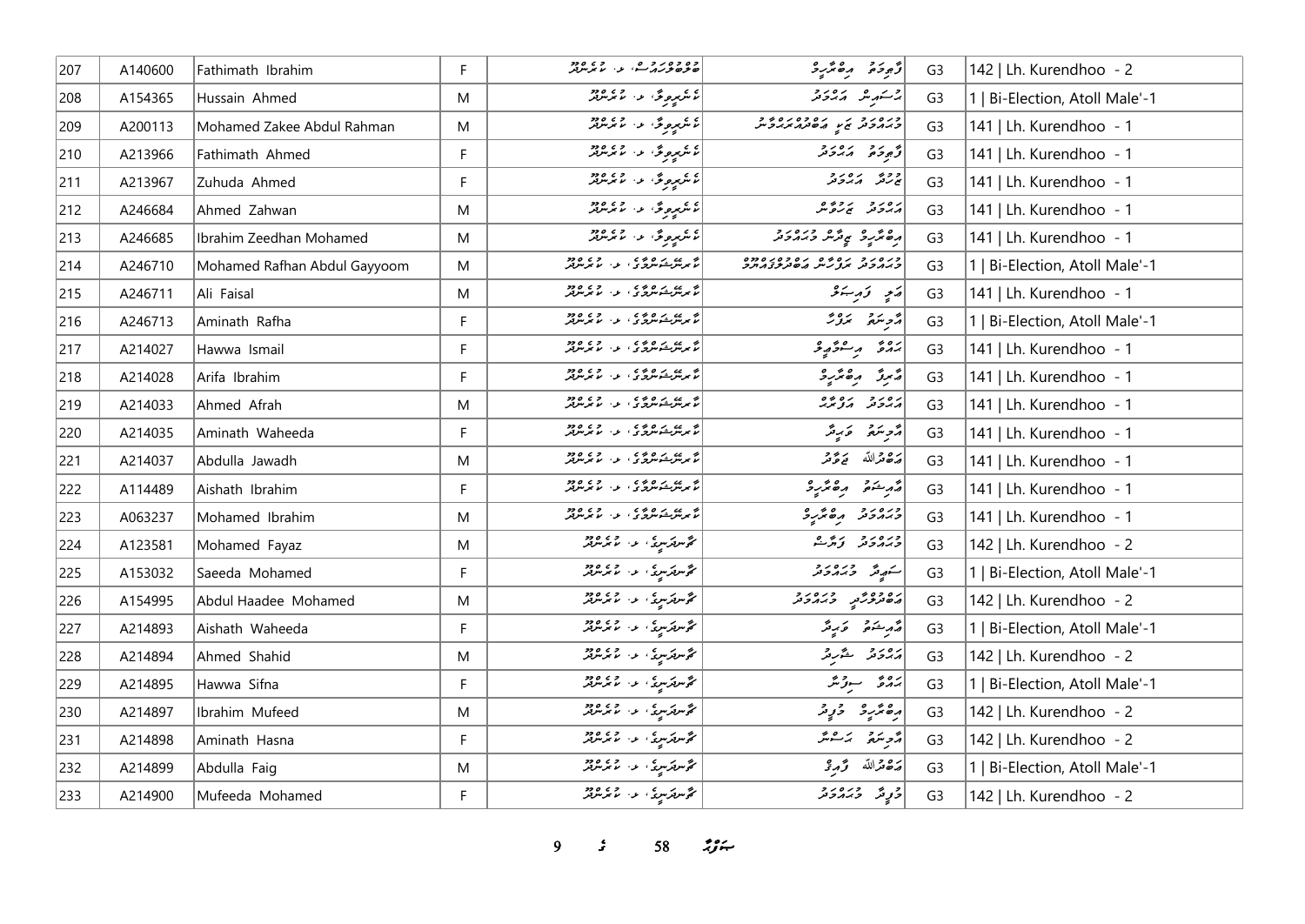| 234 | A318761 | Hussain Faiz           | M            | گەنلەر سورىيە ئەس ئەرەپ ئەرە                                                                                   | پرسٹهرینگ وشہریخ                | G <sub>3</sub> | 1   Bi-Election, Atoll Male'-1 |
|-----|---------|------------------------|--------------|----------------------------------------------------------------------------------------------------------------|---------------------------------|----------------|--------------------------------|
| 235 | A214958 | Ibrahim Abdul Rahman   | M            | مۇس كى ئەرەپىيە ئەرەپ كەندىن كەندىن ئەرەپ كەندىن ئەرەپ كەندىن كەندىن ئۇنىزلەر كەندىن كەندىن كەندىن كەندىن كەند | 02010201020201                  | G <sub>3</sub> | 142   Lh. Kurendhoo - 2        |
| 236 | A214963 | Aminath Muneeza        | F            | مۇس تەرەپىيە ئەرەپەتلىرى<br>مۇس تەرەپ مەيرىلىرى                                                                | أأدمنه وسمج                     | G <sub>3</sub> | 142   Lh. Kurendhoo - 2        |
| 237 | A214949 | Fathimath Ali          | $\mathsf{F}$ | مۇس تەرەپ ئەيدىن ھەر                                                                                           | دَّجوحه وَ ي                    | G <sub>3</sub> | 142   Lh. Kurendhoo - 2        |
| 238 | A100682 | Ali Ibrahim            | M            | مۇس ئى ئەس ئەيدىن ئى                                                                                           | ړی ره ټر د                      | G <sub>3</sub> | 1   Bi-Election, Atoll Male'-1 |
| 239 | A073050 | Mueena Abdul Rahman    | F            | ج پره، او، او دور                                                                                              | د شهر ده ده ده د و              | G <sub>3</sub> | 142   Lh. Kurendhoo - 2        |
| 240 | A152164 | Abdulla Nazim          | M            | ج پره ، پر وي ورو<br>مرکزي بو ، بر تر مرکز                                                                     | أرَى قرالله سَرْمِهِ حَ         | G <sub>3</sub> | 142   Lh. Kurendhoo - 2        |
| 241 | A128447 | Abdul Rahman Abdulla   | M            | ج بره ، رحمه عده د                                                                                             | رە دەرە دە رە دالله             | G <sub>3</sub> | 142   Lh. Kurendhoo - 2        |
| 242 | A215171 | Haleema Ibrahim        | F            | ئەيرە، بەر بەر بەر بور                                                                                         | پَنجِرةٌ و مِعْرَبِهِ           | G <sub>3</sub> | 142   Lh. Kurendhoo - 2        |
| 243 | A215176 | Mohamed Naseef         | M            | جړه ، د عمر ده.<br>  نامرو ، د اندېر مربر                                                                      | درەر د سربىرو                   | G <sub>3</sub> | 142   Lh. Kurendhoo - 2        |
| 244 | A215177 | Ibrahim Simaau         | M            | پره د دي وود                                                                                                   | رەنۇرو سۆز                      | G <sub>3</sub> | 1   Bi-Election, Atoll Male'-1 |
| 245 | A215178 | Ahmed Midhaah          | M            | ج پره ، پر وي ورو<br>مرکزي بو ، بر تر مرکز                                                                     | رور و و ژبر                     | G <sub>3</sub> | 142   Lh. Kurendhoo - 2        |
| 246 | A215179 | Ali Madheeh            | M            | پره د د چې وو                                                                                                  | ړَ په دَ توپر                   | G <sub>3</sub> | 142   Lh. Kurendhoo - 2        |
| 247 | A220791 | Haajarathu Shahaa      | F            | ەرە، بەرىپەدە                                                                                                  | ەرىر دەر ئىكەن.<br>مەنبەت ئىكەن | G <sub>3</sub> | 142   Lh. Kurendhoo - 2        |
| 248 | A220793 | Aminath Sharuma        | F            | ج پره ، پر پر پرور                                                                                             | أُمُّحِ سَمَّ سَنَمْتُرُّ       | G <sub>3</sub> | 142   Lh. Kurendhoo - 2        |
| 249 | A220794 | Haleemath Mizusha      | F            | ج پره ، پر پر پرور                                                                                             | رَمُوحَة وِجْمَةٌ               | G <sub>3</sub> | 142   Lh. Kurendhoo - 2        |
| 250 | A213812 | Abdul Rahman Ali       | M            |                                                                                                                | ره ده ره ده در کرم              | G <sub>3</sub> | 141   Lh. Kurendhoo - 1        |
| 251 | A213813 | Mariyam Ali            | F            | ۲۵ وه ۲۵ وگر، د. ۲۶ و ۲۵ وجو                                                                                   | د ۱۳ په په په                   | G <sub>3</sub> | 141   Lh. Kurendhoo - 1        |
| 252 | A213814 | Aishath Ibrahim        | F            | ۲۰۵۵ می ورود و ۲۵۵۵ میلادیم                                                                                    | أقهر شدة وهقريرة                | G <sub>3</sub> | 141   Lh. Kurendhoo - 1        |
| 253 | A213815 | Aminath Rasheeda       | F            | <br>  پرسش عرض د تمرین                                                                                         | أأدو مكرة أأتكر مركب وتكر       | G <sub>3</sub> | 141   Lh. Kurendhoo - 1        |
| 254 | A213817 | Fathimath Abdul Rahman | F            | د د د ده و د . د د د د .                                                                                       |                                 | G <sub>3</sub> | 141   Lh. Kurendhoo - 1        |
| 255 | A213819 | Ali Athif              | M            | ۲۵ وه ۱۵ و گر، در ۲۶ و دو                                                                                      | پَندِ سَعِيوْ                   | G <sub>3</sub> | 1   Bi-Election, Atoll Male'-1 |
| 256 | A213821 | Aminath Sabahath       | F            | می شوده دی و د در دورد<br>  ما تر شوده د د به ما تر مرس                                                        | أزويتهم بنصره                   | G <sub>3</sub> | 141   Lh. Kurendhoo - 1        |
| 257 | A213822 | Mariyam Shifana        | $\mathsf F$  | مىر سىمھ ھۇئە بەر مىمەر بىر                                                                                    | دەرە ھۆكتر                      | G <sub>3</sub> | 141   Lh. Kurendhoo - 1        |
| 258 | A127772 | Ibrahim Abdul Rahman   | M            | میں عام دی ہے جو ماہ دیا<br>  ماہر سو سر جو ماہ میں ماہر سر ماہر                                               | 040102010401                    | G <sub>3</sub> | 1   Bi-Election, Atoll Male'-1 |
| 259 | A131317 | Fathimath Saeeda       | F            | $\begin{bmatrix} 2 & 2 & 3 & 3 \ 7 & 8 & 1 & 1 \end{bmatrix}$ لا تر سور مرتبر بر                               | وَجوحَۃ سَنہوشر                 | G <sub>3</sub> | 141   Lh. Kurendhoo - 1        |
| 260 | A138518 | Ahmed Dhaaim Mohamed   | M            | پروگوی دا میکرد                                                                                                | رور و محمد و درور و             | G <sub>3</sub> | 1   Bi-Election, Atoll Male'-1 |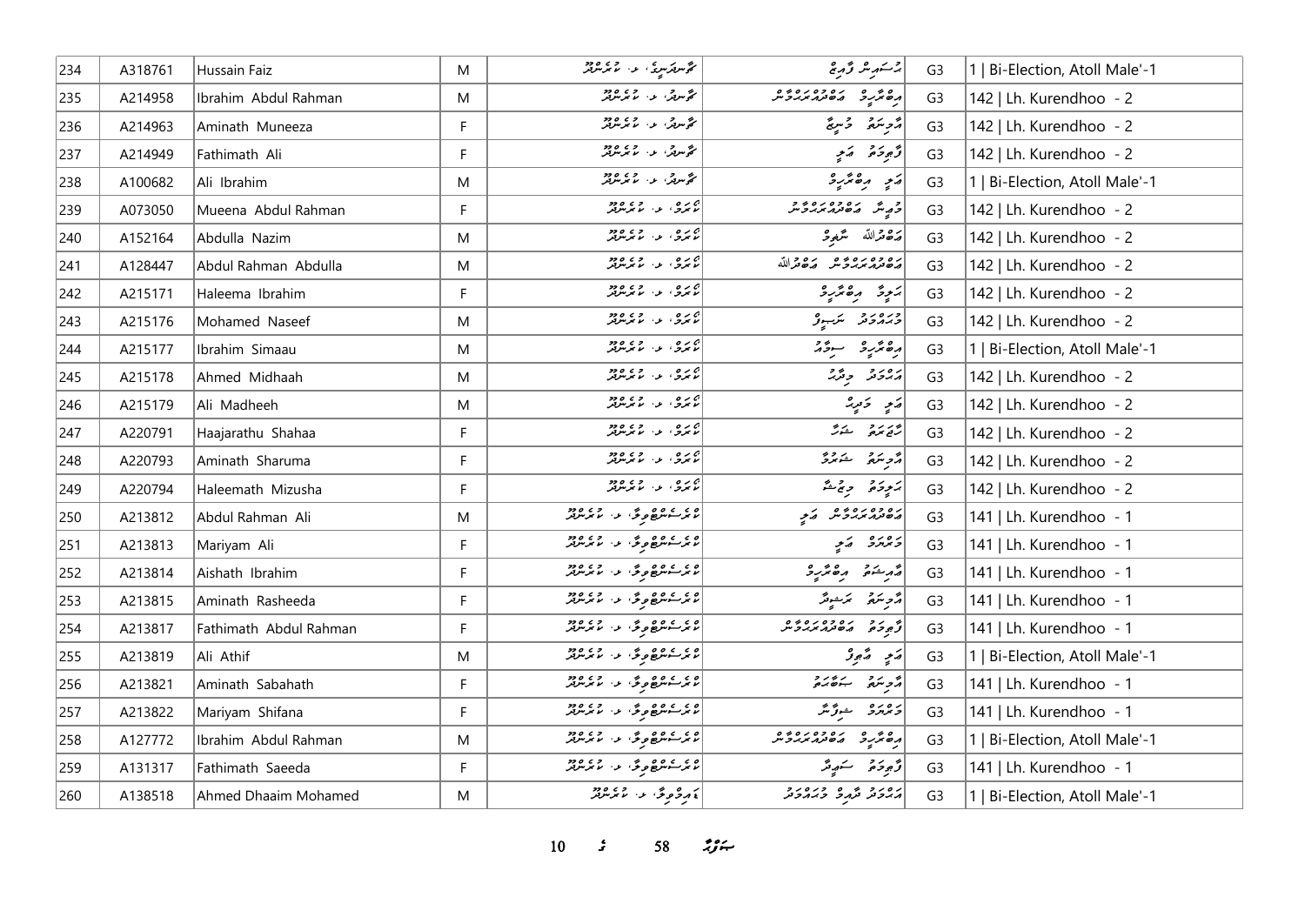| 261 | A146487 | Ali Ahmed             | M            | ، دومودٌ ، ، ، ، ، ، ،                                           | ړی پرورو                                         | G3             | 142   Lh. Kurendhoo - 2        |
|-----|---------|-----------------------|--------------|------------------------------------------------------------------|--------------------------------------------------|----------------|--------------------------------|
| 262 | A104860 | Thooba Ahmed          | F            | ، دوری د میکرد.                                                  | دونه در در د                                     | G <sub>3</sub> | 142   Lh. Kurendhoo - 2        |
| 263 | A104888 | Abdulla Umar          | M            | » سربرگا عام المرسر برد.<br> } سی سرگان عام مرسر بر              | مَصْعَرالله مِرْحَمَد                            | G <sub>3</sub> | 142   Lh. Kurendhoo - 2        |
| 264 | A104955 | Hawwa Abdul Rahman    | $\mathsf{F}$ | » سربرگا عام المرسر برد.<br> } سی سربرگا عام المرسر برد.         | נים ניסיפים ניסים<br>גרנים השינו <i>ת נג</i> לית | G <sub>3</sub> | 142   Lh. Kurendhoo - 2        |
| 265 | A214628 | Aminath Haifa         | F            | پ <sub>ې موس</sub> ر دی ورود<br>  پا <i>مې موسر د ما موسر پر</i> | مزمر سنتمر ترمرقر                                | G <sub>3</sub> | 142   Lh. Kurendhoo - 2        |
| 266 | A348305 | Aishath Sakha         | F            | )<br>) کام روگ عن ما مرسرفر<br>)                                 | أقهر مشتمر استكثر                                | G <sub>3</sub> | 142   Lh. Kurendhoo - 2        |
| 267 | A245085 | Mohamed Aleef         | M            | )<br>) کامپریٹر، عرب ماجر مریمز پر                               | ورەرو كەچە                                       | G <sub>3</sub> | 1   Bi-Election, Atoll Male'-1 |
| 268 | A214620 | Ahmed Umar            | M            | » ده و د ده ده ده د                                              | גפגב בגב                                         | G <sub>3</sub> | 142   Lh. Kurendhoo - 2        |
| 269 | A103093 | Adam Umar             | M            | )<br>  دې په کړې لري لرمرين                                      | گروه در د                                        | G <sub>3</sub> | 1   Bi-Election, Atoll Male'-1 |
| 270 | A103359 | Hawwa Umar            | F            | به ده ده ده ورود.<br>د موځو د سرمرمن                             | بره په در د                                      | G <sub>3</sub> | 1   Bi-Election, Atoll Male'-1 |
| 271 | A057558 | Mohamed Rasheed       | M            | بر د د د .<br>تررتری او . اما ترس                                | ورەرو كەنبەتر                                    | G <sub>3</sub> | 141   Lh. Kurendhoo - 1        |
| 272 | A059893 | Ahmed Rasheed         | M            | ور وه د د و د و وو<br>تررتری او ان ما برس                        | رەرە بەجو                                        | G <sub>3</sub> | 141   Lh. Kurendhoo - 1        |
| 273 | A123573 | Ali Rasheed           | M            | بربر بره و و و و و و د<br>تررتری او اند برنتری                   | پر پر سر پر                                      | G <sub>3</sub> | 1   Bi-Election, Atoll Male'-1 |
| 274 | A213842 | Razeena Mohamed       | F            | بر د ده د .<br>ترکنگری او . اما بر نتولتر                        | ټرې شه د ۱۵۷۶ کل                                 | G <sub>3</sub> | 141   Lh. Kurendhoo - 1        |
| 275 | A213844 | Rahma Mohamed         | $\mathsf{F}$ | برری د ور ور<br>تررتری د مایرس                                   | روه دره دد                                       | G <sub>3</sub> | 1   Bi-Election, Atoll Male'-1 |
| 276 | A362074 | MOHAMED AHSAN IBRAHIM | M            |                                                                  | ورەر د بره ده مره پرده                           | G <sub>3</sub> | 141   Lh. Kurendhoo - 1        |
| 277 | A246697 | Ahmed Aiham           | M            | د سرور ۱۶۵ وی.<br>در سرده د سوترس دی. د سرس                      | גפני הגני                                        | G <sub>3</sub> | 141   Lh. Kurendhoo - 1        |
| 278 | A246701 | Hawwa Shazleena       | F            | د سرور ۱۶۵ وی.<br>در سرده د سوترس دی. د سرس                      | رُەۋ شەھرىگە                                     | G <sub>3</sub> | 141   Lh. Kurendhoo - 1        |
| 279 | A213998 | Aishath Zeeniya       | F            | تر سرور ه مود و ع .<br>تر سرد بر سوتر سری او . اما موسوفر        | أقمر يشكره والمحاسرة                             | G <sub>3</sub> | 141   Lh. Kurendhoo - 1        |
| 280 | A213999 | Ahmed Adeef           | M            | د در وروده ده ده ورود<br>ترس ور مترس در مرس تر                   | پروتر کے تور                                     | G <sub>3</sub> | Bi-Election, Atoll Male'-1     |
| 281 | A214002 | Ali Amir              | M            | د سرور ه پوده و د د د د د د<br>ترس ه د سوترس د د سر سر سرتر      | پَنوِ پُرویژ                                     | G <sub>3</sub> | 1   Bi-Election, Atoll Male'-1 |
| 282 | A106835 | Fareesha Usman        | F            | ترسره بر ان دوره<br>ترسرهای سوترس                                | زىرىش مەمۇر                                      | G <sub>3</sub> | 141   Lh. Kurendhoo - 1        |
| 283 | A213761 | Badhurunnisa Hassan   | F            | د ه د د ه<br>  ترسری بردی از با برسربر                           | موبرو سرے کے کیمر                                | G <sub>3</sub> | 141   Lh. Kurendhoo - 1        |
| 284 | A213762 | Abdul Rahman Abdulla  | M            | د ه د د ، د ، د ود                                               | ره ده ره د د ره دالله                            | G <sub>3</sub> | 141   Lh. Kurendhoo - 1        |
| 285 | A213764 | Ahmed Abdul Rahman    | M            | د ود وه.<br>فرس تردي الله الممرس                                 | ره د د ده ده ده ده و                             | G <sub>3</sub> | 141   Lh. Kurendhoo - 1        |
| 286 | A213183 | Ibrahim Falah         | M            | قرشيش عالم عمر مرض                                               | دە ئەر ئۇي                                       | G <sub>3</sub> | 141   Lh. Kurendhoo - 1        |
| 287 | A213187 | Aishath Fatheenath    | F            | .<br>مگشیانگران او به مگر میگرانی                                | د مر شوه که د مردم د                             | G <sub>3</sub> | 1   Bi-Election, Atoll Male'-1 |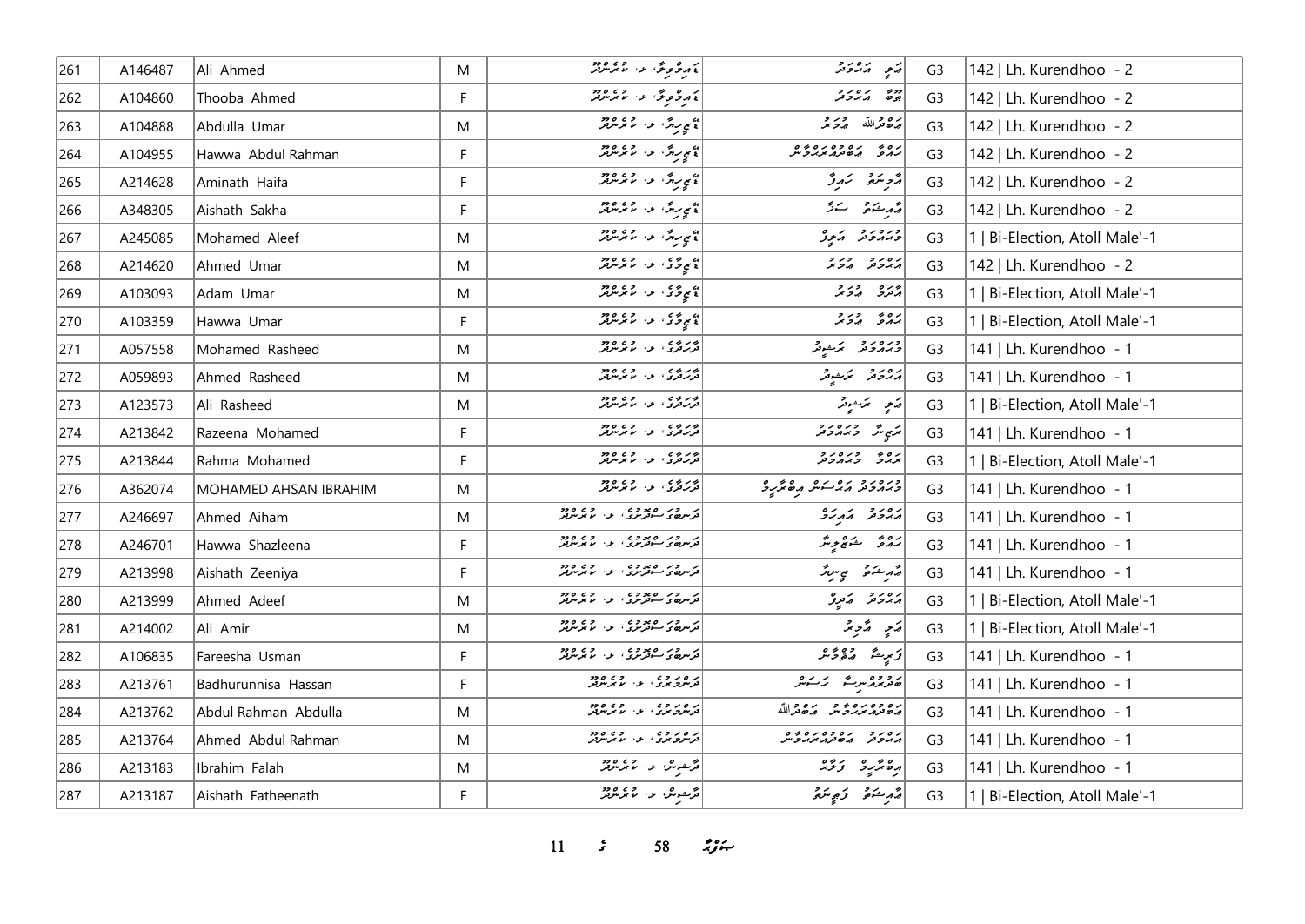| 288    | A147162 | Ahmed Firaq              | M | مگرجوش او در ۱۳۶۵ ور                                       | پروتر پی پژو                  | G <sub>3</sub> | 1   Bi-Election, Atoll Male'-1 |
|--------|---------|--------------------------|---|------------------------------------------------------------|-------------------------------|----------------|--------------------------------|
| 289    | A164678 | Afeefa Mohamed           | F | در ه ورس او ۱۰ مرس در ۱۶۶۵<br>  فره شرفترس او ۱۰ مرس برفتر | בְֿנָלֿ לְבְלִב               | G <sub>3</sub> | 141   Lh. Kurendhoo - 1        |
| 290    | A012135 | Mohamed Moosa            | M | <br>  تره نژورس عن موسر تر                                 | وره دو دورم                   | G <sub>3</sub> | 141   Lh. Kurendhoo - 1        |
| 291    | A214242 | Zunaira Mohamed          | F | ے روز پر دی وود<br><mark>ترو شہر س</mark> ی دی کا شریع تھ  | ج شهر شهر در در د             | G <sub>3</sub> | 141   Lh. Kurendhoo - 1        |
| 292    | A214238 | Moosa Mohamed            | M | ے روزمیں عن مذہبیں<br>مرکز شہر سن مذہبیں                   | وورے ورورور                   | G <sub>3</sub> | 1   Bi-Election, Atoll Male'-1 |
| 293    | A214240 | Ibrahim Mohamed          | M | در ه و در از در ۲۶۵ و د                                    | ده نگرده وره دو               | G <sub>3</sub> | 141   Lh. Kurendhoo - 1        |
| 294    | A360984 | Fathimath Mohamed        | F | در ه ورس او با او دود<br>  فرو شرفر س از اس سرسرفر         | و ده وره ده                   | G <sub>3</sub> | 141   Lh. Kurendhoo - 1        |
| 295    | A213201 | Abdul Ghani Abdul Hakeem | M |                                                            | מסיניכת יש הסיניכת עם         | G <sub>3</sub> | 1   Bi-Election, Atoll Male'-1 |
| 296    | A059145 | Hawwa Ahmed              | F | ئىم ئەسمى ئەرەپە ئەرەپەر<br>  ئىمرىرىتى كىس ئىم ئىمرىتىر   | بروی برور و                   | G <sub>3</sub> | 1   Bi-Election, Atoll Male'-1 |
| 297    | A059195 | Ahmed Abdul Hakeem       | M | ) د دی اور د د د د د د                                     | رورو رەوەرىي                  | G <sub>3</sub> | 1   Bi-Election, Atoll Male'-1 |
| 298    | A082962 | Fathimath Ibrahim        | F | ) د پرې د د ده ده ده د                                     | أزودة مقترد                   | G <sub>3</sub> | 1   Bi-Election, Atoll Male'-1 |
| 299    | A066737 | Mohamed Abdul Hakeem     | M | ده و د د و د د و د و د و د                                 | ورەرو رەدەررە                 | G <sub>3</sub> | 1   Bi-Election, Atoll Male'-1 |
| 300    | A155855 | Sulaiman Ali             | M | ىرگەڭگۇ، بەر 2007                                          | ستخدرتم كالمحيح               | G <sub>3</sub> | 141   Lh. Kurendhoo - 1        |
| 301    | A216092 | Hawwa Ibrahim            | F | درگرگری از انداز دود                                       |                               | G <sub>3</sub> | 141   Lh. Kurendhoo - 1        |
| 302    | A216093 | Mohamed Sulaiman         | M | ىرىگەسىگە ئەرەپ دەرەد                                      | ورەرو ئەرەپى                  | G <sub>3</sub> | 141   Lh. Kurendhoo - 1        |
| 303    | A216094 | Haleemath Sulaiman       | F | ىرگەڭگۇ، ئەر مەيرىرى                                       | كموخي ستخدفه                  | G <sub>3</sub> | 141   Lh. Kurendhoo - 1        |
| 304    | A216095 | Ali Sulaiman             | M | ىرگەشكى، بەر مەيدىلل                                       | ئەمۇر ئەتىر ئەشر              | G <sub>3</sub> | 141   Lh. Kurendhoo - 1        |
| 305    | A220706 | Ibrahim Zaahee Sulaiman  | M | <mark>ىرگەش</mark> ى، ئەرەپچە دەر                          | مەھەر ئەس ئىس ئىكرىدۇ.        | G <sub>3</sub> | 1   Bi-Election, Atoll Male'-1 |
| 306    | A220707 | Ahmed Malaaz             | M | ەرگەسىمى ، بەر 2007<br>ھەرگەسىمى ، بەر مەيتى <i>ھەر</i>    | رەر دىۋە                      | G <sub>3</sub> | 1   Bi-Election, Atoll Male'-1 |
| 307    | A362222 | Ahmed Shahid             | M | ه در ۶ و د .<br>در ژه رنگری از اما مرسوبگر                 | برەر دېم ئىقىرىتى             | G <sub>3</sub> | 1   Bi-Election, Atoll Male'-1 |
| 308    | A214400 | Abdulla Aboobakuru       | M | ه در در در در در در در<br>در ژه رس در از اس سربر           | رە دالله مەدەر د              | G <sub>3</sub> | 141   Lh. Kurendhoo - 1        |
| 309    | A214407 | Mohamed Arif             | M | ەر بەدە دە<br>ترىۋە <i>رىم</i> رى ، ئەس بىر سرتىر          | ورەر د گرو                    | G <sub>3</sub> | 1   Bi-Election, Atoll Male'-1 |
| 310    | A214408 | Shaheedha Abdulla        | F | ه در ۶ و د .<br>ترنژه رسمری از اما مرس                     | <u>ش</u> َرِيمَ رَصْحْراللَّه | G <sub>3</sub> | 141   Lh. Kurendhoo - 1        |
| $ 311$ | A076149 | Ibrahim Madhih           | M | ه دره و ،<br>درخه رسری ، د ، ماسرس                         | أرە ئەر ئەربى                 | G <sub>3</sub> | 1   Bi-Election, Atoll Male'-1 |
| 312    | A039102 | Fathmath Madheeha        | F | ه در ۶ و د .<br>در ژه رنگری از اما مرسوبگر                 | دَّىمِ دَمَ لَهُ دَمَّرٍ دَّ  | G <sub>3</sub> | 141   Lh. Kurendhoo - 1        |
| 313    | A152165 | Mamsoodha Abdulla        | F | ہے۔<br>قریب اور اما تر مرکز                                | ره دو روورالله                | G <sub>3</sub> | 142   Lh. Kurendhoo - 2        |
| 314    | A123565 | Mausooma Abdulla         | F | ج<br>افریس این اندیکریز                                    | دوجع رەقرالله                 | G <sub>3</sub> | 142   Lh. Kurendhoo - 2        |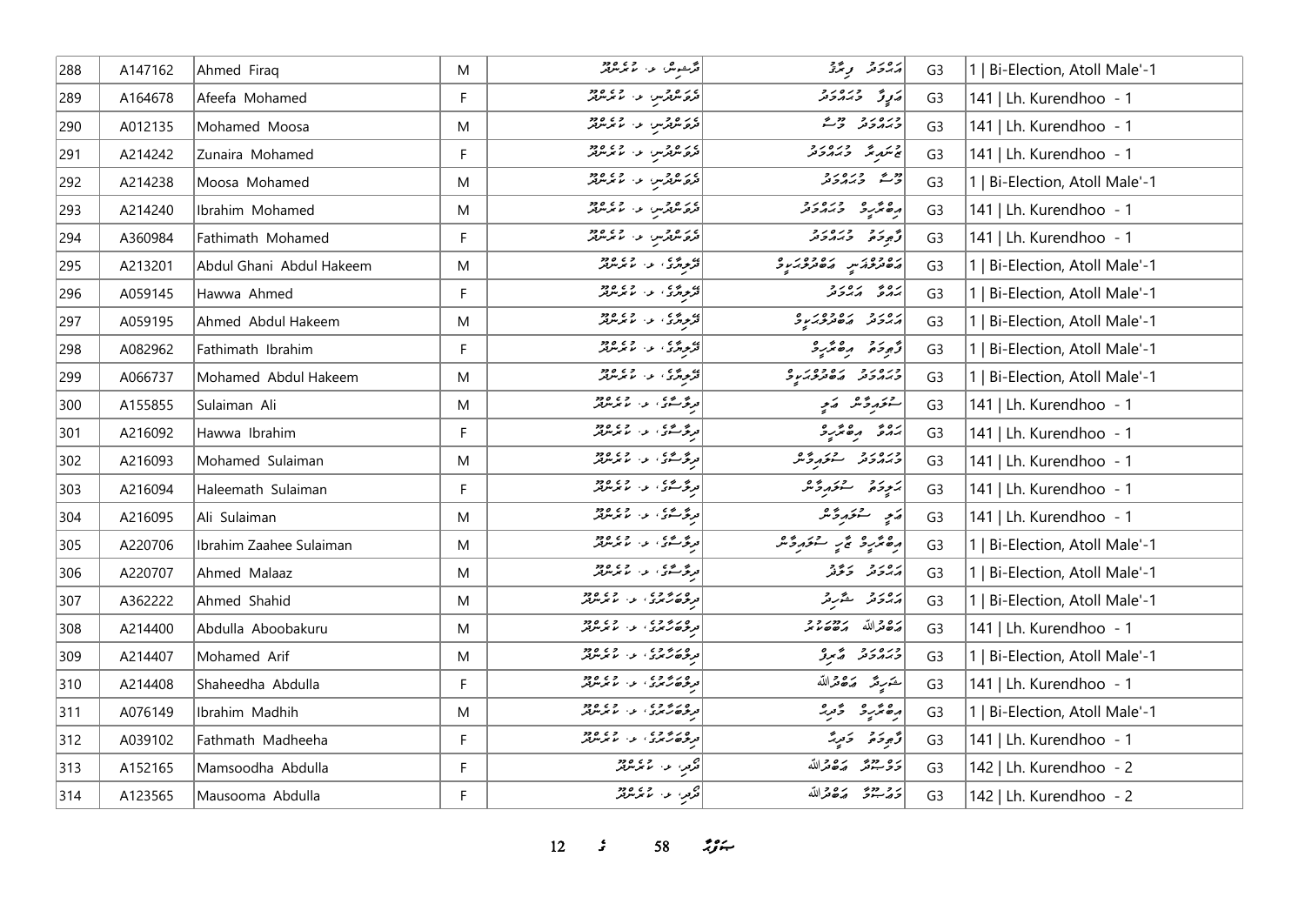| 315 | A216652 | Abdulla Ibrahim         | M | مرمر، ع- ما برس                                                                                    | أضفعنالله مصمرة                        | G <sub>3</sub> | 142   Lh. Kurendhoo - 2        |
|-----|---------|-------------------------|---|----------------------------------------------------------------------------------------------------|----------------------------------------|----------------|--------------------------------|
| 316 | A216653 | Hawwa Abdulla           | F | محمد المسلم المسلم المسلم المسلم المسلم المسلم المسلم المسلم المسلم المسلم المسلم المسلم المسلم ال | بروء رءوته الله                        | G <sub>3</sub> | 142   Lh. Kurendhoo - 2        |
| 317 | A216683 | Aminath Madyaana        | F | هرمز، او ، او و و و و و                                                                            | أأرو سره بره و عرض المستر              | G <sub>3</sub> | 1   Bi-Election, Atoll Male'-1 |
| 318 | A216693 | Maumoona Abdulla        | F | تولي، عن الممرسوس                                                                                  | برودورس وكافرالله                      | G <sub>3</sub> | 142   Lh. Kurendhoo - 2        |
| 319 | A216701 | Ibrahim Mamdhooh        | M | اص<br>  مرمو، الا ما مرس مرض                                                                       | مەھرىرى بەدەرە                         | G <sub>3</sub> | 1   Bi-Election, Atoll Male'-1 |
| 320 | A216705 | Mohamed Madeeh          | M | محمد عبد المتحد المتحد المتحدة المتحدة<br>  محمد المتحد المتحد العمل المتحدة المتحدة               | ورەر دىر                               | G <sub>3</sub> | 1   Bi-Election, Atoll Male'-1 |
| 321 | A216706 | Ahmed Maadhih           | M | مرمر، المال المحر مربع الم                                                                         | أرور ويحدثه                            | G <sub>3</sub> | 142   Lh. Kurendhoo - 2        |
| 322 | A215735 | Mariyam Ibrahim         | F | ام م بروم .<br>در مورد م برابر استمدار برابر برابر .                                               | ومره دهمزرد                            | G <sub>3</sub> | 141   Lh. Kurendhoo - 1        |
| 323 | A214235 | Ismail Moosa            | M | برەر ھەر دەھ<br><mark>ترس كە</mark> ر ئىس ئىس بىر                                                  | رسمو پر دیگر                           | G <sub>3</sub> | 141   Lh. Kurendhoo - 1        |
| 324 | A215180 | Sabira Aboobakuru       | F | پره دی در اور دور                                                                                  | 7777777077077077                       | G <sub>3</sub> | 142   Lh. Kurendhoo - 2        |
| 325 | A215027 | Mariyam Warudha Mohamed | F | پره دي و، د دي ودو                                                                                 | د ه د ه د د د د د د د د                | G <sub>3</sub> | 142   Lh. Kurendhoo - 2        |
| 326 | A131638 | Mohamed Gasim           | M | ترسره مو، اور اس مرسرتر                                                                            | ورورو ويبدو                            | G <sub>3</sub> | 142   Lh. Kurendhoo - 2        |
| 327 | A220576 | Aishath Wirudha Mohamed | F | پره دې په ۱۶۵۶ ورو                                                                                 | د د شکوه و د د د د د د                 | G <sub>3</sub> | 142   Lh. Kurendhoo - 2        |
| 328 | A246680 | Moosa Irufan Mohamed    | M | دو پرې او د موسود                                                                                  |                                        | G <sub>3</sub> | 142   Lh. Kurendhoo - 2        |
| 329 | A246681 | Abdulla Rushdan Mohamed | M | دو ده په ده ده دود.<br>ترمرمري د لامرمريز                                                          | أرە قراللە بىر شەترىن دىرە رو          | G <sub>3</sub> | 142   Lh. Kurendhoo - 2        |
| 330 | A056014 | Mohamed Abdulla         | M | دو ده په ده ده دود.<br>ترمرمري د لامرمريز                                                          | ورەرو رەورالله                         | G <sub>3</sub> | 1   Bi-Election, Atoll Male'-1 |
| 331 | A049489 | Ibrahim Yoosuf          | M | و ه و و ده ی<br>ترس ه مروري او از اما مرس                                                          | اړه تر په دوه ده ده<br>اره تر په در ار | G <sub>3</sub> | 1   Bi-Election, Atoll Male'-1 |
| 332 | A212818 | Hawwa Yoosuf            | F | و ه و و ده ی<br>ترس ه مرو ی ، بی ، با مرس                                                          | برە بە دورە                            | G <sub>3</sub> | 141   Lh. Kurendhoo - 1        |
| 333 | A212820 | Mariyam Faseehath       | F | و ه و وي .<br>ترسمه برو ی ، بی ، با برسربر                                                         | ويوره وسيده                            | G <sub>3</sub> | 1   Bi-Election, Atoll Male'-1 |
| 334 | A245108 | Hawwa Fauza             | F | و ۵ و و ده ی<br>ترس ه مرد و ی او دارد برس                                                          | بره و دره                              | G <sub>3</sub> | Bi-Election, Atoll Male'-1     |
| 335 | A120192 | Mohamed Arif            | M | ا د هر سری، او ۱۳۵، ۱۳۶۴ و در ا                                                                    | ورەر د گېرو                            | G <sub>3</sub> | 142   Lh. Kurendhoo - 2        |
| 336 | A215435 | Hajara Abdulla          | F | د ه مرغ، د ۱۰ م مرمزنر                                                                             | رَّتَهُ مَّدَّ مَدَّاللَّهُ            | G <sub>3</sub> | 142   Lh. Kurendhoo - 2        |
| 337 | A215436 | Nazima Ibrahim          | F | د ه برسی او از ۱۵ ورو<br>  فرس برسی او از ماهرسرفتر                                                | شَعِرَةُ رِصْدَرِدْ                    | G <sub>3</sub> | 1   Bi-Election, Atoll Male'-1 |
| 338 | A214634 | Aishath Naseera         | F | قرس عن الممر شرقتر                                                                                 | أقدم ينكرهم التكريبونتر                | G <sub>3</sub> | 142   Lh. Kurendhoo - 2        |
| 339 | A213960 | Mariyam Nadheema Ahmed  | F | قرسٍ الله المحر شرقتر                                                                              | د ۱۵ د عربری کروبر د                   | G <sub>3</sub> | 1   Bi-Election, Atoll Male'-1 |
| 340 | A213961 | Mohamed Nadheem Ahmed   | M | قرس المراسم برسرير                                                                                 | ورەر د سرگرى كەردى                     | G <sub>3</sub> | 142   Lh. Kurendhoo - 2        |
| 341 | A213956 | Ahmed Mohamed           | M | قرمن الماء المحامر من                                                                              | د ه د د و د ه د و                      | G <sub>3</sub> | 142   Lh. Kurendhoo - 2        |

*13 s* 58 *i*<sub>S</sub> $\approx$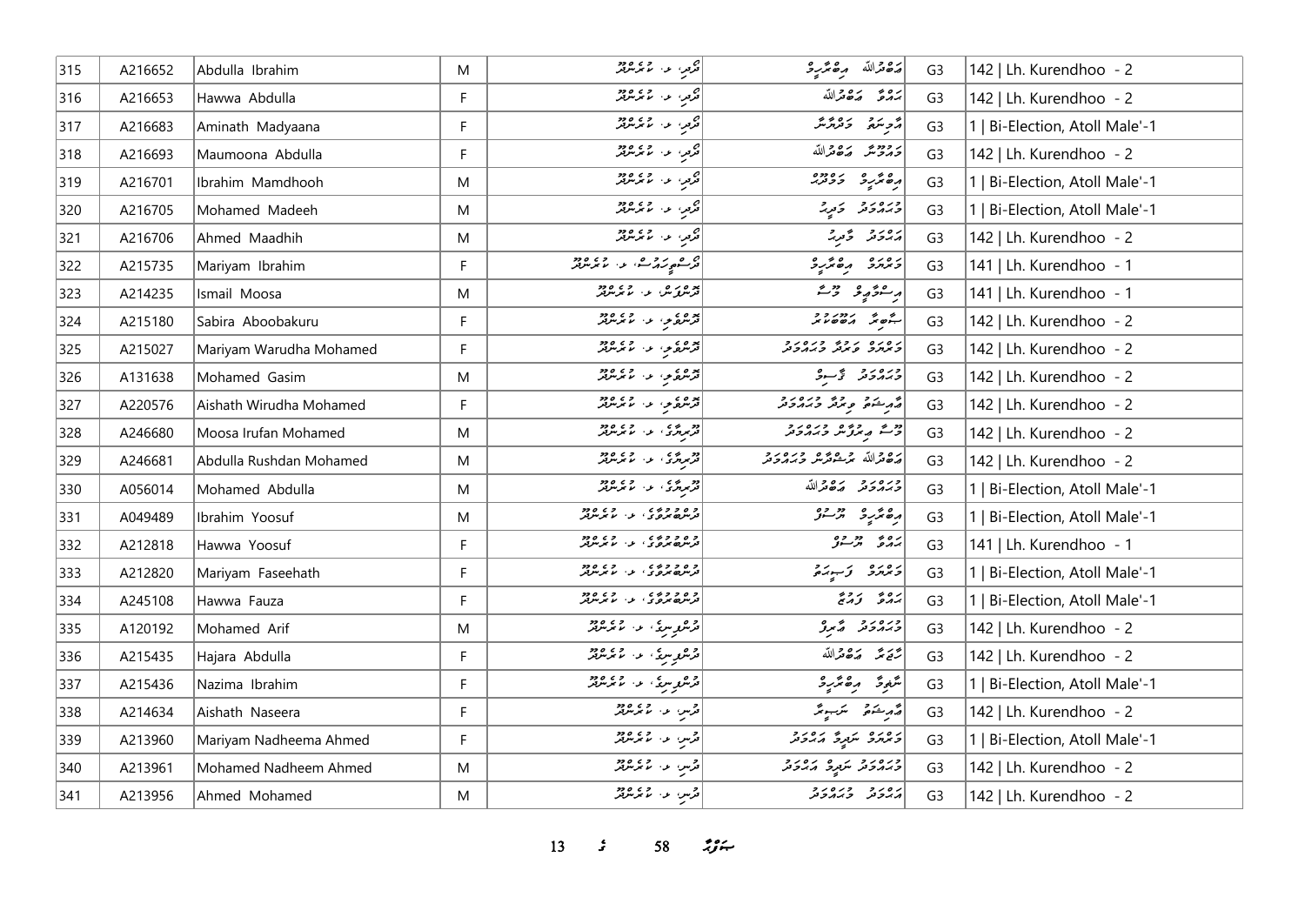| 342 | A221148 | Fathmath Nazeema Ahmed  | F           | ا در سال ۱۹۵۲.<br>افزیلن ایران موسوفل                      | دَّەِ دَەْ يَرَىنِي دَ بَرَ دَيْرَ            | G <sub>3</sub> | 1   Bi-Election, Atoll Male'-1 |
|-----|---------|-------------------------|-------------|------------------------------------------------------------|-----------------------------------------------|----------------|--------------------------------|
| 343 | A220462 | Aminath Zaina           | F           | ، د کره ، د ، ما کرس                                       | مزهر تنم تمرینه                               | G <sub>3</sub> | 1   Bi-Election, Atoll Male'-1 |
| 344 | A214586 | Ibrahim Ahmed           | M           | ) د کاره واله د او د ده                                    | ده نده ده د در د<br>  ده ندر د بر د ند        | G <sub>3</sub> | 142   Lh. Kurendhoo - 2        |
| 345 | A214593 | Ahmed Rameez            | M           | لا بر کاره و به استفاده در ا                               | پرور ترویج                                    | G <sub>3</sub> | 1   Bi-Election, Atoll Male'-1 |
| 346 | A214596 | Mohamed Nafiz           | M           | لا بر د ۵۶ ، و ۷۶۵ ورو                                     | ورەرو شرق                                     | G <sub>3</sub> | 142   Lh. Kurendhoo - 2        |
| 347 | A214598 | Zifla Ibrahim           | F           | ، د کاره و استان                                           | زروعه رەمۇر د                                 | G <sub>3</sub> | 142   Lh. Kurendhoo - 2        |
| 348 | A215213 | Hawwa Ibrahim           | F           | ، د کاره ، د ، ما مرسربر                                   |                                               | G <sub>3</sub> | 142   Lh. Kurendhoo - 2        |
| 349 | A214514 | Abdulla Ali             | M           | ه و وه<br>مرمري الله الله مرمون                            | صكاه مترجم                                    | G <sub>3</sub> | 142   Lh. Kurendhoo - 2        |
| 350 | A214527 | Hawwa Abdulla           | F           | ره و و ی<br>د تریزی او ۱۰ مرکز تریز                        | بروء روورالله                                 | G <sub>3</sub> | 142   Lh. Kurendhoo - 2        |
| 351 | A214530 | Ibrahim Saif            | M           | ه و وه<br>مرمري الله الله مرمون                            | رە ئۈر ئىستىر ئى                              | G <sub>3</sub> | 142   Lh. Kurendhoo - 2        |
| 352 | A214532 | Zulaikha Abdulla        | F           | ه و وه<br>مرمري الاس مرمريز                                | جَمَحَمِينَتْ صَ8ْعَمَاللّهَ                  | G <sub>3</sub> | 142   Lh. Kurendhoo - 2        |
| 353 | A214533 | Abdul Rahman Abdulla    | M           | ه و وه<br>در ترندگی از ۱۰ مانترسرفر                        | ره ده ره ده در دورالله                        | G <sub>3</sub> | 142   Lh. Kurendhoo - 2        |
| 354 | A122287 | Abdullah Eman           | M           | ه و وه<br>د تربري او الا بر برتر تر                        | أضفعثرالله مرځ شر                             | G <sub>3</sub> | 1   Bi-Election, Atoll Male'-1 |
| 355 | A124295 | Haleema Shifza Mohamed  | F           | ر و و و ، د د او و د و د                                   | پَرِ وَ عَوْرٌ وَ بِرَهُ وَ وَ رَ             | G <sub>3</sub> | Bi-Election, Atoll Male'-1     |
| 356 | A141437 | Aminath Fiyaza Mohamed  | $\mathsf F$ | ے و وے<br>ایرفریزی کے در ماہرسرفر                          | أروبته ويرع وبره دو                           | G <sub>3</sub> | Bi-Election, Atoll Male'-1     |
| 357 | A075243 | Ali Mahir Mohamed       | M           | ه و و ه<br>پرتونوی، او ، اما نومبرتو                       | ړی ځریز ډبرورو                                | G <sub>3</sub> | Bi-Election, Atoll Male'-1     |
| 358 | A083497 | Mohamed Mahir           | M           | ه و وه<br>مرمربري الله الممرس                              | درەر د در بر                                  | G <sub>3</sub> | 1   Bi-Election, Atoll Male'-1 |
| 359 | A319746 | Abdulla Ahsan Mahir     | M           | ۲ و و ۲<br>  پرتربری الراز الم برسرتر                      | رەدالله مەمەسىر دىرىم                         | G <sub>3</sub> | 142   Lh. Kurendhoo - 2        |
| 360 | A076841 | Hawwa Liuza Ali Shareef | F           | ، در و.<br>د تروند، به ناندمدند                            | پروژ پروژ کری ځایوژ                           | G <sub>3</sub> | 1   Bi-Election, Atoll Male'-1 |
| 361 | A215111 | Fathimath Shareef       | $\mathsf F$ | ، درج، عن عمر موجود<br><mark>د خروش، عن ما مر</mark> موجود | وَجوحَمْ شَهِروْ                              | G <sub>3</sub> | Bi-Election, Atoll Male'-1     |
| 362 | A214003 | Fathmath Shaama         | F           | دوسو، به ۱۶۵۶ ور                                           | دُمودَه شَدَّ                                 | G <sub>3</sub> | 1   Bi-Election, Atoll Male'-1 |
| 363 | A214001 | Mohamed Sami            | M           | دوسه المال دور                                             | دره رو د گو <sub>چ</sub>                      | G <sub>3</sub> | 141   Lh. Kurendhoo - 1        |
| 364 | A213857 | Shahidha Mohamed        | F           | دوسو، به ۱۶۵۶ ور                                           | شررتر وره دو                                  | G <sub>3</sub> | 1   Bi-Election, Atoll Male'-1 |
| 365 | A043881 | Abdul Latheef Usman     | M           | دوسو، او، اورود<br>  دوسو، او، الایمریزیز                  | د ووړ و د وي و                                | G <sub>3</sub> | Bi-Election, Atoll Male'-1     |
| 366 | A024782 | Abdulla Moosa           | M           | ە رەھ بىر بەرە 25 مەدە<br>مەمەمىس بىر بىر بىر بىرلىر       | أرَدْ قَرْاللّه حَرْثَة                       | G <sub>3</sub> | Bi-Election, Atoll Male'-1     |
| 367 | A075072 | Mohamed Shamoon         | M           | مردومی الله صحیح وجود<br>  مردم ش                          | ورەرو دەھەر<br><i>دىد</i> ەرىر شە <i>ۋە</i> س | G <sub>3</sub> | 142   Lh. Kurendhoo - 2        |
| 368 | A125761 | Fathimath Mohamed       | F           | ے روز میں اور وہ دور<br>ابراز ج س                          | أزجوحه وبره رد                                | G <sub>3</sub> | 142   Lh. Kurendhoo - 2        |

14 *s*<sup>58</sup> *z*<sub>3</sub> *s*<sub>1</sub>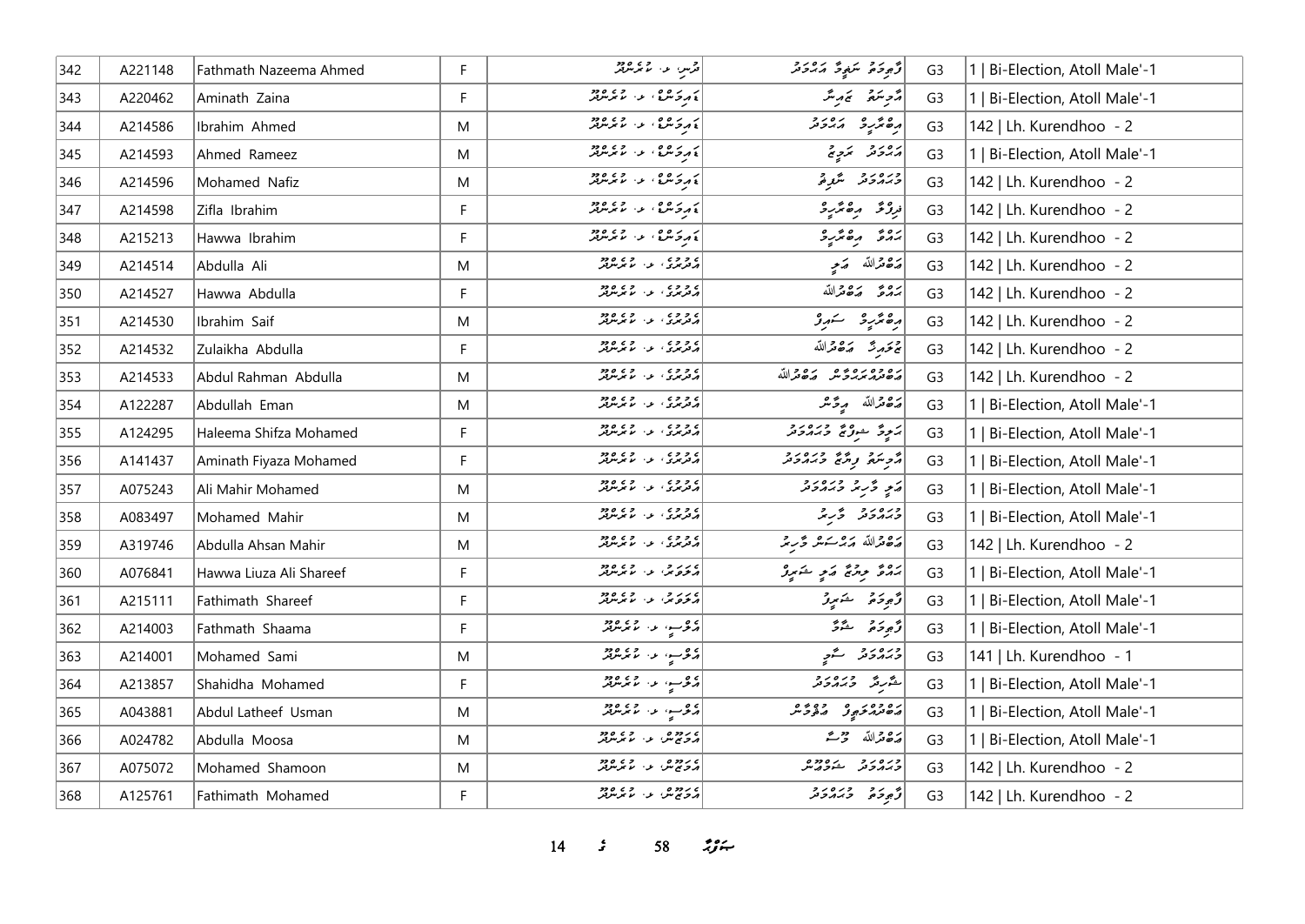| 369   | A216465 | Mariyam Zoona        | F  | ە رەمەر<br>مەمەس بەر مەمەمەر                                                                                  | و وره دورو                                         | G <sub>3</sub> | 142   Lh. Kurendhoo - 2        |
|-------|---------|----------------------|----|---------------------------------------------------------------------------------------------------------------|----------------------------------------------------|----------------|--------------------------------|
| 370   | A216467 | Faruhath Abdulla     | F  | ە رەم بەر دە ھەر دە<br>مەم تەش ئەر ئىم ئىرلىرلىر                                                              | وحرير مكافرالله                                    | G <sub>3</sub> | 1   Bi-Election, Atoll Male'-1 |
| $371$ | A072981 | Ahmed Mohamed        | M  | در وده.<br>د و بره و . د . ما برسربر                                                                          | נפנד בנסנד<br>הגבת בגהבת                           | G <sub>3</sub> | 1   Bi-Election, Atoll Male'-1 |
| 372   | A214985 | Mohamed Hussain      | M  | د کار د عربش الله الله موسر د د                                                                               | ورەرو ئەسىر ش                                      | G <sub>3</sub> | 1   Bi-Election, Atoll Male'-1 |
| 373   | A214259 | Hamida Shafeeq       | F. |                                                                                                               | برَّحرِ مَرَ مَسَورٍ مِ                            | G <sub>3</sub> | 141   Lh. Kurendhoo - 1        |
| 374   | A214324 | Mohamed Shah Amir    | M  | أركبتم عن المستعمد المستوفير                                                                                  | وره روبي عمر المجموعة<br>  وبرابر حمد عمر المجموعة | G <sub>3</sub> | 141   Lh. Kurendhoo - 1        |
| 375   | A064554 | Amir Mohamed         | M  | د دي و.<br>د کرکان د استمبر در                                                                                | د د دره د د                                        | G <sub>3</sub> | 141   Lh. Kurendhoo - 1        |
| 376   | A220415 | Mariyam Shuha Amir   | F. | د دي و.<br>د کرکان د استمبر در                                                                                | د ۱۵ د ورم محمد د محمد بر                          | G <sub>3</sub> | 141   Lh. Kurendhoo - 1        |
| 377   | A074180 | Ibrahim Aboobakuru   | M  | أقرم المستعمد                                                                                                 | 0 00 10000                                         | G <sub>3</sub> | 1   Bi-Election, Atoll Male'-1 |
| 378   | A144636 | Abdulla Aboobakuru   | M  | ارچ، او، اور دور                                                                                              | رە ئ <sub>ەلل</sub> ە بەدە د                       | G <sub>3</sub> | 1   Bi-Election, Atoll Male'-1 |
| 379   | A214005 | Hassan Sobiru        | M  | ا تەسىم بىر مەندە ئەھەدىيەت كەندىيەت بىر ئايدا ئايدا ئايدا ئايدا كەندىيەت كەندىيەت كەندىيەت كەندە كەندە كەندە | برسكش بكصتر                                        | G <sub>3</sub> | 141   Lh. Kurendhoo - 1        |
| 380   | A214006 | Aminath Rameeza      | F  | روی د میگرین                                                                                                  | مزهر سنتمريخ                                       | G <sub>3</sub> | 141   Lh. Kurendhoo - 1        |
| 381   | A246703 | Ibrahim Imthiyaz     | M  | د ه ی .<br>  تورگ . ع . ما موسولو                                                                             | أره تر د و وه                                      | G <sub>3</sub> | 141   Lh. Kurendhoo - 1        |
| 382   | A246706 | Mohamed Shamin       | M  | ار دی.<br>اورگان اس ما بر مرد بر                                                                              | ورەرو ئەچ                                          | G <sub>3</sub> | 1   Bi-Election, Atoll Male'-1 |
| 383   | A363912 | Abdulla Adil         | M  | د ره، او دار و ده د                                                                                           | رَحْمَدْاللّه رَّمَّدِ حْرَ                        | G <sub>3</sub> | 142   Lh. Kurendhoo - 2        |
| 384   | A212876 | Aishath Athika       | F  | ار ده .<br><mark>زن</mark> زه امر رو                                                                          | أقهر يشعوا قموع                                    | G <sub>3</sub> | 142   Lh. Kurendhoo - 2        |
| 385   | A212877 | Ahmed Amir           | M  | ر ره .<br>ق <b>ری ب</b> ربربر                                                                                 | رەرد گېڅ                                           | G <sub>3</sub> | 1   Bi-Election, Atoll Male'-1 |
| 386   | A131884 | Adam Moosa           | M  | د ره ، ع ، ع پرس                                                                                              | ړو ووگ                                             | G <sub>3</sub> | 142   Lh. Kurendhoo - 2        |
| 387   | A132575 | Fathimath Adam       | F. | دره، د. دی.د <del>.</del>                                                                                     | توجوحتم المرتزر                                    | G <sub>3</sub> | 142   Lh. Kurendhoo - 2        |
| 388   | A131729 | Haleemath Abdulla    | F  | رەپ يە سىم تەرەپەر<br>  تى توڭ ئى سىم تىر تىرلىر                                                              | أتهج والمحافظة                                     | G <sub>3</sub> | 1   Bi-Election, Atoll Male'-1 |
| 389   | A213993 | Mariyam Ismail       | F  | ره ده ، د و و وو.<br>تونونوکا این ما موسولتر                                                                  | د وره د مشور و                                     | G <sub>3</sub> | 1   Bi-Election, Atoll Male'-1 |
| 390   | A214523 | Fathimath Ibrahim    | F. | دچ د په د چې موجود<br>  و لار د په سر سر سر ل                                                                 | أزوده مقترد                                        | G <sub>3</sub> | 1   Bi-Election, Atoll Male'-1 |
| 391   | A212777 | Fareeda Abdul Rahman | F  | كوريرة والمحافظ                                                                                               | زیرقر   مەدەبرە دەرە                               | G <sub>3</sub> | 142   Lh. Kurendhoo - 2        |
| 392   | A212941 | Aishath Farah        | F. | <br>  توریرس عن ما موسوفر                                                                                     | أشرختم وتمد                                        | G <sub>3</sub> | 142   Lh. Kurendhoo - 2        |
| 393   | A085408 | Ibrahim Aboobakuru   | M  | تورید در استخدام در ۱۶۶۵<br>  تورید در استخدام در                                                             |                                                    | G <sub>3</sub> | 142   Lh. Kurendhoo - 2        |
| 394   | A245596 | Mohamed Fathih       | M  | كۆمىرىدى. مەم ئىر مەدە                                                                                        | ورەرد په ه                                         | G <sub>3</sub> | 1   Bi-Election, Atoll Male'-1 |
| 395   | A245597 | Maryam Firasha       | F. | كوسرين المستخدم المتور                                                                                        | دەرە بەرگە                                         | G <sub>3</sub> | 142   Lh. Kurendhoo - 2        |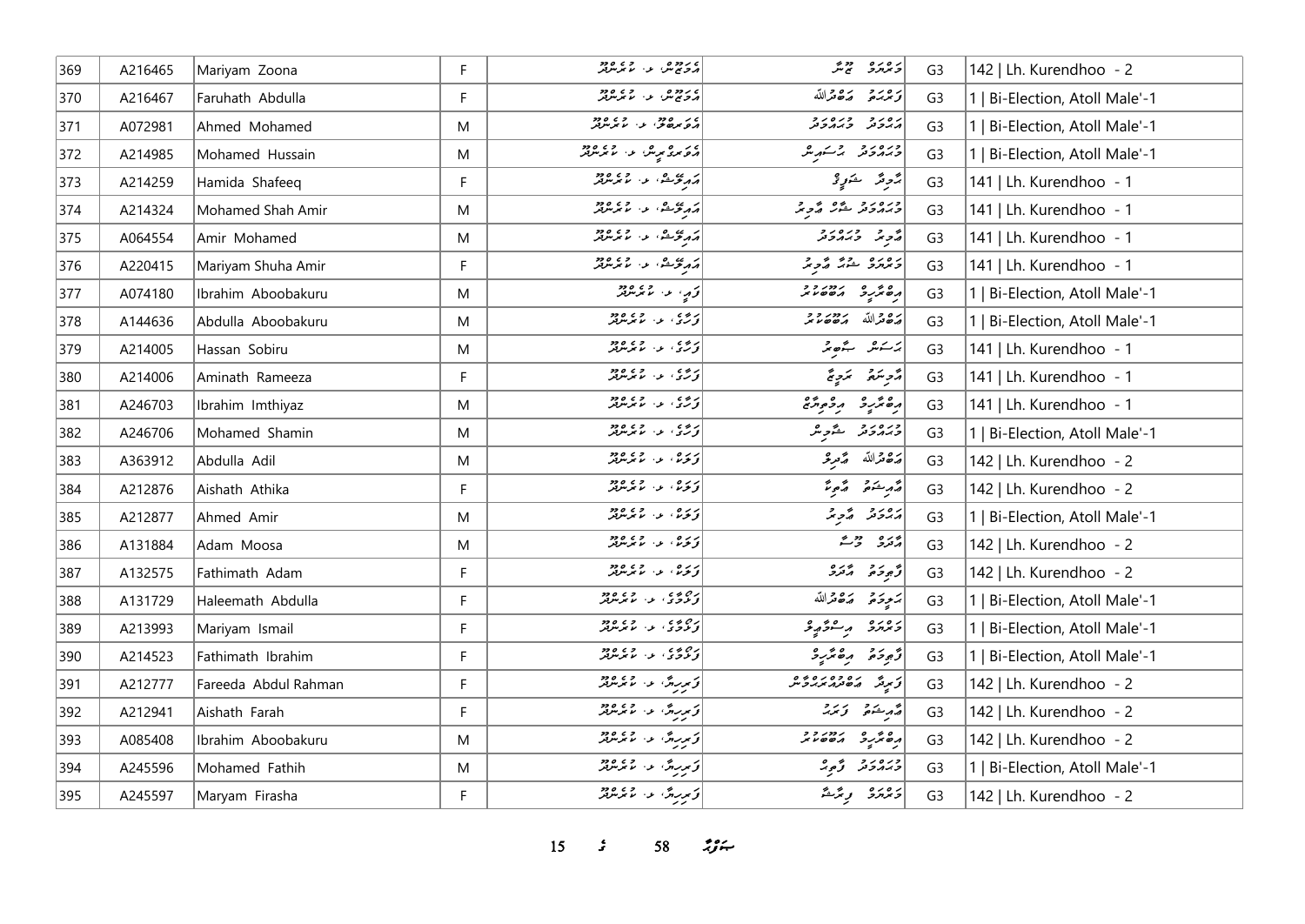| 396 | A246672 | Maajidha Yaugoob              | F  | ر د وی د میکند                                                                                           | دَّى مَدْ 12.7%                       | G <sub>3</sub> | 141   Lh. Kurendhoo - 1        |
|-----|---------|-------------------------------|----|----------------------------------------------------------------------------------------------------------|---------------------------------------|----------------|--------------------------------|
| 397 | A246666 | Samahath Yaugoob              | F  | در ورځ کې د موسر د د                                                                                     | ג זיג גרוד די                         | G <sub>3</sub> | 1   Bi-Election, Atoll Male'-1 |
| 398 | A068009 | Adam Yaugoob                  | M  | د عرومي الله الله على مع د مع د مرض الله من الله من الله من الله من الله من الله من الله من الله م<br> - | פנים גבדבם<br>הבנב ה <i>ההב</i> ים    | G <sub>3</sub> | 141   Lh. Kurendhoo - 1        |
| 399 | A009550 | Ibrahim Yaugoob               | M  | د و د ه ، او ، د و و و و                                                                                 | <br>  משתיב תגצים                     | G <sub>3</sub> | 1   Bi-Election, Atoll Male'-1 |
| 400 | A148600 | Khadheeja Yaugoob             | F  | د و و ه ، او ، او و و و و و                                                                              | <br> زمږيځ پرووړه                     | G <sub>3</sub> | 141   Lh. Kurendhoo - 1        |
| 401 | A213806 | Shaneez Yaugoob               | F. | د و وی د اورود<br>  زیروگری د با بربربر                                                                  | شگر سرچ پر دور د                      | G <sub>3</sub> | 141   Lh. Kurendhoo - 1        |
| 402 | A214197 | Zulaikha Ali                  | F  | دربر، عن عمد مدود                                                                                        | پر خرچه په چې                         | G <sub>3</sub> | 1   Bi-Election, Atoll Male'-1 |
| 403 | A214950 | Zahira Hussain                | F  | ا تەتتى، ئەز ئەندىقىتى ئىشرىتىر                                                                          | ئۇرىئە بەشتىرىنى                      | G <sub>3</sub> | 142   Lh. Kurendhoo - 2        |
| 404 | A063535 | Ibrahim Ahmed                 | M  | زِچَ، ع- عمر مرود                                                                                        | رە ئرىرو بەردىر                       | G <sub>3</sub> | 1   Bi-Election, Atoll Male'-1 |
| 405 | A221030 | Hussain Wafaz Ibrahim         | M  | ئۇنچ، ئەس تەرەپىر                                                                                        | بر سَنهر علی معامل کرد                | G <sub>3</sub> | 142   Lh. Kurendhoo - 2        |
| 406 | A216731 | Ahmed Zahir Ibrahim           | M  | د مي الله د د مي د د                                                                                     | رور د پر بر ره پر د                   | G <sub>3</sub> | 142   Lh. Kurendhoo - 2        |
| 407 | A216779 | Mohamed Fawaz Ibrahim         | M  | زنج، عن الممرکزونژ                                                                                       | ورەر د رود دەر د                      | G <sub>3</sub> | 142   Lh. Kurendhoo - 2        |
| 408 | A216781 | Hawwa Zaahiya Ibrahim         | F  | ئۇنج، عەس قىرىتىللە                                                                                      | بروی پر برگر مرگر برگر                | G <sub>3</sub> | 142   Lh. Kurendhoo - 2        |
| 409 | A069971 | Mariyam Abdulla               | F  | د ه ه ه ه و و و د و د                                                                                    | ترمره ردورالله                        | G <sub>3</sub> | 1   Bi-Election, Atoll Male'-1 |
| 410 | A061194 | Ali Hassan                    | M  | اء روسر، و ، و ، و دو                                                                                    | پر پر پر پر                           | G <sub>3</sub> | 1   Bi-Election, Atoll Male'-1 |
| 411 | A042489 | Ameena Ali                    | F  |                                                                                                          | پرچانگر کے پرچ                        | G <sub>3</sub> | 1   Bi-Election, Atoll Male'-1 |
| 412 | A124912 | Madhyha Ali                   | F  | د سوسری الله الله وجود الله د                                                                            | دَمِيدٌ - رَمِي                       | G <sub>3</sub> | 1   Bi-Election, Atoll Male'-1 |
| 413 | A112053 | Aminath Nazima Abdulla        | F  |                                                                                                          | أُمَّرِ سَمَعَ شَعْرِةً مَصْرَاللَّهُ | G <sub>3</sub> | 141   Lh. Kurendhoo - 1        |
| 414 | A128129 | Fathimath Shahida             | F  | به ده و .<br>د بروی او . اما بر برود                                                                     | وَجوحَا هُمْ اللَّهُ اللَّهُ          | G <sub>3</sub> | 1   Bi-Election, Atoll Male'-1 |
| 415 | A128199 | Aminath Riada                 | F. | ) د وه ، د . د . وه دو.<br>  توسرتری او . اما شرسرتر                                                     | رمح مقررة مقررة من                    | G <sub>3</sub> | 1   Bi-Election, Atoll Male'-1 |
| 416 | A042865 | Abdul Hameed Moosa            | M  | ی وه ی در وی وجود<br><mark>از برو</mark> ی د اما بر برتر                                                 | دەدەبر دەر مەد                        | G <sub>3</sub> | 141   Lh. Kurendhoo - 1        |
| 417 | A092554 | Mohamed Niyaz                 | M  | د و د د د و د و د و د                                                                                    | כמחכת ייתול                           | G <sub>3</sub> | 1   Bi-Election, Atoll Male'-1 |
| 418 | A101228 | Mohamed Haneef                | M  | ی وی و.<br>  توسرخری الله الله موسرتر                                                                    | دره رو برسرو                          | G <sub>3</sub> | 1   Bi-Election, Atoll Male'-1 |
| 419 | A213108 | Moosa Nadheem Abdulla         | M  | ) د وه ، د ، د ، وود                                                                                     | وقت سَعِيدِ صَدَّقَ اللَّهُ           | G <sub>3</sub> | 141   Lh. Kurendhoo - 1        |
| 420 | A213110 | Mohamed Shaafiu Abdul Hameedh | M  | ) د د د .<br>  د برد د . د . با برنترن                                                                   | ورەرو ئەر دەدەر د                     | G <sub>3</sub> | 1   Bi-Election, Atoll Male'-1 |
| 421 | A213111 | Adam Naushadh Abdulla         | M  | در در در در در در<br>  توسرتری از اسلام میرس                                                             | أيره بروية وبره والله                 | G <sub>3</sub> | 141   Lh. Kurendhoo - 1        |
| 422 | A213045 | Abdulla Moosa                 | M  | به وه و .<br>د بروی او . اما برس بر                                                                      | أرَة قرالله وحريم                     | G <sub>3</sub> | 141   Lh. Kurendhoo - 1        |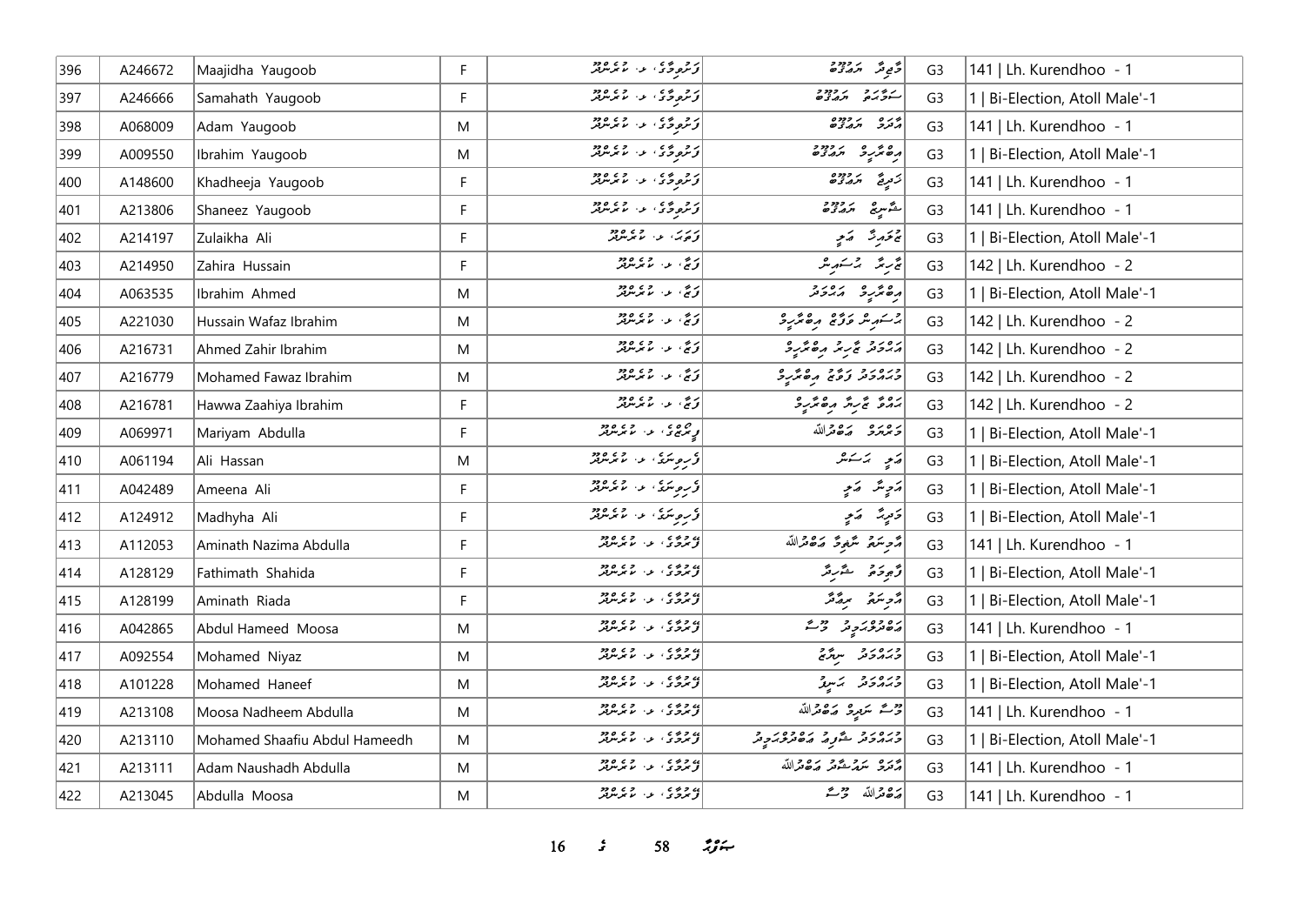| 423 | A213089 | Fathimath Abdulla            | F            | ده و و ه ه<br>تو بردگاه از ما برس بر                    | قرجوحته وكالقائم                      | G <sub>3</sub> | 141   Lh. Kurendhoo - 1        |
|-----|---------|------------------------------|--------------|---------------------------------------------------------|---------------------------------------|----------------|--------------------------------|
| 424 | A213100 | Ahmed Nazim                  | M            | در و ده ده ده و ده وده<br>د تر برگ در اما برسربر        | برەر ئە ئىگەنج                        | G <sub>3</sub> | 141   Lh. Kurendhoo - 1        |
| 425 | A213104 | Hawwa Areesha                | F            | به وه و .<br>د بروی او . اما بر برود                    | پروی کمی پر                           | G <sub>3</sub> | 141   Lh. Kurendhoo - 1        |
| 426 | A245598 | Ahmed Mamdhooh Abdul Hameedh | M            | در و د د د و د د و د و د و د                            | גפגב גפמפ גפבפגב<br>גגבת ככתג גםתכגבת | G <sub>3</sub> | 1   Bi-Election, Atoll Male'-1 |
| 427 | A245601 | Moosa Safrah Abdul Hameed    | M            |                                                         | و مع سور پر مان ده ده بر د            | G <sub>3</sub> | 1   Bi-Election, Atoll Male'-1 |
| 428 | A214854 | Aminath Ifaqath              | F            | د د سربر د ، د ، د د .<br>  د د سربر د ، د ، پر سربر    | ړې سره پروژه                          | G <sub>3</sub> | 1   Bi-Election, Atoll Male'-1 |
| 429 | A214828 | Mariyam Asra                 | F            | و و سربانی او دارد و ده<br>او و سربانی او از اما بوسرفر | ويوره برعايم                          | G <sub>3</sub> | 1   Bi-Election, Atoll Male'-1 |
| 430 | A032196 | Abdulla Ibrahim              | M            | د وسربری او ، د د د د                                   | أرة قرالله مرة مرَّبِ 3               | G <sub>3</sub> | 142   Lh. Kurendhoo - 2        |
| 431 | A141856 | Ibrahim Areef Abdulla        | M            | <br>  د وسره ی عهد الممدس در<br>  د د د                 | رەمگرىي كەمبەر كەھىراللە              | G <sub>3</sub> | 1   Bi-Election, Atoll Male'-1 |
| 432 | A212923 | Mohamed Asif                 | M            | קיימו בי יודע ספר<br>  קיימו בי יודע מא                 | ورەرو ۋىبو                            | G <sub>3</sub> | 1   Bi-Election, Atoll Male'-1 |
| 433 | A146526 | Azeeza Ali                   | F            | وسره عرضی الله الله والله والله و                       | ړې په کو                              | G <sub>3</sub> | 1   Bi-Election, Atoll Male'-1 |
| 434 | A131586 | Mohamed Ali                  | M            | و سرو سرچ د ده ده ده د                                  | ورەر د كم                             | G <sub>3</sub> | 141   Lh. Kurendhoo - 1        |
| 435 | A012109 | Ibrahim Ali                  | M            | وسرو مرده و ده در ده د                                  | رە ئۈر ئەير                           | G <sub>3</sub> | 141   Lh. Kurendhoo - 1        |
| 436 | A214287 | Aishath Ibrahim              | F            | وسره ه ده و ده ده د                                     | أقرم شدة وكالمربوث                    | G <sub>3</sub> | 141   Lh. Kurendhoo - 1        |
| 437 | A214310 | Ahmed Arif                   | M            | و سرگر سرچ در در دره در<br>و سرگر سرچ دار در سرچ سرچر   | برەر ئەس ئەر                          | G <sub>3</sub> | 141   Lh. Kurendhoo - 1        |
| 438 | A214312 | Azfa Ali                     | F            | وسوگرمرگری او داره دو                                   | ړه ژ کې                               | G <sub>3</sub> | 141   Lh. Kurendhoo - 1        |
| 439 | A404735 | Abdulla Raaif Afeef          | M            | و سرچ که در دره دود                                     | رە قەللە مەر ئەربى                    | G <sub>3</sub> | 1   Bi-Election, Atoll Male'-1 |
| 440 | A245587 | Hussain Nihad                | M            | و پرېشوي او د ماندملار                                  | برسكرما مرتزقر                        | G <sub>3</sub> | 1   Bi-Election, Atoll Male'-1 |
| 441 | A214326 | Ahmed Ibrahim                | M            | و برخوی از اندازه                                       | أرور وه محمدة                         | G <sub>3</sub> | 142   Lh. Kurendhoo - 2        |
| 442 | A215123 | Fathimath Abdul Rahman       | $\mathsf{F}$ | و چرخوی او داده و در                                    | ه د د ده ده ده ده و                   | G <sub>3</sub> | 142   Lh. Kurendhoo - 2        |
| 443 | A212919 | Mohamed Rimaz                | M            | و څرخه ي. د د ده ده                                     | وبرەر د برگ                           | G <sub>3</sub> | 1   Bi-Election, Atoll Male'-1 |
| 444 | A212920 | Aishath Areej                | F            | و برخوی از اندازه                                       | ومرسكوه وكالمراخ                      | G <sub>3</sub> | 1   Bi-Election, Atoll Male'-1 |
| 445 | A212921 | Aminath Nadha Ahmed          | F            | و پرېشوی، لار دی وو                                     | د پر په بره برور د                    | G <sub>3</sub> | 142   Lh. Kurendhoo - 2        |
| 446 | A212922 | Ibrahim Nuhadh Ahmed         | M            | و پرېشوي، لار د د پرېدون                                | ره و ده و د و د و د و د               | G <sub>3</sub> | 1   Bi-Election, Atoll Male'-1 |
| 447 | A051893 | Mohamed Ibrahim              | M            | وه وه .<br>وه پرس . و . ما پرس                          | ورەرو مەھرىر                          | G <sub>3</sub> | 141   Lh. Kurendhoo - 1        |
| 448 | A246688 | Ibrahim Rayyan Mohamed       | M            | وه وه .<br>وه پرس . و . ما پرس                          | ם מים נסמם כנסנב<br>הפתנב תהתית במהכת | G <sub>3</sub> | 141   Lh. Kurendhoo - 1        |
| 449 | A220424 | Arusham Abdulla              | M            | ا ویژ، او، اما موسوفر                                   | مرتم شود مكافرالله                    | G <sub>3</sub> | 142   Lh. Kurendhoo - 2        |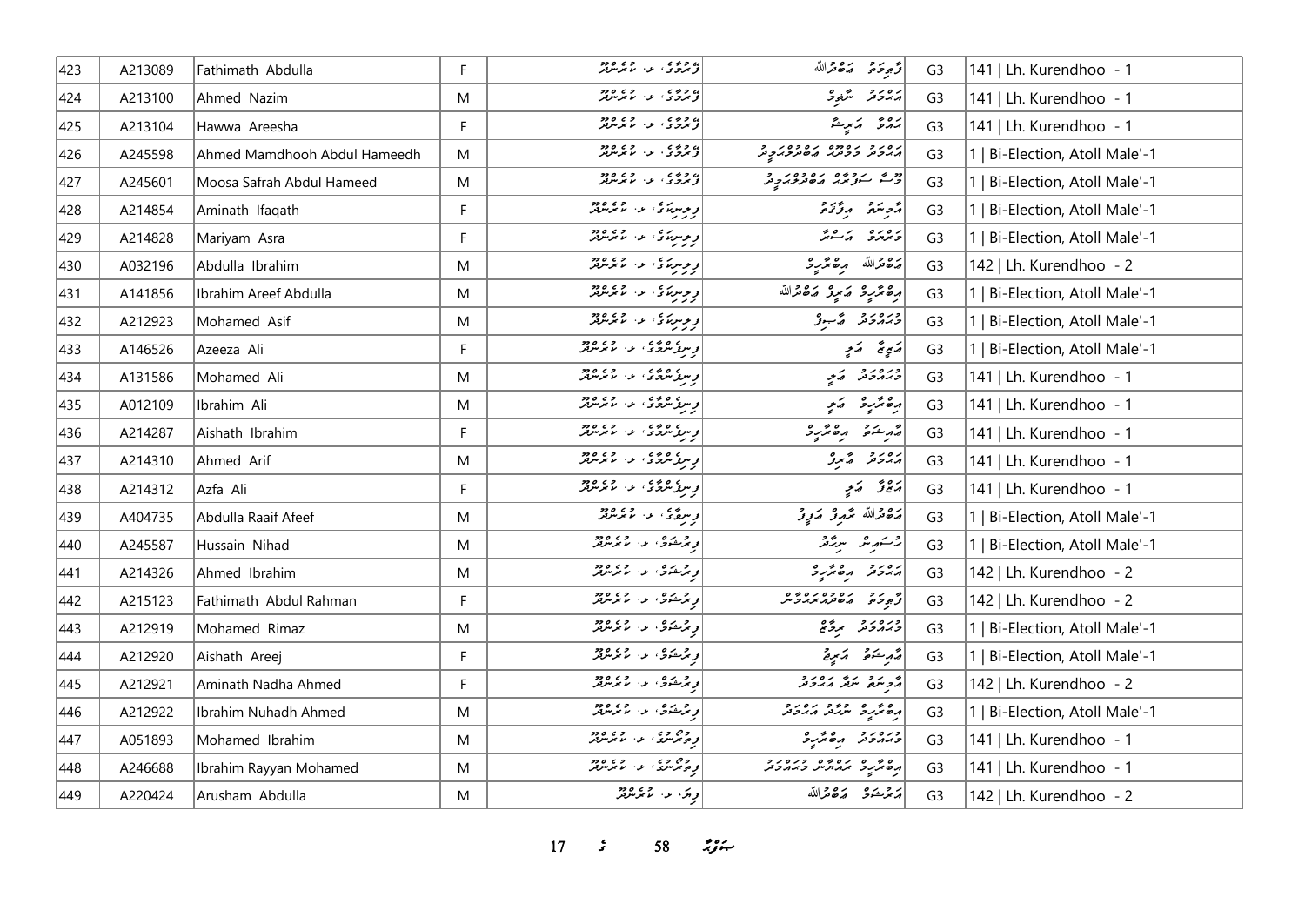| 450 | A220427 | Ahmed Fathih            | M         | توپیک الله الله جمه مرتبطر                                                                                                                                                                                             | برەر تۇم ئە                       | G <sub>3</sub> | 142   Lh. Kurendhoo - 2        |
|-----|---------|-------------------------|-----------|------------------------------------------------------------------------------------------------------------------------------------------------------------------------------------------------------------------------|-----------------------------------|----------------|--------------------------------|
| 451 | A127730 | Abdulla Ibrahim         | ${\sf M}$ | توری الله الله عمد مرض                                                                                                                                                                                                 | رَصْحْراللّه مِصْغَرْبِهِ         | G <sub>3</sub> | 142   Lh. Kurendhoo - 2        |
| 452 | A214330 | Aishath Ramla           | F         | د ټر، او، او مرکزهر                                                                                                                                                                                                    | د م شوید مروانی                   | G <sub>3</sub> | 142   Lh. Kurendhoo - 2        |
| 453 | A214333 | Mohamed Abdulla         | M         | توری او اور اور دور                                                                                                                                                                                                    | وره رو بره دالله                  | G <sub>3</sub> | 142   Lh. Kurendhoo - 2        |
| 454 | A214334 | Ibrahim Fathih          | ${\sf M}$ | ا <i>و</i> ړي او او دوه د                                                                                                                                                                                              | رە ئرىر ئى                        | G <sub>3</sub> | 1   Bi-Election, Atoll Male'-1 |
| 455 | A214181 | Khadeeja Idrees         | F         | توری اور اور موجود                                                                                                                                                                                                     | زَمِرِيَّ مِرْتَزِيدِ ۖ           | G <sub>3</sub> | 142   Lh. Kurendhoo - 2        |
| 456 | A212924 | Aminath Usman           | F         | اپو سرچي د د ده.<br>افزيد د د ماسرس                                                                                                                                                                                    | أوصنع وقومته                      | G <sub>3</sub> | 141   Lh. Kurendhoo - 1        |
| 457 | A212925 | Aishath Nuzuhath        | F         | المجمع و حديد المحمد المحمد المحمد المحمد المحمد المحمد المحمد المحمد المحمد المحمد المحمد المحمد ال<br>المحمد المحمد المحمد المحمد المحمد المحمد المحمد المحمد المحمد المحمد المحمد المحمد المحمد المحمد المحمد المحم | أقهر مشوقو المتعجز والمحمد        | G <sub>3</sub> | 141   Lh. Kurendhoo - 1        |
| 458 | A212926 | Fathimath Shaira        | F         | توسع ھي، عن المحمد المعداد                                                                                                                                                                                             | ژُهِ دَمَ شَهِ پُرُ               | G <sub>3</sub> | 141   Lh. Kurendhoo - 1        |
| 459 | A212927 | Shareefath Najula       | F         |                                                                                                                                                                                                                        | شكىرۇم ئىقى                       | G <sub>3</sub> | 1   Bi-Election, Atoll Male'-1 |
| 460 | A046562 | Fathimath Ali           | F.        | المجمع و حديد المحمد المحمد المحمد المحمد المحمد المحمد المحمد المحمد المحمد المحمد المحمد المحمد ال<br>المحمد المحمد المحمد المحمد المحمد المحمد المحمد المحمد المحمد المحمد المحمد المحمد المحمد المحمد المحمد المحم | د څو خه د کمړ په                  | G <sub>3</sub> | 141   Lh. Kurendhoo - 1        |
| 461 | A012286 | Hussain Ibrahim         | M         | توسر ده د  د  د  د                                                                                                                                                                                                     | بنسكر شره وهقريرة                 | G <sub>3</sub> | 141   Lh. Kurendhoo - 1        |
| 462 | A245584 | Khadeejath Saaidha      | F         | توسرچە ئەرەپە ئەرەپەر                                                                                                                                                                                                  | زَمِرِيَمْ سُمْهِ مُدَّ           | G <sub>3</sub> | 1   Bi-Election, Atoll Male'-1 |
| 463 | A220641 | Mohamed Aalif           | M         | تۆسرەي كەرەپەر جەم ئەرەپ                                                                                                                                                                                               | ورەرو ئەرۋ                        | G <sub>3</sub> | 1   Bi-Election, Atoll Male'-1 |
| 464 | A057195 | Mariyam Aboobakuru      | F         | بوسره ی از در دور<br>افرام پروگوی از مایگر مرکز                                                                                                                                                                        | נסנס נמנדד                        | G <sub>3</sub> | 141   Lh. Kurendhoo - 1        |
| 465 | A084776 | Mohamed Aboobakuru      | M         | تۆسرى ئەس ئەرەپ ئەرەد                                                                                                                                                                                                  | כנסנכ נחנכב<br>כגתכת תססטת        | G <sub>3</sub> | 141   Lh. Kurendhoo - 1        |
| 466 | A072765 | Abdulla Aboobakuru      | M         | تۆسرەي كەرلەر جەم ئەرەد                                                                                                                                                                                                | 22/00/ 2001                       | G <sub>3</sub> | 141   Lh. Kurendhoo - 1        |
| 467 | A215543 | Ibrahim Rashaad         | M         | توسرې و، موسرتر                                                                                                                                                                                                        | رە ئرىر ئىشىر<br>مەمگىر ئىستىمى   | G <sub>3</sub> | 1   Bi-Election, Atoll Male'-1 |
| 468 | A215544 | Ahmed Naseem            | M         | د سرگان اور د ماه مرسر در ۱۹۶۵                                                                                                                                                                                         | رەرە سەرە                         | G <sub>3</sub> | 141   Lh. Kurendhoo - 1        |
| 469 | A215545 | Abdul Rahman Aboobakuru | M         | اپوسرې کې موسر دي.<br>د سرچي کې موسر د                                                                                                                                                                                 | נסכסנסים נמנכב<br>מסמממיכית מססטמ | G <sub>3</sub> | 1   Bi-Election, Atoll Male'-1 |
| 470 | A215546 | Aishath Salima          | F         | اپوسرې کې موسر دي.<br>د سرچي کې موسر د                                                                                                                                                                                 | قەرىشى قىلىقىدۇ                   | G <sub>3</sub> | 141   Lh. Kurendhoo - 1        |
| 471 | A215516 | Fathimath Abdul Rahman  | F         | ئۆسرى يە ئەس ئويىلىدىن ئورتىر                                                                                                                                                                                          | و دو ده ده ده ده و                | G <sub>3</sub> | 141   Lh. Kurendhoo - 1        |
| 472 | A214903 | Ali Ahmed               | ${\sf M}$ | دې مه د مرکز د د                                                                                                                                                                                                       | ړی پرورو                          | G <sub>3</sub> | 141   Lh. Kurendhoo - 1        |
| 473 | A214921 | Hawwa Shiuna            | F.        | ا دې مه، د، لابرلروز                                                                                                                                                                                                   | برە ئەرقىر                        | G <sub>3</sub> | 1   Bi-Election, Atoll Male'-1 |
| 474 | A214923 | Aishath Sifna           | F.        | دېمندا په دې وود                                                                                                                                                                                                       | أَصْدِيسُوهُ سِوْتَرْ             | G <sub>3</sub> | 141   Lh. Kurendhoo - 1        |
| 475 | A215113 | Ameena Mohamed          | F         | دې ه، په پرسرور                                                                                                                                                                                                        | أرَجِ شَرَ وَبَرَ وَجَدَ وَ       | G <sub>3</sub> | 141   Lh. Kurendhoo - 1        |
| 476 | A152171 | Ahmed Imran             | M         | ا دې مه د سرچ ده د                                                                                                                                                                                                     | أرور وويره                        | G <sub>3</sub> | 141   Lh. Kurendhoo - 1        |

*s* 58 *ig*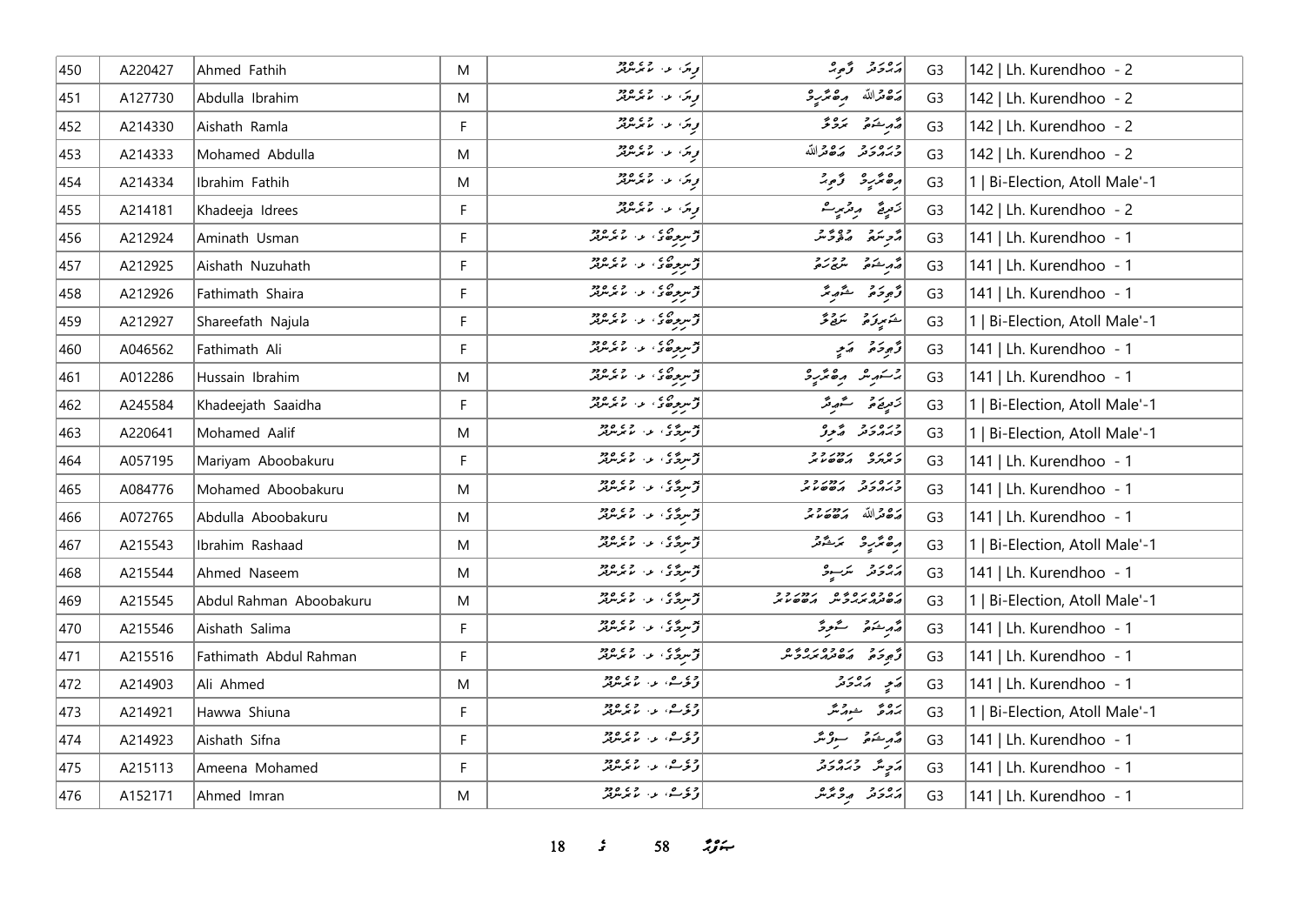| 477 | A123582 | Mohamed Ali             | M  | ا دی ها، د، اما پرس                                                                                                                                                                                                 | ورەرو كەي                      | G <sub>3</sub> | 141   Lh. Kurendhoo - 1        |
|-----|---------|-------------------------|----|---------------------------------------------------------------------------------------------------------------------------------------------------------------------------------------------------------------------|--------------------------------|----------------|--------------------------------|
| 478 | A254064 | Abdulla Imaan Ali       | M  | ا دی ے، اور اور دور ا                                                                                                                                                                                               | أرة قرالله مردوس كمع           | G <sub>3</sub> | 1   Bi-Election, Atoll Male'-1 |
| 479 | A212872 | Fathimath Yumna Hussain | F  | وه دوه الله الله و دوه الله دوه الله دور الله دور الله دور الله دور الله دور الله دور الله دور الل                                                                                                                  | د برد ده و د بر مره            | G <sub>3</sub> | 142   Lh. Kurendhoo - 2        |
| 480 | A212873 | Abdulla Yaamin Hussain  | M  | وه دوره د. د و دور                                                                                                                                                                                                  | رەم قىراللە مۇج ھر مەسكەر مىر  | G <sub>3</sub> | 142   Lh. Kurendhoo - 2        |
| 481 | A212865 | Hussain Abdulla         | M  | وه دوه ه عبد العمل مع دور العمل من العمل من العمل من العمل من العمل العمل من العمل من العمل من ال<br>  المحمد المحمد العمل من العمل من العمل من العمل من العمل من العمل العمل من العمل من العمل من العمل من العمل م | برستمریش وکاهاتله              | G <sub>3</sub> | 142   Lh. Kurendhoo - 2        |
| 482 | A213518 | Ibrahim Abdulla         | M  | ا و ه و و ی<br><mark>از سهون</mark> دی او از مایونتولتر                                                                                                                                                             | أرقح مراج الاقتصالية           | G <sub>3</sub> | 141   Lh. Kurendhoo - 1        |
| 483 | A213520 | Mohamed Ibrahim         | M  | ا و ۶۵ وي .<br>او سهوندي او از مايوسرټر                                                                                                                                                                             | ورەرو مەمگرو                   | G <sub>3</sub> | 141   Lh. Kurendhoo - 1        |
| 484 | A213525 | Hawwa Ibrahim           | F. | ا د ۶۶۵ و.<br>او سومونۍ، لاس موسرهر                                                                                                                                                                                 | ده د ه پر د                    | G <sub>3</sub> | 141   Lh. Kurendhoo - 1        |
| 485 | A213527 | Ahmed Amir              | M  | ا و ۶۵ وي .<br>او سومونۍ او او موس                                                                                                                                                                                  | پرونو گەج پر                   | G <sub>3</sub> | 141   Lh. Kurendhoo - 1        |
| 486 | A245636 | Zoona Ibrahim           | F  | ا و ۶۵ وي.<br>او سهونۍ، او او مورس                                                                                                                                                                                  | پیش مرضر سر د                  | G <sub>3</sub> | 141   Lh. Kurendhoo - 1        |
| 487 | A245638 | Aishath Layaal          | F. | ا و ه و و ي .<br>د سورگان او از اما برس                                                                                                                                                                             | أة مرشق وترقو                  | G <sub>3</sub> | 141   Lh. Kurendhoo - 1        |
| 488 | A155962 | Ahmed Ali               | M  |                                                                                                                                                                                                                     | پروژ په په                     | G <sub>3</sub> | 1   Bi-Election, Atoll Male'-1 |
| 489 | A120718 | Ibrahim Ali             | M  | ردری در دی وی                                                                                                                                                                                                       | رە ئۇر ئە ئەر                  | G <sub>3</sub> | 141   Lh. Kurendhoo - 1        |
| 490 | A215669 | Aminath Abdul Rahman    | F. | د د ې د د د د د د                                                                                                                                                                                                   | م د ده ده ده ده و              | G <sub>3</sub> | 141   Lh. Kurendhoo - 1        |
| 491 | A215671 | Husna Mohamed           | F. | ر د د .<br>د ترکي . د . ما ترمگريز                                                                                                                                                                                  | وعش ورەرو                      | G <sub>3</sub> | 1   Bi-Election, Atoll Male'-1 |
| 492 | A215672 | Ahmed Mohamed           | M  | ر د د .<br>د ترکي او . اما مرموټر                                                                                                                                                                                   | גפני כנסני                     | G <sub>3</sub> | 141   Lh. Kurendhoo - 1        |
| 493 | A215673 | Mariyam Mohamed         | F. | د ر ي .<br>  د ترکي . ع . ما ترمگريز                                                                                                                                                                                | נסנס כנסנכ<br>כינונכ כמוכנ     | G <sub>3</sub> | 141   Lh. Kurendhoo - 1        |
| 494 | A215674 | Easa Mohamed            | M  | د د ې د د د د د د                                                                                                                                                                                                   | په د د د د                     | G <sub>3</sub> | 141   Lh. Kurendhoo - 1        |
| 495 | A215675 | Hawwa Mohamed           | F. | ر د په د د د ده د د                                                                                                                                                                                                 | ره په دره رو<br>بروگر د برابرد | G <sub>3</sub> | 141   Lh. Kurendhoo - 1        |
| 496 | A215676 | Fathimath Mohamed       | F. | ردي د ميگريزود.                                                                                                                                                                                                     | أرجوحه وره دو                  | G <sub>3</sub> | 141   Lh. Kurendhoo - 1        |
| 497 | A220654 | Moosa Mohamed           | M  | رد ده . د . ده ده                                                                                                                                                                                                   | أوسط ورەرو                     | G <sub>3</sub> | 141   Lh. Kurendhoo - 1        |
| 498 | A220656 | Abdulla Mohamed         | M  | ر د د ، د ، د ته د د .                                                                                                                                                                                              | رە دالله دېرورو                | G <sub>3</sub> | 141   Lh. Kurendhoo - 1        |
| 499 | A215023 | Mariyam Abdul Latheef   | F  | در روی در ۲۶۵۵۶                                                                                                                                                                                                     | ر ه ره ده ده ده و              | G <sub>3</sub> | 142   Lh. Kurendhoo - 2        |
| 500 | A143081 | Ahmed Gasim             | M  | در ده ، د. ده ده<br>  د ترر دره ، د. لا بر سرتر                                                                                                                                                                     | دەرو گەسو                      | G <sub>3</sub> | 142   Lh. Kurendhoo - 2        |
| 501 | A141374 | Abdul Latheef Gasim     | M  | در روی او او دو وه                                                                                                                                                                                                  | دەۋەر ئۇسۇ                     | G <sub>3</sub> | 142   Lh. Kurendhoo - 2        |
| 502 | A122536 | Maimoona Adam           | F  | پرس، عبد الرحمن ودو                                                                                                                                                                                                 | و دوغر محمده                   | G <sub>3</sub> | 1   Bi-Election, Atoll Male'-1 |
| 503 | A079581 | Adam Hussain            | M  | ری په دې وود                                                                                                                                                                                                        | دره پر شهر شر                  | G <sub>3</sub> | 141   Lh. Kurendhoo - 1        |

*s* 58 *ig*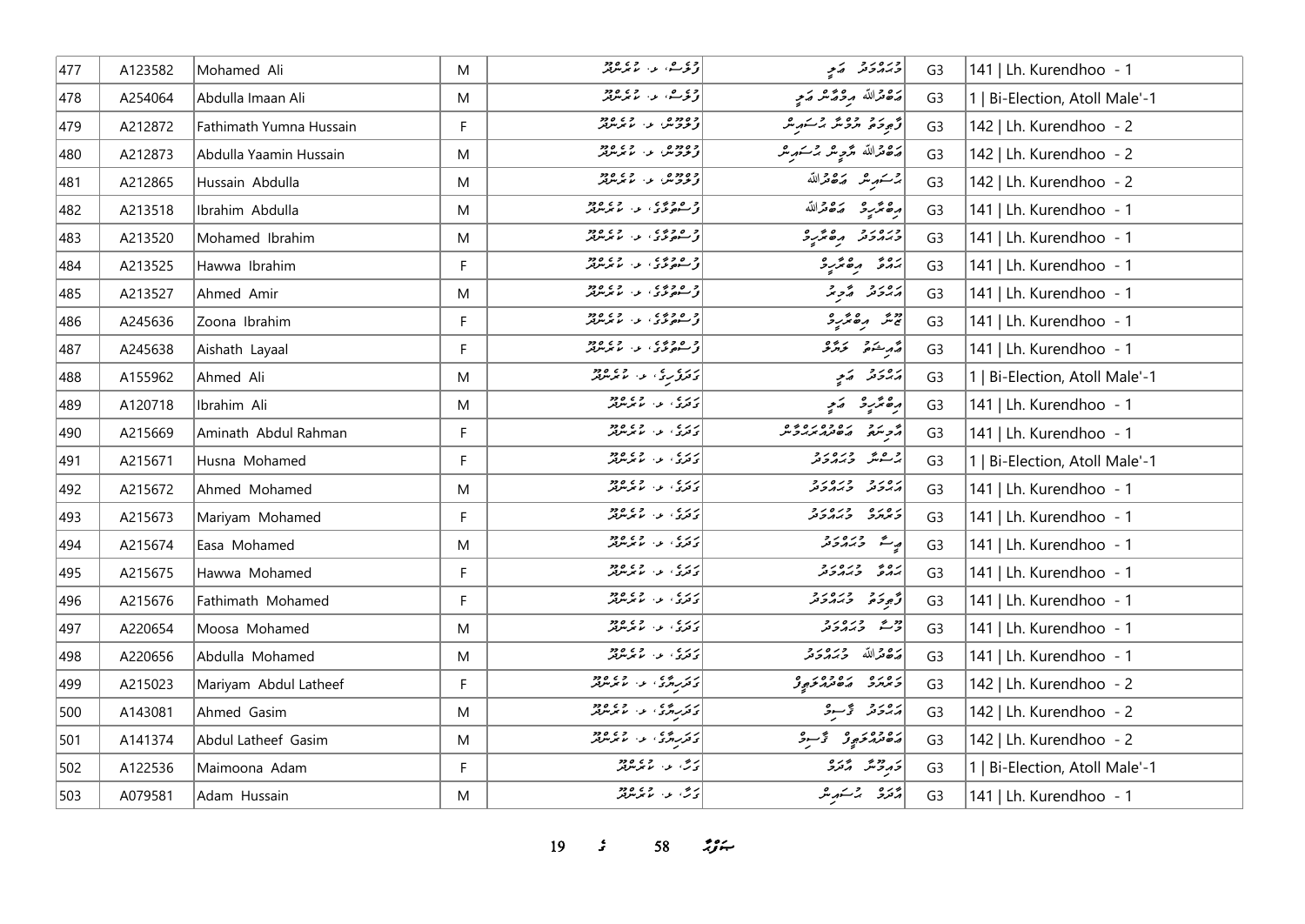| 504 | A213356 | Hawwa Abdulla           | F | ر می اور وی مورد<br>ارگ                        | بروء رووالله                        | G <sub>3</sub> | 141   Lh. Kurendhoo - 1        |
|-----|---------|-------------------------|---|------------------------------------------------|-------------------------------------|----------------|--------------------------------|
| 505 | A213361 | Fathimath Adam          | F | پرس، اور اور دورد<br>  پرس، اور اما مرسولگر    | توجو حرم دره                        | G <sub>3</sub> | 141   Lh. Kurendhoo - 1        |
| 506 | A387721 | Adam Farushan           | M | ری، در دی ودو                                  | أدوه وترشاش                         | G <sub>3</sub> | 1   Bi-Election, Atoll Male'-1 |
| 507 | A392111 | Usman Shaz              | M | د و د و ،<br>د رتوبری ، ب را برنتوبر           | دەپ ھەشقەر                          | G <sub>3</sub> | Bi-Election, Atoll Male'-1     |
| 508 | A339957 | Hassan Naail            | M | ر در د د .<br>د رتونوی ، ب ، با بونتوتو        | ىرىكىش ئىگەبۇ                       | G <sub>3</sub> | 141   Lh. Kurendhoo - 1        |
| 509 | A339958 | Hussain Naahil          | M | ر دروه .<br>در ترس ، او ، اما مرس              | برسمر شرعه                          | G <sub>3</sub> | 1   Bi-Election, Atoll Male'-1 |
| 510 | A213302 | Ali Zameer              | M | ر بر ر و ،<br>ت رتوبوی ، بو ، اما موسولو       | پر په سند پر                        | G <sub>3</sub> | Bi-Election, Atoll Male'-1     |
| 511 | A213307 | Nasiha Mohamed          | F | ر دروه .<br>در ترس : او اس مرس                 | مگر دره در در                       | G <sub>3</sub> | Bi-Election, Atoll Male'-1     |
| 512 | A213308 | Moosa Shaheed Mohamed   | M | ر دروی در وی وود.<br>درتونژی در مانژموټر       | وقت المناس وبره داد                 | G <sub>3</sub> | 1   Bi-Election, Atoll Male'-1 |
| 513 | A213270 | Mohamed Ibrahim         | M | ر دروی در وی وده                               | ورورو مصرور                         | G <sub>3</sub> | 1   Bi-Election, Atoll Male'-1 |
| 514 | A064207 | Ibrahim Zameer          | M | ر دروی در وی وود.                              | رەنۇرۇ سەرىر                        | G <sub>3</sub> | Bi-Election, Atoll Male'-1     |
| 515 | A098384 | Abdulla Zameer          | M | ار و بر و ی<br>  د کترنژی ا بود اما مرتبرلگر   | پره قرالله خويجه                    | G <sub>3</sub> | Bi-Election, Atoll Male'-1     |
| 516 | A052335 | Abdul Wahid Ibrahim     | M | ر دروی در وی دود.                              | دەۋە ئەر مەئرى                      | G <sub>3</sub> | 1   Bi-Election, Atoll Male'-1 |
| 517 | A044667 | Naila Mohamed           | F | د و د و و .<br>  د ر ترس د . ا ا ا ا ا د سر تر | شَهِ قُرَّ = دَيَمَ دَ وَ           | G <sub>3</sub> | 141   Lh. Kurendhoo - 1        |
| 518 | A122503 | Ahmed Zameer            | M | د وروه .<br>د ترترنری او اندگریزی              | پرورو شوپر                          | G <sub>3</sub> | 1   Bi-Election, Atoll Male'-1 |
| 519 | A076288 | Mohamed Ahmed           | M | د وړ سو، او د ده دوه<br>  د وړ سو، او د مامرس  | ورەرو رەرو                          | G <sub>3</sub> | 141   Lh. Kurendhoo - 1        |
| 520 | A069319 | Mohamed Abdulla         | M | ) د بره د د د د د د د د د د                    | وره رو ده دالله                     | G <sub>3</sub> | 142   Lh. Kurendhoo - 2        |
| 521 | A040996 | Husna Hussain           | F | ) د ده ده د د او ده د                          | برسائك برسكهاش                      | G <sub>3</sub> | 142   Lh. Kurendhoo - 2        |
| 522 | A152375 | Abdulla Sifaz           | M | <br>  ئەسلىرىم بوڭ ئەس مەسلىر سرىر             | پرځورالله جوړنم                     | G <sub>3</sub> | 142   Lh. Kurendhoo - 2        |
| 523 | A215248 | Mariyam Samha           | F | د ده ده ده.<br>دسترمورگان د ماسرس              | دەرە سەۋر                           | G <sub>3</sub> | 142   Lh. Kurendhoo - 2        |
| 524 | A215233 | Moosa Shareef           | M | <br>  تاسر مرکزی علی می سر مرکز مرکز           | ژ ئەستىم بورتى                      | G <sub>3</sub> | 142   Lh. Kurendhoo - 2        |
| 525 | A215234 | Ahmed Samam             | M |                                                | پرورو ستوو                          | G <sub>3</sub> | 1   Bi-Election, Atoll Male'-1 |
| 526 | A214771 | Shareefa Abdul Aleem    | F | كەن ئەس بەر تەرەپ ئەرەپ                        | أشهرتز المصر وه را ح                | G <sub>3</sub> | 142   Lh. Kurendhoo - 2        |
| 527 | A215738 | Fathimath Shifa Mohamed | F | كەن ئەس بەر تەرەپ ئەرەپ                        | ژُهِ دَمْ وَسُرُ دَبَرُ مَرْدَ مَرْ | G <sub>3</sub> | 142   Lh. Kurendhoo - 2        |
| 528 | A215739 | Abdulla Shareef         | M | ى سەنەتتى، بەر بەتلەر دەھ                      | رەقمەللە خىمى <i>رى</i>             | G <sub>3</sub> | 142   Lh. Kurendhoo - 2        |
| 529 | A215740 | Ali Shareef             | M | ر ۲۵۵۵ و. ۱۶۵۵ و.<br>کاستمانیکا او با موسولگر  | پَسِ شَهْرِرٌ                       | G <sub>3</sub> | 142   Lh. Kurendhoo - 2        |
| 530 | A215736 | Mohamed Abdulla         | M | ر قاربر، اور دوره دود                          | وره رو رووالله                      | G <sub>3</sub> | 142   Lh. Kurendhoo - 2        |

*s* 58 *ij***<sub>** $\approx$ **</sub>**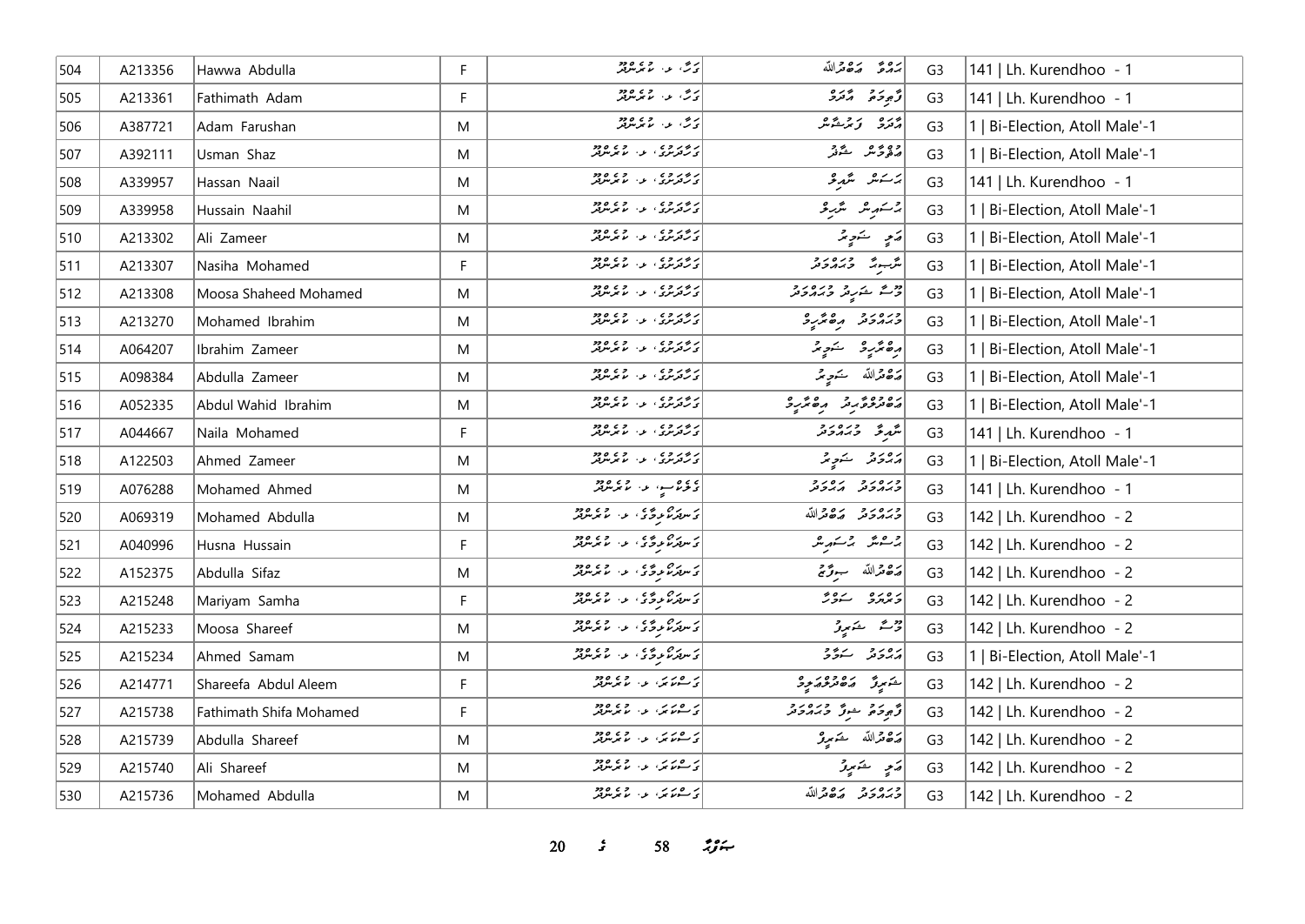| 531 | A113937 | Ahmed Shareef           | M | كەن ئەيدىكى ئەرەپ ئەرەپ ئەرەپ ئەرەپ كەن ئۇن ئولۇر                 | پرورو شهرو                          | G <sub>3</sub> | 142   Lh. Kurendhoo - 2        |
|-----|---------|-------------------------|---|-------------------------------------------------------------------|-------------------------------------|----------------|--------------------------------|
| 532 | A220991 | Ibrahim Shareef Mohamed | M | كەشكەت بەر قايمەتلەر                                              | أرەپرى شەرە دەرد                    | G <sub>3</sub> | 142   Lh. Kurendhoo - 2        |
| 533 | A246670 | Aminath Abdulla         | F | د ه ور ش . د . ما بر سرد.<br>  د سر ر سر الله سر سر سر بر         | أُمُّحِ سَعَةً مَصْعَمُّاللَّهُ     | G <sub>3</sub> | 1   Bi-Election, Atoll Male'-1 |
| 534 | A113997 | Mohamed Abdulla         | M | د هورش د. ۱۶۵، د م                                                | وره رو ده دالله                     | G <sub>3</sub> | 141   Lh. Kurendhoo - 1        |
| 535 | A213807 | Ibrahim Abdulla         | M | ئەھ <i>ور</i> ىدى دارىمىسىدىنى<br>  ئام                           | مەھمگىيە مەھىراللە                  | G <sub>3</sub> | 141   Lh. Kurendhoo - 1        |
| 536 | A213810 | Zainab Abdulla          | F |                                                                   | بتمريحية وكافرالله                  | G <sub>3</sub> | 141   Lh. Kurendhoo - 1        |
| 537 | A213811 | Ahmed Abdulla           | M | ם בנית" לי עדם בר                                                 | برەرو برە قراللە                    | G <sub>3</sub> | 141   Lh. Kurendhoo - 1        |
| 538 | A213778 | Hawwa Yauqoob           | F | ם פינולי עי עדים בר                                               | גם זי גרדם                          | G <sub>3</sub> | 1   Bi-Election, Atoll Male'-1 |
| 539 | A213784 | Zuhaira Abdulla         | F | ام<br>  د حورش و مسروره<br>  د مردر                               | ليحتصر محدثة الله                   | G <sub>3</sub> | 1   Bi-Election, Atoll Male'-1 |
| 540 | A213787 | Khadeeja Abdulla        | F | ם פינות' עי עינות                                                 | كتعريق ضقاة الله                    | G <sub>3</sub> | 141   Lh. Kurendhoo - 1        |
| 541 | A213790 | Aishath Abdulla         | F | ه ورژ، د. دورو.<br>دربر                                           | أَصْمَرِ شَعْمَى صَدَّقَتْدَاللَّهُ | G <sub>3</sub> | 141   Lh. Kurendhoo - 1        |
| 542 | A213805 | Haleema Abdulla         | F | ام<br>  د حورش و مستمدار                                          | برَحِرَة - بَرْهِ قَرْاللّهِ        | G <sub>3</sub> | 141   Lh. Kurendhoo - 1        |
| 543 | A044783 | Ibrahim Mohamed         | M | ه د د د د د د د د د د                                             | ده عزيزة وبرورد                     | G <sub>3</sub> | 1   Bi-Election, Atoll Male'-1 |
| 544 | A085518 | Mohamed Waheed          | M | 2010ء میں مقدم ہے تا ہے۔<br>  تحریج سرگرمن کو سامبرس              | ودره د در د                         | G <sub>3</sub> | 141   Lh. Kurendhoo - 1        |
| 545 | A114757 | Moosa Mohamed           | M | 2010ء میں مقبوض ہے۔<br>  تحریج سرگرمن ہے کہ سرسرتیں               | وو عدد در د                         | G <sub>3</sub> | 141   Lh. Kurendhoo - 1        |
| 546 | A114845 | Moomina Ismail          | F | 2010ء میں مقبوض ہے۔<br>  تحریج سرگرمن ہے کہ سرسرتیں               | دېموېنګر مرگونکوپولو                | G <sub>3</sub> | 141   Lh. Kurendhoo - 1        |
| 547 | A111491 | Abdulla Waheed          | M | ەرەمەدە ئەرەمەدە<br>ئەمەس كەن ئەس بىر بىرلىر                      | پرځغرالله ځېږمتر                    | G <sub>3</sub> | 1   Bi-Election, Atoll Male'-1 |
| 548 | A149851 | Ahmed Waheed            | M | 2010ء میں مقبوض کی مقبر ہوتا ہے۔<br>  تحریج سرگرمز کی اس میں سرگر | دەر د ئەرگ                          | G <sub>3</sub> | 141   Lh. Kurendhoo - 1        |
| 549 | A202360 | Ali Waheed              | M | 2010ء میں مقبوض ہے۔<br>  تحریج سرگرمن ہے کہ سرسرتیں               | ړَی دَرِیْر                         | G <sub>3</sub> | 1   Bi-Election, Atoll Male'-1 |
| 550 | A215805 | Fathmath Thahumeena     | F | 2010ء میں مقبوض ہے۔<br>  تحریج سرگرمن ہے کہ سرسرتیں               | و برو بروپر                         | G <sub>3</sub> | 141   Lh. Kurendhoo - 1        |
| 551 | A215807 | Mariyam Saniyya         | F | 2010ء میں مقبوض ہے۔<br>  تحریج سرگرمن ہے کہ سرسرتیں               | ويرود سكبره ومج                     | G <sub>3</sub> | 141   Lh. Kurendhoo - 1        |
| 552 | A213873 | Adam Zahir Ahmed        | M | ه مرد و ۵ ، د ۶۵ وو.<br>د پرېش کره شو، مانترس                     | دره په دره دره د                    | G <sub>3</sub> | 141   Lh. Kurendhoo - 1        |
| 553 | A112477 | Musthafa Moosa          | M | ه بر مرد و می در در دور<br>د بر مرکز کرد می می بر مرکز            | و وړی ووگ                           | G <sub>3</sub> | 1   Bi-Election, Atoll Male'-1 |
| 554 | A106169 | Fareeda Idrees          | F | ه ۱۶۵۵ میلادی و در ۲۶۵۵<br>د میرمگرداد سفر از مامورس              | زَىرِمَّر رِمْرَىرِتْ               | G <sub>3</sub> | 141   Lh. Kurendhoo - 1        |
| 555 | A115683 | Mohamed Zahir           | M | ه ره در و ه .<br>د مرس د کرد سو، اما مرس بر                       | ورورو پر د                          | G <sub>3</sub> | Bi-Election, Atoll Male'-1     |
| 556 | A138562 | Zahira Moosa            | F | ه پرسربر در شو، او در ۱۶۶۵<br>د پرسربر در شو، اما برسربر          | تجربته ترجمته                       | G <sub>3</sub> | Bi-Election, Atoll Male'-1     |
| 557 | A138563 | Hussain Zahir           | M | ه پرسر در همه در ۲۶۵ ورو<br>د سرسر در کرس در سرسر مر              | 2سكىرىش ئىچرىقى                     | G <sub>3</sub> | 1   Bi-Election, Atoll Male'-1 |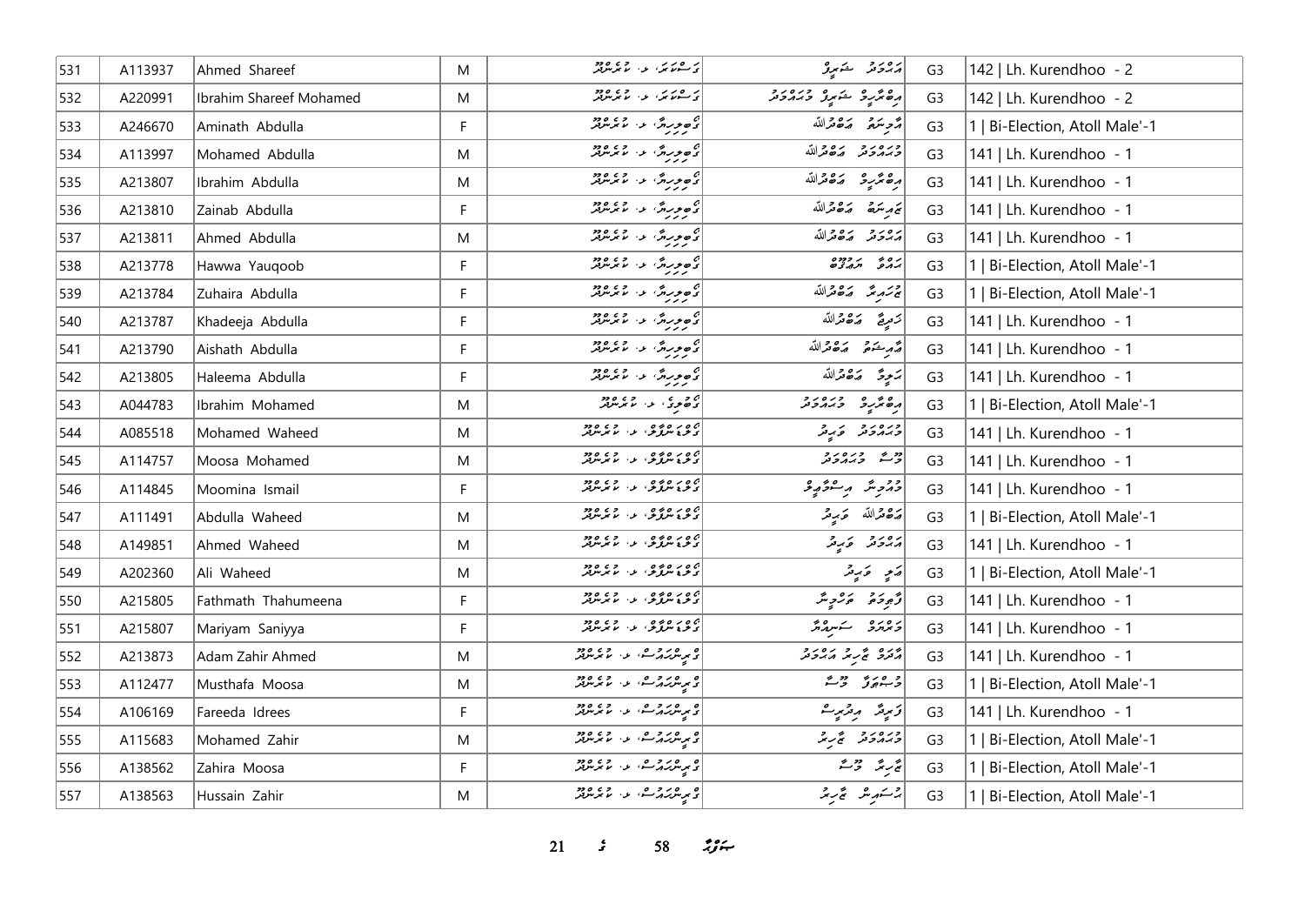| 558 | A138565 | Ali Zahir                  | M         | ه بر مرکز هر به اور ۲۶۵ ورو<br>محمد مرکز در سر محمد مرکز بر ایران          | رَمِي تَحْرَ بِمَرْ                                                                                                                                                                                                             | G3             | Bi-Election, Atoll Male'-1     |
|-----|---------|----------------------------|-----------|----------------------------------------------------------------------------|---------------------------------------------------------------------------------------------------------------------------------------------------------------------------------------------------------------------------------|----------------|--------------------------------|
| 559 | A125790 | Amira Moosa                | F         | ە يورىروگ، بەر يوروپور                                                     | ړ په دره د                                                                                                                                                                                                                      | G <sub>3</sub> | Bi-Election, Atoll Male'-1     |
| 560 | A082001 | Muruthala Moosa            | M         | ە بەر بەر مەن دەھ دەھ                                                      | و وريځ د حقیق                                                                                                                                                                                                                   | G <sub>3</sub> | 1   Bi-Election, Atoll Male'-1 |
| 561 | A088569 | Sobira Moosa               | F         | ه بر مرکز ها، او دارد و در د                                               | $\stackrel{\circ}{\sim} \stackrel{\circ}{\sim} \stackrel{\circ}{\sim} \stackrel{\circ}{\sim}$                                                                                                                                   | G <sub>3</sub> | 141   Lh. Kurendhoo - 1        |
| 562 | A067757 | Mujuthaba Moosa            | M         | ە بەر بەر مەن دەھ دەھ                                                      | وه رو دو م                                                                                                                                                                                                                      | G <sub>3</sub> | 141   Lh. Kurendhoo - 1        |
| 563 | A076869 | Moosa Aboobakur            | M         | ه پر ۱۳۷۵ ه.<br>د بر مرکز در شاعر از ۱۳۷۷ ک                                | 22222                                                                                                                                                                                                                           | G <sub>3</sub> | 141   Lh. Kurendhoo - 1        |
| 564 | A217677 | Manaal Musthafa            | F         | ە پەر دەر دەر.<br>ئەير شرىر ئەس بىر بىر سر سر شرىر                         | د شو د ورو                                                                                                                                                                                                                      | G <sub>3</sub> | 141   Lh. Kurendhoo - 1        |
| 565 | A099606 | Aminath Hudha Abdul Razzaq | F         | د بر شروعٌ، د ۲۰ مرسربر                                                    | ه مرد و و مره وه مره و و                                                                                                                                                                                                        | G <sub>3</sub> | 1   Bi-Election, Atoll Male'-1 |
| 566 | A102016 | Fathimath Zakariyya        | F         | دىرىئروگ <sup>ى ب</sup> ەر مەمەر                                           | أزَّوْدَهُ يَمْ مِهْ مَّ                                                                                                                                                                                                        | G <sub>3</sub> | 1   Bi-Election, Atoll Male'-1 |
| 567 | A122434 | Thoha Abdul Razzaq         | M         | دىرىئرو ئى، د، مامرىزىز                                                    | ه ده ده ده ده ده و<br>جرگ مان در مرد مخ                                                                                                                                                                                         | G <sub>3</sub> | 1   Bi-Election, Atoll Male'-1 |
| 568 | A147561 | Hussain Fayaz              | M         | د بر شروعٌ، د. م تر سر در                                                  | رحم میں مقرر میں مقدمت اللہ کے مقدمت کے ان کے مقدمت کے مقدمت کے مقدمت کے مقدمت کے مقدمت کے مقدمت کے مقدمت کے ا<br>مقدمت اللہ مقدمت اللہ مقدمت اللہ مقدمت اللہ مقدمت اللہ مقدمت اللہ مقدمت اللہ مقدمت اللہ مقدمت اللہ مقدمت اللہ | G <sub>3</sub> | 1   Bi-Election, Atoll Male'-1 |
| 569 | A214336 | Mariyam Muna               | F         | د بېرىنگرىق دا ماتىرىنگر                                                   | أروره وير                                                                                                                                                                                                                       | G <sub>3</sub> | 141   Lh. Kurendhoo - 1        |
| 570 | A214340 | Mohamed Akuram             | M         | د بر سره قري الله د ۱۹۶۵ ورو                                               | כנסנכ גננס                                                                                                                                                                                                                      | G <sub>3</sub> | 141   Lh. Kurendhoo - 1        |
| 571 | A214341 | Ahmed Ikram                | ${\sf M}$ | ە يەشھەق بەر مەردە «                                                       | גפיב הייתב                                                                                                                                                                                                                      | G <sub>3</sub> | 141   Lh. Kurendhoo - 1        |
| 572 | A214343 | Aishath Nuha               | F         | ە برىكروگ <sup>ى ب</sup> ور بولمان 2009.<br>ئىم بىرىكروگى بور بولمانلىقلىر | قەرىشىنى ئىرگ                                                                                                                                                                                                                   | G <sub>3</sub> | 141   Lh. Kurendhoo - 1        |
| 573 | A131318 | Moosa Ahmed                | M         | وه رو وه<br>د تون تری د ۱۰ مرس                                             | دی پره رو                                                                                                                                                                                                                       | G <sub>3</sub> | 142   Lh. Kurendhoo - 2        |
| 574 | A131771 | Mohamed Ahmed              | M         | وه د د و د د<br>د نوه ر برو ، بو ، با برسربر                               | כנסנכ גסנכ                                                                                                                                                                                                                      | G <sub>3</sub> | 142   Lh. Kurendhoo - 2        |
| 575 | A035094 | Ibrahim Ahmed              | M         | وه د بروه .<br>د نوه ترسری او از اسر سرتر                                  | ده نده ده دره<br>  ده ند در از در در                                                                                                                                                                                            | G <sub>3</sub> | 1   Bi-Election, Atoll Male'-1 |
| 576 | A220555 | Ahmed Maain                | M         | وه د بروه .<br>د نوه ترسری او از اسر سرتر                                  | أرەر ئەرش                                                                                                                                                                                                                       | G <sub>3</sub> | 142   Lh. Kurendhoo - 2        |
| 577 | A220544 | Hawwa Nabaahath            | F         | وه د بروه .<br>د نوه ترسری او از اسر سرتر                                  | ره د در                                                                                                                                                                                                                         | G <sub>3</sub> | 142   Lh. Kurendhoo - 2        |
| 578 | A318755 | Fathimath Nahiyaa          | F         | وه د بروه .<br>د نوه ترسری او از اسر سرتر                                  | قُهْ وَحَقَّ سَرْبِهِ مَّ                                                                                                                                                                                                       | G <sub>3</sub> | 142   Lh. Kurendhoo - 2        |
| 579 | A246691 | Mohamed Shaafee Adam       | M         | وه ر د د د .<br>د تره ناگری ، بر ، نامرس                                   | وبره برو مشربي المرتزى                                                                                                                                                                                                          | G <sub>3</sub> | 1   Bi-Election, Atoll Male'-1 |
| 580 | A049588 | Adam Ibrahim               | M         | وه ر د ده د .<br>د نوه ناتری ، بر ، نامرس                                  | دره ده دره                                                                                                                                                                                                                      | G <sub>3</sub> | 141   Lh. Kurendhoo - 1        |
| 581 | A105141 | Aboobakuru Ibrahim         | M         | وه ر د د د .<br>د نوه ناگری ا د ا اما برسربر                               | גמיני פי פי פי פי                                                                                                                                                                                                               | G <sub>3</sub> | 1   Bi-Election, Atoll Male'-1 |
| 582 | A213990 | Aminath Shafa              | F.        | وه د د ده د .<br>د ترخاندگان او . اند برنترن                               | أرٌ حِ سَرَ تَ وَ حَرَ                                                                                                                                                                                                          | G <sub>3</sub> | 1   Bi-Election, Atoll Male'-1 |
| 583 | A214147 | Naeema Abdulla             | F         | وه ۶۵ ه ده و و وود<br>ترمونو د د کاموسرتر                                  | تتميرمح ضقرالله                                                                                                                                                                                                                 | G <sub>3</sub> | 141   Lh. Kurendhoo - 1        |
| 584 | A214170 | Aminath Hudha              | F.        |                                                                            | مزمر سرقر مرتقر                                                                                                                                                                                                                 | G3             | 141   Lh. Kurendhoo - 1        |

**22** *s* **58** *n***<sub>3</sub>**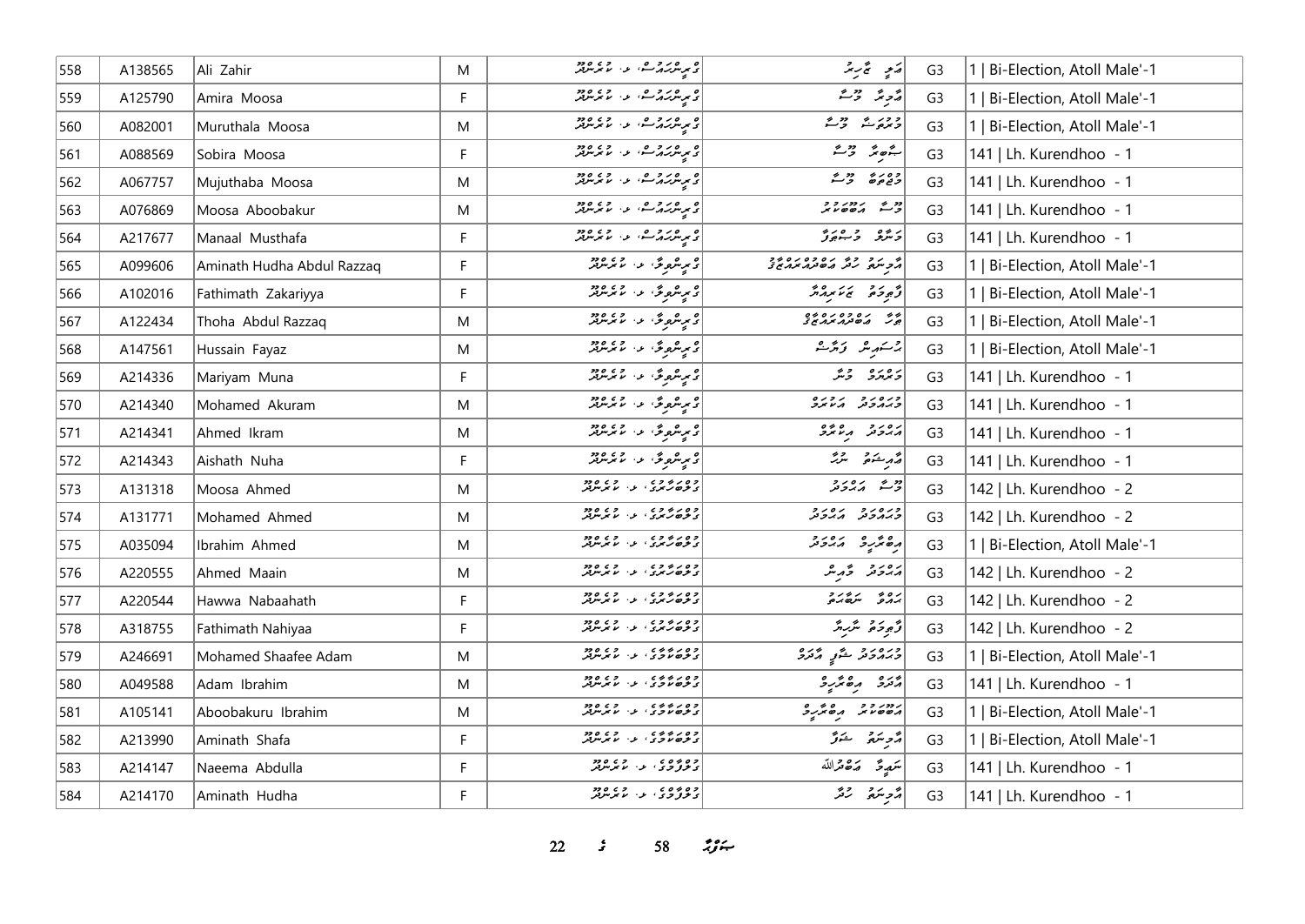| 585 | A065063 | Ismail Abdulla          | M         | وه ۶۵ ه و د و د ورو<br>تح <b>وتون</b> و کا موسولتر       | مرحوً موسطى من الله                                  | G <sub>3</sub> | 141   Lh. Kurendhoo - 1        |
|-----|---------|-------------------------|-----------|----------------------------------------------------------|------------------------------------------------------|----------------|--------------------------------|
| 586 | A042047 | Abdul Gafoor Abdulla    | ${\sf M}$ | وه ده ه ،<br>د ترو ژ د ، او ، او دو                      | ره ده ردد و به دالله                                 | G <sub>3</sub> | 1   Bi-Election, Atoll Male'-1 |
| 587 | A403178 | Abdulla Azneem          | M         | وه ده ه ، د ، د ورو<br>د تروگرد ی از اما مرس             | رەقمەللە ھەرىبوق                                     | G <sub>3</sub> | Bi-Election, Atoll Male'-1     |
| 588 | A220567 | Hawwa Thihunaan Abdulla | F         | وہ رہ وہ<br>  ی تحریہ تحریک الموالی اللہ میں موجود       | بره و به دوه بره درالله                              | G <sub>3</sub> | 1   Bi-Election, Atoll Male'-1 |
| 589 | A012159 | Abdulla Hussain         | M         | وہ رہ وہ<br>  ی توریج بری او اس برس بر                   | رەقمەللە جەمئىر                                      | G <sub>3</sub> | 1   Bi-Election, Atoll Male'-1 |
| 590 | A141333 | Rugiyya Hussain         | F.        | وہ رہ وہ<br>  وی رہے بری   یہ ان برنترلر                 | برتور مرتشر مرشر ملكر                                | G <sub>3</sub> | 142   Lh. Kurendhoo - 2        |
| 591 | A214981 | Hawwa Abdulla           | F         | وه د به وي .<br>د ترریخ بری او از با برنترلر             | بَهْرَةَ مَهْ مِّرَاللَّه                            | G <sub>3</sub> | 142   Lh. Kurendhoo - 2        |
| 592 | A214983 | Zaahidha Hussain        | F.        | وه د به وي .<br>د توریخ بری او از با برسرتر              | غرير برستيرير                                        | G <sub>3</sub> | 142   Lh. Kurendhoo - 2        |
| 593 | A212991 | Aminath Usman           | F         | وه د په وه وه<br>  د څرمنځ مرد و ،   بو ،   مرمريز       | أزج سرد وه وه وه                                     | G <sub>3</sub> | 141   Lh. Kurendhoo - 1        |
| 594 | A152170 | Aminath Naila           | F         | ا د د ه د د د د د د د د د د د د                          | أُمُّحِ سَمَّعٍ مُسْتَمَرٍ مَّنْ                     | G <sub>3</sub> | 142   Lh. Kurendhoo - 2        |
| 595 | A132401 | Shakeeba Abdul Gadir    | F         | ا د په هغه وي.<br>د په سوه سری الله الله سرسرفتر         | ) شرع مصر ده ده به رحم                               | G <sub>3</sub> | 1   Bi-Election, Atoll Male'-1 |
| 596 | A114483 | Naziya Abdulla          | F.        | و د ه د و د و د و د و د و د و<br>د م سر سر د اس سر سر بر | شیخ شر م <i>ت</i> ک قمرالله                          | G <sub>3</sub> | 142   Lh. Kurendhoo - 2        |
| 597 | A214773 | Abdulla Hussain         | M         | ا د و ه د و د د و د و د و د و د                          | أرَّة مِّرَاللَّهُ بِرَّسَمَ مِثْرٍ                  | G <sub>3</sub> | 1   Bi-Election, Atoll Male'-1 |
| 598 | A214774 | Aishath Abdulla         | F         | ا د و هم د ، د ، د ، د د .<br>د د سوه مرد ، د ، ما مرمرد | أشربته مقصرالله                                      | G <sub>3</sub> | 142   Lh. Kurendhoo - 2        |
| 599 | A214786 | Fathimath Nashida       | F.        | و د ه و د د د د د د د د د د                              | قرج وخرقه الترشيقر                                   | G <sub>3</sub> | 142   Lh. Kurendhoo - 2        |
| 600 | A214787 | Mariyam Nasira          | F         | د وره ده ده.<br>د د سه کمین د اس کرمی                    | دەرە شەر                                             | G <sub>3</sub> | 1   Bi-Election, Atoll Male'-1 |
| 601 | A214788 | Ahmed Shakeeb           | M         | د وره وي.<br>د توسکوگسری او از ما مرس                    | رەرد شىرە                                            | G <sub>3</sub> | 142   Lh. Kurendhoo - 2        |
| 602 | A214789 | Ibrahim Shakeeb         | M         | و د ه و د د د د د د د د د د                              | رە ئرىر ئىستىدە                                      | G <sub>3</sub> | 142   Lh. Kurendhoo - 2        |
| 603 | A214790 | Hawwa Nahidha           | F.        | ا د و هم د ، د ، د ، د د .<br>د د سوه مرد ، د ، ما مرمرد | برەۋ ئىرىد                                           | G <sub>3</sub> | 1   Bi-Election, Atoll Male'-1 |
| 604 | A220876 | Mariyam Ruhushath       | F         | وو په در ووه                                             | دەرە بەرىنى                                          | G <sub>3</sub> | 142   Lh. Kurendhoo - 2        |
| 605 | A216560 | Hussain Abdul Aleem     | M         | وه مړي لو، لومون                                         | بر شر می موجود د د                                   | G <sub>3</sub> | 142   Lh. Kurendhoo - 2        |
| 606 | A216561 | Haleema Umar            | F.        | وو د شکس او د او دود.<br>او گرېندن او او مانگر مرکز      | رَجِعٌ الْمُحَامَرُ                                  | G <sub>3</sub> | 142   Lh. Kurendhoo - 2        |
| 607 | A216566 | Aishath Rushda          | F         | وه درمه، د د ۱۶۵، ود                                     | مەر ئىكتى ئىم ئىشرىتى                                | G <sub>3</sub> | 1   Bi-Election, Atoll Male'-1 |
| 608 | A369406 | Mohamed Sharuwaan Arif  | M         | وه بروی .<br>د نوی برد ، بر ، با برنترنز                 | دره ر د د د ده م ه ر و<br>  د بر د د د شمره ش ه مربو | G <sub>3</sub> | 1   Bi-Election, Atoll Male'-1 |
| 609 | A213751 | Fathimath Hussain       | F.        | وه بو وه .<br>د نویج بوري او . اما بوسرتو                | توجوجو المركبريثر                                    | G <sub>3</sub> | 141   Lh. Kurendhoo - 1        |
| 610 | A121793 | Mariyam Waheeda         | F         | وه بو و ی<br>ک مخریج بوری از اما موسولتر                 | د ۱۵ د کار مرکز                                      | G <sub>3</sub> | 141   Lh. Kurendhoo - 1        |
| 611 | A126702 | Ibrahim Arif            | M         | وه پروې د د وې ووو<br>د نوم مرد او اما مرس               | أرە ئۇر ئەستىر ئە                                    | G <sub>3</sub> | 1   Bi-Election, Atoll Male'-1 |

**23** *s* **58** *n***<sub>y</sub><sub>***n***</sub>**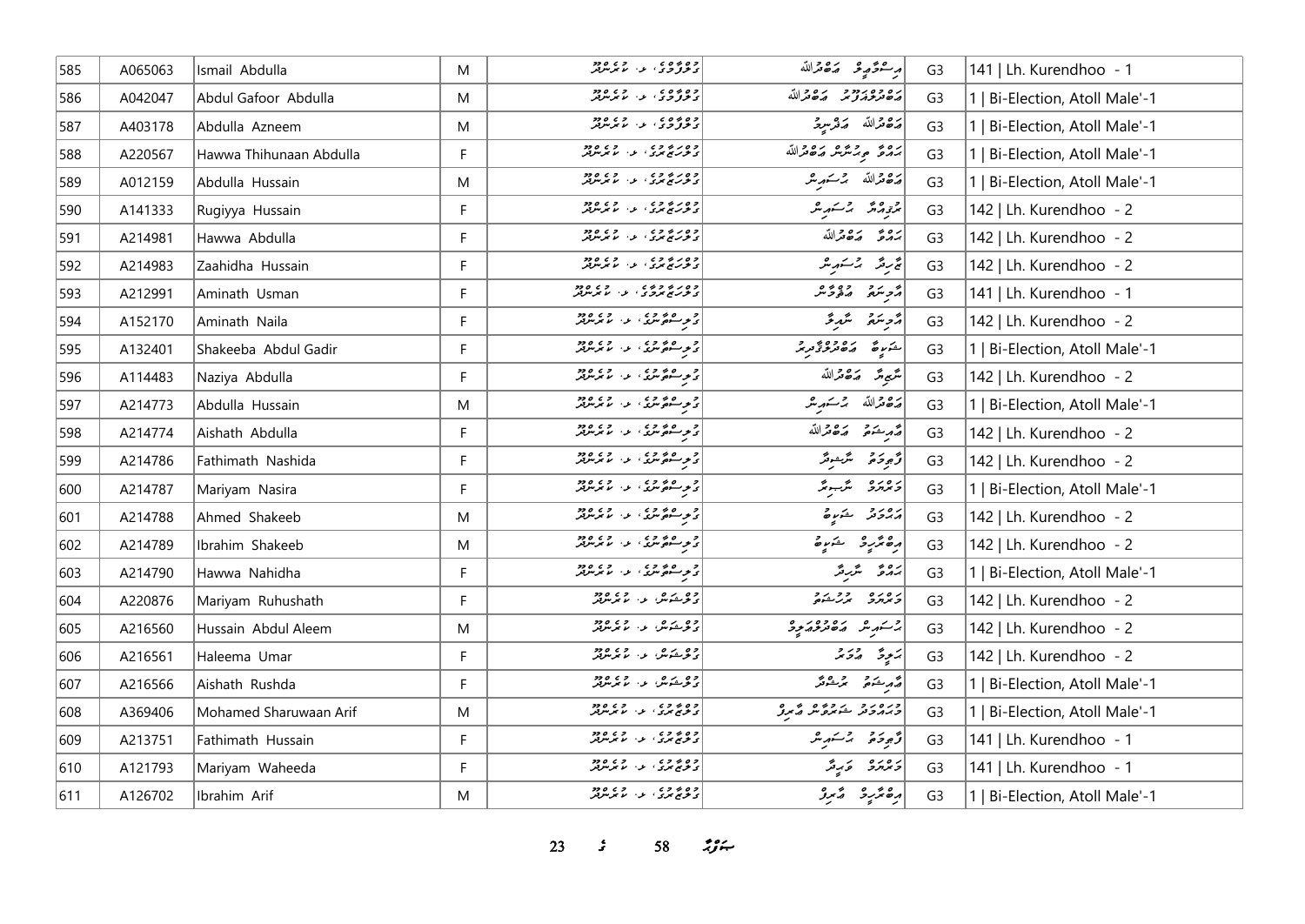| 612 | A035900 | Ahmed Arif Mohamed    | M  | وه به وه<br>  د څري بری او او ما برسربر                                                            | رور د که د د درور د                   | G <sub>3</sub> | 1   Bi-Election, Atoll Male'-1 |
|-----|---------|-----------------------|----|----------------------------------------------------------------------------------------------------|---------------------------------------|----------------|--------------------------------|
| 613 | A123564 | Aminath Naseema       | F. | ورس، عن ما برندود.<br>  ی بورت، عن ما بوندولر                                                      | أَرَّحِ سَرَبِ وَ أَرْسِيرَ مَنْ      | G <sub>3</sub> | 141   Lh. Kurendhoo - 1        |
| 614 | A215810 | Mohamed Zahir         | M  | وړی د میکرمونو                                                                                     | ورەرو ئەرىر                           | G <sub>3</sub> | 1   Bi-Election, Atoll Male'-1 |
| 615 | A215812 | Hawwa Ibrahim         | F  | درس، به در دود                                                                                     | بروء رەئزىرو                          | G <sub>3</sub> | 141   Lh. Kurendhoo - 1        |
| 616 | A215813 | Ahmed Naseem          | M  | ا و ر ر<br>  د برر ، او ، اما برسرفر                                                               | پروتر برسوژ                           | G <sub>3</sub> | 1   Bi-Election, Atoll Male'-1 |
| 617 | A215815 | Abdul Qadhiru Mohamed | M  | د بربر، او ، او دو                                                                                 | رە دەپر دەر دەرد<br>  ھەمرىرتى مەھرىر | G <sub>3</sub> | 141   Lh. Kurendhoo - 1        |
| 618 | A215817 | Ibrahim Mohamed       | M  | د برس عن مهر معروف                                                                                 | <br>  ده تر در ۲۰۰۶ در در د           | G <sub>3</sub> | 141   Lh. Kurendhoo - 1        |
| 619 | A215818 | Shaffa Mohamed        | F  | ورس، عن ما برسود.<br>  د برگ عن ما برسود.                                                          | ے وہ ورہ رو<br>شہرتی تربر دیگر        | G <sub>3</sub> | 1   Bi-Election, Atoll Male'-1 |
| 620 | A215821 | Hussain Sadhaam       | M  | د برس ع بر سر د د د                                                                                | بر مسر مقدم المستخدم المستخدم         | G <sub>3</sub> | 141   Lh. Kurendhoo - 1        |
| 621 | A220690 | Shaheedha Mohamed     | F. | ورس - د ه دود<br>  د برت - ما برس                                                                  | شریگر وره رو                          | G <sub>3</sub> | 141   Lh. Kurendhoo - 1        |
| 622 | A220695 | Aishath Shabana       | F. | دىرى، ئەس ئەھەدىر                                                                                  | قرم شوق شوق متر                       | G <sub>3</sub> | 1   Bi-Election, Atoll Male'-1 |
| 623 | A061236 | Adam Zakariyya        | M  | رهم دي المسلم المسلم المسلم السلم السلم السلم السلم السلم السلم السلم السلم السلم السلم السلم السل | أوره بيءَ برور                        | G <sub>3</sub> | 141   Lh. Kurendhoo - 1        |
| 624 | A140775 | Fathimath Ahmed       | F  | رحمدی، عن متمر معرض                                                                                | أزجوحه أكالحدد                        | G <sub>3</sub> | 141   Lh. Kurendhoo - 1        |
| 625 | A212918 | Mohamed Adheeb        | M  | رحمدی الله الله علم معرضه                                                                          | ورەرو كەيرە                           | G <sub>3</sub> | 141   Lh. Kurendhoo - 1        |
| 626 | A212915 | Aminath Adeeba        | F. | رحمدی، او، اور میکریندور                                                                           | أزويتم أرترة                          | G <sub>3</sub> | 141   Lh. Kurendhoo - 1        |
| 627 | A216535 | Hawwa Mohamed         | F  | ژورگ <sup>3</sup> و موسر در ۱۹۶۵                                                                   | ره دره در<br>پهرو دپهرونر             | G <sub>3</sub> | 1   Bi-Election, Atoll Male'-1 |
| 628 | A213850 | Mohamed Sujau         | M  | رَمَزِيْنَ عَنْ الْمُتَرَسُّرْتُمْرَ                                                               | ورەر دەرد                             | G <sub>3</sub> | 142   Lh. Kurendhoo - 2        |
| 629 | A213852 | Aishath Ula           | F  | رَمِرِيْنَ، عَنْ الْمُرْسُرِيْنَ                                                                   | أصمر شتمتى الصفى                      | G <sub>3</sub> | 1   Bi-Election, Atoll Male'-1 |
| 630 | A063536 | Ahmed Usman           | M  | رَمْزِيْنَ عَنْ عَمْدَ مِنْ                                                                        | رەرد دەپرە                            | G <sub>3</sub> | 1   Bi-Election, Atoll Male'-1 |
| 631 | A213955 | Hawwa Mohamed         | F. | زىرور، ئەسىرىرور                                                                                   | ره دره دور                            | G <sub>3</sub> | 141   Lh. Kurendhoo - 1        |
| 632 | A214015 | Mohamed Ahmed         | M  | ر سرچري کې د موسولار                                                                               | כנסנכ נסנכ<br>כגתכת הגבת              | G <sub>3</sub> | 141   Lh. Kurendhoo - 1        |
| 633 | A214016 | Zahida Ahmed          | F. | ژىرورى كەر ئەتمەتلەر                                                                               | تجربرته المرورو                       | G <sub>3</sub> | 141   Lh. Kurendhoo - 1        |
| 634 | A214017 | Hidhaayath Ahmed      | F. | ر سرچري کې د موسولار                                                                               | ر در ده دورو                          | G <sub>3</sub> | 141   Lh. Kurendhoo - 1        |
| 635 | A214010 | Ahmed Mohamed         | M  | كەندەك بەر مەھەم بەر ئايرىلىرلىر                                                                   | גפניק כנסניק                          | G <sub>3</sub> | 141   Lh. Kurendhoo - 1        |
| 636 | A215018 | Aminath Raudha        | F  | ئەس ئەركە بىرى ئەرەر ئەرەرد                                                                        | أرمح سرور المروش                      | G <sub>3</sub> | 142   Lh. Kurendhoo - 2        |
| 637 | A215011 | Abdul Samad Ibrahim   | M  | ژسرفرکویزی، عها از ۱۶۵ وج                                                                          | פיכה ביני הפיניקים                    | G <sub>3</sub> | 142   Lh. Kurendhoo - 2        |
| 638 | A215012 | Fathimath Usman       | F. | که سرچري دي.<br>  که سرچري کرده د سرچر سرچر                                                        | ژبوڅو مقومځمر                         | G <sub>3</sub> | 142   Lh. Kurendhoo - 2        |

**24** *s* **58** *i***<sub>3</sub><sup>***c***</sup>**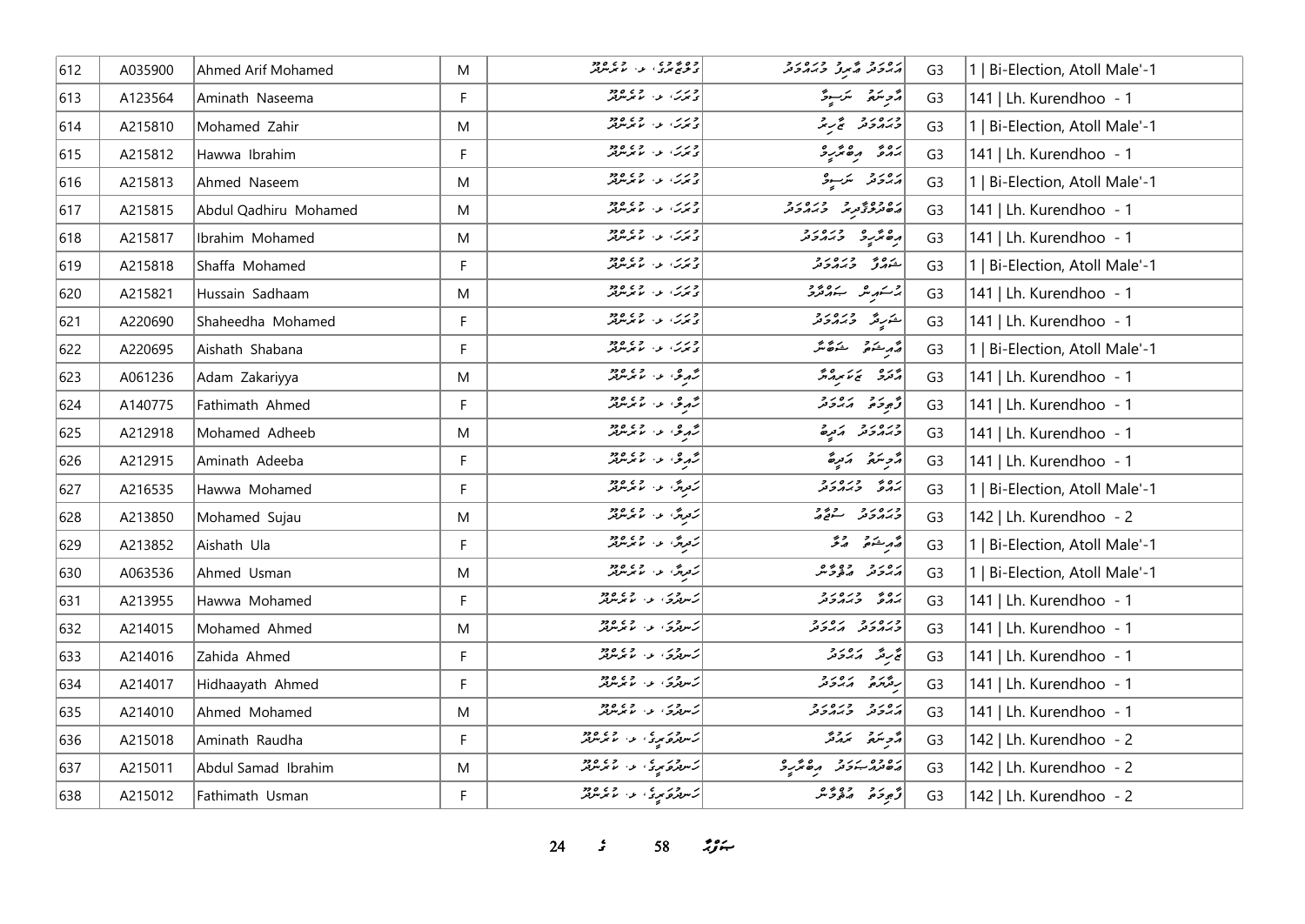| 639 | A215015 | Ibrahim Rameez         | M  | ژسرفرکویزی، عها از ۱۶۵ وج                                                                                                                                                                                                        | رە ئرىر ئىچ ئ                                         | G <sub>3</sub> | Bi-Election, Atoll Male'-1     |
|-----|---------|------------------------|----|----------------------------------------------------------------------------------------------------------------------------------------------------------------------------------------------------------------------------------|-------------------------------------------------------|----------------|--------------------------------|
| 640 | A215016 | Hawwa Zahira           | F  | د سرور د د .<br>  د سربرو مړي د . د م مرسربر                                                                                                                                                                                     | يَهُرَمَّةُ لَمَجْ سِمَّدٌ                            | G <sub>3</sub> | 1   Bi-Election, Atoll Male'-1 |
| 641 | A114484 | Sharafiyya Abdul Samad | F. | که سرچر سره در ۲۶۵ وجود                                                                                                                                                                                                          | در وه ده وه در و<br>شخص دهر های در جوی                | G <sub>3</sub> | 142   Lh. Kurendhoo - 2        |
| 642 | A152167 | Mariyam Rauha          | F. | ژسوټر کړي کې د ۱۶۵ کل                                                                                                                                                                                                            | ر ور و رور                                            | G <sub>3</sub> | 1   Bi-Election, Atoll Male'-1 |
| 643 | A212980 | Fathimath Ismail       | F. | ژبرور وروه د د د د د ورو<br>  ژبېړنو تولوی او او موس                                                                                                                                                                             | أزودة وسفروع                                          | G <sub>3</sub> | 141   Lh. Kurendhoo - 1        |
| 644 | A212981 | Hawwa Ismail           | F. | از سود وروه و در و در دورو<br>  زسربرو بربری او از ما برسربر                                                                                                                                                                     | پروژ پر شو ژبو و                                      | G <sub>3</sub> | 1   Bi-Election, Atoll Male'-1 |
| 645 | A141204 | Haleema Adam           | F  | ژېږمترک، او، او دور                                                                                                                                                                                                              | پَرچونَ او وَتَرَوْ                                   | G <sub>3</sub> | 141   Lh. Kurendhoo - 1        |
| 646 | A046183 | Hussain Mohamed        | M  | ئ <sub>ەبە</sub> سكە ئەرەپ ئەھمەتلەرل <b>ى</b> ر                                                                                                                                                                                 | وكسرر ورورة                                           | G <sub>3</sub> | 141   Lh. Kurendhoo - 1        |
| 647 | A215862 | Mohamed Javid          | M  | ئۇ بىرگ، ئەس ئەتلەر ئە                                                                                                                                                                                                           | ورەر د قوتر                                           | G <sub>3</sub> | 1   Bi-Election, Atoll Male'-1 |
| 648 | A215863 | Ahmed Ajmal            | M  | ر بر سرے، اور اس میں مرید کر دیا تھا<br>اگر بر سرکار میں میں مرید کر دیا تھا کہ اس کی میں مرید کر دیا تھا کہ اس کے باہر کر اس کے میں اس کے میں ان کے ا                                                                           | גפניק גפנים                                           | G <sub>3</sub> | 141   Lh. Kurendhoo - 1        |
| 649 | A220700 | Hulaam Hussain         | M  | ار <sub>گر</sub> مرے، عن ماجر مرکز                                                                                                                                                                                               | رۇق باسىرىر                                           | G <sub>3</sub> | 141   Lh. Kurendhoo - 1        |
| 650 | A213992 | Idrees Ali             | M  | ار <sub>گو</sub> ئۇم <sub>و</sub> مى، ئەس ئەسرىتىر                                                                                                                                                                               | پرترمړے تھے                                           | G <sub>3</sub> | 142   Lh. Kurendhoo - 2        |
| 651 | A213025 | Mariyam Suaidha        | F  | ئوپۇر ئۇرۇ، ئەر ئەتكەندىر                                                                                                                                                                                                        | ويمهرو ويريحه                                         | G <sub>3</sub> | 1   Bi-Election, Atoll Male'-1 |
| 652 | A114097 | Aishath Shehenaz       | F. | ار <sub>گیر</sub> بحمد و از ماهر معرفتر                                                                                                                                                                                          | أقرم شكوم المستور يترجى                               | G <sub>3</sub> | 1   Bi-Election, Atoll Male'-1 |
| 653 | A114098 | Ali Naseer             | M  | ار <sub>وپ</sub> ئومرز، او، ام مرسرمر                                                                                                                                                                                            | رَمِ سَنَ يَدْ                                        | G <sub>3</sub> | 142   Lh. Kurendhoo - 2        |
| 654 | A212994 | Ibrahim Shareef        | M  | ار <sub>وپ</sub> ئومرز، او، اور دورد                                                                                                                                                                                             | رەڭرو خىرۇ                                            | G <sub>3</sub> | 1   Bi-Election, Atoll Male'-1 |
| 655 | A213017 | Hawwa Shahula          | F. | كروتروث عن المتمامين                                                                                                                                                                                                             | رەپ خەربى                                             | G <sub>3</sub> | 142   Lh. Kurendhoo - 2        |
| 656 | A045182 | Idrees Umar            | M  | كرو ترميقى المراسم برسر بر                                                                                                                                                                                                       | أرقر مريثة المرورة                                    | G <sub>3</sub> | 142   Lh. Kurendhoo - 2        |
| 657 | A214823 | Mariyam Ali            | F. | كرو ترمر في المستخدم المرسر بر                                                                                                                                                                                                   | د ۱۳۶۶ که د په                                        | G <sub>3</sub> | 142   Lh. Kurendhoo - 2        |
| 658 | A214853 | Ali Mamdhooh Idrees    | M  | كري ترمر هي، در المرسرين                                                                                                                                                                                                         | پر پرووو پروژید ع                                     | G <sub>3</sub> | 1   Bi-Election, Atoll Male'-1 |
| 659 | A214851 | Mohamed Risfaz Idrees  | M  | كرو خرم ها المستعمل المستقر                                                                                                                                                                                                      | دره رو بر عدو د برتر برا<br>  د برود تر برگزی برتر بر | G <sub>3</sub> | 142   Lh. Kurendhoo - 2        |
| 660 | A220962 | Ahmed Najih Idrees     | M  | كرو خرم ع، المستخدم من                                                                                                                                                                                                           | پروژو سرویز اروزیر ۱۰۰۰                               | G <sub>3</sub> | 142   Lh. Kurendhoo - 2        |
| 661 | A220970 | Ibrahim Naveen Idrees  | M  | كرو خرم ها المستخدم المستخدم المستخدم المستخدم المستخدم المستخدم المستخدم المستخدم المستخدم المستخد                                                                                                                              | رەپرىدى سەپ مەمەرىپ                                   | G <sub>3</sub> | 1   Bi-Election, Atoll Male'-1 |
| 662 | A216729 | Aminath Ifaasha Idrees | F. | كرو خرم ها المستعمل المستقر                                                                                                                                                                                                      | أرجاعهم ورزمة وترمريث                                 | G <sub>3</sub> | Bi-Election, Atoll Male'-1     |
| 663 | A220279 | Jauza Ahmed            | F  | ار د سکه پای د او د د د د                                                                                                                                                                                                        | د د په د پرور د                                       | G <sub>3</sub> | Bi-Election, Atoll Male'-1     |
| 664 | A220751 | Fathmath Janaan        | F  | ار د سکه دی از ۱۳۶۴ مربع در ۱۳۶۴ میلی در این استان برای در این استان به این استان به این استان به این استان اس<br>مسئولیت استان به این استان برای استان برای استان برای برای استان برای استان برای استان برای استان برای برای ای | ژَّبِوحَمْ یَمَتَّرْسَ                                | G <sub>3</sub> | 1   Bi-Election, Atoll Male'-1 |
| 665 | A254070 | Abdulla Adam           | M  | ان مستهده ، الاس و داره دو                                                                                                                                                                                                       | مَدْهِ مِرْ اللّهِ مَرْ مَرْدَدْ                      | G <sub>3</sub> | 142   Lh. Kurendhoo - 2        |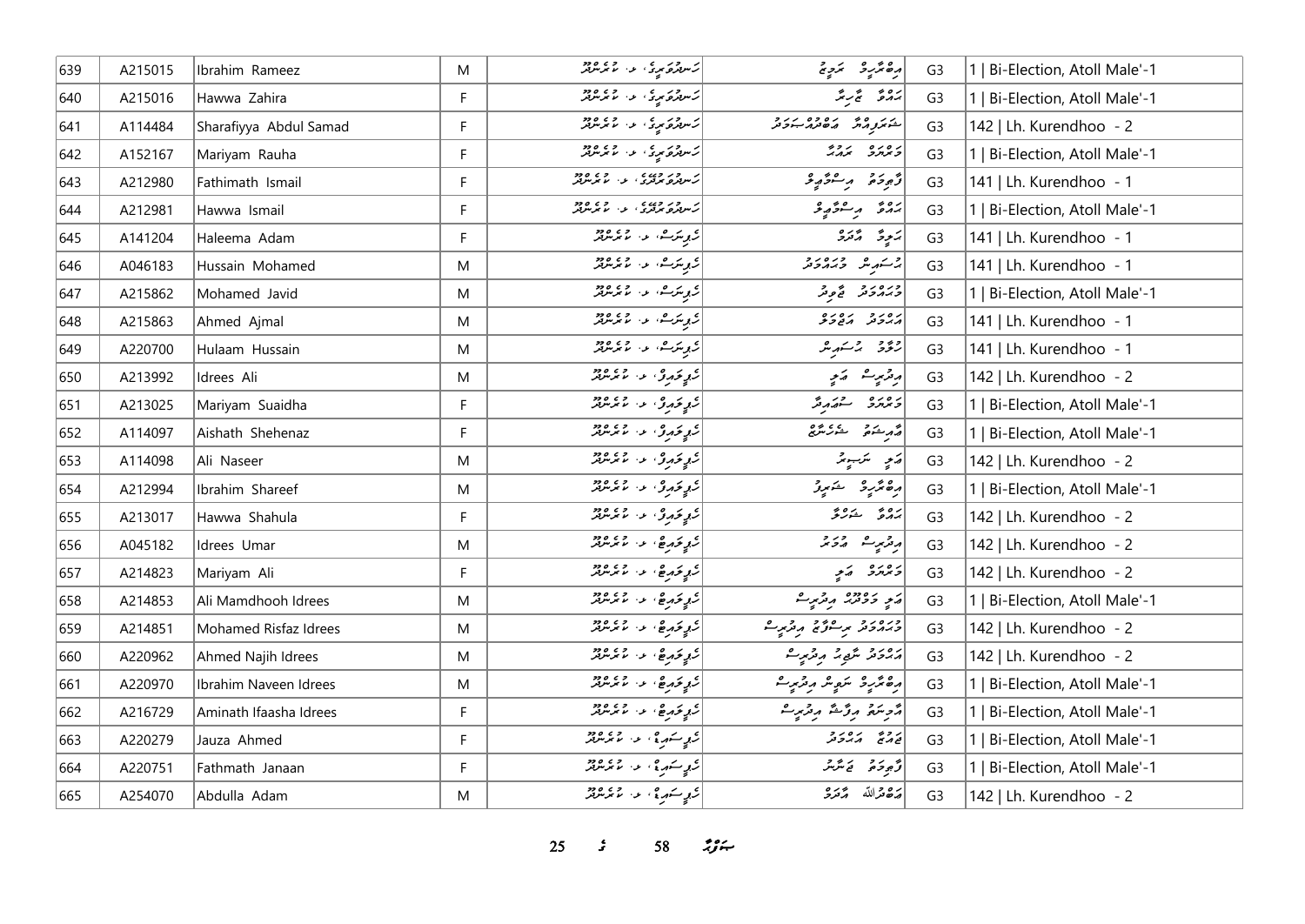| 666 | A216367 | Adam Ibrahim             | M  | د ده سکوره ، او ، ۱۶۵ ورو                                                                                          | د تره د ه ټر په د                      | G <sub>3</sub> | 1   Bi-Election, Atoll Male'-1 |
|-----|---------|--------------------------|----|--------------------------------------------------------------------------------------------------------------------|----------------------------------------|----------------|--------------------------------|
| 667 | A216368 | Fathimath Mohamed        | F. | ار د سکه دي او د د د د د د د                                                                                       | أو رو وره رو                           | G <sub>3</sub> | 142   Lh. Kurendhoo - 2        |
| 668 | A216369 | Aminath Adam             | F  | ار د سکه دي او د د د د د د                                                                                         | أأزجر سمائهم أأزره                     | G <sub>3</sub> | 142   Lh. Kurendhoo - 2        |
| 669 | A216370 | Mohamed Adam             | M  | ار د سکه دي او د ساعت ۱۹۶۹                                                                                         | כנסנכ בנס                              | G <sub>3</sub> | 1   Bi-Election, Atoll Male'-1 |
| 670 | A216371 | Ibrahim Adam             | M  | ر موسكور في الموسكور من موقعه<br>مستقرر الموسكور الموسكور الموسكور الموسكور الموسكور الموسكور الموسكور الموسكور ال | دە ئەر ئەرە                            | G <sub>3</sub> | 1   Bi-Election, Atoll Male'-1 |
| 671 | A216390 | Ahmed Adam               | M  | ار د سکه دی از در ۲۶۵ وجود براند.<br> - د سکه د سکه د سایم سرفتر                                                   | برەر د پردە                            | G <sub>3</sub> | 1   Bi-Election, Atoll Male'-1 |
| 672 | A216391 | Ali Adam                 | M  | ار د سکه دي او د د د د د د د                                                                                       | پَي پر پرو                             | G <sub>3</sub> | 1   Bi-Election, Atoll Male'-1 |
| 673 | A216392 | Haseena Adam             | F  | ار د سکه دي او د ۱۶۵ ورو                                                                                           |                                        | G <sub>3</sub> | 142   Lh. Kurendhoo - 2        |
| 674 | A216393 | Mariyam Hasma            | F  | ار د سکه دي او د ساعت ۱۹۶۹                                                                                         | دەرە بەرەپچ                            | G <sub>3</sub> | 1   Bi-Election, Atoll Male'-1 |
| 675 | A216394 | Abdulla Jazlan           | M  |                                                                                                                    | أَرَدْ قَرْاللَّهُ ۖ يَوْ تَرْ شَرْ    | G <sub>3</sub> | 1   Bi-Election, Atoll Male'-1 |
| 676 | A113561 | Shimla Adam              | F. | ار د سکه دي او د د د د د د د                                                                                       | شوۋ گەترە                              | G <sub>3</sub> | 142   Lh. Kurendhoo - 2        |
| 677 | A151060 | Aminath Nafha            | F  | رَمِرٌ، عَنْ الْمَعْرَ مِنْ قَرْ                                                                                   | ړې شره په سرورته                       | G <sub>3</sub> | 1   Bi-Election, Atoll Male'-1 |
| 678 | A063777 | Ibrahim Moosa            | M  | ئەمەش، مەسىم ئىرىدىنى ئ                                                                                            | رە ئرىر ئىستى                          | G <sub>3</sub> | 142   Lh. Kurendhoo - 2        |
| 679 | A060790 | Fathimath Ibrahim        | F  | ژ <sub>مو</sub> ژ، او، او دور                                                                                      | توجوخو مرەتمرى                         | G <sub>3</sub> | 1   Bi-Election, Atoll Male'-1 |
| 680 | A216609 | Haleemath Nahula Ibrahim | F  | ژ <sub>مو</sub> ژ، او، او دو                                                                                       | أبرود والردوم وهامرو                   | G <sub>3</sub> | 1   Bi-Election, Atoll Male'-1 |
| 681 | A216108 | Jameela Abdul Gadir      | F  | ژ <sub>ه پیر</sub> وه شور و در ۲۶۵ و در                                                                            | پر چوگر در چارچ کوچر پر چ              | G <sub>3</sub> | 141   Lh. Kurendhoo - 1        |
| 682 | A216110 | Mariyam Usman            | F  | ژوپروتوڪس و، معرض                                                                                                  | رەرە دەۋر                              | G <sub>3</sub> | 141   Lh. Kurendhoo - 1        |
| 683 | A216111 | Abdulla Usman            | M  | ژه پروتوڅس و، معرس                                                                                                 | أرَدُّ هَمَّ اللَّهُ مَنْ دَعْرَ مَّرَ | G <sub>3</sub> | 141   Lh. Kurendhoo - 1        |
| 684 | A216112 | Mohamed Usman            | M  | ر<br>د موړۍ څو شومتر، لول مورس پر                                                                                  | ورەرو وەپرە<br><i>وبى</i> دولا ھۇۋىر   | G <sub>3</sub> | 141   Lh. Kurendhoo - 1        |
| 685 | A214859 | Samiya Mohamed           | F. | ژ <sub>ې مو</sub> روش و. د ۱۳۶۴ و.<br>  ژ <sub>ې مو</sub> روش و. لامرس                                             | سەرەر 370.00                           | G <sub>3</sub> | 141   Lh. Kurendhoo - 1        |
| 686 | A216098 | Khadeeja Moosa           | F  | ژوپرېدگ <sup>5</sup> په ۱۶۵۶ ورو                                                                                   | زَمِرِجٌ رَحْمَدٌ                      | G <sub>3</sub> | 141   Lh. Kurendhoo - 1        |
| 687 | A216119 | Mohamed Ahmed            | M  | رَهِ بِرِيسٌ يه عن الله على الله عن الله عن الله عن الله عن الله عن الله عن الله عن الله عن الله عن                | כנסנכ גסנכ                             | G <sub>3</sub> | 142   Lh. Kurendhoo - 2        |
| 688 | A216121 | Sakeena Abdul Gadir      | F  | ئەمەيدىنگىچ، ئەس مەھرىتىرلىر                                                                                       | <br>  سرس مەھىرىر توپىر                | G <sub>3</sub> | 142   Lh. Kurendhoo - 2        |
| 689 | A216123 | Ibrahim Mohamed          | M  | ژ <sub>ېم</sub> پېرىنگى ، ئى ، ئا ئورىنگەر                                                                         | ره عزيز و دره د و د                    | G <sub>3</sub> | 142   Lh. Kurendhoo - 2        |
| 690 | A216124 | Inaya Mohamed            | F  | ژ <sub>ه مو</sub> سره، د. د موسرمر                                                                                 | و شرح دره د و                          | G <sub>3</sub> | 142   Lh. Kurendhoo - 2        |
| 691 | A216127 | Abdul Raheem Mohamed     | M  | ژ <sub>ې مړ</sub> مترچ، لا، اړې ووو                                                                                | ره وه در و در ور                       | G <sub>3</sub> | 142   Lh. Kurendhoo - 2        |
| 692 | A216129 | Abdul Wahid Mohamed      | M  | ئەھمىيەتتىقى غەر قاھ دەھ                                                                                           | رە دەپر د درەر د                       | G <sub>3</sub> | 142   Lh. Kurendhoo - 2        |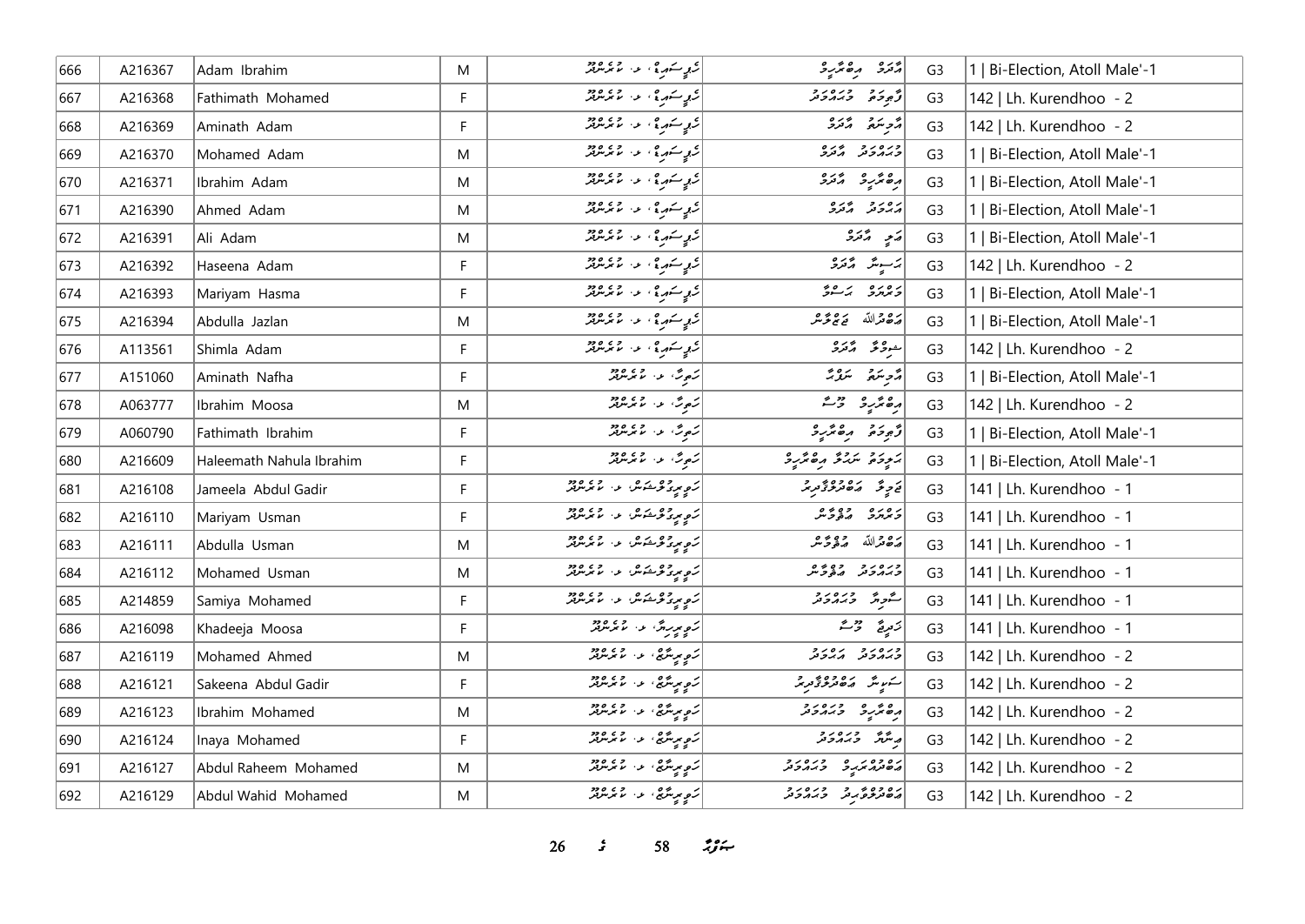| 693 | A216131 | Fathimath Sama           | F  | ئىمپ ئىرىمى ئىلىنى ئىلىمىتىلىر<br>  ئىمپ ئىرىمى ئىلىنى ئىلىمىتىلىر | قەبۇر ئەھ                                                                          | G <sub>3</sub> | 142   Lh. Kurendhoo - 2        |
|-----|---------|--------------------------|----|--------------------------------------------------------------------|------------------------------------------------------------------------------------|----------------|--------------------------------|
| 694 | A216133 | Aminath Shaira           | F  | ر<br>د موسر پېړۍ و له موسر پر                                      | أرمح سقر المقرار                                                                   | G <sub>3</sub> | 142   Lh. Kurendhoo - 2        |
| 695 | A034269 | Ahmed Mohamed            | M  | <br> رَهِ بِرِسَّرِي، عن ما برسربر                                 | גפניק כנסניק                                                                       | G <sub>3</sub> | 142   Lh. Kurendhoo - 2        |
| 696 | A114471 | Sanfaa Mohamed           | F. | ژ <sub>ې مو</sub> سره، د ۱۶۵، د د                                  | سەھۇر ئەيرەر ئە                                                                    | G <sub>3</sub> | 142   Lh. Kurendhoo - 2        |
| 697 | A220711 | Aishath Shura            | F  | ئەمەيدىگە ئەرەپ مەھرىرى<br>  ئەمەيدىگە ئەرەپ مەمەيدىن              | أقرم يشقون سقوتكه                                                                  | G <sub>3</sub> | 1   Bi-Election, Atoll Male'-1 |
| 698 | A319736 | Mohamed Anoos Ahmed      | M  | رَ <sub>مٍ</sub> مِرِسَّرِي <sup>،</sup> په ۲۶۵، م                 | دره د د دروه ده دورو<br>دربردند برس                                                | G <sub>3</sub> | 142   Lh. Kurendhoo - 2        |
| 699 | A319741 | Aishath Aaniyath Ibrahim | F  | ئەمەيدىگە ئەرەپ مەھرىرى<br>  ئەمەيدىگە ئەرەپ مەمەيدىن              | ومنقر مستركو مقتررة                                                                | G <sub>3</sub> | 142   Lh. Kurendhoo - 2        |
| 700 | A215737 | Aminath Abdulla          | F  | ره د د او ده د                                                     | قرح متعدة التقارية                                                                 | G <sub>3</sub> | 142   Lh. Kurendhoo - 2        |
| 701 | A213116 | Adam Ibrahim             | M  | ره د د او ده د                                                     | د تره د ه ټر د                                                                     | G <sub>3</sub> | 142   Lh. Kurendhoo - 2        |
| 702 | A213117 | Mohamed Muax             | M  | دره در ۱۶۵٬۰۶۰<br>  روم در ۱۶ برمزد                                | ورەر دەر                                                                           | G <sub>3</sub> | 142   Lh. Kurendhoo - 2        |
| 703 | A213141 | Ibrahim Muaz             | M  | رسم در در ۱۶۵۵                                                     | دە ئەرە دەر                                                                        | G <sub>3</sub> | 142   Lh. Kurendhoo - 2        |
| 704 | A213156 | Haleemath Hanan          | F  | رەيدان ئەرەپەر ئەرەپەر                                             | ىكتوخى ئائىر                                                                       | G <sub>3</sub> | 142   Lh. Kurendhoo - 2        |
| 705 | A213143 | Liyoosa Adam             | F  | ره د د ده ده ده                                                    | والمحمد والمحمدة                                                                   | G <sub>3</sub> | 142   Lh. Kurendhoo - 2        |
| 706 | A213147 | Easa Adam                | M  | روه د .<br>  روم د . ما برس پر                                     | ړ شه پر ټرو                                                                        | G <sub>3</sub> | 142   Lh. Kurendhoo - 2        |
| 707 | A213150 | Saidha Adam              | F. | ربيع د المال د ده د د                                              | سەر ئەرە                                                                           | G <sub>3</sub> | 1   Bi-Election, Atoll Male'-1 |
| 708 | A215719 | Ali Moosa                | M  | دی په هر د ۱۶۵، دو                                                 | $\begin{array}{cc} \mathbb{Z} & \mathbb{Z} \\ \mathbb{Z} & \mathbb{Z} \end{array}$ | G <sub>3</sub> | 141   Lh. Kurendhoo - 1        |
| 709 | A215720 | Aminath Nishana          | F  | پره <sub>مو</sub> ش د . لانگرمزمز                                  | أدويتم سيشتر                                                                       | G <sub>3</sub> | 141   Lh. Kurendhoo - 1        |
| 710 | A215716 | Moosa Ali                | M  | پره مویش او ۱۳۵، مورد کرد.<br>  رسم مویش                           | روشہ کہ ج                                                                          | G <sub>3</sub> | 141   Lh. Kurendhoo - 1        |
| 711 | A215717 | Hawwa Hassan             | F  | پرچ پېره د د او پر مربر<br>  رغ پېره د او مربربر                   | رەم ئەسكىر                                                                         | G <sub>3</sub> | 141   Lh. Kurendhoo - 1        |
| 712 | A147521 | Afiya Moosa              | F  | پره <sub>مو</sub> ش د . د ورود                                     | پژونژ تر مشتر                                                                      | G <sub>3</sub> | 141   Lh. Kurendhoo - 1        |
| 713 | A085349 | Mohamed Moosa            | M  | پره مویش او ۱۰ مرکز در                                             | ورەرو دورم                                                                         | G <sub>3</sub> | 141   Lh. Kurendhoo - 1        |
| 714 | A032249 | Mohamed Ibrahim          | M  | ر شهری در ۲۶۵،۶۶                                                   | ورەرو مەھرىر                                                                       | G <sub>3</sub> | 141   Lh. Kurendhoo - 1        |
| 715 | A027079 | Nasira Abdul Hameed      | F  | په دې د لابرلروز                                                   | مگر باره وه در جا<br>  مگر باره محمد محمد برابر                                    | G <sub>3</sub> | 141   Lh. Kurendhoo - 1        |
| 716 | A328363 | Aishath Namraa           | F  | ر شهری در ۲۶۵،۵۶                                                   | قەربىئە قاسىمى تە                                                                  | G <sub>3</sub> | 1   Bi-Election, Atoll Male'-1 |
| 717 | A220278 | Aminath Naura            | F  | ر شهری او در ۱۳۵۵                                                  | أأزجر سندانه                                                                       | G <sub>3</sub> | 141   Lh. Kurendhoo - 1        |
| 718 | A147376 | Abdulla Azim             | M  | ر پر دی وی وجود د                                                  | رَصْحَرْاللّهُ صَّبِي                                                              | G <sub>3</sub> | 1   Bi-Election, Atoll Male'-1 |
| 719 | A150676 | Ahmed Aslam              | M  | ر دی. د. دی.دو                                                     | أرور ومستوفر                                                                       | G <sub>3</sub> | 141   Lh. Kurendhoo - 1        |

**27** *s* **58** *n***<sub>3</sub>**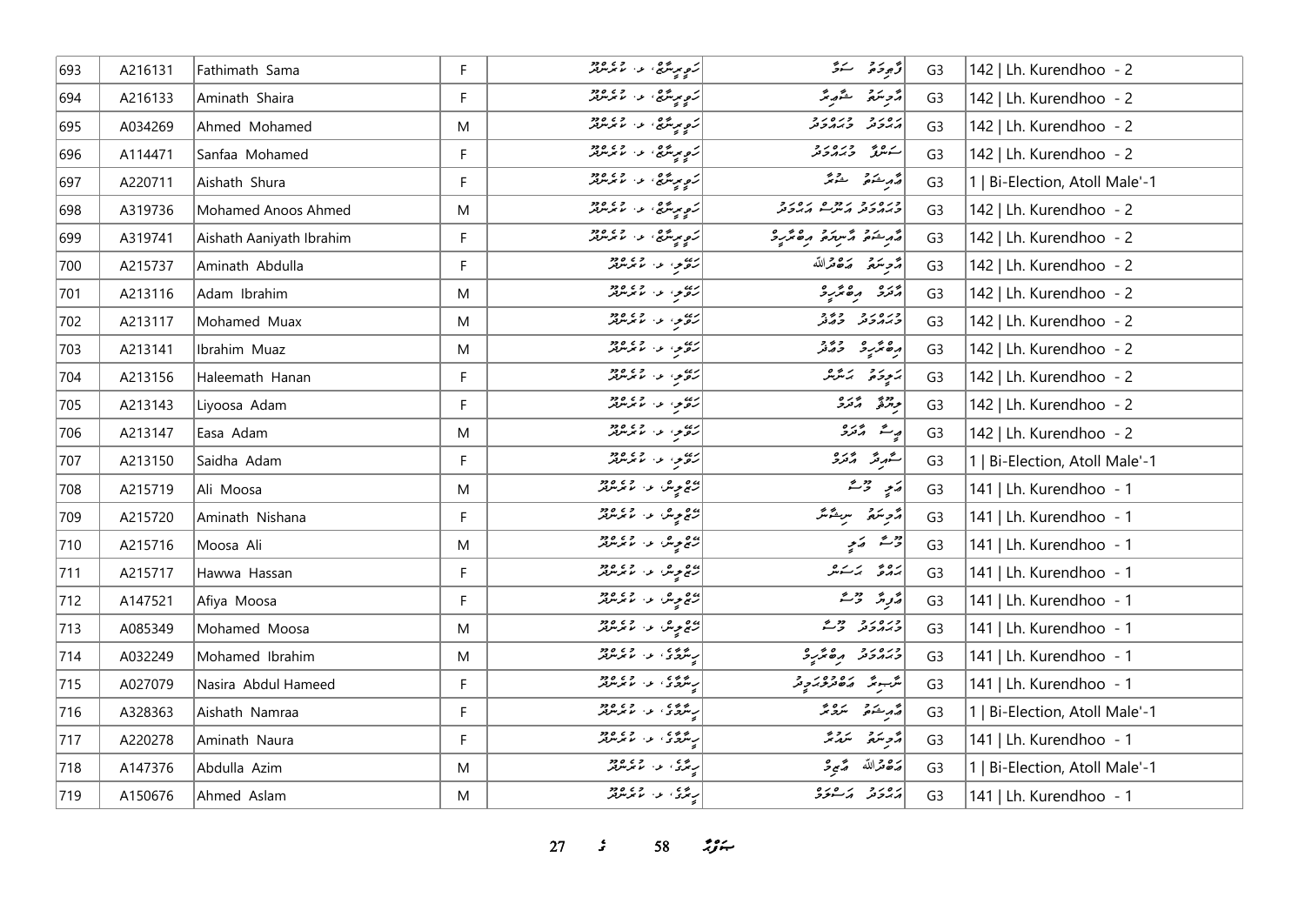| 720 | A213681 | Hassan Nazim          | M           | ر پرې د دې وه ده                                                               | ىر سەش سىتىنجى 3                                                                                                                                                                                                                   | G <sub>3</sub> | 141   Lh. Kurendhoo - 1        |
|-----|---------|-----------------------|-------------|--------------------------------------------------------------------------------|------------------------------------------------------------------------------------------------------------------------------------------------------------------------------------------------------------------------------------|----------------|--------------------------------|
| 721 | A213682 | Ibrahim Mohamed       | M           | ر ده د او ده ده د                                                              | دە ئەرەر دىرە                                                                                                                                                                                                                      | G <sub>3</sub> | 141   Lh. Kurendhoo - 1        |
| 722 | A213683 | Fathimath Rasheeda    | F           | ر پرې د لاتر ده وه                                                             | وَجوحَامَ - مَرَسْوِمَّرَ                                                                                                                                                                                                          | G <sub>3</sub> | 141   Lh. Kurendhoo - 1        |
| 723 | A154229 | Ibrahim Ahmed         | M           |                                                                                | ده نده دره دره<br>  ده ندر در از دره                                                                                                                                                                                               | G <sub>3</sub> | 1   Bi-Election, Atoll Male'-1 |
| 724 | A123916 | Mohamed Ahmed         | M           |                                                                                | כנסנכ גסנכ                                                                                                                                                                                                                         | G <sub>3</sub> | 1   Bi-Election, Atoll Male'-1 |
| 725 | A024902 | Ahmed Ibrahim Mahmood | M           | ۲۵ د ۲۵ د وه<br>  رنوه نود سوتر نړو او د موسرتر                                | رەر دە ھەر ئەرەدد                                                                                                                                                                                                                  | G <sub>3</sub> | 141   Lh. Kurendhoo - 1        |
| 726 | A040927 | Hawwa Nuzhath         | $\mathsf F$ | ) ده د ه د ده د د د د د د د د د<br>  روه و د سهرس د ا د برس                    | بره په دورو<br>برګرو سرچ <i>ده</i>                                                                                                                                                                                                 | G <sub>3</sub> | 1   Bi-Election, Atoll Male'-1 |
| 727 | A040928 | Rugiyya Amsoodha      | F           | ) د د د د د د د د د د د د د د د د د د<br>  رنوه نوک سه تر نړۍ او ۱۰ تا تر نړين | و ەپر رە دوپر<br>بر <sub>ۇ</sub> رگر كەن سىر                                                                                                                                                                                       | G <sub>3</sub> | 141   Lh. Kurendhoo - 1        |
| 728 | A361916 | Aishath Nazeeha       | F           | ) ده د بر ره ده د د .<br>  رنوده نو د سه تر بر با برس تر                       | مَّەرِ شَعْرِ مَسْرِيَّ                                                                                                                                                                                                            | G <sub>3</sub> | 1   Bi-Election, Atoll Male'-1 |
| 729 | A220448 | Aishath Amaal         | F           | ر ووه ی .<br>ریزتروی ا بی ایرلیز                                               | أقمر شتم المركوفى                                                                                                                                                                                                                  | G <sub>3</sub> | 142   Lh. Kurendhoo - 2        |
| 730 | A079106 | Ahmed Ibrahim         | M           | ر و و ده ی<br>ریمزفردگی ا لو از مایمزمونور                                     | أمهوم مقترع                                                                                                                                                                                                                        | G <sub>3</sub> | 142   Lh. Kurendhoo - 2        |
| 731 | A152169 | Mariyam Waheeda       | F           | ر و و ده ه<br>ریزترو د که د مایرس                                              | ويروم وبرقر                                                                                                                                                                                                                        | G <sub>3</sub> | 142   Lh. Kurendhoo - 2        |
| 732 | A214490 | Ibrahim Abdulla       | M           | ر و و ده ی<br>ریمزفردگی ا لو از مایمزمونور                                     | أرة مرَّرِهِ مَدْه قراللّه                                                                                                                                                                                                         | G <sub>3</sub> | 142   Lh. Kurendhoo - 2        |
| 733 | A214491 | Khadeeja Ibrahim      | F           | ر دوه ده در وده ودو                                                            | زَمِيعٌ مِنْ مُرْكَبِرْدُ                                                                                                                                                                                                          | G <sub>3</sub> | 142   Lh. Kurendhoo - 2        |
| 734 | A214493 | Mohamed Ibrahim       | M           | ر و و ده د.<br>ریزتروگ او از مایوسرتر                                          | ورەرو مەمرى                                                                                                                                                                                                                        | G <sub>3</sub> | 142   Lh. Kurendhoo - 2        |
| 735 | A214495 | Fathimath Hudha       | F           | ر و و ده ه<br>ریزترو د که د مایرس                                              | وَّجِودَةً رَقَّہُ                                                                                                                                                                                                                 | G <sub>3</sub> | 142   Lh. Kurendhoo - 2        |
| 736 | A214505 | Aminath Rasheedha     | F           | ر و و ده د.<br>ریزتروژی او ۱۰ مرس                                              | أمزح سكره التمرشوند                                                                                                                                                                                                                | G <sub>3</sub> | 142   Lh. Kurendhoo - 2        |
| 737 | A214507 | Abdulla Shahid        | M           | ر دوه ده او دوه دوه                                                            | أرة قرالله مقربة                                                                                                                                                                                                                   | G <sub>3</sub> | 142   Lh. Kurendhoo - 2        |
| 738 | A214509 | Ismail Jaleel         | M           | ر ووده د او د دود.                                                             | برڪوڻيءُ تخ پڻ                                                                                                                                                                                                                     | G <sub>3</sub> | 1   Bi-Election, Atoll Male'-1 |
| 739 | A214512 | Aishath Zuhudha       | F           | ر ووده د او د دود.                                                             | د مرد و د د پر<br>  د مرشوم سم پروگر                                                                                                                                                                                               | G <sub>3</sub> | 142   Lh. Kurendhoo - 2        |
| 740 | A148314 | Abdul Latheef Ahmed   | M           | <br> رەنزوسرە ئ د مامرسرى                                                      | د ۱۵۶۵ م د ۱۵۶۵                                                                                                                                                                                                                    | G <sub>3</sub> | 141   Lh. Kurendhoo - 1        |
| 741 | A063534 | Hussain Ibrahim       | M           | رەۋۇ، ئەر مەرەپەر                                                              | جستنز من المتحديدة                                                                                                                                                                                                                 | G <sub>3</sub> | 142   Lh. Kurendhoo - 2        |
| 742 | A220600 | Mohamed Thahir        | M           | روڅۍ په ۱۶۵۶ وو                                                                | ورورو ورو                                                                                                                                                                                                                          | G <sub>3</sub> | 1   Bi-Election, Atoll Male'-1 |
| 743 | A254072 | Aminath Thahira       | F           | رە ۋى ئەر مەھەدىن ھەدىر                                                        | أزمر سنرتم وتجربته                                                                                                                                                                                                                 | G <sub>3</sub> | 142   Lh. Kurendhoo - 2        |
| 744 | A220541 | Aishath Nashma        | F           | رژوپ دا موسود                                                                  | $\begin{bmatrix} \mathcal{E}_{\mathcal{A}} & \mathcal{E}_{\mathcal{A}} & \mathcal{E}_{\mathcal{A}} \\ \mathcal{E}_{\mathcal{A}} & \mathcal{E}_{\mathcal{A}} & \mathcal{E}_{\mathcal{A}} & \mathcal{E}_{\mathcal{A}} \end{bmatrix}$ | G <sub>3</sub> | 142   Lh. Kurendhoo - 2        |
| 745 | A074099 | Mohamed Rameez Idrees | M           | روگري، عن الاعرامزيز                                                           | دبرورد تردٍ پر مرتز ہوتے                                                                                                                                                                                                           | G <sub>3</sub> | 142   Lh. Kurendhoo - 2        |
| 746 | A074105 | Ahmed Amir            | M           | رژوَب د معهود                                                                  | رەر د گەجىگە                                                                                                                                                                                                                       | G <sub>3</sub> | 1   Bi-Election, Atoll Male'-1 |

**28** *s* **58** *n***<sub>3</sub>** *n*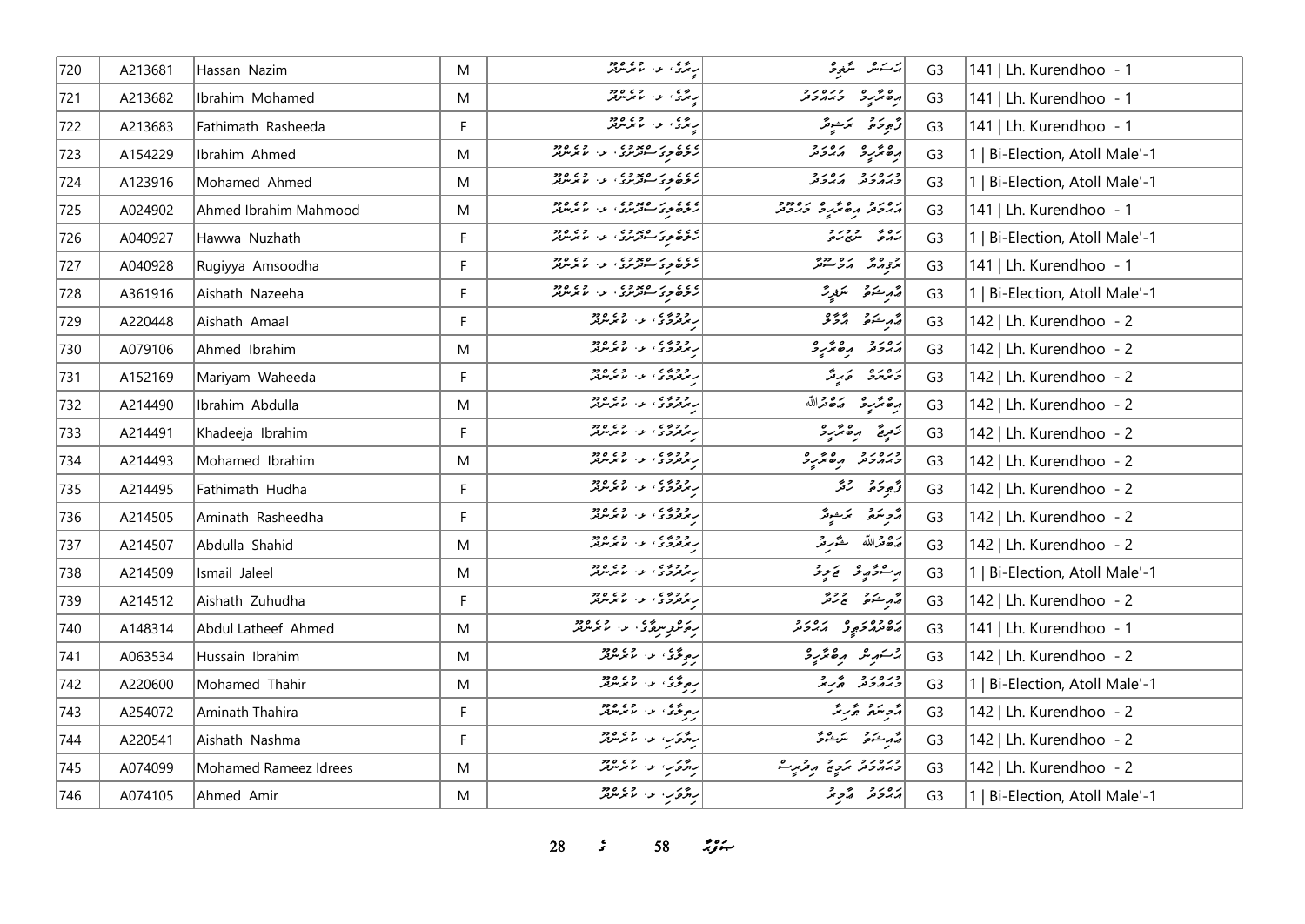| 747 | A123567 | Amira Idrees             | F. | رژوس و عبر مرور<br>  رژوس و عبر مرور                                                                                                                  | رژحرنتر الروزمورے                                                                                                                                                                                                                                                                                                                                                                    | G <sub>3</sub> | 142   Lh. Kurendhoo - 2        |
|-----|---------|--------------------------|----|-------------------------------------------------------------------------------------------------------------------------------------------------------|--------------------------------------------------------------------------------------------------------------------------------------------------------------------------------------------------------------------------------------------------------------------------------------------------------------------------------------------------------------------------------------|----------------|--------------------------------|
| 748 | A214901 | Idrees Ahmed             | M  | رژوَب عن ما مرسرفتر                                                                                                                                   | أرقر من مدورة                                                                                                                                                                                                                                                                                                                                                                        | G <sub>3</sub> | 142   Lh. Kurendhoo - 2        |
| 749 | A214924 | Fathimath Risma          | F. | روځ کې د اند لومړند                                                                                                                                   | د څوخه د سرگ                                                                                                                                                                                                                                                                                                                                                                         | G <sub>3</sub> | 142   Lh. Kurendhoo - 2        |
| 750 | A214925 | Aminath Wasma            | F. | رژة با دا المتمارين                                                                                                                                   | د پره په پاکستر                                                                                                                                                                                                                                                                                                                                                                      | G <sub>3</sub> | 142   Lh. Kurendhoo - 2        |
| 751 | A214922 | Ibrahim Ramzee           | M  | رژوئر، عن الاتر مرود                                                                                                                                  | رە ئرىر ئىگە ئ                                                                                                                                                                                                                                                                                                                                                                       | G <sub>3</sub> | 142   Lh. Kurendhoo - 2        |
| 752 | A214920 | Rameeza Idrees           | F. | رژه برا در ۲۶۵۵۶                                                                                                                                      | ئەج ئىچ مەرتىرىشە                                                                                                                                                                                                                                                                                                                                                                    | G <sub>3</sub> | 142   Lh. Kurendhoo - 2        |
| 753 | A144738 | Guraisha Abdulla         | F  | ا د ور و ، او د د د د د د د                                                                                                                           | ترتمديد مكافرالله                                                                                                                                                                                                                                                                                                                                                                    | G <sub>3</sub> | 1   Bi-Election, Atoll Male'-1 |
| 754 | A056172 | Ibrahim Abdulla          | M  | د وړ چې لور له د د د د د د                                                                                                                            | أرە ئرىرو مەھىراللە                                                                                                                                                                                                                                                                                                                                                                  | G <sub>3</sub> | 142   Lh. Kurendhoo - 2        |
| 755 | A220923 | Rifath Ibrahim           | F  | ا <i>د وړ</i> د ، د ، د وې وو                                                                                                                         | بروره ره پر د                                                                                                                                                                                                                                                                                                                                                                        | G <sub>3</sub> | 142   Lh. Kurendhoo - 2        |
| 756 | A220936 | Basharath Ibrahim        | F. | د وړ و، د ، د ، وړود                                                                                                                                  | $\begin{bmatrix} 0 & 0 & 0 & 0 & 0 & 0 \\ 0 & -\frac{\partial}{\partial y} & \partial_x \partial_y & 0 & 0 \\ 0 & 0 & \partial_y \partial_y & 0 & 0 \\ 0 & 0 & 0 & \partial_y \partial_y & 0 & 0 \\ 0 & 0 & 0 & 0 & 0 & 0 \\ 0 & 0 & 0 & 0 & 0 & 0 \\ 0 & 0 & 0 & 0 & 0 & 0 \\ 0 & 0 & 0 & 0 & 0 & 0 \\ 0 & 0 & 0 & 0 & 0 & 0 & 0 \\ 0 & 0 & 0 & 0 & 0 & 0 & 0 \\ 0 & 0 & 0 & 0 & 0$ | G <sub>3</sub> | 142   Lh. Kurendhoo - 2        |
| 757 | A216718 | Fathimath Aseela Ibrahim | F. | د در د ، د ، د د ود                                                                                                                                   | أزّوجهم وسبعٌ وه محرج                                                                                                                                                                                                                                                                                                                                                                | G <sub>3</sub> | 142   Lh. Kurendhoo - 2        |
| 758 | A216719 | Aishath Waseela Ibrahim  | F  | د وړ و، د . د . وه<br>  رتونو تي . د . ما بگرسرهر                                                                                                     | مەر شەم كۆسىۋا رەھ ئرىي                                                                                                                                                                                                                                                                                                                                                              | G <sub>3</sub> | 142   Lh. Kurendhoo - 2        |
| 759 | A216720 | Basmalath Ibrahim        | F  | <i>دور و، ع</i> ن عمد میں<br>  رفزونکی عن الا تر میں                                                                                                  | مسوخه موسیح                                                                                                                                                                                                                                                                                                                                                                          | G <sub>3</sub> | 142   Lh. Kurendhoo - 2        |
| 760 | A254071 | Ruthuba Ibrahim          | F  | ا <i>د وړ</i> د ، د ، د وې وو                                                                                                                         | بروځ ره برگړو                                                                                                                                                                                                                                                                                                                                                                        | G <sub>3</sub> | 142   Lh. Kurendhoo - 2        |
| 761 | A130579 | Moosa Ibrahim            | M  | د و می و د ما د و و د و                                                                                                                               | دیم دەندىرد                                                                                                                                                                                                                                                                                                                                                                          | G <sub>3</sub> | 142   Lh. Kurendhoo - 2        |
| 762 | A215155 | Ibrahim Moosa            | M  | دومونځۍ لاستمبر ده.<br>  رومونځۍ لاستمبر دره                                                                                                          | أرە ئۆر ئەست                                                                                                                                                                                                                                                                                                                                                                         | G <sub>3</sub> | 142   Lh. Kurendhoo - 2        |
| 763 | A215159 | Mohamed Ibrahim          | Μ  | ا د و غی عبد المعرض د د                                                                                                                               | ورەرو مەمگرو                                                                                                                                                                                                                                                                                                                                                                         | G <sub>3</sub> | 1   Bi-Election, Atoll Male'-1 |
| 764 | A215160 | Ali Ibrahim              | M  | د د د ي و د د ما برمربر<br>  رفزو د د اس برمربر                                                                                                       | رَمِ پره مَّرِهِ                                                                                                                                                                                                                                                                                                                                                                     | G <sub>3</sub> | 142   Lh. Kurendhoo - 2        |
| 765 | A214283 | Aminath Ibrahim          | F  | دومونځۍ لاسلمبرمړين                                                                                                                                   | أزويتني مصريرة                                                                                                                                                                                                                                                                                                                                                                       | G <sub>3</sub> | 142   Lh. Kurendhoo - 2        |
| 766 | A123566 | Zareena Abbas            | F  | اژه و په په دې ووه<br>د سربې ترو، لار سربر لر                                                                                                         | يَا يَدِيرُ الْمَارُهُ فَ                                                                                                                                                                                                                                                                                                                                                            | G <sub>3</sub> | 141   Lh. Kurendhoo - 1        |
| 767 | A212916 | Aminath Sajidha          | F  | اژ ۱۳۵۵ تر می ۲۶۵ و در ۱۳۶۵ میلادیم.<br>  رئیست میرس میکن برای میلادیم برای میلادیم برای میلادیم برای برای میلادیم برای میلادیم برای میلادیم برای کار | مزجر سكرة مستقبح تحرير                                                                                                                                                                                                                                                                                                                                                               | G <sub>3</sub> | 141   Lh. Kurendhoo - 1        |
| 768 | A212910 | Abbas Jabir              | M  | اژه و په په په ۲۶۵ وو.<br> رسمانتریپرترۍ لو، لانتریپرتر                                                                                               | $500 - 201$                                                                                                                                                                                                                                                                                                                                                                          | G <sub>3</sub> | 141   Lh. Kurendhoo - 1        |
| 769 | A212911 | Mohamed Abbas            | M  | اژ شمېر شري د او موسر پر                                                                                                                              | ورەرو رەۋے                                                                                                                                                                                                                                                                                                                                                                           | G <sub>3</sub> | 141   Lh. Kurendhoo - 1        |
| 770 | A212912 | Hussain Niyaz            | M  | د ۱۳۵۵ میلی کلی و د ۱۳۵۵ میلیونو<br>  د سه میلی میلی از ۱۳۷۰ میلیونو                                                                                  | ير سكر مثل من مريد من الم                                                                                                                                                                                                                                                                                                                                                            | G <sub>3</sub> | 1   Bi-Election, Atoll Male'-1 |
| 771 | A319745 | Ibrahim Ifham            | M  | اژ ه د په په ۲۶ ور ورو<br> رسمانتریپ ترکی او ۱۰ موسر تر                                                                                               | رە ئرىر روزد                                                                                                                                                                                                                                                                                                                                                                         | G <sub>3</sub> | 141   Lh. Kurendhoo - 1        |
| 772 | A245604 | Adam Suaidh              | Μ  | اژه ور شی از ان ۲۶۵ ورو                                                                                                                               | پره وري و<br>مر <sub>فر</sub> و سو <i>ړ</i> مر                                                                                                                                                                                                                                                                                                                                       | G <sub>3</sub> | 1   Bi-Election, Atoll Male'-1 |
| 773 | A220199 | Thaara Adam              | F. | در سرچي او دار ده ده<br>  روسرچي او از مرس                                                                                                            | پر پر دره<br>مر <sub>کم</sub> گرفرو                                                                                                                                                                                                                                                                                                                                                  | G <sub>3</sub> | 1   Bi-Election, Atoll Male'-1 |

**29** *s* **58** *n***<sub>3</sub> <b>***n*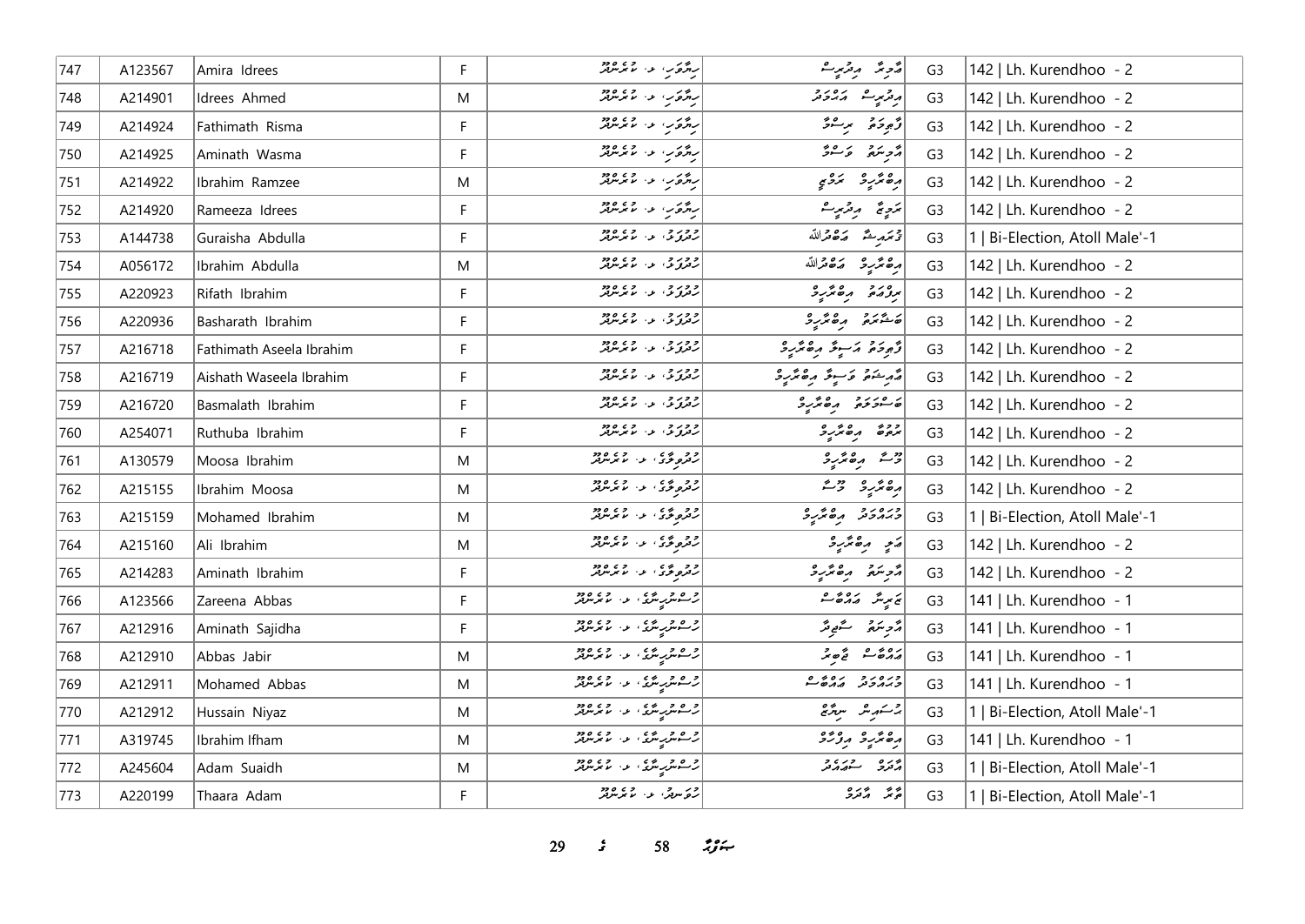| 774 | A220570 | Zainab Adam          | F | ور ده.<br>روسرټر، د ، ما برسرټر                                 | يجديته أزدو                    | G3             | 1   Bi-Election, Atoll Male'-1 |
|-----|---------|----------------------|---|-----------------------------------------------------------------|--------------------------------|----------------|--------------------------------|
| 775 | A043176 | Aishath Ibrahim      | F | ر در در در در دور<br>د کاروگر، د اما مرس                        | أقرم يمقو برەتمرىي             | G <sub>3</sub> | 142   Lh. Kurendhoo - 2        |
| 776 | A043177 | Adam Hussain         | M |                                                                 | أروره المركبة المرامر          | G <sub>3</sub> | 142   Lh. Kurendhoo - 2        |
| 777 | A215217 | Mohamed Adam         | M |                                                                 | وره رو په ده<br>د پروژنو گرفرو | G <sub>3</sub> | 1   Bi-Election, Atoll Male'-1 |
| 778 | A215215 | Aminath Riyasa       | F | ور ده.<br>روسه، دا لایرسهر                                      | رمحمد مرتزعة                   | G <sub>3</sub> | 1   Bi-Election, Atoll Male'-1 |
| 779 | A213685 | Fareesha Ahmed       | F | ور دوه په دوره<br>روسهروی د لاسرس                               | أقرسي مقادرة                   | G <sub>3</sub> | 141   Lh. Kurendhoo - 1        |
| 780 | A213686 | Ali Zahir            | M | ور دوه په دوره<br>روسهروی د لامرسهر                             | مَدِ تَجْرِيمُ                 | G <sub>3</sub> | 141   Lh. Kurendhoo - 1        |
| 781 | A213687 | Fathmath Hasna       | F | ور دوه په دوره<br>روسهروی د لاسرس                               | توجوخوا المراقبة               | G <sub>3</sub> | 141   Lh. Kurendhoo - 1        |
| 782 | A213688 | Ibrahim Thahseen     | M | ا و د اوه په د د د ده.<br><mark>د و سهرو</mark> کې او د اما مرس | أرە ئۆر ئەس ئە                 | G <sub>3</sub> | 1   Bi-Election, Atoll Male'-1 |
| 783 | A213689 | Aminath Wasma        | F | ور دوه په دوره<br>روسهروی د لاسرس                               | دوسَع عَسْرَة                  | G <sub>3</sub> | 1   Bi-Election, Atoll Male'-1 |
| 784 | A011208 | Mohamed Ahmed        | M | ا و د سوه ده د و د و ده و ده<br>  روسربرو ی ا د ا اما مرسربر    | ورەرو رەرو                     | G <sub>3</sub> | 141   Lh. Kurendhoo - 1        |
| 785 | A078389 | Faheema Ahmed        | F | ور دوه په دوه<br>روسهروی د لاس                                  | از په پېښور د د                | G <sub>3</sub> | 1   Bi-Election, Atoll Male'-1 |
| 786 | A147210 | Aminath Rasheeda     | F | ا و د اوه په د د د ده.<br><mark>د و سهرو</mark> کې او د اما مرس | مەھ ئىقسىدىگە                  | G <sub>3</sub> | 141   Lh. Kurendhoo - 1        |
| 787 | A147222 | Abdul Rahman Rasheed | M | ا و د اوه په د د د ده.<br><mark>د و سهرو</mark> کې او د اما مرس | ره ده ره ده د کرد د            | G <sub>3</sub> | 141   Lh. Kurendhoo - 1        |
| 788 | A130407 | Abdulla Rasheed      | M | ور دوه په دوره<br>روسهروی د لاسرس                               | أرة قرالله تمتحد               | G <sub>3</sub> | 1   Bi-Election, Atoll Male'-1 |
| 789 | A141511 | Fathimath Abdulla    | F | ور دوه ، د ، وه<br>ره سهروی د ، با برسهر                        | وحجوحه وكاله الله              | G <sub>3</sub> | 141   Lh. Kurendhoo - 1        |
| 790 | A141515 | Ahmed Rasheed        | M | ور دوه په دوه<br>روسهروی د لاس                                  | برەر بەيئون                    | G <sub>3</sub> | 141   Lh. Kurendhoo - 1        |
| 791 | A348949 | Ahmed Risaam         | M | ور بروی د اورود<br>روسهروی د بابرسهر                            | دەرو برگۇ                      | G <sub>3</sub> | 1   Bi-Election, Atoll Male'-1 |
| 792 | A123568 | Aminath Ibrahim      | F | دەنئەرەرىدىن بەر مەرەدە<br>  دەنئەرەرىدىن بور مەندىدىن          | أزوبته وهتربرد                 | G <sub>3</sub> | 141   Lh. Kurendhoo - 1        |
| 793 | A215847 | Ibrahim Abdul Rahman | M |                                                                 | 04010701 040                   | G <sub>3</sub> | 141   Lh. Kurendhoo - 1        |
| 794 | A215849 | Fathimath Ibrahim    | F | ده مر د درون و . د . د . د . د                                  | أزودة مقترد                    | G <sub>3</sub> | 141   Lh. Kurendhoo - 1        |
| 795 | A215850 | Mohamed Ibrahim      | M | دەنئەرەرىدىن ئەس مەرىپىدىدە<br>  رەنئەرەرىدىن ئەس مەندىيدىد     | ورەرو مەمرى                    | G <sub>3</sub> | 141   Lh. Kurendhoo - 1        |
| 796 | A215857 | Zuhuriyya Ibrahim    | F | دەنئەرەرىدىن ئەس ئەرەردە<br>  دەنئەرەرىدىن ئەس ئابىر سرىردى     | جرمرمر مقتررة                  | G <sub>3</sub> | 141   Lh. Kurendhoo - 1        |
| 797 | A214955 | Aminath Ali          | F | د ه ده ده ده ده ده ده د                                         | ړٌ د سَهُ کَ کَمَ پ            | G <sub>3</sub> | 1   Bi-Election, Atoll Male'-1 |
| 798 | A154390 | Mohamed Ali          | M | و ه ده د .<br>درگردی از اما مرس                                 | ورەر د دېر                     | G <sub>3</sub> | 142   Lh. Kurendhoo - 2        |
| 799 | A152168 | Wafiyya Mohamed      | F | د چرک و در وي ورو<br>د برگشتور، او اما برس                      | وتومد ورەرو                    | G <sub>3</sub> | 141   Lh. Kurendhoo - 1        |
| 800 | A152740 | Mohamed Ahmed        | M | بر تر شکس او اور اور در مورد                                    | כנסנכ גסנכ                     | G <sub>3</sub> | 141   Lh. Kurendhoo - 1        |

**30** *s* **58** *n***<sub>3</sub>** *n*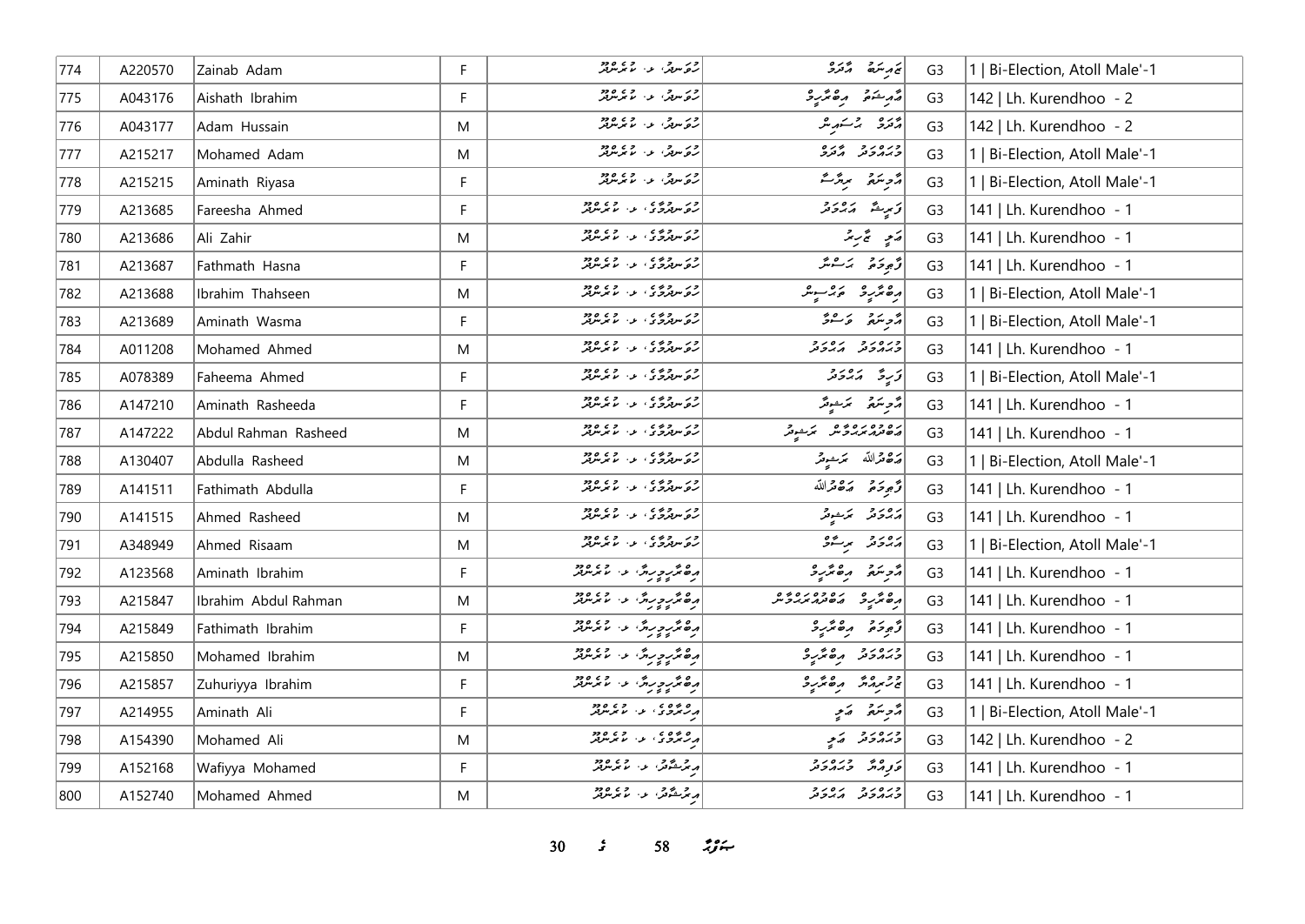| 801 | A123563 | Fathimath Shaziya Mohamed | F. | د چرخور در دره دو.<br>د برخوش در ما برس                                  | وتجودة لمشجرة وبرورد             | G <sub>3</sub> | Bi-Election, Atoll Male'-1     |
|-----|---------|---------------------------|----|--------------------------------------------------------------------------|----------------------------------|----------------|--------------------------------|
| 802 | A127846 | Aishath Naseera           | F  | ا د مر شگانس، او دارد و در د                                             | قەرشۇق سىرسونتى                  | G <sub>3</sub> | 1   Bi-Election, Atoll Male'-1 |
| 803 | A213528 | Mariyam Ibrahim           | F. | ار تر شگانش، او در ۱۹۶۵ میلاد                                            | وبرمره ره محرج                   | G <sub>3</sub> | 141   Lh. Kurendhoo - 1        |
| 804 | A213154 | Adam Mohamed              | M  | ار تر شود.<br>ابر تر شود به سایر مرکز                                    | برره وره رو<br>مرتزق وبرمروتر    | G <sub>3</sub> | 141   Lh. Kurendhoo - 1        |
| 805 | A213146 | Abdulla Mohamed           | M  | ەر ئەشقى بەر بەر بەر بەر                                                 | رە دالله درەرد                   | G <sub>3</sub> | 141   Lh. Kurendhoo - 1        |
| 806 | A213142 | Ali Mohamed               | M  | ەر ئەشكەر مەردىن ئەھ                                                     | پَي دِيرورد                      | G <sub>3</sub> | 1   Bi-Election, Atoll Male'-1 |
| 807 | A245602 | Hassan Siraj              | M  | ە ئەشقىق بەر مەندىق                                                      | يركبش الباجرقي                   | G <sub>3</sub> | 1   Bi-Election, Atoll Male'-1 |
| 808 | A215670 | Asma Mohamed              | F  | ەرھەش، بەر مەيزىتەت<br>مەسىمىش، بور مەيزىتىتىتى                          | ړ وي وره دو                      | G <sub>3</sub> | 141   Lh. Kurendhoo - 1        |
| 809 | A270034 | Sama Mohamed              | F. | ەرھەش، بەر مەيرىن دە<br>مەسىمىش، بەر مەيرىن <i>بە</i> ر                  | سترقب وره رو                     | G <sub>3</sub> | 141   Lh. Kurendhoo - 1        |
| 810 | A215438 | Mufeeda Ibrahim           | F. | .<br>دەكى بىن بىرلىرلىر                                                  | 3 دٍ شَر مِنْ مِنْ رِ 2          | G <sub>3</sub> | 142   Lh. Kurendhoo - 2        |
| 811 | A076890 | Mohamed Abdulla           | M  | معج، عن المتحده معرض                                                     | وره رو رووالله                   | G <sub>3</sub> | 142   Lh. Kurendhoo - 2        |
| 812 | A215163 | Abdulla Ibrahim           | Μ  | د ده ود ه دوه .<br>د سره مروی سه ترس ، ب از محدس تر                      |                                  | G <sub>3</sub> | 142   Lh. Kurendhoo - 2        |
| 813 | A215164 | Wafiyya Ibrahim           | F  | ن سره ۶ و ر ه پوه د .<br>د سره مرموی سوتورنوی او . اما موسوتور           | وزمر مقترع                       | G <sub>3</sub> | 142   Lh. Kurendhoo - 2        |
| 814 | A332770 | Jameelath Lafwath         | F  | در ۱۶۵۶ ور ۲۵۵۵ وی.<br>  نئ سرده برخری سوترس دی. در مدیر ترتر            | د پره د بره بر د                 | G <sub>3</sub> | 142   Lh. Kurendhoo - 2        |
| 815 | A322671 | Ibrahim Lubaan Abdulla    | M  | ن روح ور ه پوو ، ع . و ، ه و .<br>نج سمایی مربوی سوتورنو ، ع . ما موسوتو | رەم ئەرە جۇھىر مەھىراللە         | G <sub>3</sub> | 142   Lh. Kurendhoo - 2        |
| 816 | A218381 | Mariyam Luba Abdulla      | F  | د روح ور ه یووی .<br>نخ سمایی مربوی سوتوری ، بود . ما موسوتو             | د وره وی روم الله                | G <sub>3</sub> | 142   Lh. Kurendhoo - 2        |
| 817 | A402874 | Aminath Siusa             | F. | نه سره ۶ و را او پواوان او داده<br>ای سره مرموی سوتورنوی او از ماموسوتور | رژحر سرقر شهر مقر                | G <sub>3</sub> | 142   Lh. Kurendhoo - 2        |
| 818 | A214636 | Adam Ibrahim Fulhu        | M  | د ۱۵ د په ۱۵ د ۱۹۶۵ ورو                                                  | پرو ره ټرپه دو                   | G <sub>3</sub> | 142   Lh. Kurendhoo - 2        |
| 819 | A214638 | Aishath Umar              | F  | د ه د د د د د ده ود ود                                                   | أصمر شده ورو                     | G <sub>3</sub> | 142   Lh. Kurendhoo - 2        |
| 820 | A214641 | Aminath Adam              | F  | ) د ه د په د او د د د د د                                                | أو بره و المحمدة                 | G <sub>3</sub> | 1   Bi-Election, Atoll Male'-1 |
| 821 | A214645 | Mariyam Adam              | F. | ار ور د د .<br>ای شهریزی از اندیز شرید                                   | ر ه ره د مجرده                   | G <sub>3</sub> | 142   Lh. Kurendhoo - 2        |
| 822 | A214646 | Abdulla Naif              | M  | ار ور د د .<br>ای شهریزی از اندیز شرید                                   | پره قرالله سگهرنر                | G <sub>3</sub> | 142   Lh. Kurendhoo - 2        |
| 823 | A214648 | Fathimath Adam            | F. | د ه د د د د د د د د د د د                                                | توجوجو المعرف                    | G <sub>3</sub> | 142   Lh. Kurendhoo - 2        |
| 824 | A214649 | Khalida Adam              | F  | <br>  نے سرچ مری کا دارالہ میں سربر                                      | رَّحِةً ادْرَةً                  | G <sub>3</sub> | 1   Bi-Election, Atoll Male'-1 |
| 825 | A214650 | Hawwa Adam                | F  | ) د ه د په د او د د د د د                                                | رەپ پەرە<br>پەيرى پەنىر <i>ى</i> | G <sub>3</sub> | 142   Lh. Kurendhoo - 2        |
| 826 | A068625 | Mohamed Adam              | M  | د ه د سري الله الله د د د د                                              | ورەر دىرە                        | G <sub>3</sub> | 1   Bi-Election, Atoll Male'-1 |
| 827 | A213372 | Fathimath Abdul Samad     | F. | کے سیء اس والی ہے وہ                                                     | كم برود ده وه در و               | G <sub>3</sub> | 1   Bi-Election, Atoll Male'-1 |

*31 s* 58  $\div$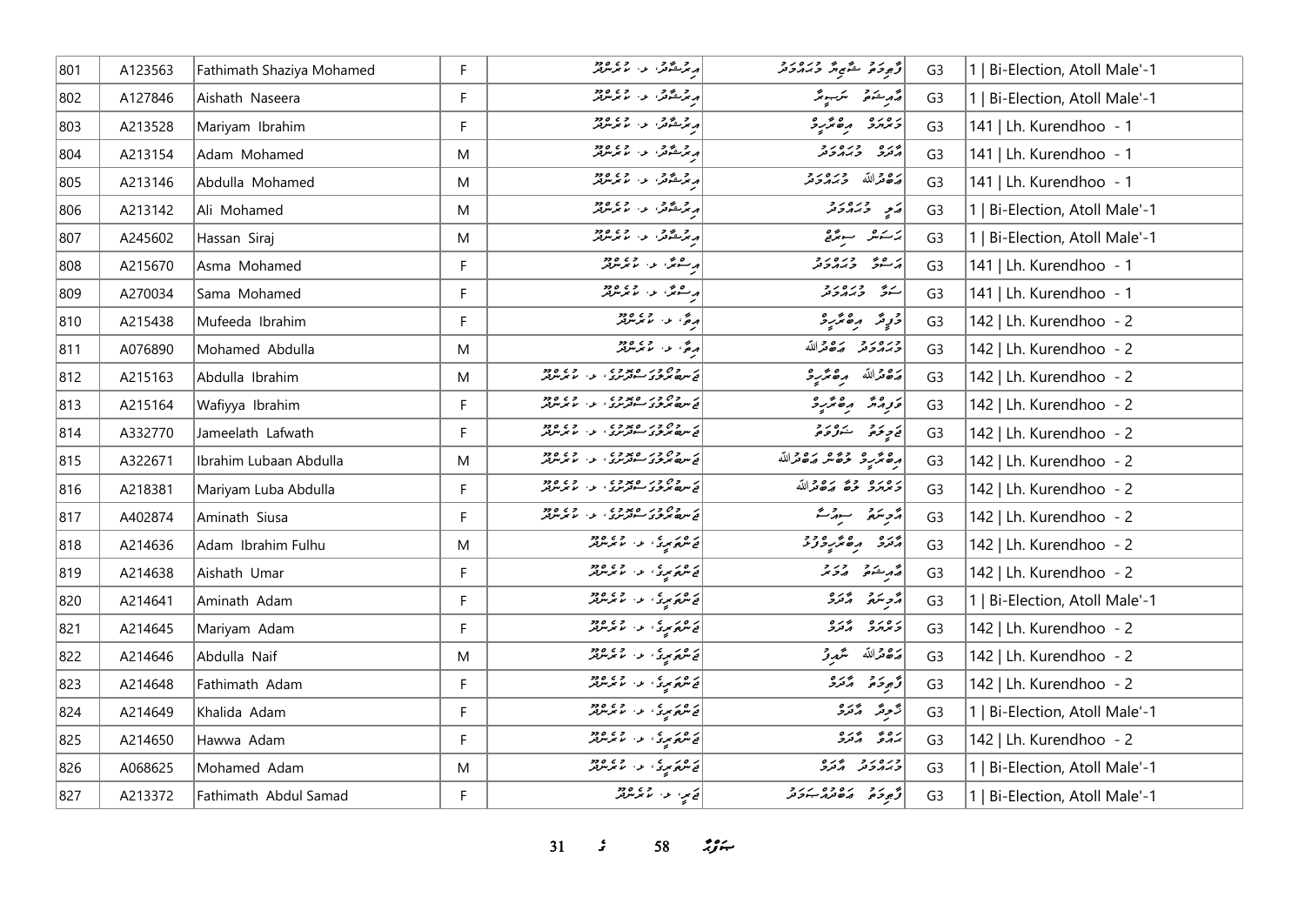| 828 | A213374 | Hawwa Zahira             | F  | ق مر، الا، المعرض ودو                                                                                                                                                                                                          | بروثه الجرابة                               | G <sub>3</sub> | 1   Bi-Election, Atoll Male'-1 |
|-----|---------|--------------------------|----|--------------------------------------------------------------------------------------------------------------------------------------------------------------------------------------------------------------------------------|---------------------------------------------|----------------|--------------------------------|
| 829 | A213808 | Aishath Jazly Mohamed    | F  | يې تنگه او د مورد کلی د دورو له د                                                                                                                                                                                              | أقهر شده و دره در در د                      | G <sub>3</sub> | 1   Bi-Election, Atoll Male'-1 |
| 830 | A074828 | Mohamed Yauqoob          | M  | يږيم، په روړود                                                                                                                                                                                                                 | כנסנכ נפנס<br>כגונכני תגצפים                | G <sub>3</sub> | 142   Lh. Kurendhoo - 2        |
| 831 | A154836 | Faheema Ibrahim          | F  | يې چې ، عن سر مرکز وجو                                                                                                                                                                                                         | زَرِةُ رِهِ تَرْرِدْ                        | G <sub>3</sub> | 142   Lh. Kurendhoo - 2        |
| 832 | A221169 | Ibrahim Jazlaan          | M  | يې چې او د سر ترورو                                                                                                                                                                                                            | رەڭرىۋە ئەقەقىر                             | G <sub>3</sub> | 142   Lh. Kurendhoo - 2        |
| 833 | A202268 | Aminath Ibrahim          | F. | ان دوه .<br>انگوس و . د . با برس بر                                                                                                                                                                                            | أمرستم مقترع                                | G <sub>3</sub> | 142   Lh. Kurendhoo - 2        |
| 834 | A131308 | Mohamed Ziyad            | M  | مۇسرومۇ، بەر مەرەم                                                                                                                                                                                                             | ورەرو پەر                                   | G <sub>3</sub> | 142   Lh. Kurendhoo - 2        |
| 835 | A123574 | Ibrahim Abdul Wahhaab    | M  | ئۇ ئەردومى بەر مەرەمەد<br>  ئۇ ئەسىرلىرى بىر ئەس ئەس                                                                                                                                                                           |                                             | G <sub>3</sub> | 142   Lh. Kurendhoo - 2        |
| 836 | A213229 | Ahmed Abdul Wahhab       | M  | ئۇ ئەمدەرى بەر مەن ئەرەردە<br>  ئۇ ئەسىرلەش بور مەنى ئىرلىرىد                                                                                                                                                                  | د ه د و د د ه د و د و و و و و               | G <sub>3</sub> | 142   Lh. Kurendhoo - 2        |
| 837 | A213230 | Abdulla Abdul Wahhab     | M  | ئۇ سرز قالىرى مەرد                                                                                                                                                                                                             | بره والله بره وه ره و و                     | G <sub>3</sub> | 1   Bi-Election, Atoll Male'-1 |
| 838 | A214346 | Abdul Wahhab Jabir       | M  | ئۇم بولۇش بەر مەرەبەد<br>  ئۇم بولۇش بور بولمى بولۇر                                                                                                                                                                           | رە دەرە دە ئەر                              | G <sub>3</sub> | 142   Lh. Kurendhoo - 2        |
| 839 | A214347 | Naila Abdul Wahhab       | F. | مۇسرومۇ، ئەستىر مەدە                                                                                                                                                                                                           | شرق رە دەرە دە                              | G <sub>3</sub> | 142   Lh. Kurendhoo - 2        |
| 840 | A214356 | Hawwa Shaamiya           | F  | ئۇ جەمدە تەرەپ ئەرەپ ئەرەپ ئە                                                                                                                                                                                                  | برە ئە ئەر                                  | G <sub>3</sub> | 142   Lh. Kurendhoo - 2        |
| 841 | A214359 | Aishath Saadha           | F  | نۇپ يور ق ئام ئەرەد                                                                                                                                                                                                            | لقهر ينتونه المستورثين                      | G <sub>3</sub> | 142   Lh. Kurendhoo - 2        |
| 842 | A212780 | Sanfa Moosa              | F. | ه سرک معروف او در ۱۶۵ ورو<br>مسرکی سوفرمری او اس موسوفر                                                                                                                                                                        | سەھەر جەمئە                                 | G <sub>3</sub> | 142   Lh. Kurendhoo - 2        |
| 843 | A212781 | Mariyam Shaheema Mohamed | F  | ۱۵ مرکز ۱۵ مورد ۱۵ مرکز در ۱۵ مرکز در ۱۵ مرکز در ۱۵ مرکز در ۱۵ مرکز در ۱۵ مرکز در ۱۵ مرکز در ۱۵ مرکز در ۱۵ م<br>  در این کارگرفت در ۱۵ مرکز در ۱۵ مرکز در ۱۵ مرکز در ۱۵ مرکز در ۱۵ مرکز در ۱۵ مرکز در ۱۵ مرکز در ۱۵ مرکز در ۱۵ | د ۱۵۷۵ د د ۱۵۷۶ وره د و                     | G <sub>3</sub> | 142   Lh. Kurendhoo - 2        |
| 844 | A212782 | Zulaikha Mohamed         | F. | ان به روسود د د د د د د د د د                                                                                                                                                                                                  | كالمحمدة ورودور                             | G <sub>3</sub> | 142   Lh. Kurendhoo - 2        |
| 845 | A077479 | Abdulla Naif             | M  | شرکر صعوری در اور وجود<br>  ما سرکا سفوسری در ما سرسرفر                                                                                                                                                                        | أصفاه متمدر                                 | G <sub>3</sub> | 142   Lh. Kurendhoo - 2        |
| 846 | A099197 | Ibrahim Mohamed          | M  | ان سرک میووی در اور وی دود.<br>  ناسری سوترس                                                                                                                                                                                   | ده عربه دره دور د                           | G <sub>3</sub> | 1   Bi-Election, Atoll Male'-1 |
| 847 | A245100 | Muuthasim Abdulla        | M  | ه سرک میووه .<br>مسرک مستقرمری این اما مرسوبتر                                                                                                                                                                                 | ودير و روم الله                             | G <sub>3</sub> | 1   Bi-Election, Atoll Male'-1 |
| 848 | A245092 | Ali Shamih               | M  | ه سرک معروف او در ۱۶۵ ورو<br>مسرکی سوفرمری او اس موسوفر                                                                                                                                                                        | رَمِ شَرْحِهُ                               | G <sub>3</sub> | 142   Lh. Kurendhoo - 2        |
| 849 | A075690 | Adam Abdul Rahman        | M  | ئەنۇعى بەر جەنبە ھەج                                                                                                                                                                                                           | وره ره ده ده ده.<br>منرد مقادم دروس         | G <sub>3</sub> | 141   Lh. Kurendhoo - 1        |
| 850 | A022758 | Nahida Abdul Rahman      | F  | ار دی.<br>الانتړی، الان الاندېس پېر                                                                                                                                                                                            | شرقه ره ده ره ده و                          | G <sub>3</sub> | 1   Bi-Election, Atoll Male'-1 |
| 851 | A113713 | Aishath Naseera          | F. | ر ده په د سر د ده ده                                                                                                                                                                                                           | قەرىشكە قىسىر ئىسىم                         | G <sub>3</sub> | 1   Bi-Election, Atoll Male'-1 |
| 852 | A106862 | Haleema Abdul Rahman     | F  | ر ده ده او ده ده در                                                                                                                                                                                                            | ) د و ده ده ده و و                          | G <sub>3</sub> | 1   Bi-Election, Atoll Male'-1 |
| 853 | A214139 | Shareefa Yauqoob         | F  | ر ده ده او ده ده د                                                                                                                                                                                                             | شكميرگر اخرورده                             | G <sub>3</sub> | 141   Lh. Kurendhoo - 1        |
| 854 | A214140 | Hawwa Abdul Rahman       | F. | ر ده په ده ده دود                                                                                                                                                                                                              | ره ده ده ده ده ده.<br>براد و ها در مربر د س | G <sub>3</sub> | 141   Lh. Kurendhoo - 1        |

*32 s* 58 *<i>n*<sub>3</sub> *i*</sup>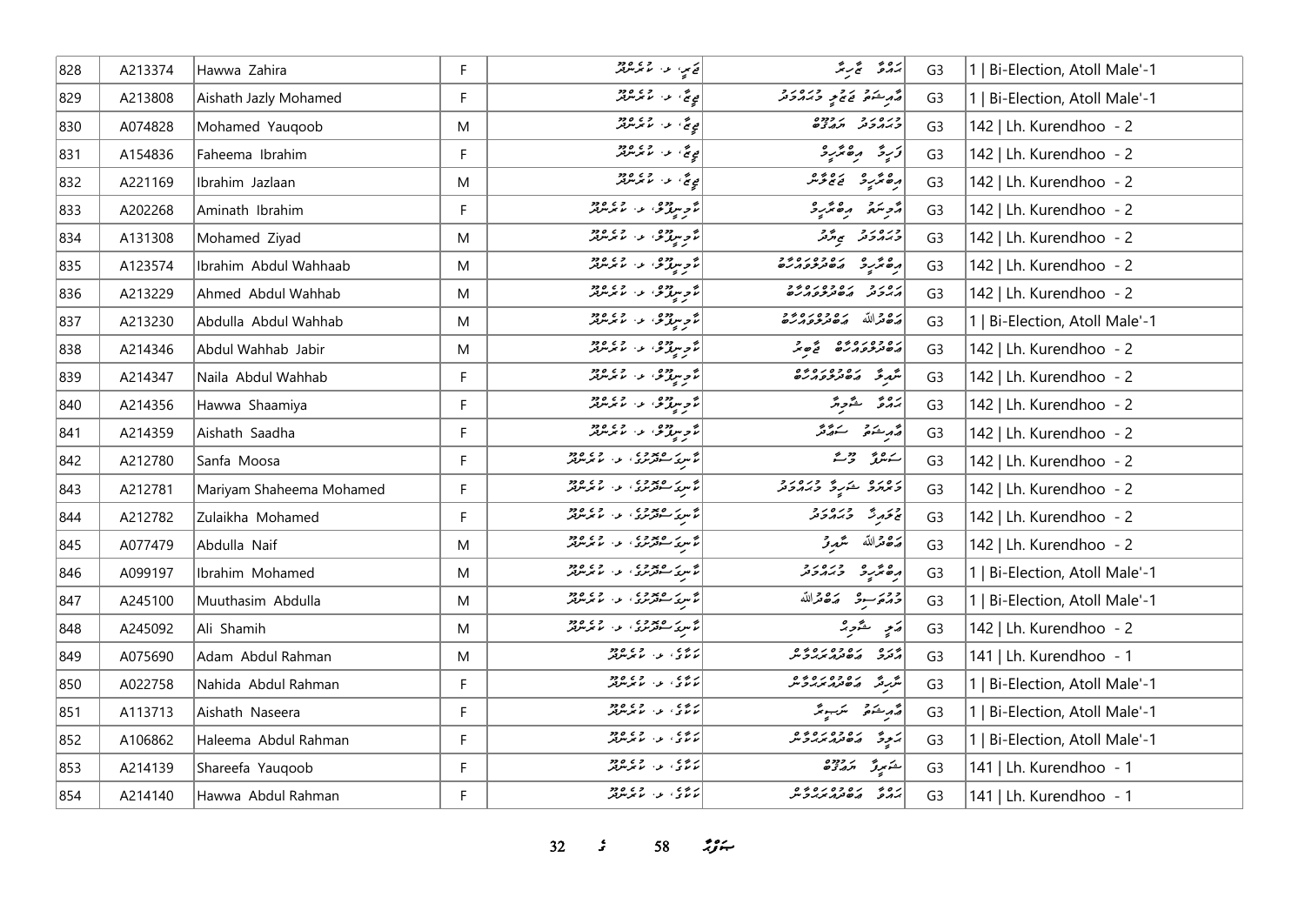| 855 | A214409 | Ibrahim Waheed         | M  | ر سرچينې د ده ده ده.<br>را سرچري د را مرس                                                                                                                                                                               | رە ئەر ئەيە                          | G <sub>3</sub> | 141   Lh. Kurendhoo - 1        |
|-----|---------|------------------------|----|-------------------------------------------------------------------------------------------------------------------------------------------------------------------------------------------------------------------------|--------------------------------------|----------------|--------------------------------|
| 856 | A132362 | Aishath Reesha         | F  | ئاس دەپ مەس دەپ ھەر                                                                                                                                                                                                     | أقمر شدة مريشة                       | G <sub>3</sub> | 1   Bi-Election, Atoll Male'-1 |
| 857 | A036463 | Waheeda Mohamed        | F  | ئاس دەر، بەر، ئاس ئاس                                                                                                                                                                                                   | دره دره دره<br>  در پیش در در در     | G <sub>3</sub> | 1   Bi-Election, Atoll Male'-1 |
| 858 | A055448 | Majeeda Mohamed        | F  | که سرچرخ که در اور در ۱۶۶۵                                                                                                                                                                                              | دَ پِیْ تَ دِیرو تر و                | G <sub>3</sub> | 1   Bi-Election, Atoll Male'-1 |
| 859 | A087221 | Ali Waheed             | M  | ئاس دەر، بەر بەرەدە                                                                                                                                                                                                     | پَنسِ کَرِینَرُ                      | G <sub>3</sub> | 1   Bi-Election, Atoll Male'-1 |
| 860 | A344610 | Aminath Nashwa         | F  | ئاس دەر، بەر بەرەرد                                                                                                                                                                                                     | أُمُّحِ سَعَةً مَسَنَّةً مَنْ        | G <sub>3</sub> | 1   Bi-Election, Atoll Male'-1 |
| 861 | A344611 | Fathimath Laisha       | F. | ر ده ده و ده و ده ده در د                                                                                                                                                                                               | وٌجوحَمَ حَدِثٌ                      | G <sub>3</sub> | 1   Bi-Election, Atoll Male'-1 |
| 862 | A054458 | Afeefa Ibrahim         | F  | ئاپرېژي له د الامریکی                                                                                                                                                                                                   | پَروِرٌ دِهْ مُرْبِرُ                | G <sub>3</sub> | 141   Lh. Kurendhoo - 1        |
| 863 | A213044 | Haleema Ibrahim        | F  | ئايرۇي بەر قۇرەتق                                                                                                                                                                                                       | يَجِرَّ رِهْتَرِ وَ                  | G <sub>3</sub> | 1   Bi-Election, Atoll Male'-1 |
| 864 | A215247 | Mohamed Ashadh         | M  | مکمو، عن ما مرسوفر<br>  مکمونو استعماد                                                                                                                                                                                  | ورەرو پرەرو                          | G <sub>3</sub> | 142   Lh. Kurendhoo - 2        |
| 865 | A216101 | Saeeda Ahmed           | F. | ء کا در دی ورد                                                                                                                                                                                                          | سكهيع أره راد                        | G <sub>3</sub> | 142   Lh. Kurendhoo - 2        |
| 866 | A060351 | Ismail Abdulla         | M  | مکھی اور اور دور<br>  مکھی اور اس مکر سرفر                                                                                                                                                                              | مرحوح وكامتهالله                     | G <sub>3</sub> | 142   Lh. Kurendhoo - 2        |
| 867 | A221080 | Fathmath Shahaa        | F. | مکهی، عن المتحد میں<br>  مکھی اللہ عن مل مل                                                                                                                                                                             | وَجِعَةِ صَدَّبَتِ                   | G <sub>3</sub> | 142   Lh. Kurendhoo - 2        |
| 868 | A220607 | Aminath Farah          | F  | ء په په ۱۶۵،۶۶                                                                                                                                                                                                          | أزويتمر وتررد                        | G <sub>3</sub> | 142   Lh. Kurendhoo - 2        |
| 869 | A220521 | Abdulla Ahnaf Ibrahim  | M  | م<br>ما تكسي الدار المحمد معرض المحمد التي                                                                                                                                                                              | أرە قراللە مەمىگە مەھەر ئو           | G <sub>3</sub> | 1   Bi-Election, Atoll Male'-1 |
| 870 | A221020 | Fathmath Amani Ibrahim | F. | حس المسلم المسلم المسلم المسلم المسلم المسلم المسلم المسلم المسلم المسلم المسلم المسلم المسلم المس                                                                                                                      | أزًو دَمَ أَدَّى مِنْ الْمُؤْمَرِ وَ | G <sub>3</sub> | 1   Bi-Election, Atoll Male'-1 |
| 871 | A221025 | Ahmed Aflah Ibrahim    | M  | ان دارد و در ۱۹۶۵ م                                                                                                                                                                                                     | ג ביני ג ביני גם ביני                | G <sub>3</sub> | 142   Lh. Kurendhoo - 2        |
| 872 | A041661 | Ibrahim Umar           | M  | ئۇس مەس ئۇيدىقر                                                                                                                                                                                                         | 7772220                              | G <sub>3</sub> | 142   Lh. Kurendhoo - 2        |
| 873 | A214525 | Aminath Abdulla        | F  | رس د. دورو<br>  رس د. ما برس                                                                                                                                                                                            | أُمَّحِ سَمَّعَ مَصْحَدَاللَّهُ      | G <sub>3</sub> | 142   Lh. Kurendhoo - 2        |
| 874 | A213578 | Abdul Ghafoor Ibrahim  | M  | د پرې کې د مورد د د                                                                                                                                                                                                     | ره ده درد در مرگ و                   | G <sub>3</sub> | 141   Lh. Kurendhoo - 1        |
| 875 | A213581 | Ibrahim Javaadh        | M  | د ده د او د د د د د د                                                                                                                                                                                                   | دەنگەر ئە ئەھ                        | G <sub>3</sub> | 141   Lh. Kurendhoo - 1        |
| 876 | A040607 | Mohamed Suhail         | M  | د د ځ ی د د سر چې د د د                                                                                                                                                                                                 | ورەرو ئەر                            | G <sub>3</sub> | 141   Lh. Kurendhoo - 1        |
| 877 | A245644 | Shareefath Jaudha      | F  | د ده د از د د د د د                                                                                                                                                                                                     | شكموتوهى المحامد                     | G <sub>3</sub> | 1   Bi-Election, Atoll Male'-1 |
| 878 | A350267 | Mohamed Razan Ali      | M  | المحمد حين المحمد المحمد المحمد المحمد المحمد المحمد المحمد المحمد المحمد المحمد المحمد المحمد المحمد<br>المحمد المحمد المحمد المحمد المحمد المحمد المحمد المحمد المحمد المحمد المحمد المحمد المحمد المحمد المحمد المحم | وره رو ره ه کرد                      | G <sub>3</sub> | Bi-Election, Atoll Male'-1     |
| 879 | A165622 | Rugiyya Malak Ali      | F. | المحمد حين المحمد المحمد المحمد المحمد المحمد المحمد المحمد المحمد المحمد المحمد المحمد المحمد المحمد<br>المحمد المحمد المحمد المحمد المحمد المحمد المحمد المحمد المحمد المحمد المحمد المحمد المحمد المحمد المحمد المحم | برومرم المردم المالي                 | G <sub>3</sub> | Bi-Election, Atoll Male'-1     |
| 880 | A214740 | Dr. Mariyam Rishfa Ali | F  | مرکه مر، اور اور در ۱۹۶۵                                                                                                                                                                                                | ء > و > و و و عرفو كه و د و د        | G <sub>3</sub> | 1   Bi-Election, Atoll Male'-1 |
| 881 | A215512 | MALAKA IBRAHIM         | F. | کر دور وی در وی ورود<br>  توابر سرفی برخی در سر سرس                                                                                                                                                                     | دره دهگرد                            | G <sub>3</sub> | 142   Lh. Kurendhoo - 2        |

**33** *s* **58** *n***<sub>y</sub>**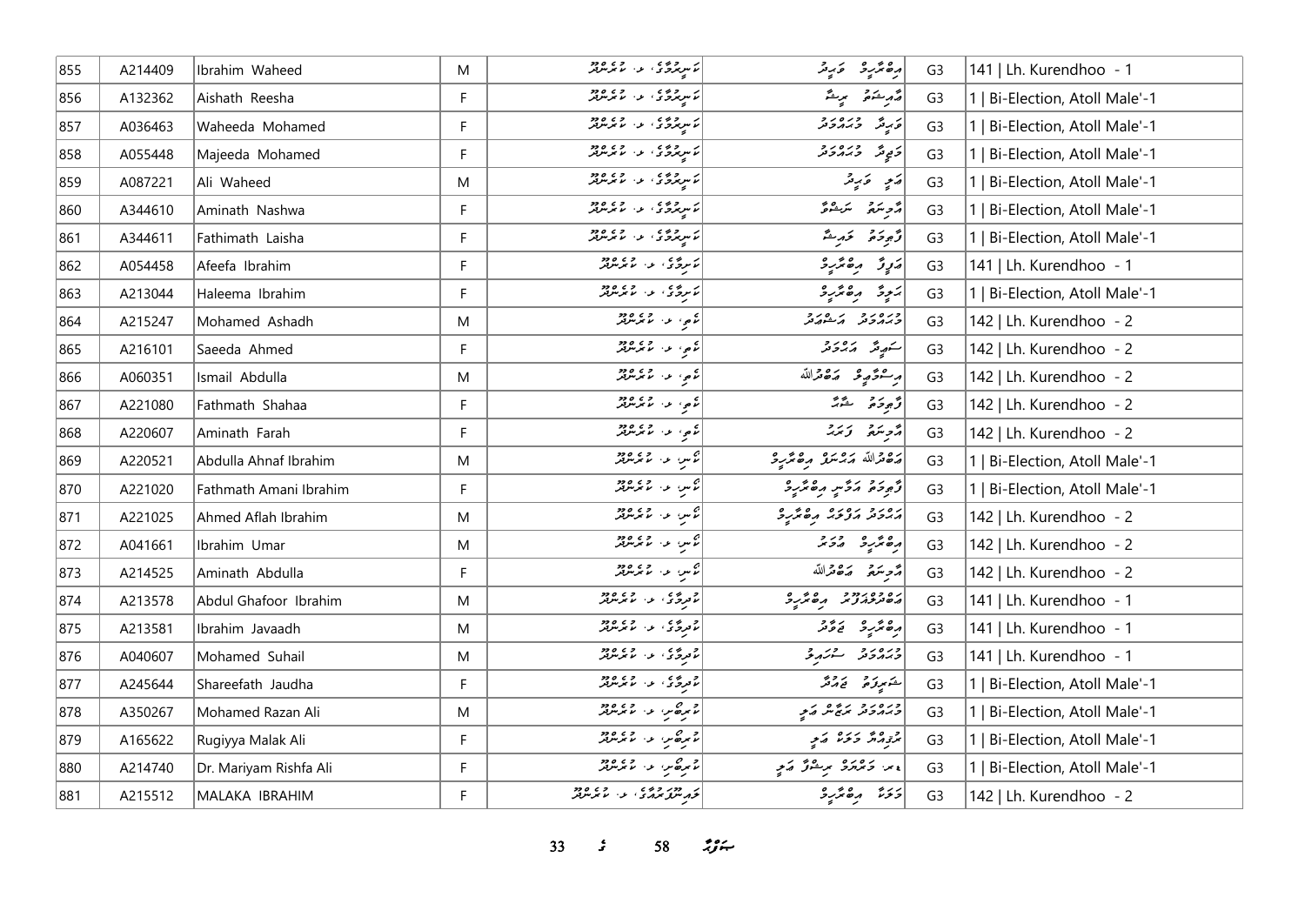| 882 | A065033 | Ali Mohamed              | M  | د دور وه د د و و و و و<br>نوم سرگر بوم د از از موسربر                                              | پر دره دو                                                                                                                                                                                               | G <sub>3</sub> | 142   Lh. Kurendhoo - 2        |
|-----|---------|--------------------------|----|----------------------------------------------------------------------------------------------------|---------------------------------------------------------------------------------------------------------------------------------------------------------------------------------------------------------|----------------|--------------------------------|
| 883 | A332550 | Aminath Rayya Ali        | F  | د دور وه د د و و و و و و و<br>نوم سرو سرمري او اس سرسرير                                           | أترجيح بمدش تمي                                                                                                                                                                                         | G <sub>3</sub> | 1   Bi-Election, Atoll Male'-1 |
| 884 | A220637 | Aishath Mahaath Ali      | F  | كر دور و ده ده ده و ده و ده                                                                        | د د خوه د و د د د                                                                                                                                                                                       | G <sub>3</sub> | Bi-Election, Atoll Male'-1     |
| 885 | A220441 | Hawwa Yameena            | F  | که دور وی در وی ماده<br> نخه شمارسی از اس سرس                                                      | برە ئەر ئەر                                                                                                                                                                                             | G <sub>3</sub> | Bi-Election, Atoll Male'-1     |
| 886 | A220444 | Abdul Baasith Mohamed    | M  | که دور وی در وی ودو                                                                                | ره وه محمد وره رو<br>مصر ژخص سعود از زرد و د                                                                                                                                                            | G <sub>3</sub> | 1   Bi-Election, Atoll Male'-1 |
| 887 | A100652 | Mohamed Ahmed            | M  | د د دي ، د ، رود                                                                                   | وره رو ده رو                                                                                                                                                                                            | G <sub>3</sub> | 1   Bi-Election, Atoll Male'-1 |
| 888 | A216497 | Aminath Abdulla          | F. | كور، والمملكة                                                                                      | أُمُّحِ سَمَّعَ مَصْحَدَاللَّهُ                                                                                                                                                                         | G <sub>3</sub> | 142   Lh. Kurendhoo - 2        |
| 889 | A216498 | Ibrahim Nasih            | M  | کې د روه ده.<br>د مرسمه                                                                            | رەنزىر ئىسى                                                                                                                                                                                             | G <sub>3</sub> | 1   Bi-Election, Atoll Male'-1 |
| 890 | A216499 | Abdulla Nafiu            | M  | ئ <i>ۆيە: مەنگەنلە</i> ر                                                                           | پره قرالله گريز پر                                                                                                                                                                                      | G <sub>3</sub> | 142   Lh. Kurendhoo - 2        |
| 891 | A220820 | Mariyam Siba             | F. | تخرید از در ۱۶۵٬۵۶۰                                                                                | وبروره بدهً                                                                                                                                                                                             | G <sub>3</sub> | 142   Lh. Kurendhoo - 2        |
| 892 | A254069 | Ahmed Naahidh Mohamed    | M  | تور، عن معرض                                                                                       | رور د شرد وروره                                                                                                                                                                                         | G <sub>3</sub> | 142   Lh. Kurendhoo - 2        |
| 893 | A072165 | Mohamed Ibrahim          | M  | كحرباء المماثلة                                                                                    | ورەرو مەھرىرو                                                                                                                                                                                           | G <sub>3</sub> | 142   Lh. Kurendhoo - 2        |
| 894 | A043191 | Mohamed Ibrahim          | M  | د ۶۶ و. د ۶۶ ورو                                                                                   | ورەرو مەھرىر                                                                                                                                                                                            | G <sub>3</sub> | 1   Bi-Election, Atoll Male'-1 |
| 895 | A213870 | Mahira Moosa             | F. | د د و، ع د سر سر د د                                                                               | د سمبر د حق                                                                                                                                                                                             | G <sub>3</sub> | 1   Bi-Election, Atoll Male'-1 |
| 896 | A213179 | Ahmed Mahir Mohamed      | M  | دروه، د. دی. دود                                                                                   | ג סגב ביני כי סגב<br>הגבה כנית כמהכת                                                                                                                                                                    | G <sub>3</sub> | 142   Lh. Kurendhoo - 2        |
| 897 | A221368 | Fathimath Mahin Mohamed  | F. | د ده و، د د په دود                                                                                 | د و و د مه د د و د و د                                                                                                                                                                                  | G <sub>3</sub> | 1   Bi-Election, Atoll Male'-1 |
| 898 | A220830 | Hussein Azif             | M  | د د ب د ماردود<br>  د د ب مارس                                                                     | 2سكەبىر مەيدۇ                                                                                                                                                                                           | G <sub>3</sub> | Bi-Election, Atoll Male'-1     |
| 899 | A216529 | Ali Asif                 | M  | د کاربا او د اما مرسومتر                                                                           | پَه په په په په په په په                                                                                                                                                                                | G <sub>3</sub> | 1   Bi-Election, Atoll Male'-1 |
| 900 | A216531 | Mohamed Asif             | M  | د کور او د اما بر مورد<br>  د کور او اما بر مورد                                                   | ورەرو ھەبدۇ                                                                                                                                                                                             | G <sub>3</sub> | 1   Bi-Election, Atoll Male'-1 |
| 901 | A216533 | Ahmed Azim               | M  | د تور، عبد المعامد العالم العالم العالم العالم العالم العالم العالم العالم العالم العالم العالم ال | برەر د ئەرە                                                                                                                                                                                             | G <sub>3</sub> | 1   Bi-Election, Atoll Male'-1 |
| 902 | A077535 | Ibrahim Athif            | M  | وتحرب الماله المعرض ودو                                                                            | أرەندىر ئەبور                                                                                                                                                                                           | G <sub>3</sub> | 1   Bi-Election, Atoll Male'-1 |
| 903 | A076918 | Aminath Asifa            | F. | د در، او، او دود                                                                                   | رمح سنقر المستقرر                                                                                                                                                                                       | G <sub>3</sub> | 1   Bi-Election, Atoll Male'-1 |
| 904 | A094255 | Fathimath Shaheeda       | F  | د کاربا اور اور ماندر مربعد                                                                        | ژَهِ دَمَ شَدَرِ مَدْ                                                                                                                                                                                   | G <sub>3</sub> | 1   Bi-Election, Atoll Male'-1 |
| 905 | A080543 | Hawwa Athifa Abdul Wahid | F. | د تور، عن الممر مرور                                                                               | رە بە ئەبۇ ئەھىر جويرى                                                                                                                                                                                  | G <sub>3</sub> | Bi-Election, Atoll Male'-1     |
| 906 | A130540 | Mufeedha Idrees          | F. | د کوب علی عمومتر                                                                                   | 3 دٍ شَر سِرْ سِرْ سِ                                                                                                                                                                                   | G <sub>3</sub> | Bi-Election, Atoll Male'-1     |
| 907 | A121420 | Dr. Aishath Waheeda      | F  | دىر، ئەرتەتلەردىنى ئاردو                                                                           | $\begin{bmatrix} 1 & 1 & 1 \\ 1 & 1 & 1 \\ 1 & 1 & 1 \end{bmatrix} \begin{bmatrix} 1 & 1 & 1 \\ 1 & 1 & 1 \\ 1 & 1 & 1 \end{bmatrix} \begin{bmatrix} 1 & 1 & 1 \\ 1 & 1 & 1 \\ 1 & 1 & 1 \end{bmatrix}$ | G <sub>3</sub> | 1   Bi-Election, Atoll Male'-1 |
| 908 | A130858 | Ali Ibrahim              | M  | در د د د د د د د د                                                                                 | ړَ په پره پر په                                                                                                                                                                                         | G <sub>3</sub> | 142   Lh. Kurendhoo - 2        |

**34** *s* **58** *i***<sub>s</sub><sub>***i***</sup>**</sub>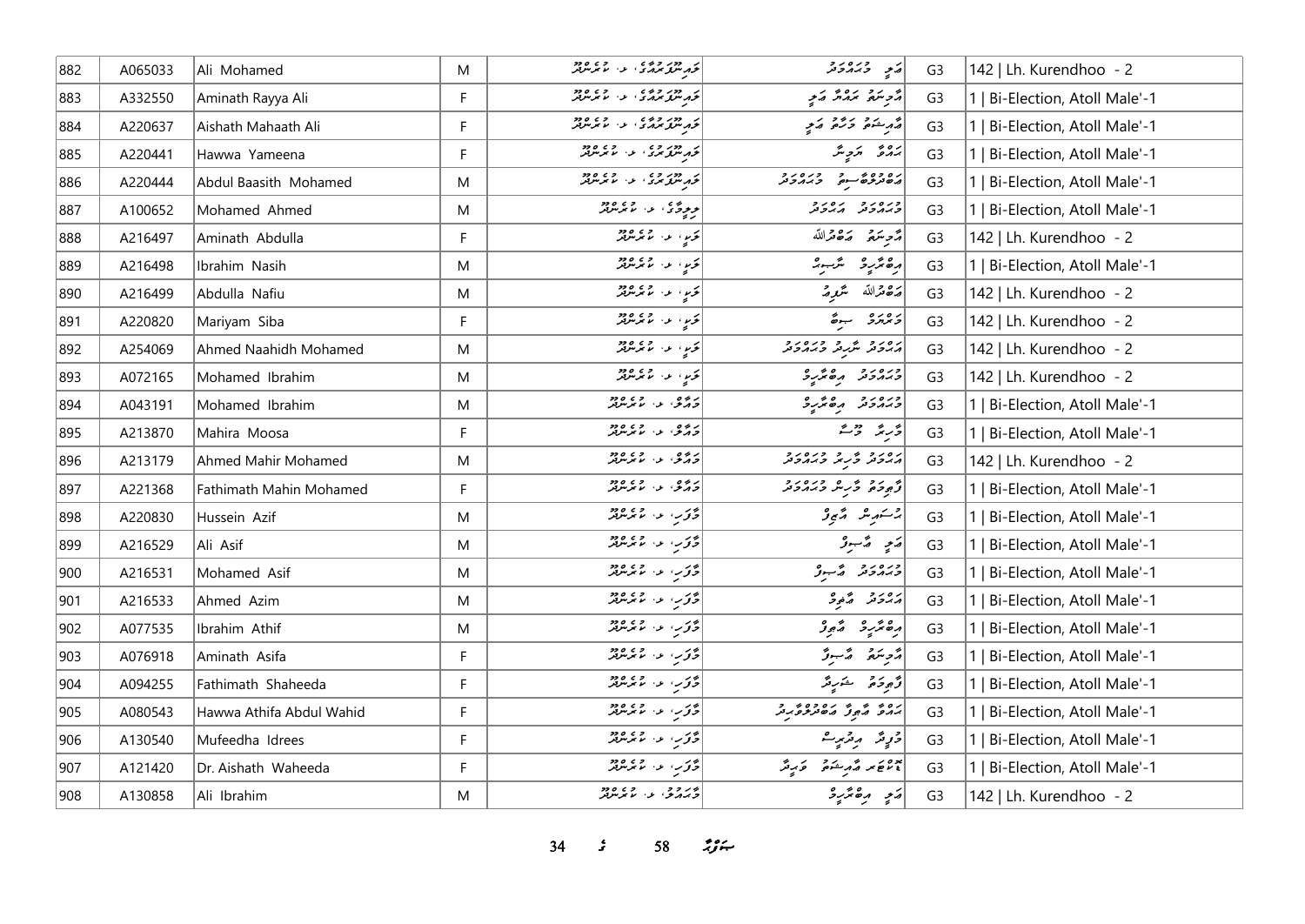| 909 | A216491 | Mohamed Afaaq Ali        | M | بر د د د .<br>د بر کرد . او ما بر سربر        | ورەرد پېړه کړې                   | G <sub>3</sub> | 142   Lh. Kurendhoo - 2        |
|-----|---------|--------------------------|---|-----------------------------------------------|----------------------------------|----------------|--------------------------------|
| 910 | A216492 | Aishath Shifana Ali      | F | ور دو.<br>وردو، د مرس                         | مەر ئەمۇر سوق ئىر كەمچە          | G <sub>3</sub> | 142   Lh. Kurendhoo - 2        |
| 911 | A216493 | Ibrahim Jinah Ali        | M | ور و و .<br>ورگرفی، ب الاتر افزایش            | رەڭرىۋ بې ئىڭ مەي                | G <sub>3</sub> | 142   Lh. Kurendhoo - 2        |
| 912 | A216494 | Abdulla Jawaadh Ali      | M | ور د د د د د و د د                            | رَصْحْرَاللّهِ ۖ يَوَمَّرْ رَسِي | G <sub>3</sub> | 142   Lh. Kurendhoo - 2        |
| 913 | A216495 | Sakhiyya Ali             | F | ور ده.<br>د برگرمي او استر مرکز               | سەرەھ كەي                        | G <sub>3</sub> | 142   Lh. Kurendhoo - 2        |
| 914 | A216496 | Amjadh Ali               | M | وروو، دا مرتزمز                               | پروړ ته په په                    | G <sub>3</sub> | 142   Lh. Kurendhoo - 2        |
| 915 | A215175 | Haleema Gasim            | F | ور دو.<br>وردو، د مرس                         | پَرۡ پِرۡ تَوۡ ۖ وَ یَ           | G <sub>3</sub> | 142   Lh. Kurendhoo - 2        |
| 916 | A220795 | Aminath Shafana Ali      | F | ور د د .<br>تربر بر د . ما برسرتر             | د څر سور شو تر که د په           | G <sub>3</sub> | 1   Bi-Election, Atoll Male'-1 |
| 917 | A220796 | Mariyam Soba             | F | ور وو.<br>د برگري او اس مرس                   | د ه ده ه به ش                    | G <sub>3</sub> | 1   Bi-Election, Atoll Male'-1 |
| 918 | A214703 | Shareefa Moosa           | F | ۇرې <i>گە بەر مەيدىن</i> لار                  | المتميرة المحاشر                 | G <sub>3</sub> | 142   Lh. Kurendhoo - 2        |
| 919 | A113112 | Fathimath Fazna Afeef    | F | دی دی در دی ورد<br>  در دی در ما مرس          | أَدْوِدَةَ رَءْشَ مَرِرْ         | G <sub>3</sub> | 1   Bi-Election, Atoll Male'-1 |
| 920 | A113114 | Ahmed Areesh Afeef       | M | دې کړې او دا موسره د                          | پرورو کامریکا ایکالی             | G <sub>3</sub> | 142   Lh. Kurendhoo - 2        |
| 921 | A037481 | Hussain Zahid            | M | دې مړي او دا موسره د                          | جستهرینز گمچ سرچر                | G <sub>3</sub> | 1   Bi-Election, Atoll Male'-1 |
| 922 | A023182 | Ahmed Zahid              | M | دي ري.<br>د فع برگ او او ما مگر مرکز          | پرورو گروگر                      | G <sub>3</sub> | 142   Lh. Kurendhoo - 2        |
| 923 | A012861 | Mohamed Afeef            | M | وي <sub>مو</sub> ي الماس وي ودوا              | ورەرو كەرۇ                       | G <sub>3</sub> | 1   Bi-Election, Atoll Male'-1 |
| 924 | A370021 | Ibrahim Arham Afeef      | M | دی دی د در دور<br>  دی ری د لامر مریم         | رەپر دىردە دېرو                  | G <sub>3</sub> | Bi-Election, Atoll Male'-1     |
| 925 | A048762 | Ibrahim Moosa            | M | در ۱۳۵۴ و ۱۳۵۴                                | دەنئەر قالىقى                    | G <sub>3</sub> | Bi-Election, Atoll Male'-1     |
| 926 | A096784 | Mohamed Shifau Ibrahim   | M |                                               | ورەر د بوژه رەپرى                | G <sub>3</sub> | 1   Bi-Election, Atoll Male'-1 |
| 927 | A127691 | Mariyam Ali              | F | در ۱۳۵۴ و. ۱۳۶٬۰۰۶                            | د بر پر د کم پر                  | G <sub>3</sub> | 1   Bi-Election, Atoll Male'-1 |
| 928 | A214741 | Hawwa Shifa Ibrahim      | F | در ۱۳۵۴ و. ۱۳۶٬۰۰۶                            | بروءٌ شرِرٌ الله عمَّدِهِ        | G <sub>3</sub> | 1   Bi-Election, Atoll Male'-1 |
| 929 | A214747 | Aminath Raufa Ibrahim    | F | در ۱۳۵۴ و. موسر پر                            | أأزمره بمدق مقتررة               | G <sub>3</sub> | 1   Bi-Election, Atoll Male'-1 |
| 930 | A214744 | Hussain Raumoon Ibrahim  | M | دیم س اور دی دود                              | پر شهر مردوده ره تر ره           | G <sub>3</sub> | 1   Bi-Election, Atoll Male'-1 |
| 931 | A213364 | Aminath Yoosuf           | F | د صوتو، الاس الموسوفير<br>  د حوالي الموسوفير | پر سره در ده وه                  | G <sub>3</sub> | 142   Lh. Kurendhoo - 2        |
| 932 | A212870 | Mohamed Hamdhoon Hussain | M | د موکو، او، او دور                            | دره در ده ده ده در به شور ش      | G <sub>3</sub> | 142   Lh. Kurendhoo - 2        |
| 933 | A212871 | Aishath Hamdha Hussain   | F | د پوک عن ما تر مرورد                          | مەر شەھ بىر قەر بىر شەر ش        | G <sub>3</sub> | 142   Lh. Kurendhoo - 2        |
| 934 | A165938 | Yoosuf Shamaail Mohamed  | M | د د د ې د او د د د د د د                      | و ده شرگه و دره د د              | G <sub>3</sub> | 141   Lh. Kurendhoo - 1        |
| 935 | A048834 | Mohamed Ismail           | M | د وړ ، ع الله عرض وو                          | ورەرو برىشۇپپۇ                   | G <sub>3</sub> | 141   Lh. Kurendhoo - 1        |

**35** *s* **58** *n***<sub>y</sub>**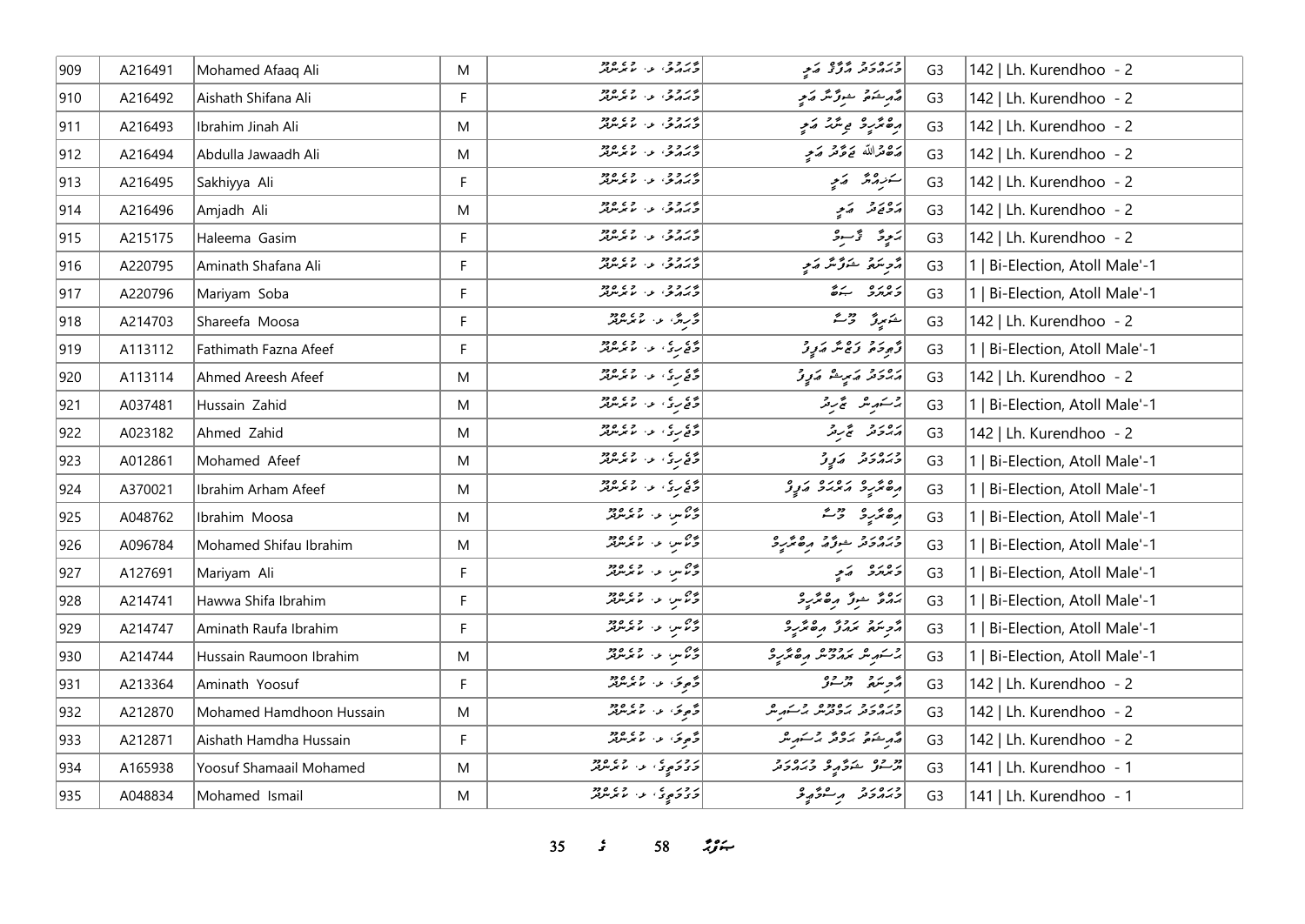| 936 | A047188 | Ibrahim Ismail        | M         | د ور <sub>و</sub> ی د از دی ورو              | أرەندىپ رىشۇرغ                   | G <sub>3</sub> | Bi-Election, Atoll Male'-1     |
|-----|---------|-----------------------|-----------|----------------------------------------------|----------------------------------|----------------|--------------------------------|
| 937 | A040841 | Rugiyya Ismail        | F         | د ور د د د د د ده ور                         | بمزمده مستوري                    | G <sub>3</sub> | Bi-Election, Atoll Male'-1     |
| 938 | A213446 | Ibrahim Simam         | M         | د ور ع ع د ع م ور م                          | رەنۇر ئىسىدى                     | G <sub>3</sub> | 1   Bi-Election, Atoll Male'-1 |
| 939 | A213448 | Faiza Mohamed         | F         | ر ور ع ع د و ع و و و                         | و دره در د                       | G <sub>3</sub> | 141   Lh. Kurendhoo - 1        |
| 940 | A213450 | Ismail Shamikh        | M         | د وړه علي د هغه موجود ا                      | أراع وتحرير والمحاورة            | G <sub>3</sub> | 141   Lh. Kurendhoo - 1        |
| 941 | A213451 | Ahmed Shamyh Mohamed  | ${\sf M}$ | د ور ع<br><mark>در د</mark> دي و موسربر      | رور د ځوړ ورورو                  | G <sub>3</sub> | 141   Lh. Kurendhoo - 1        |
| 942 | A357746 | Aishath Basma         | F         | د ور ع ع د ع م ور م                          | مجمد شوق ہے کہ شرقر              | G <sub>3</sub> | 1   Bi-Election, Atoll Male'-1 |
| 943 | A245621 | Adam Simaau Mohamed   | M         | د وړ د د د وړه ده.<br>  د د د دې د ۱۰ مرمربر | أروق سوء أو دره د و              | G <sub>3</sub> | 1   Bi-Election, Atoll Male'-1 |
| 944 | A245623 | Ali Samaah Mohamed    | ${\sf M}$ | د ور <sub>وړ</sub> و، د وه وو                | ړی سرګړ وره د د                  | G <sub>3</sub> | 141   Lh. Kurendhoo - 1        |
| 945 | A322176 | Mohamed Bassam        | M         | د ور ع ع د ع ه وو<br>  و د و ه د ع ع مرس     | ورەر دەرە دە                     | G <sub>3</sub> | 1   Bi-Election, Atoll Male'-1 |
| 946 | A221253 | Hawwa Maziya          | F         | ئەت مەس ئەرەپىر                              | پروڅ د څې پر                     | G <sub>3</sub> | 1   Bi-Election, Atoll Male'-1 |
| 947 | A216618 | Ahmed Misbah          | M         |                                              | ره رو ده ده ده                   | G <sub>3</sub> | 142   Lh. Kurendhoo - 2        |
| 948 | A216651 | Abdulla Mamdhooh      | M         | دى. ئەر ئەھەم                                | أروم الله ودوه                   | G <sub>3</sub> | 142   Lh. Kurendhoo - 2        |
| 949 | A217678 | Ibrahim Meesam        | M         | ئەتى، ئەس ئەتلەر ئە                          | أرە ئۆر دىسى                     | G <sub>3</sub> | 1   Bi-Election, Atoll Male'-1 |
| 950 | A216137 | Sharafiyya Yaugoob    | F         | ئەتى، ئەس ئەتلەر ئە                          | أشو برور و برودود                | G <sub>3</sub> | 142   Lh. Kurendhoo - 2        |
| 951 | A074824 | Mohamed Majid         | M         | رى ئەر مەردە                                 | ورور و و د                       | G <sub>3</sub> | 142   Lh. Kurendhoo - 2        |
| 952 | A215402 | Aishath Thuhufa       | F         | ئەتەمىق بەر مەندەردە ئەھ                     | د مرشور موبرژ                    | G <sub>3</sub> | 1   Bi-Election, Atoll Male'-1 |
| 953 | A215394 | Mohamed Abdul Kareem  | M         | دىرگ، ئەسىمىرىدىن                            | ورەرو رەدەرە بو                  | G <sub>3</sub> | 142   Lh. Kurendhoo - 2        |
| 954 | A214321 | Agleema Mohamed       | F         | ر د مه د د ده ده<br>د کار د ما برمان         | د و دره دره<br>  د د و د د د د د | G <sub>3</sub> | 1   Bi-Election, Atoll Male'-1 |
| 955 | A220619 | Fathimath Lahufa      | F         | رىر ھەر بەردە دە                             | دٌمودَه کَ کَرَدٌ                | G <sub>3</sub> | Bi-Election, Atoll Male'-1     |
| 956 | A221054 | Aminath Nashfa        | F.        | ىرىرىق، ئەس مەھەم بىر                        | د پر پر سر پر دی دی              | G <sub>3</sub> | 1   Bi-Election, Atoll Male'-1 |
| 957 | A323952 | Ibrahim Eaman         | M         | ئەنزىسى، ئەنزىر ئەرەد                        | رەپر بە بەۋىر                    | G <sub>3</sub> | 1   Bi-Election, Atoll Male'-1 |
| 958 | A214399 | Ahmed Zaidhan Mohamed | M         | د ژه، د عمرمهر                               | رور د بر مهمده در در د           | G <sub>3</sub> | 141   Lh. Kurendhoo - 1        |
| 959 | A012037 | Mohamed Ahmed         | M         | ئەنگەنى بەر ئەنگەردىن                        | ورەرو دەرو                       | G <sub>3</sub> | 141   Lh. Kurendhoo - 1        |
| 960 | A154577 | Raihana Abdul Samad   | F         | ئەشرى، بەر بەر يەرەد                         | كريم محمد مده در د               | G <sub>3</sub> | 141   Lh. Kurendhoo - 1        |
| 961 | A126001 | Ahmed Nizar           | M         | د شهر شهر المستقبل المستقبل                  | روبر د سرچ تر                    | G <sub>3</sub> | 1   Bi-Election, Atoll Male'-1 |
| 962 | A096700 | Aminath Shamma Nizar  | F.        | ئەنگەپ تىر، سىما تىر شرقىز                   | مُحِسَمٌ شَهْرٌ مِنْ مَرْ        | G <sub>3</sub> | Bi-Election, Atoll Male'-1     |

**36** *s* **58** *n***<sub>3</sub> <b>***n*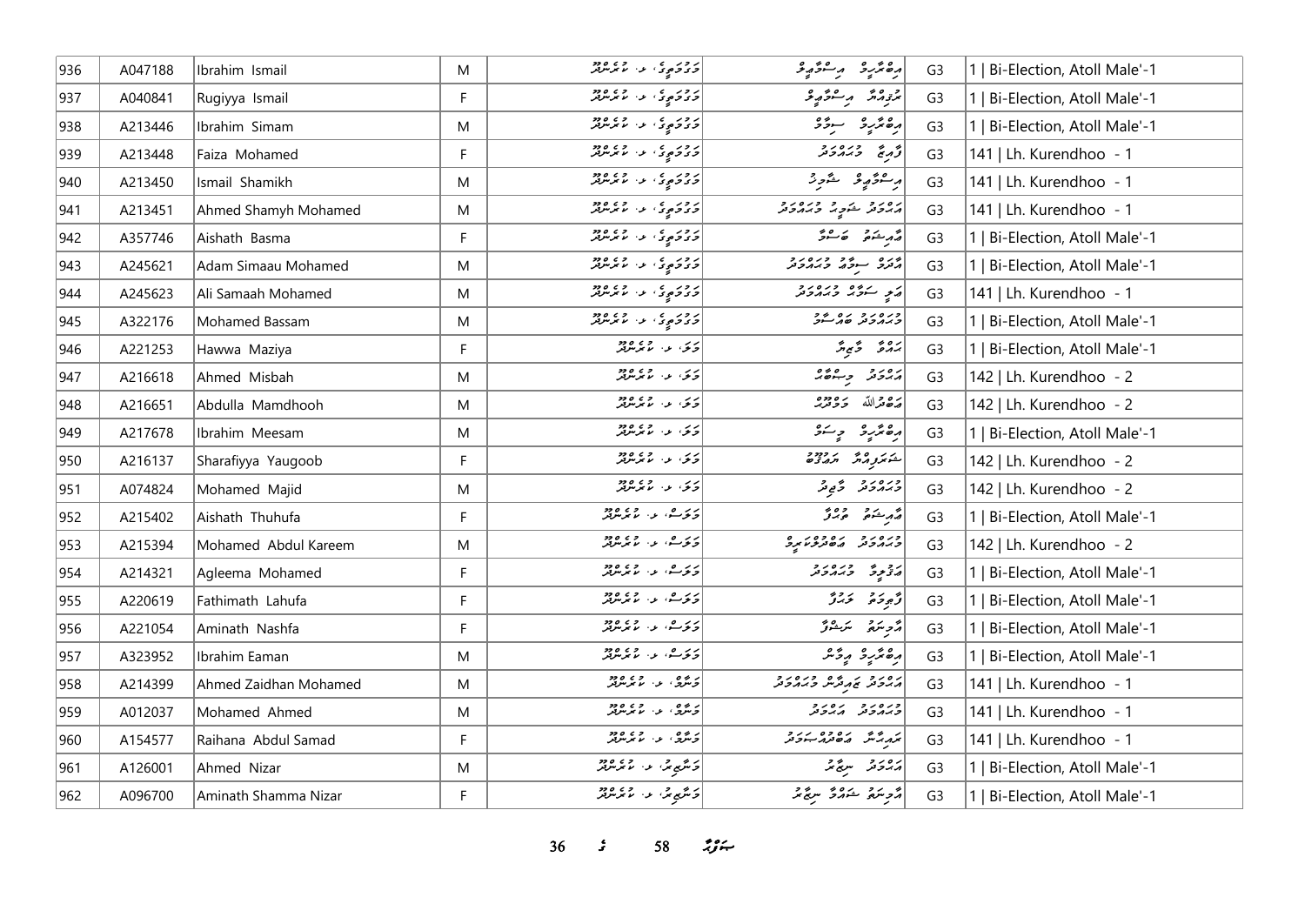| 963 | A230093 | Aishath Shiuma Nizar    | F  | ئەنگەپەتما مەس مەھرىلىرلىر                    | أقهر منكوم المستركز المرتج تمر | G <sub>3</sub> | 1   Bi-Election, Atoll Male'-1 |
|-----|---------|-------------------------|----|-----------------------------------------------|--------------------------------|----------------|--------------------------------|
| 964 | A230096 | Hawwa Raufath Nizar     | F. | د شمېر شي. د ۱۳۶،۰۰۰                          | دە ئەردىرو سېڭىگە              | G <sub>3</sub> | 1   Bi-Election, Atoll Male'-1 |
| 965 | A313951 | Mariyam Fayaza          | F  | د عربي عن المعرض                              | د وره زړی                      | G <sub>3</sub> | 142   Lh. Kurendhoo - 2        |
| 966 | A313957 | Fathimath Shifaza       | F  | د همې یې د اړه مرس                            | ژُهِ دَهُ شَرَرٌ جُ            | G <sub>3</sub> | 1   Bi-Election, Atoll Male'-1 |
| 967 | A313959 | Ibrahim Shifaaz         | M  | د همبری، د ، ماندمبرټر                        | رە ئرىر ئىن ئ                  | G <sub>3</sub> | 142   Lh. Kurendhoo - 2        |
| 968 | A313961 | Abdulla Nasfaan         | M  | د هرمو د له دره د                             | رە قراللە سىرجۇ تىر            | G <sub>3</sub> | 142   Lh. Kurendhoo - 2        |
| 969 | A313964 | Ali Hassaan             | M  | د هموی د الممکن                               | پَه په شکر                     | G <sub>3</sub> | 1   Bi-Election, Atoll Male'-1 |
| 970 | A220623 | Hawwa Nasfanaa          | F  | د هموی د ۱۰ همرمزند                           | برە ئەسىر شۇ ئىگە              | G <sub>3</sub> | 142   Lh. Kurendhoo - 2        |
| 971 | A220616 | Haleemath Ruha          | F  | د عربي د ، ما بر مورد                         | پروژه پرژ                      | G <sub>3</sub> | 1   Bi-Election, Atoll Male'-1 |
| 972 | A220630 | Khadheejath Hassaanaa   | F  | د هموی د الممکن                               | زىردۇ زەرمىق                   | G <sub>3</sub> | 1   Bi-Election, Atoll Male'-1 |
| 973 | A104837 | Mohamed Nizam           | M  | د هرمو د له دره د                             | ورەرو سۆۋ                      | G <sub>3</sub> | 142   Lh. Kurendhoo - 2        |
| 974 | A152163 | Ahmed Fayaz             | M  | زەيدۇ، ئەسىرلىرىد                             | برەر دېر و                     | G <sub>3</sub> | 142   Lh. Kurendhoo - 2        |
| 975 | A165016 | Aminath Nizama          | F. | زەيدۇ، ئەسىرلىرىد                             | مزهر سرقرة                     | G <sub>3</sub> | 142   Lh. Kurendhoo - 2        |
| 976 | A165017 | Ali Rasheed             | M  | د همېږي، د ، مامرسرټر                         | رَمِ سَمَسُوثَرُ               | G <sub>3</sub> | 142   Lh. Kurendhoo - 2        |
| 977 | A165019 | Aishath Abdul Kareem    | F. | د هموی د الممکن                               | و دو ده ده ده ده د             | G <sub>3</sub> | 1   Bi-Election, Atoll Male'-1 |
| 978 | A213984 | Ahmed Nishan Mohamed    | M  | د چ پ و، او د او د د کارون                    | أرور و سرعيش ورور و            | G <sub>3</sub> | 142   Lh. Kurendhoo - 2        |
| 979 | A220801 | Abdulla Naafihu Mohamed | M  | د و برو، او د ۱۵ ووډ                          | رەداللە مىگرىز دېرەرد          | G <sub>3</sub> | 1   Bi-Election, Atoll Male'-1 |
| 980 | A370022 | Aishath Yumna Mohamed   | F. | د د پرو، او د او دو                           | ه مشوه وه و دره د و            | G <sub>3</sub> | 1   Bi-Election, Atoll Male'-1 |
| 981 | A113633 | Haleema Abdul Raheem    | F. | د وو، بن بربرد د                              | ) پر ده ده ده در و             | G <sub>3</sub> | 141   Lh. Kurendhoo - 1        |
| 982 | A042132 | Abdulla Waheed          | M  | گەرگ، ئەس مەھەم                               | پره قرالله ځېږمتر              | G <sub>3</sub> | 142   Lh. Kurendhoo - 2        |
| 983 | A215718 | Wafiyya Moosa           | F  | گەرگ، بەر بەيدە «                             | مَ وِرْدَ مَرْ مِيْنَ مِنْ     | G <sub>3</sub> | 142   Lh. Kurendhoo - 2        |
| 984 | A220431 | Maryam Siba             | F  | گەرگ، ئەس مەھەم                               | و ده ده سرځ                    | G <sub>3</sub> | 1   Bi-Election, Atoll Male'-1 |
| 985 | A220436 | Aishath Safa            | F  | ۇيرىش، بەر بۇيرولل                            | قەرىشىق سىزگە                  | G <sub>3</sub> | 1   Bi-Election, Atoll Male'-1 |
| 986 | A213564 | Mohamed Ahmed           | M  | ر رەپ، دې دەر                                 | ورەرو رەرو                     | G <sub>3</sub> | 141   Lh. Kurendhoo - 1        |
| 987 | A213565 | Hawwa Zakariyya         | F  | د ده ده د.<br><mark>خېرمون</mark> ز، د مرمربر | גם " ביצאת ה                   | G <sub>3</sub> | 141   Lh. Kurendhoo - 1        |
| 988 | A214332 | Fathimath Sana          | F  | ئەنگە، ئەن ئەن ئەرەپىر                        | وتجوخره الأنثر                 | G <sub>3</sub> | 141   Lh. Kurendhoo - 1        |
| 989 | A214328 | Aminath Rasheeda        | F  | ئەنچ، بەر، سىم ئىرلىر                         | أأترجع أترسوش                  | G <sub>3</sub> | 1   Bi-Election, Atoll Male'-1 |

**37** *s* **58** *n***<sub>y</sub><sub>***s***</sub>**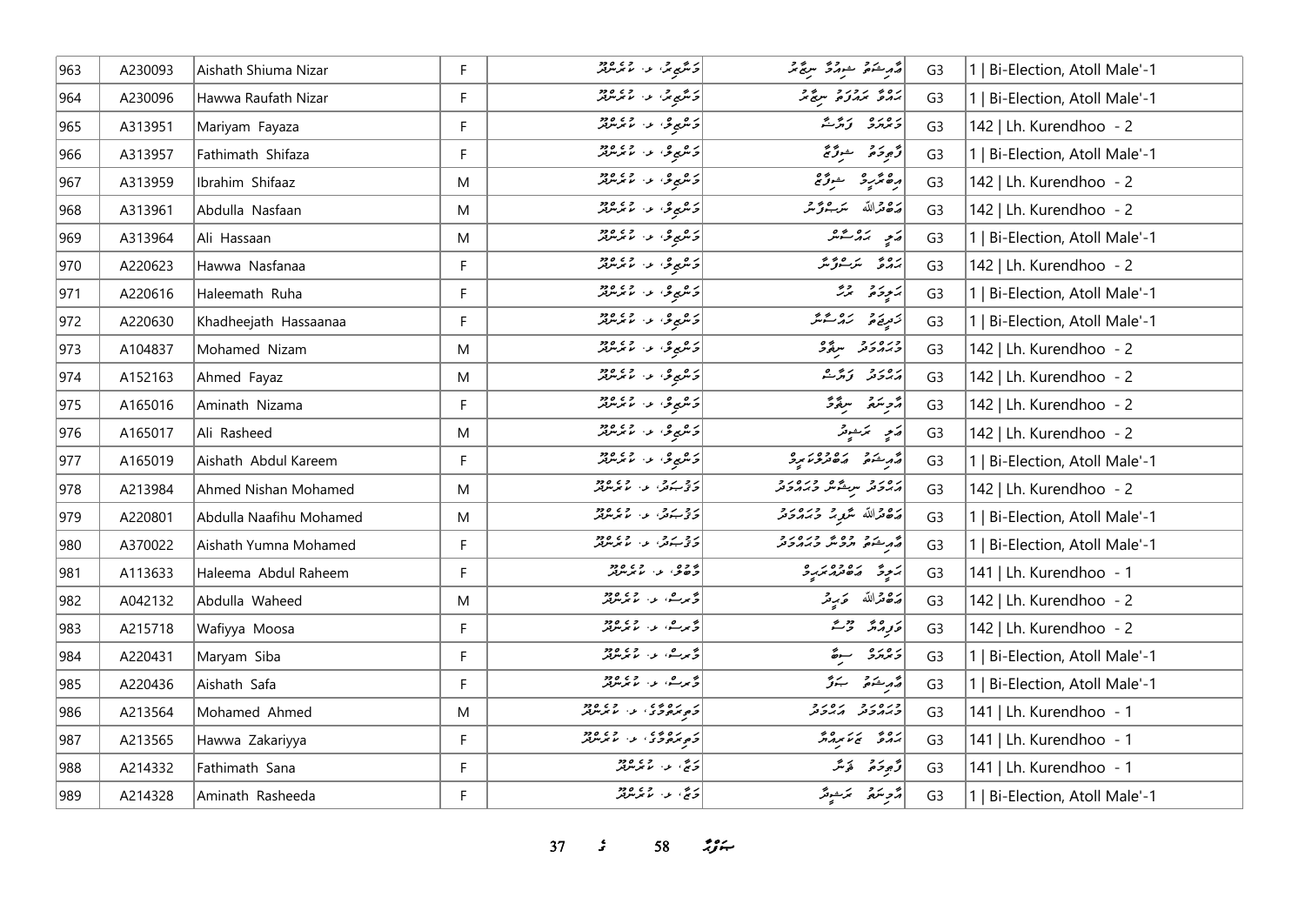| 990  | A214329 | Hamdha Ibrahim       | F           | ر ده او در در در در                                  | پرونتر برگتر و                                                                                                                                                                                                                                                                                                                            | G <sub>3</sub> | 1   Bi-Election, Atoll Male'-1 |
|------|---------|----------------------|-------------|------------------------------------------------------|-------------------------------------------------------------------------------------------------------------------------------------------------------------------------------------------------------------------------------------------------------------------------------------------------------------------------------------------|----------------|--------------------------------|
| 991  | A026564 | Ibrahim Adam         | M           | ر چ، په روه دو                                       | أرە پر دىنى                                                                                                                                                                                                                                                                                                                               | G <sub>3</sub> | 141   Lh. Kurendhoo - 1        |
| 992  | A131946 | Abdul Wahid Ibrahim  | M           | د چ، د ، د په دو                                     | دەۋە ئەر ئەھەر ئەرە                                                                                                                                                                                                                                                                                                                       | G <sub>3</sub> | 141   Lh. Kurendhoo - 1        |
| 993  | A150697 | Abdul Gayoom Ibrahim | M           | پرچ، او، او دور                                      | גם כם גם כם משילים                                                                                                                                                                                                                                                                                                                        | G <sub>3</sub> | 141   Lh. Kurendhoo - 1        |
| 994  | A212908 | Mohamed Zakariyya    | M           | د د د د .<br>  د ترېږي ، د ، نامرنترنگر              | כנסני זיגם                                                                                                                                                                                                                                                                                                                                | G <sub>3</sub> | 141   Lh. Kurendhoo - 1        |
| 995  | A212909 | Arifa Zakariyya      | F           | ) و د ع الله د د د د د د د د د                       | میرو پر میرمار                                                                                                                                                                                                                                                                                                                            | G <sub>3</sub> | 141   Lh. Kurendhoo - 1        |
| 996  | A212913 | Aneesa Abbas         | F           | د و د د د د د د د د د د د                            | $\begin{bmatrix} \begin{array}{ccc} 0 & 0 & 0 & 0 \\ 0 & 0 & 0 & 0 \\ 0 & 0 & 0 & 0 \\ 0 & 0 & 0 & 0 \\ 0 & 0 & 0 & 0 \\ 0 & 0 & 0 & 0 \\ 0 & 0 & 0 & 0 \\ 0 & 0 & 0 & 0 \\ 0 & 0 & 0 & 0 \\ 0 & 0 & 0 & 0 \\ 0 & 0 & 0 & 0 \\ 0 & 0 & 0 & 0 \\ 0 & 0 & 0 & 0 \\ 0 & 0 & 0 & 0 \\ 0 & 0 & 0 & 0 \\ 0 & 0 & 0 & 0 \\ 0 & 0 & 0 & 0 \\ 0 &$ | G <sub>3</sub> | 141   Lh. Kurendhoo - 1        |
| 997  | A212914 | Ahmed Areef          | M           | ه و د ه د د و د د ود و                               | پروتر کمبرو                                                                                                                                                                                                                                                                                                                               | G <sub>3</sub> | 141   Lh. Kurendhoo - 1        |
| 998  | A212917 | Abdulla Abbas        | M           | د وړي او د او دو.<br>  د ترمړي او الامريک            |                                                                                                                                                                                                                                                                                                                                           | G <sub>3</sub> | 141   Lh. Kurendhoo - 1        |
| 999  | A112037 | Fathimath Mohamed    | F           | د و د د د او د د د د وو                              | تو د دره دره<br>توجده د دروند                                                                                                                                                                                                                                                                                                             | G <sub>3</sub> | 141   Lh. Kurendhoo - 1        |
| 1000 | A000560 | Ahmed Mohamed        | M           | د و د د د د د د د د د                                | גפני כגמביב                                                                                                                                                                                                                                                                                                                               | G <sub>3</sub> | 1   Bi-Election, Atoll Male'-1 |
| 1001 | A041792 | Ahmed Zakariyya      | M           | د و د د د او د د د د د ورو<br>  د ترمړي او او مرمرتر | גפנים גלאת בא                                                                                                                                                                                                                                                                                                                             | G <sub>3</sub> | 1   Bi-Election, Atoll Male'-1 |
| 1002 | A073599 | Shirmeena Abbas      | F           | د و د د او د د د وود                                 | أحوجر حيده بره و حيده                                                                                                                                                                                                                                                                                                                     | G <sub>3</sub> | 1   Bi-Election, Atoll Male'-1 |
| 1003 | A254065 | Haleemath Inan Ahmed | F           | د تربری از اندازه در                                 | برودة به شهر مهادو                                                                                                                                                                                                                                                                                                                        | G <sub>3</sub> | 1   Bi-Election, Atoll Male'-1 |
| 1004 | A245125 | Mohamed Aleesh Ahmed | M           | د د ري د ۱۰ مرمزند                                   | ورەرو روش مەدو                                                                                                                                                                                                                                                                                                                            | G <sub>3</sub> | 1   Bi-Election, Atoll Male'-1 |
| 1005 | A245138 | Maryam Ziyan Ahmed   | F           | د د بري او د اړه وو                                  | ره ره ه په په ره رو                                                                                                                                                                                                                                                                                                                       | G <sub>3</sub> | 1   Bi-Election, Atoll Male'-1 |
| 1006 | A067954 | Mohamed Naseem       | M           | ج مرتج، عن المحرمرتيز                                | ورەرو شەر                                                                                                                                                                                                                                                                                                                                 | G <sub>3</sub> | 142   Lh. Kurendhoo - 2        |
| 1007 | A148008 | Zahira Ahmed         | F           | د شهار داردود                                        | چې سرچ د چې په د                                                                                                                                                                                                                                                                                                                          | G <sub>3</sub> | 1   Bi-Election, Atoll Male'-1 |
| 1008 | A146245 | Ali Zahir            | M           | د مريع، الا د مر مريد د                              | ەكىيە ئىچ سىر                                                                                                                                                                                                                                                                                                                             | G <sub>3</sub> | 1   Bi-Election, Atoll Male'-1 |
| 1009 | A214755 | Mahira Ahmed         | $\mathsf F$ | ج مگرچ، او، ام مگر مگرچر                             | د پر په دره د د                                                                                                                                                                                                                                                                                                                           | G <sub>3</sub> | 142   Lh. Kurendhoo - 2        |
| 1010 | A214758 | Hawwa Saaira         | F           | جِ مَرَّجٌ، اللهُ المُحَمَّدُ اللهُ                  | برە ئەستىر                                                                                                                                                                                                                                                                                                                                | G <sub>3</sub> | 142   Lh. Kurendhoo - 2        |
| 1011 | A214759 | Mariyam Nushra       | F           | ى ئىگى ، ئا ئا ئىر ئىرىد                             | رەرە شىشر                                                                                                                                                                                                                                                                                                                                 | G <sub>3</sub> | 1   Bi-Election, Atoll Male'-1 |
| 1012 | A214761 | Abdulla Firaq        | M           | جِ مَرَّجٌ، اللهُ المُحَمَّرُ وَلَا                  | پره قرالله مریمهٔ تر                                                                                                                                                                                                                                                                                                                      | G <sub>3</sub> | 1   Bi-Election, Atoll Male'-1 |
| 1013 | A214762 | Ibrahim Aafaaq       | M           | ىر ئىگى، ئەس ئىگەنلەش                                | ەھەرد مۇق                                                                                                                                                                                                                                                                                                                                 | G <sub>3</sub> | 1   Bi-Election, Atoll Male'-1 |
| 1014 | A215456 | Shahida Mohamed      | F           | ە مەدە بەر مەمەدە<br>ئەمەم بەر مەمەر مەمەدىر         | شرير وره دو                                                                                                                                                                                                                                                                                                                               | G <sub>3</sub> | 142   Lh. Kurendhoo - 2        |
| 1015 | A213854 | Saaiga Mohamed       | F           | ے و و .<br>دراس ، ع اسم سربر                         | سگهرنخ وبرودر                                                                                                                                                                                                                                                                                                                             | G <sub>3</sub> | 1   Bi-Election, Atoll Male'-1 |
| 1016 | A213848 | Ahmed Shahid         | M           | ە مەدە بەر مەمەدە بولدۇر.<br>مەمە بەر بولدى بولدۇر   | دەرە ئەرە                                                                                                                                                                                                                                                                                                                                 | G <sub>3</sub> | 1   Bi-Election, Atoll Male'-1 |

**38** *s* **58** *n***<sub>3</sub>** *n*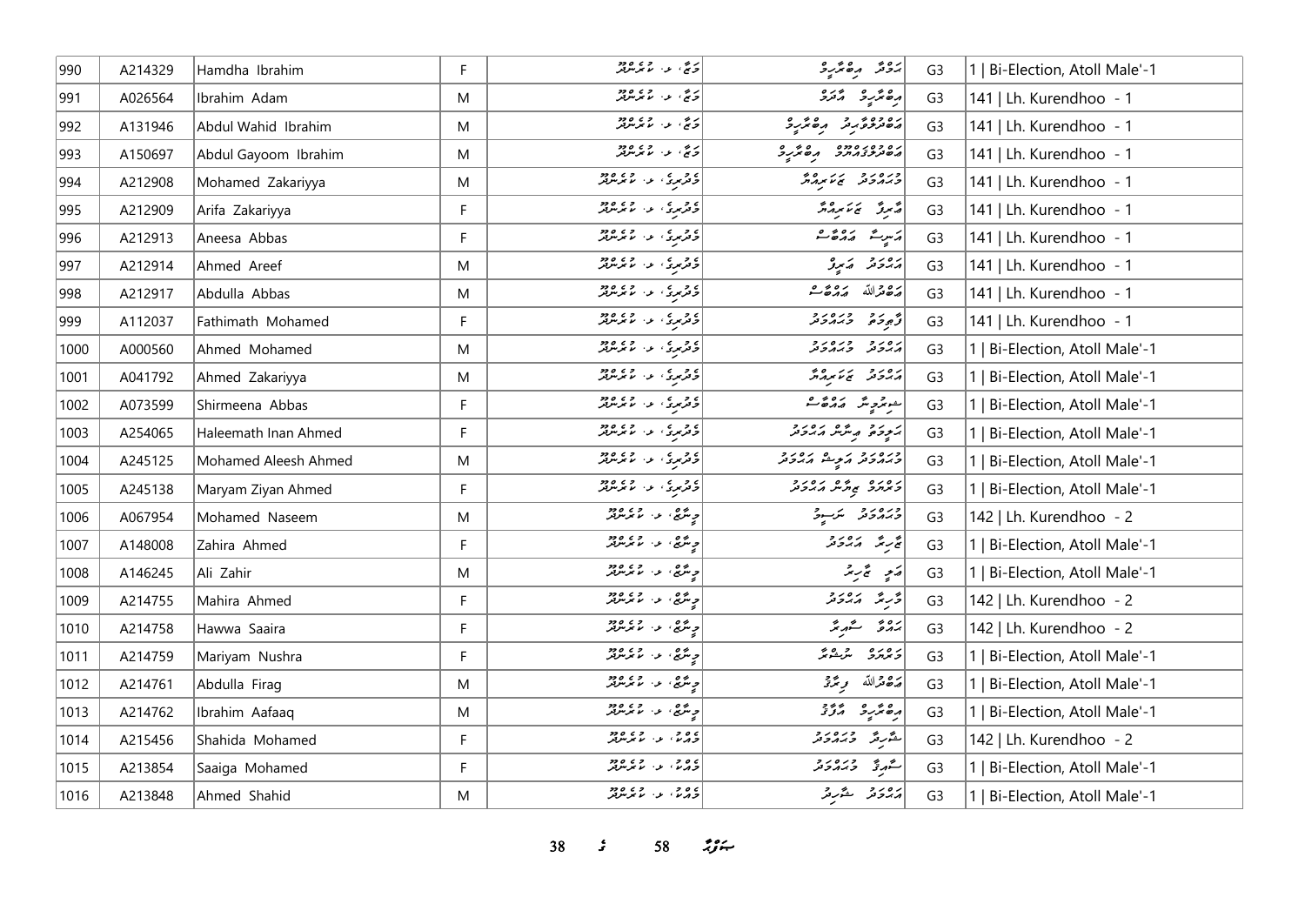| 1017 | A213849 | Ali Nooman                 | M           | ۵۵ و.<br>د در پارس بر سربروتر                                                                                                                                                                                                    | أەيج اسمەت شر                                                       | G <sub>3</sub> | 1   Bi-Election, Atoll Male'-1 |
|------|---------|----------------------------|-------------|----------------------------------------------------------------------------------------------------------------------------------------------------------------------------------------------------------------------------------|---------------------------------------------------------------------|----------------|--------------------------------|
| 1018 | A122270 | Mohamed Usman              | M           | ە مەدە بەر مەمەدە<br>ئەمەم بەر مەمەر مەمەدىر                                                                                                                                                                                     | כנים נים בים ביית.<br>כגוגיבות היה בית                              | G <sub>3</sub> | 142   Lh. Kurendhoo - 2        |
| 1019 | A318741 | Aishath Shafana Mohamed    | F           | ە دە دە دە دە دە دە دە د                                                                                                                                                                                                         | و مشتور متورش وبره د و                                              | G <sub>3</sub> | 1   Bi-Election, Atoll Male'-1 |
| 1020 | A403238 | Usman Affan                | M           | ۵۵ و.<br>د در پارس بر سربروتر                                                                                                                                                                                                    | وە ئور بەر بەر                                                      | G <sub>3</sub> | 1   Bi-Election, Atoll Male'-1 |
| 1021 | A216604 | Mohamed Abdul Rahman       | M           | دوم، او، او دوم                                                                                                                                                                                                                  | כנסנכ נסכסנספס<br>כגמכנ מסנמינגליל                                  | G <sub>3</sub> | 142   Lh. Kurendhoo - 2        |
| 1022 | A216605 | Hawwa Ibrahim              | F           | ووه، عن عرضهو                                                                                                                                                                                                                    | $\begin{array}{cc} 0 & 0 & 0 \\ 0 & 0 & 0 \\ 0 & 0 & 0 \end{array}$ | G <sub>3</sub> | 142   Lh. Kurendhoo - 2        |
| 1023 | A216606 | Lamhath Mohamed            | F           | دورو، اور ما تر مردور                                                                                                                                                                                                            | رەرد درەرد                                                          | G <sub>3</sub> | 142   Lh. Kurendhoo - 2        |
| 1024 | A216607 | Lauhath Mohamed            | F           | ادوم المراجع مع معرفيز<br>  جريش المراجع المراجع                                                                                                                                                                                 | رورو ورەرو                                                          | G <sub>3</sub> | 142   Lh. Kurendhoo - 2        |
| 1025 | A216608 | Hassan Saeed               | M           | دو مهر ده دو دو                                                                                                                                                                                                                  | پر سه سه سه محمد محمد                                               | G <sub>3</sub> | 1   Bi-Election, Atoll Male'-1 |
| 1026 | A245629 | Abdulla Shaarif            | M           | وه ده ده ده ده ورو                                                                                                                                                                                                               | رە تەللە شەرىر                                                      | G <sub>3</sub> | 141   Lh. Kurendhoo - 1        |
| 1027 | A147542 | Ibrahim Riyaz              | M           | در دی.<br>  در سرگان از ماسر سرد                                                                                                                                                                                                 | أرەندىر ئىر                                                         | G <sub>3</sub> | 1   Bi-Election, Atoll Male'-1 |
| 1028 | A075197 | Aishath Shifa              | F           | وو ده ده ده ده دود.<br>د سرچاري او د ماموسرفر                                                                                                                                                                                    | قەرىشىمۇ ھوق                                                        | G <sub>3</sub> | 1   Bi-Election, Atoll Male'-1 |
| 1029 | A054459 | Adam Mohamed               | M           | وو سره د د د د د د د د وو                                                                                                                                                                                                        | برده وره رو<br>پرترو وبرپروتر                                       | G <sub>3</sub> | 141   Lh. Kurendhoo - 1        |
| 1030 | A061987 | Mohamed Shifaz             | M           | دوره ی از در ورود<br> در سرگاری از ماکر سرگار                                                                                                                                                                                    | ورەرو ئىرگى                                                         | G <sub>3</sub> | 1   Bi-Election, Atoll Male'-1 |
| 1031 | A213507 | Aminath Wafa               | F           | دوره ده ده ورود.<br>د سرچار او اما مرسوبتر                                                                                                                                                                                       | ړٌ پر پر کو                                                         | G <sub>3</sub> | 141   Lh. Kurendhoo - 1        |
| 1032 | A213503 | Ahmed Muaz                 | M           | <mark>دو</mark> په عامل ده دوه کې دوه کې د                                                                                                                                                                                       | رەر دەر<br>مەردىر جەنر                                              | G <sub>3</sub> | 1   Bi-Election, Atoll Male'-1 |
| 1033 | A215169 | Fathimath Raudha           | F           | دوه در ۵۶۵ و.<br>د سرگرمرغ، د ۱۰ مرس                                                                                                                                                                                             | و دو دوو                                                            | G <sub>3</sub> | 142   Lh. Kurendhoo - 2        |
| 1034 | A215142 | Ibrahim Mohamed            | M           | دوه در مهار دور دور                                                                                                                                                                                                              | مەئەر دىمەدد                                                        | G <sub>3</sub> | 142   Lh. Kurendhoo - 2        |
| 1035 | A069382 | Mohamed Ibrahim            | M           | دوم ده و دوم                                                                                                                                                                                                                     | ورەرو مەئرو                                                         | G <sub>3</sub> | 142   Lh. Kurendhoo - 2        |
| 1036 | A105229 | Aishath Ibrahim            | F           | وده درها والمستعمل                                                                                                                                                                                                               | أقرم شوقو الره مدرجه                                                | G <sub>3</sub> | 142   Lh. Kurendhoo - 2        |
| 1037 | A220584 | Abdhulla Raidh             | M           | دوه درها المساور و دود                                                                                                                                                                                                           | أرَة قرالله مُحْمِدِ قر                                             | G <sub>3</sub> | 142   Lh. Kurendhoo - 2        |
| 1038 | A220587 | Aminath Afasha             | F           | دده در ۵، د. ده دود<br>د سرگرم ۵، د. ما سرسربر                                                                                                                                                                                   | مَّحْرِسَهُ لَمَرَّسُدَّ                                            | G <sub>3</sub> | 142   Lh. Kurendhoo - 2        |
| 1039 | A363777 | Ahmed Firushan             | M           | כי מי בן פי מי מי מי היו בן בי היו היו היו בי היו בי היו בי היו בי היו בי היו בי היו בי היו בי היו בי היו בי ה<br>היו בי היו בי היו היו היו מי היו היו היו היו היו בי היו בי היו בי היו בי היו בי היו בי היו בי היו בי היו בי הי | رەرە پەشقىر                                                         | G <sub>3</sub> | 142   Lh. Kurendhoo - 2        |
| 1040 | A220908 | Aminath Suha               | F           | $\begin{bmatrix} 2 & 2 & 3 & 3 \ 2 & 3 & 3 & 4 \end{bmatrix}$                                                                                                                                                                    | مزهر مقرر حم                                                        | G <sub>3</sub> | 142   Lh. Kurendhoo - 2        |
| 1041 | A226941 | Fathimath Nuha Abdul Ghani | $\mathsf F$ | و ۵ د پرېږون لو، لامریزور<br>  د شوه پرېږون لو، لامریزور                                                                                                                                                                         | د پر د ده ره دور س                                                  | G <sub>3</sub> | 1   Bi-Election, Atoll Male'-1 |
| 1042 | A214190 | Mohamed Simad              | M           | و ۵ د پرېږي.<br>  و شوه پرېږي. لا ، الا برېږي                                                                                                                                                                                    | ورەرو جوگر                                                          | G <sub>3</sub> | 1   Bi-Election, Atoll Male'-1 |
| 1043 | A214192 | Hawwa Hanaan               | F           | ا د ه د بر برگ او د او د د د                                                                                                                                                                                                     | ىرە ئەسىر                                                           | G <sub>3</sub> | 1   Bi-Election, Atoll Male'-1 |

**39** *s* **58** *i***<sub>S</sub>** *i***<sub>S</sub>**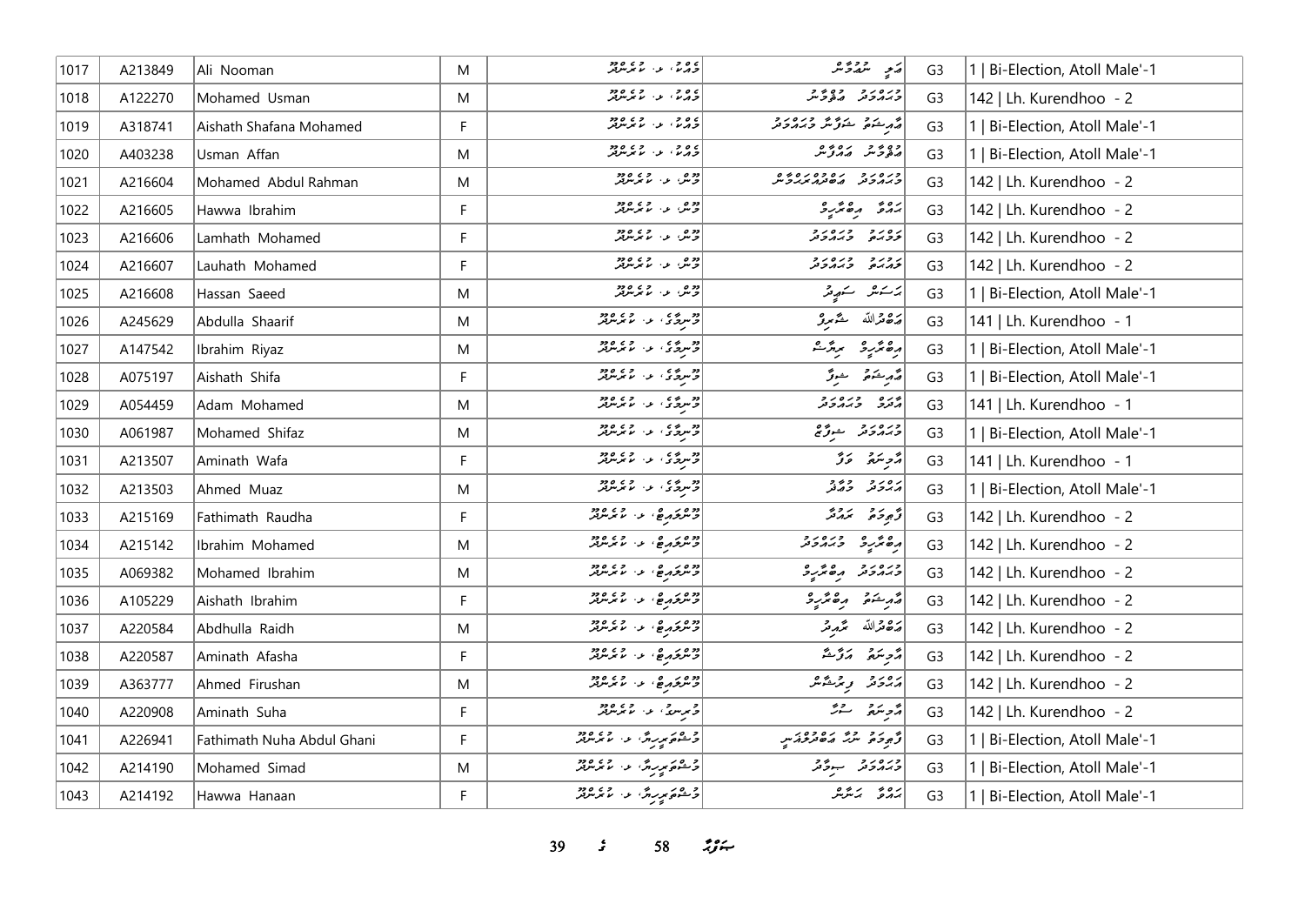| 1044 | A214195 | Ibrahim Salif               | M  | د هم پر برگ د ۱۰ تر مرکز                                           | رە ئەر ئىسىز                                                 | G <sub>3</sub> | 1   Bi-Election, Atoll Male'-1 |
|------|---------|-----------------------------|----|--------------------------------------------------------------------|--------------------------------------------------------------|----------------|--------------------------------|
| 1045 | A214194 | Hawwa Izwath                | F  | و ۱۵ د ع او د ۱۵ د و و د و د                                       | بره به در د                                                  | G <sub>3</sub> | Bi-Election, Atoll Male'-1     |
| 1046 | A049697 | Abdulla Ibrahim             | M  | و ۱۵ د ۱۵ د ۱۵ و و و و و                                           | لصفعدالله مصمر والمحتار                                      | G <sub>3</sub> | Bi-Election, Atoll Male'-1     |
| 1047 | A046085 | Azeeza Ibrahim              | F  | و ۱۵ د ۱۵ د ۱۵ و و و و و و و                                       |                                                              | G <sub>3</sub> | Bi-Election, Atoll Male'-1     |
| 1048 | A035237 | Abdul Rasheed Ibrahim       | M  | و ۱۵ د او د ۱۵ د و و و و و و و                                     | גפרפת ביבוד תפתקיב                                           | G <sub>3</sub> | Bi-Election, Atoll Male'-1     |
| 1049 | A033542 | Hawwa Mohamed               | F. | و ۱۵ د او د او و د ۱۵ د و د<br>  و شوه مېږي او د اما مرس           | נים בניםניב<br>גרפ בגרבע                                     | G <sub>3</sub> | Bi-Election, Atoll Male'-1     |
| 1050 | A152627 | Ahmed Ibrahim               | M  | او ۱۵ م د د د د د د د د د د د                                      | ג סיכ הפיתייכ                                                | G <sub>3</sub> | Bi-Election, Atoll Male'-1     |
| 1051 | A106315 | Ibrahim Aboobakuru          | M  | و ۵ د د د د د د و و و و و                                          | 000 - 2000 x 000 x                                           | G <sub>3</sub> | 1   Bi-Election, Atoll Male'-1 |
| 1052 | A321017 | Mamnoon Abdul Nasir Ibrahim | M  | و ۵ د ر د د د د و و وو                                             | גם כב הם גם כם מגבה בהם מקבר.<br>ככיתיות המשתחת ייתה המימקיב | G <sub>3</sub> | Bi-Election, Atoll Male'-1     |
| 1053 | A331001 | Mulha Abdul Nasir           | F  | د ۱۳۵۵ م د ۲۶۵۵ و د ۱۳۶۵ و د ۲۶۵۵ و د ا                            | ووی روده پر د                                                | G <sub>3</sub> | 1   Bi-Election, Atoll Male'-1 |
| 1054 | A385571 | Fathimath luzaz             | F. | $\begin{bmatrix} 2 & 2 & 3 & 3 \ 6 & 2 & 3 & 4 \end{bmatrix}$      | EER REE                                                      | G <sub>3</sub> | 1   Bi-Election, Atoll Male'-1 |
| 1055 | A318749 | Abdulla Arusham Ismail      | M  | و <sub>ح</sub> ي، عن المحمد المعرض                                 | أرە والله مەمرىشى موسىۋە يو                                  | G <sub>3</sub> | 142   Lh. Kurendhoo - 2        |
| 1056 | A220916 | Ahmed Fauzan Ismail         | M  | و <sub>حم</sub> ه عن ما برسربر<br>  وح <sub>م</sub> ه عن ما برسربر | رەرد رورو مرحوم گە                                           | G <sub>3</sub> | 1   Bi-Election, Atoll Male'-1 |
| 1057 | A216716 | Fathimath Aboobakuru        | F  | د مي الاستخدام د د د                                               | Ence reces                                                   | G <sub>3</sub> | Bi-Election, Atoll Male'-1     |
| 1058 | A216717 | Hawwa Areesha               | F  |                                                                    | رُه وَ الله عَ                                               | G <sub>3</sub> | Bi-Election, Atoll Male'-1     |
| 1059 | A056171 | Ismail Ahmed                | M  | و په عه الاسربرو د                                                 | ر عوصو رورد                                                  | G <sub>3</sub> | Bi-Election, Atoll Male'-1     |
| 1060 | A092339 | Abdulla Ibrahim             | M  | شرکت به المعرض                                                     | أرة قرالله مرەمگرىي 3                                        | G <sub>3</sub> | Bi-Election, Atoll Male'-1     |
| 1061 | A138517 | Naseema Ibrahim             | F  | انترىكە <sup>ر ب</sup> ەردە ئەرەپلەر                               | يرسوق الرەمجرىيى                                             | G <sub>3</sub> | 1   Bi-Election, Atoll Male'-1 |
| 1062 | A216501 | Aishath Lahfa               | F  | ا پرېز ک ده لري ده ده د                                            | مەر شەق ئۇرۇ                                                 | G <sub>3</sub> | Bi-Election, Atoll Male'-1     |
| 1063 | A216502 | Ibrahim Sameeu              | M  | ا پرې کې، د ما تر پروو                                             | رەنۇر ئەدە                                                   | G <sub>3</sub> | Bi-Election, Atoll Male'-1     |
| 1064 | A220822 | Fathimath Lamhaa Abdulla    | F  | شرىر ئەس ئەرەپ ئەرەپ ئەرەپ ئەرەپ ئەرەپ ئەر                         | وَجِهِ حَمَدَ حَمَدُ اللَّهُ                                 | G <sub>3</sub> | 1   Bi-Election, Atoll Male'-1 |
| 1065 | A362125 | Mohamed Sameeh              | M  | گرې گرگ، لو، لاجر مرکز                                             | ورەرو سور                                                    | G <sub>3</sub> | 1   Bi-Election, Atoll Male'-1 |
| 1066 | A270040 | Jameela Shiuma              | F  | شروی د با ده ده                                                    | ق حرٍ حَمَّدٍ حَمْدَةٌ                                       | G <sub>3</sub> | 1   Bi-Election, Atoll Male'-1 |
| 1067 | A148837 | Ismail Madheeh              | M  | شمېر وي د د د ده ده ده د                                           | پرسمو پر پر تورید                                            | G <sub>3</sub> | 142   Lh. Kurendhoo - 2        |
| 1068 | A214534 | Abdulla Madheeh             | M  | شروی د با ده ده                                                    | مَدْهُ مَرْاللّه دَمِيدٌ                                     | G <sub>3</sub> | 142   Lh. Kurendhoo - 2        |
| 1069 | A214535 | Mohamed Faiz                | M  | سَمِرِوَسِرَى، عن الأسِرسوفِر                                      | ورەر ئەرج                                                    | G <sub>3</sub> | 1   Bi-Election, Atoll Male'-1 |
| 1070 | A214536 | Fathmath Siyaanaa           | F. | شمەتى بىرى بەر جەمەھ بەر                                           | رَّەجْءَ سِتَرْسَّر                                          | G <sub>3</sub> | 1   Bi-Election, Atoll Male'-1 |

*40 s* 58 *i*<sub>S</sub> $\approx$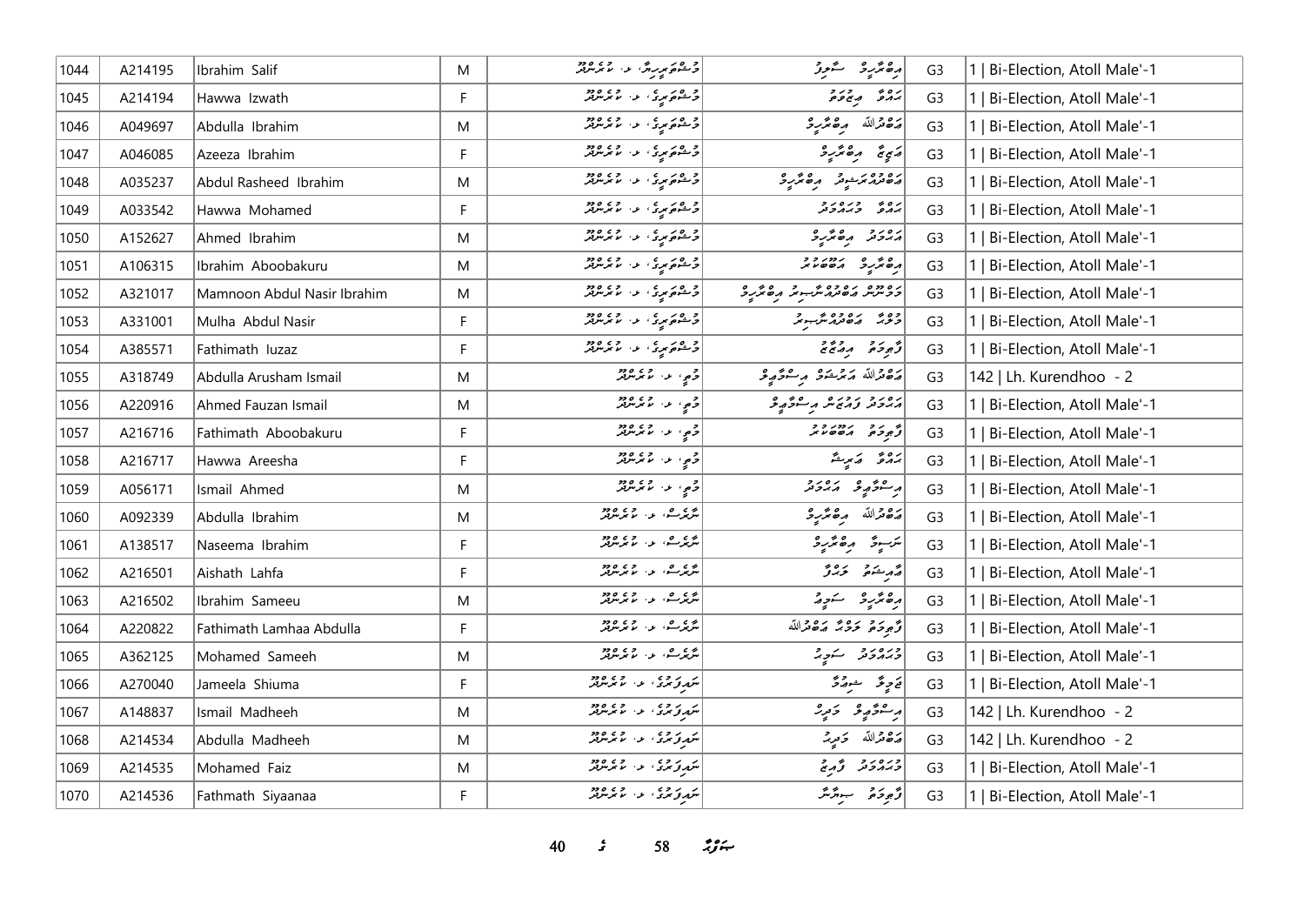| 1071 | A214537 | Adam Ismail                 | M  | شهرتوسی، او، اس سرسرتر                                            | د ده د سر د د د د                    | G <sub>3</sub> | 142   Lh. Kurendhoo - 2        |
|------|---------|-----------------------------|----|-------------------------------------------------------------------|--------------------------------------|----------------|--------------------------------|
| 1072 | A214538 | Maryam Abdulla              | F  | شروی د با ده ده                                                   | دوره رودالله                         | G <sub>3</sub> | 1   Bi-Election, Atoll Male'-1 |
| 1073 | A214539 | Ali Saamih                  | M  | شروی و اوه ده                                                     | رَمِ سَمْحِيدٌ                       | G <sub>3</sub> | 142   Lh. Kurendhoo - 2        |
| 1074 | A213018 | Aishath Samrau              | F  | پرس میں مرید دو                                                   | أشهر شنعى فوجهه                      | G <sub>3</sub> | 1   Bi-Election, Atoll Male'-1 |
| 1075 | A213011 | Hawwa Shaazleen             | F  | پری) او او دورو                                                   | پروژ شوچ پر                          | G <sub>3</sub> | 1   Bi-Election, Atoll Male'-1 |
| 1076 | A213012 | Mohamed Abdulla             | M  | سرکی، او، اما موسوفر                                              | وره رو ده والله                      | G <sub>3</sub> | 142   Lh. Kurendhoo - 2        |
| 1077 | A213013 | Fauziyya Nazleena           | F  | ىرى بەر دەھ                                                       | زۇيورۇ ئىق پەئىر                     | G <sub>3</sub> | 1   Bi-Election, Atoll Male'-1 |
| 1078 | A213015 | Ahmed Zahidh                | M  | سربی، او، او دو                                                   | پرور و گردگر                         | G <sub>3</sub> | 1   Bi-Election, Atoll Male'-1 |
| 1079 | A212989 | Abdulla Usman               | M  | پرس میں مرید دو                                                   | أرَدْ وَتَرَاللّهُ مَنْ وَتَحْتَمْرَ | G <sub>3</sub> | 1   Bi-Election, Atoll Male'-1 |
| 1080 | A105487 | Farahnaz Mohamed            | F  | لىر ھېر برى ، بىر ، مەدەبىر<br>  ئىر سىر بىرى ، بىر ، ئىر بىر بىر | دروچو ورورو                          | G <sub>3</sub> | 142   Lh. Kurendhoo - 2        |
| 1081 | A038807 | Mohamed Hussain             | M  | مرت مر مری او داده و در در در در م                                | ورەرو وسىمبەش                        | G <sub>3</sub> | 1   Bi-Election, Atoll Male'-1 |
| 1082 | A215707 | Mohamed Hussain             | M  | پر پای ور در این مورد                                             | ورەرو وسكهرش                         | G <sub>3</sub> | 142   Lh. Kurendhoo - 2        |
| 1083 | A215710 | Mariyam Nasreena Mohamed    | F  | ئىز يەمىي مەرەپ ئەرەپىر                                           | د ۱۵ د ۵ مرت مرگ و د ۱۵ د و          | G <sub>3</sub> | 142   Lh. Kurendhoo - 2        |
| 1084 | A214284 | Mohamed Amjad               | M  | سَهِيعٌ، عن الانترنترنتر                                          | כנסנכ נסנכ                           | G <sub>3</sub> | 1   Bi-Election, Atoll Male'-1 |
| 1085 | A214281 | Aminath Abdulla             | F  | <br> سَعِيقٌ، عن عام معرض                                         | مُرْحِبَتِهِ صَصْغَراللّه            | G <sub>3</sub> | 141   Lh. Kurendhoo - 1        |
| 1086 | A214282 | Nauma Mohamed               | F  | سَمِهِ نَمٌ ، ع- س س مرسر بر                                      | شرور وره دو                          | G <sub>3</sub> | 1   Bi-Election, Atoll Male'-1 |
| 1087 | A122917 | Ahmed Mohamed               | M  | سَهِيعٌ، عن المعرض                                                | גפגב בגםגב<br>גגבע בגגבע             | G <sub>3</sub> | 141   Lh. Kurendhoo - 1        |
| 1088 | A246774 | Yoosuf Ahmeem Ahmed         | M  | سَعِيقٌ عن المحمد الرحمن                                          | در ده برو و برور د                   | G <sub>3</sub> | 1   Bi-Election, Atoll Male'-1 |
| 1089 | A246777 | Aminath Ahmeema Ahmed       | F  | سَمِيعٌ، عن عمر سربر                                              | أأتوسع أروح أرورو                    | G <sub>3</sub> | 1   Bi-Election, Atoll Male'-1 |
| 1090 | A220891 | Suneer Muhammed             | M  | اسرچي او د موسود                                                  | سمبریز وبرورو                        | G <sub>3</sub> | 142   Lh. Kurendhoo - 2        |
| 1091 | A111957 | Sadhaa Mohamed              | F  | سرچ، او، اما توره دو                                              | سکو وره د و                          | G <sub>3</sub> | 142   Lh. Kurendhoo - 2        |
| 1092 | A152242 | Ahmed Aslam                 | M  | سرچ، ب- سمبرس                                                     | پرورو پرے پرو                        | G <sub>3</sub> | 142   Lh. Kurendhoo - 2        |
| 1093 | A153715 | Fathimath Shazna            | F  | سرچ، او، اس موسوچو                                                | توجو حكومتر                          | G <sub>3</sub> | 142   Lh. Kurendhoo - 2        |
| 1094 | A084973 | Mohamed Ismail              | M  | سرچين در هم شور در                                                | دره در در مورو                       | G <sub>3</sub> | 1   Bi-Election, Atoll Male'-1 |
| 1095 | A216140 | Zahida Aboobakuru           | F  | سرچمری دا میکردند                                                 | محر محمد و د<br>  محر محمد محمد محمد | G <sub>3</sub> | 1   Bi-Election, Atoll Male'-1 |
| 1096 | A216142 | Abdulla Salim               | M  | سرچمری د معرسه                                                    | أرجح فدالله كستحبر                   | G <sub>3</sub> | 142   Lh. Kurendhoo - 2        |
| 1097 | A216145 | Aminath Zahiya Abdul Wahhab | F. | سرچمری، دار عمر مرتبر                                             |                                      | G <sub>3</sub> | 1   Bi-Election, Atoll Male'-1 |

*41 s* 58 *i*<sub>S</sub><sup>2</sup>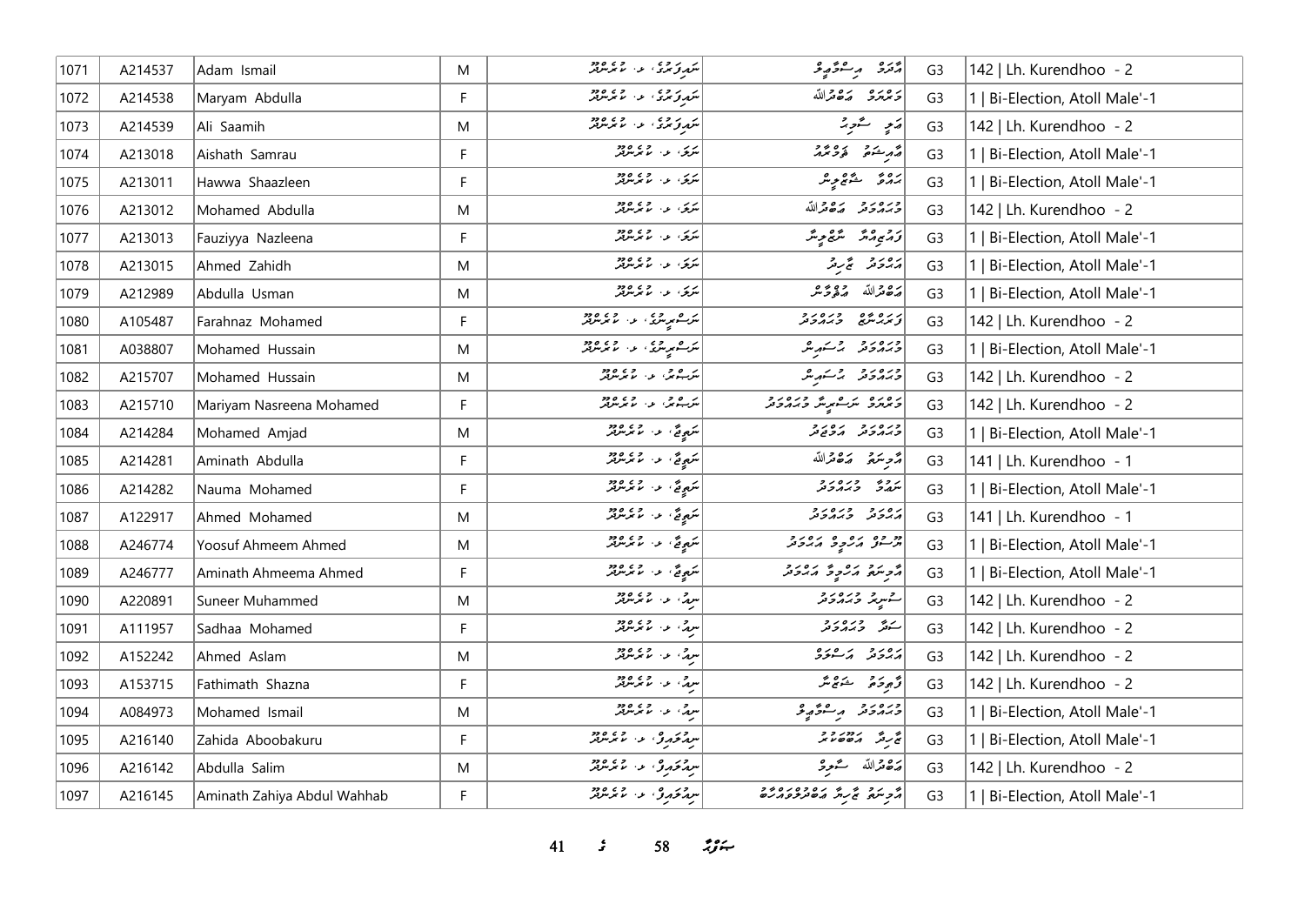| 1098 | A216147 | Hussain Samin Abdul Wahhab             | M           | سرم ځوړوم، د ، ماغه شومر                                                                           | ا د کرد مگر شور مره ده دره ده<br>مسکور مگر مگر می مورد در م                    | G <sub>3</sub> | 142   Lh. Kurendhoo - 2        |
|------|---------|----------------------------------------|-------------|----------------------------------------------------------------------------------------------------|--------------------------------------------------------------------------------|----------------|--------------------------------|
| 1099 | A220720 | Mohamed Sadhin Abdul Wahhab<br>Hussain | M           | سر محمد و، العمل العمر العمل العمل العمل العمل العمل العمل العمل العمل العمل العمل العمل العمل الع | ) محمد ه روه د وروه و مسهوره<br>د ه روه محمد د وروه الله مسهوره<br>(د بر د د د | G <sub>3</sub> | 142   Lh. Kurendhoo - 2        |
| 1100 | A220573 | Mariyam Inasha                         | F           | شهر ۱۶۵۵ و. ۲۶۵۵ و.                                                                                | دەرە بەشق                                                                      | G <sub>3</sub> | 1   Bi-Election, Atoll Male'-1 |
| 1101 | A221170 | Ahmed Inash Mohamed                    | M           | مردوده و و و و و و                                                                                 | رەر د پرسگ درەر د                                                              | G <sub>3</sub> | 142   Lh. Kurendhoo - 2        |
| 1102 | A216102 | Ameena Ahmed                           | F.          | شهر ۱۵ ورو ۱۵ ورو                                                                                  | پر چاپر پر پر چاپر چاپ                                                         | G <sub>3</sub> | 142   Lh. Kurendhoo - 2        |
| 1103 | A215017 | Fathimath Nasha                        | E           | شهر ۱۵ ورو ۱۵ ورو                                                                                  | توجوجو سكر يمي                                                                 | G <sub>3</sub> | 142   Lh. Kurendhoo - 2        |
| 1104 | A067936 | Mohamed Abdul Samad                    | M           |                                                                                                    | כנסני נסיכם נניב<br>כמגבת השתג-יכת                                             | G <sub>3</sub> | 142   Lh. Kurendhoo - 2        |
| 1105 | A075347 | Hussain Ibrahim Sulaiman               | M           | سرچری در وره وو.<br>سرچری در ماجرس                                                                 | إرمشر شروع والمعتبرة والمحافر                                                  | G <sub>3</sub> | 142   Lh. Kurendhoo - 2        |
| 1106 | A025485 | Hawwa Ibrahim                          | F.          | سرپوری در دی ور<br>سرپوری در مایوسرپور                                                             | بروی مرکار د                                                                   | G <sub>3</sub> | 1   Bi-Election, Atoll Male'-1 |
| 1107 | A106491 | Aminath Mohamed                        | F.          | سرچری در همه مرس                                                                                   | د بره د دره د د                                                                | G <sub>3</sub> | 1   Bi-Election, Atoll Male'-1 |
| 1108 | A123758 | Mohamed Saif Abdulla                   | M           | پروه د د وه وو                                                                                     | وبروبرو كورو وكافرالله                                                         | G <sub>3</sub> | 1   Bi-Election, Atoll Male'-1 |
| 1109 | A138492 | Aishath Abdulla                        | F           | سرچي او د موسوچي                                                                                   | أصمر يحتمر صاصر الله                                                           | G <sub>3</sub> | 142   Lh. Kurendhoo - 2        |
| 1110 | A041412 | Ahmed Ibrahim                          | M           | سرچی، عہاد موجود م                                                                                 | أمهوم مقترع                                                                    | G <sub>3</sub> | 142   Lh. Kurendhoo - 2        |
| 1111 | A215214 | Mohamed Areef                          | M           | سربل، عن الممرس                                                                                    | ورور و پرو                                                                     | G <sub>3</sub> | 1   Bi-Election, Atoll Male'-1 |
| 1112 | A215216 | Abdhulla Ibaadh                        | M           | سرچی او در ۱۳۵۵                                                                                    | أضفض الله صفص                                                                  | G <sub>3</sub> | 142   Lh. Kurendhoo - 2        |
| 1113 | A136212 | Hussain Zakariyya                      | M           | سرىشەش بەر مەردىق                                                                                  | برسكر محاسم المحمد                                                             | G <sub>3</sub> | 142   Lh. Kurendhoo - 2        |
| 1114 | A141100 | Habeeba Abdul Sattar                   | F.          | سرىشەش بەر مەردىق                                                                                  | 2201 0201 601                                                                  | G <sub>3</sub> | 142   Lh. Kurendhoo - 2        |
| 1115 | A155870 | Aminath Abdul Sattar                   | F.          | س شگهان او در ۱۳۵۴                                                                                 | انج رو ره ده ره دو                                                             | G <sub>3</sub> | 142   Lh. Kurendhoo - 2        |
| 1116 | A318765 | Azim Hussain                           | M           | س شگهان او در ۱۳۵۴                                                                                 | دينج د مشتمر مثر                                                               | G <sub>3</sub> | 1   Bi-Election, Atoll Male'-1 |
| 1117 | A216588 | Aminath Nishama Hussain                | F           | س شگهان او در ۱۳۵۵                                                                                 | أأتر منع سيشوش برسكريش                                                         | G <sub>3</sub> | 142   Lh. Kurendhoo - 2        |
| 1118 | A216590 | Azeema Hussain                         | F.          | سرىدىكەن ئەس كەرلىرىدىكە                                                                           | مَنْجِعٌ بِرْسَوِيعٌ                                                           | G <sub>3</sub> | 142   Lh. Kurendhoo - 2        |
| 1119 | A216591 | Mohamed Nisham Hussain                 | M           | سرینگانگان اور ماکرسرفر                                                                            | ورەر د سرشگو برسكر س                                                           | G <sub>3</sub> | 1   Bi-Election, Atoll Male'-1 |
| 1120 | A216594 | Ahmed Azeem Hussain                    | M           | سربىشىش ئەس ئەس ئۆزلەر                                                                             | روبر و در و بر شهر ش                                                           | G <sub>3</sub> | 1   Bi-Election, Atoll Male'-1 |
| 1121 | A215259 | Ismail Abdulla                         | M           | سمع د قرمری الله الله موسوفر                                                                       | أبر مصرفيو حدده قدالله                                                         | G <sub>3</sub> | 142   Lh. Kurendhoo - 2        |
| 1122 | A215260 | Aishath Abdhulla                       | F           | سر دروی<br>سره پرترس و ماسرس                                                                       | أصمر شؤون وكالله                                                               | G <sub>3</sub> | 142   Lh. Kurendhoo - 2        |
| 1123 | A215262 | Naseema Abdulla                        | $\mathsf F$ | سره در وی در وی درو                                                                                | تترسوق ضقاقدالله                                                               | G <sub>3</sub> | 142   Lh. Kurendhoo - 2        |

*42 s* 58 *<i>n*<sub>3</sub> *s*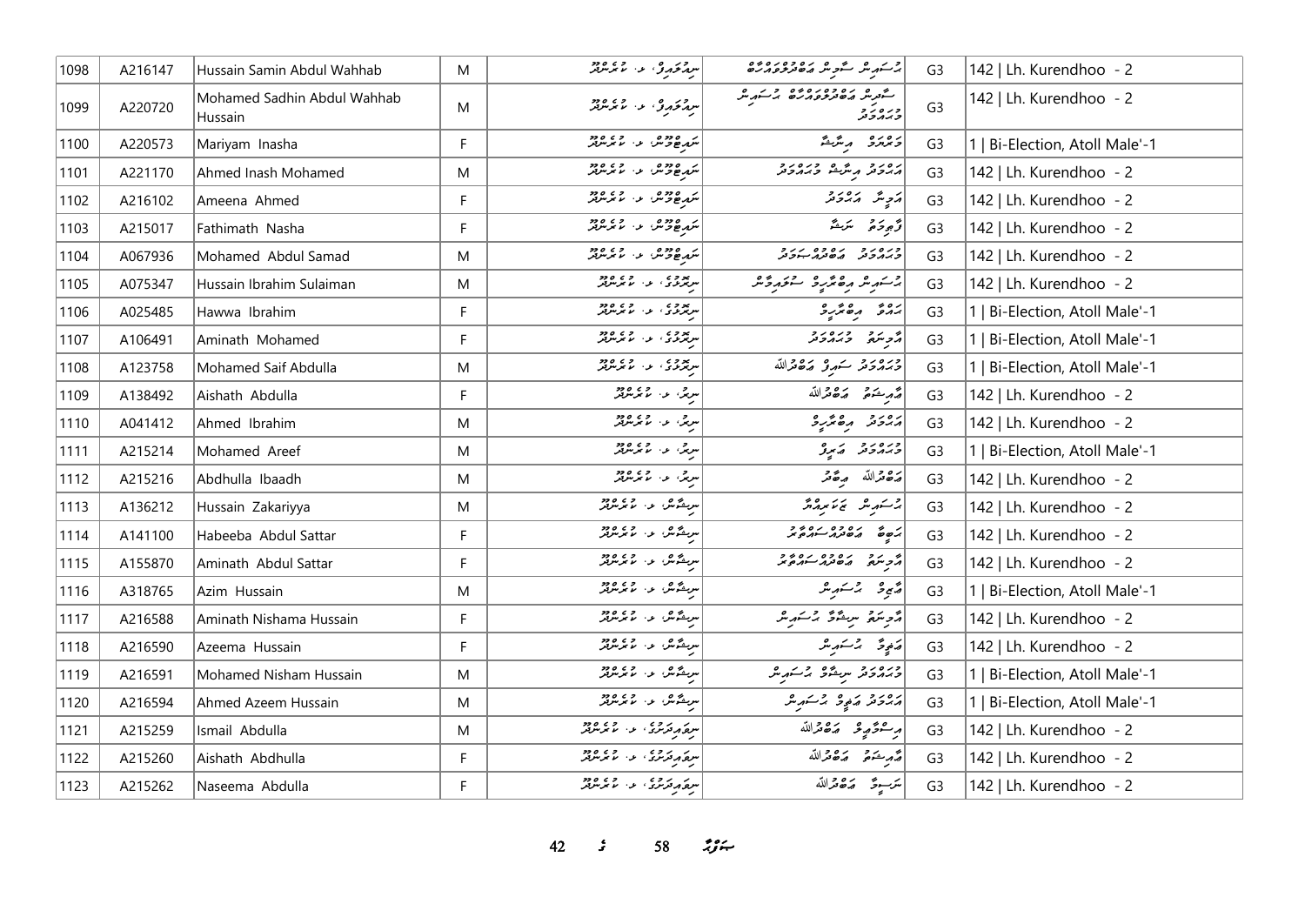| 1124 | A214014 | Mohamed Abdulla       | M | سره دره در ده دره دره<br>سره در مرد در سر سر سر در       | وره رو ده دالله                     | G <sub>3</sub> | 142   Lh. Kurendhoo - 2        |
|------|---------|-----------------------|---|----------------------------------------------------------|-------------------------------------|----------------|--------------------------------|
| 1125 | A214936 | Mohamed Abdulla       | M | دور بر و ع<br>سره رسمری او از ما مرسوبگر                 | وره رو ده دالله                     | G <sub>3</sub> | 142   Lh. Kurendhoo - 2        |
| 1126 | A123577 | Ahmed Abdulla         | M | دور بر و د .<br>سرچار بری او . اما برسربر                | برورد بردولله                       | G <sub>3</sub> | 142   Lh. Kurendhoo - 2        |
| 1127 | A033295 | Ali Abdulla           | M | دور د و د .<br>سره رسمای او . اما مرسولتر                | رَجِ رَصْحْرَاللّه                  | G <sub>3</sub> | 142   Lh. Kurendhoo - 2        |
| 1128 | A083754 | Ibrahim Adam          | M | دور د د د د د د د د د<br>سره رسري د سر سر سر             | دە ئەر ئەرە                         | G <sub>3</sub> | 142   Lh. Kurendhoo - 2        |
| 1129 | A100003 | Aishath Abdulla       | F | دور بر و د .<br>سرچار بری او . اما برسربر                | أَصَّرِ شَهْءَ صَدَّقَتْدَاللَّهُ   | G <sub>3</sub> | 1   Bi-Election, Atoll Male'-1 |
| 1130 | A220558 | Abdulla Shahil Ali    | M | دور بر و ع<br>سره رسمری او از ما مرسوبگر                 | رَصْحْراللّه حَدَّرِ حَرْمٍ ﴾ [     | G <sub>3</sub> | 142   Lh. Kurendhoo - 2        |
| 1131 | A220560 | Mohamed Nahyaan       | M | دور و و ع<br>سره گرس د در سر سر سر تر                    | ورەرو پروۋە                         | G <sub>3</sub> | 1   Bi-Election, Atoll Male'-1 |
| 1132 | A220562 | Abdulla Aazid         | M | دور و و د د د د د د د د<br>  سره رسمای از از ماسرس       | مَدْ هُ مَدْ اللّه لَهُ مَنْ مِرْ   | G <sub>3</sub> | 1   Bi-Election, Atoll Male'-1 |
| 1133 | A318752 | Hussain Iyash Mohamed | M | دور و و ع<br>سره رسمری او از اما مرسولگر                 | در مر مرکز در در در د               | G <sub>3</sub> | 142   Lh. Kurendhoo - 2        |
| 1134 | A101816 | Shirumeena Mohamed    | F | دور و د .<br>  سرق بری . د . ما برسرتر                   | جوهري ورودور                        | G <sub>3</sub> | 1   Bi-Election, Atoll Male'-1 |
| 1135 | A077067 | Ahmed Shahid          | M | دور و د د د و د د ود<br>سرو بری او از ما بگرسرفتر        | پرونز څېرنز                         | G <sub>3</sub> | 141   Lh. Kurendhoo - 1        |
| 1136 | A042598 | Abdulla Mohamed       | M | دور و ، .<br>سرو بری ، ب ، با بگرسرفر                    | أرەقراللە دىرەرد                    | G <sub>3</sub> | 141   Lh. Kurendhoo - 1        |
| 1137 | A060781 | Mohamed Umaru         | M | دور و ، .<br>سرو بری ، ب ، ما بگرسرفر                    | כנסנכ כנכ                           | G <sub>3</sub> | 141   Lh. Kurendhoo - 1        |
| 1138 | A144583 | Aishath Abdulla       | F | دور و د .<br>  سرو بری . ب . با برسربر                   | أشربت مكافرالله                     | G <sub>3</sub> | 141   Lh. Kurendhoo - 1        |
| 1139 | A215457 | Zahira Mohamed        | F | وور و د د د د د د د د د<br>سرو بری او از ما برسرفر       | پی کره دره در د                     | G <sub>3</sub> | 141   Lh. Kurendhoo - 1        |
| 1140 | A215458 | Muneera Mohamed       | F | دور و د د د و د د ود<br>سرو بری او از ما بگرسرفتر        | د پرچگ در در د                      | G <sub>3</sub> | 1   Bi-Election, Atoll Male'-1 |
| 1141 | A215459 | Rugiyya Irushada      | F | دور و د د د د د د د د د<br>سرو بری د سر بر سرفر          | ترتومه محمد مرضوضة                  | G <sub>3</sub> | 1   Bi-Election, Atoll Male'-1 |
| 1142 | A215460 | Ibrahim Simad         | M | دور و د د د و د و د و د<br>سرو بری او از ما برسرفر       | أرەنزىر ئىستى                       | G <sub>3</sub> | 1   Bi-Election, Atoll Male'-1 |
| 1143 | A215461 | Ali Rauf              | M | دور و ، .<br>سرو بری ، ب ، با بگرسرفر                    | پر پر دوه                           | G <sub>3</sub> | 1   Bi-Election, Atoll Male'-1 |
| 1144 | A214000 | Fathimath Noora       | F | מכ <sub>פ</sub> י עי מתות                                | د مجموعه مسترنگر                    | G <sub>3</sub> | 142   Lh. Kurendhoo - 2        |
| 1145 | A213995 | Ibrahim Usman         | M | מכ <sub>פ</sub> י עי מתות                                | مصريرة متوقس                        | G <sub>3</sub> | 142   Lh. Kurendhoo - 2        |
| 1146 | A246693 | Hawwa Najudha         | F | 220 و، ع- 2000<br>  سرچ یې ع- ما مرسرفر                  | برە ئەستى قر                        | G <sub>3</sub> | 142   Lh. Kurendhoo - 2        |
| 1147 | A246699 | Aishath Naseetha      | F | دو د په د ده وو.<br>سرچي د لاسر سرچ                      | قەرىشكە قىسىر ئىسىر قى              | G <sub>3</sub> | 142   Lh. Kurendhoo - 2        |
| 1148 | A318773 | Mohamed Jumaan Jaufar | M |                                                          | دره رد دوه ردرد<br>درمان فارس فامان | G <sub>3</sub> | 141   Lh. Kurendhoo - 1        |
| 1149 | A216534 | Mohamed Jabir         | M | انزیگر سر برابر در ۱۵۵۵<br>انگریگر سر برابر در سایر سربر | ورور و قدم                          | G <sub>3</sub> | 141   Lh. Kurendhoo - 1        |
| 1150 | A216536 | Nasreena Mohamed      | F | دو میر در ده .<br>مربو میر در است از مامورس              | يرك يريد من در مرد                  | G <sub>3</sub> | 141   Lh. Kurendhoo - 1        |

*43 s* 58 *<i>z*<sub>3</sub> *i*</sup>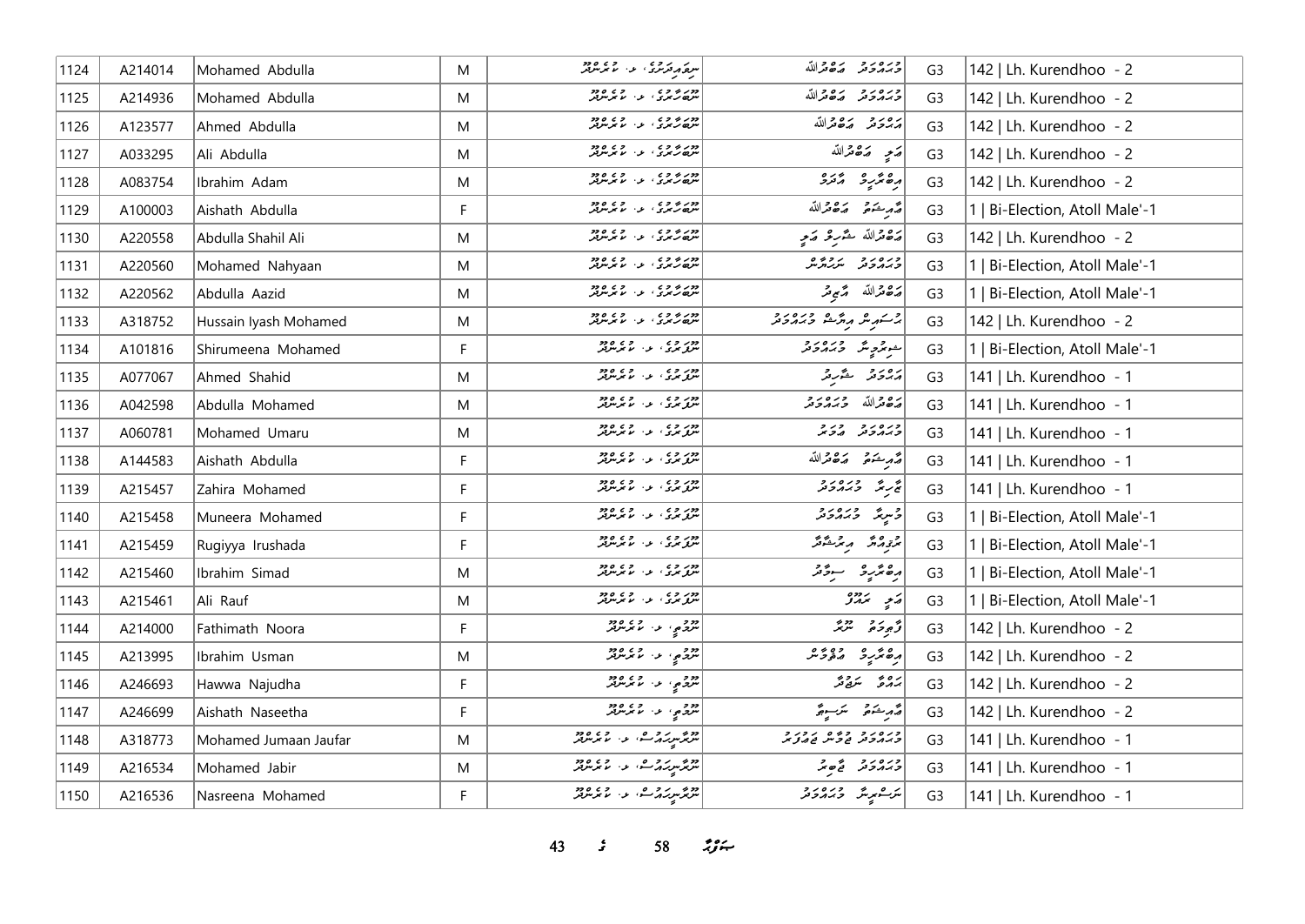| 1151    | A216537 | Jaufar Mohamed Jabir | M  | مر پر سر بر در در ۲۶۵ ورد                                                                    | בגיג כנסיג ביסיל                    | G <sub>3</sub> | 1   Bi-Election, Atoll Male'-1 |
|---------|---------|----------------------|----|----------------------------------------------------------------------------------------------|-------------------------------------|----------------|--------------------------------|
| 1152    | A216559 | Aminath Azma         | F  |                                                                                              | أمحر يتمر والمحوث                   | G <sub>3</sub> | 141   Lh. Kurendhoo - 1        |
| 1153    | A214405 | Ahmed Shahid         | M  | دوم سروره الاس والم دوم<br>  سربر سرس الله المسلم سربر                                       | برەر دىگروگە                        | G <sub>3</sub> | 141   Lh. Kurendhoo - 1        |
| 1154    | A155846 | Aishath Ibrahim      | F  | ا میر میگردید که به این در ۱۵ در در ۱۹۶۵ میلی برد.<br>مستقر برابرد که این ساله بر سربرد کرد. | أقرم شوقو المره مركب و              | G <sub>3</sub> | 141   Lh. Kurendhoo - 1        |
| 1155    | A154294 | Hawwa Mohamed        | F  | دوره ده در ورود ود                                                                           | ره دره دور<br>بروژ وبروتر           | G <sub>3</sub> | 1   Bi-Election, Atoll Male'-1 |
| 1156    | A125464 | Aminath Mohamed      | F  | دوم سری اوراد دوم<br>  سربرسری اوراد مربوبل                                                  | أثر مرد ورەرد                       | G <sub>3</sub> | 1   Bi-Election, Atoll Male'-1 |
| $ 1157$ | A055720 | Ali Mohamed          | M  | شرمرسری، عن مذہبر مریز                                                                       | په ده د د د                         | G <sub>3</sub> | 141   Lh. Kurendhoo - 1        |
| 1158    | A058250 | Ibrahim Mohamed      | M  | مریز سری، در، ۱۳۶۵ ور                                                                        | ده عربر درورد<br>اره عربر د برورد   | G <sub>3</sub> | 1   Bi-Election, Atoll Male'-1 |
| 1159    | A052595 | Abdullah Mohamed     | M  | دو د سر د ۱۵ ورود<br>  سربر سر د ۱۵ سرسرفر                                                   | رەۋاللە دىرەرد                      | G <sub>3</sub> | 1   Bi-Election, Atoll Male'-1 |
| 1160    | A040929 | Mariyam Mohamed      | F  | دوم <sub>مو</sub> رځ ، د الامریزیز                                                           | נפנס כנסנכ                          | G <sub>3</sub> | 141   Lh. Kurendhoo - 1        |
| 1161    | A104712 | Ahmed Mohamed        | M  | دوم سری اوراد دوم<br>  سربرسری اوراد مربوبل                                                  | גפני כגמביב                         | G <sub>3</sub> | 1   Bi-Election, Atoll Male'-1 |
| 1162    | A082208 | Sulaiman Mohamed     | M  | دوم سری د اور ده<br>سرچرس د اسر سرچر                                                         | متوروم ورەرو                        | G <sub>3</sub> | 141   Lh. Kurendhoo - 1        |
| 1163    | A080214 | Mohamed Sulaiman     | M  | دوم درم ده ۱۶۵٬۰۶۰ مخ                                                                        | ورەرو ئىقرىرگە                      | G <sub>3</sub> | 141   Lh. Kurendhoo - 1        |
| 1164    | A213409 | Aminath Ibthisam     | F  | اندې سري د <i>لا</i> مرس                                                                     | أترجئني مقويتك                      | G <sub>3</sub> | 1   Bi-Election, Atoll Male'-1 |
| 1165    | A318746 | Aishath Ibana Ali    | F. | ا دور در در در دور<br>مسرد در سایر سرد در سرد در ا                                           | فمرشوقه وقاشر وكمع                  | G <sub>3</sub> | 141   Lh. Kurendhoo - 1        |
| 1166    | A220512 | Aiman Ibrahim        | M  | دوره ، د وه دود                                                                              | مَهْرِ حَسَّرٍ مِنْ مِنْ حَمَّدٍ حَ | G <sub>3</sub> | 1   Bi-Election, Atoll Male'-1 |
| 1167    | A214609 | Abdul Wahid Ibrahim  | M  | دور و ، ، د ، و ، و دو<br>  سربرس ، او ، اما مرس                                             | رەدە بروشرە ئەر                     | G <sub>3</sub> | 1   Bi-Election, Atoll Male'-1 |
| 1168    | A214610 | Ahusan Ibrahim       | M  | دور و ، ، د ، و ، و دو                                                                       | أروب مده بمراجع                     | G <sub>3</sub> | 1   Bi-Election, Atoll Male'-1 |
| 1169    | A064146 | Ahmed Ibrahim        | M  | دوره ده در ورود.<br>سرپرسری او اما برسربر                                                    | ړ ور ده پر پر د                     | G <sub>3</sub> | 1   Bi-Election, Atoll Male'-1 |
| 1170    | A064147 | Muna Ibrahim         | F  | دوره ده در ورود.<br>سرپرسری او اما مرس                                                       | دْنَرْ رەڭرىرد                      | G <sub>3</sub> | 1   Bi-Election, Atoll Male'-1 |
| 1171    | A038345 | Shifa Ibrahim        | F  | دور ۵ م و ۵ و ۵۶<br>سرپرسری او از ما پوسربر                                                  | شوژ رەڭرىر                          | G <sub>3</sub> | 1   Bi-Election, Atoll Male'-1 |
| 1172    | A042446 | Hussain Ibrahim      | M  | ا دوبر و د د د د و د و د و                                                                   | برسكريش وكالجريرة                   | G <sub>3</sub> | 1   Bi-Election, Atoll Male'-1 |
| 1173    | A033214 | Husna Ibrahim        | F  | دوره در در در دود.<br>سرپرسري او اما مرس                                                     | برحشر رەئزىر                        | G <sub>3</sub> | 1   Bi-Election, Atoll Male'-1 |
| 1174    | A054149 | Haseena Ibrahim      | F  | دوره در در در دود.<br>سرپرسري او اما مرس                                                     | ىزىيەش مەھەرد                       | G <sub>3</sub> | 1   Bi-Election, Atoll Male'-1 |
| 1175    | A047769 | Mohamed Ibrahim      | M  | دوره در در در دود.<br>سرپرسري او اما مرس                                                     | כמחכת תפתיכ                         | G <sub>3</sub> | 142   Lh. Kurendhoo - 2        |
| 1176    | A059615 | Zulfa Ibrahim        | F  | دور ۵ و ۵ و ۵ و وو<br>سرپرسري او از مرسربر                                                   | ج دَرٌ , مِ مَرْرِ د                | G <sub>3</sub> | 1   Bi-Election, Atoll Male'-1 |
| 1177    | A063291 | Ibrahim Hussain      | M  | دوره ده در و در ود.<br>سرپرسری او از مرسرتر                                                  | أرە ئرىرو برىسىر                    | G <sub>3</sub> | 1   Bi-Election, Atoll Male'-1 |

*sC 58 nNw?mS*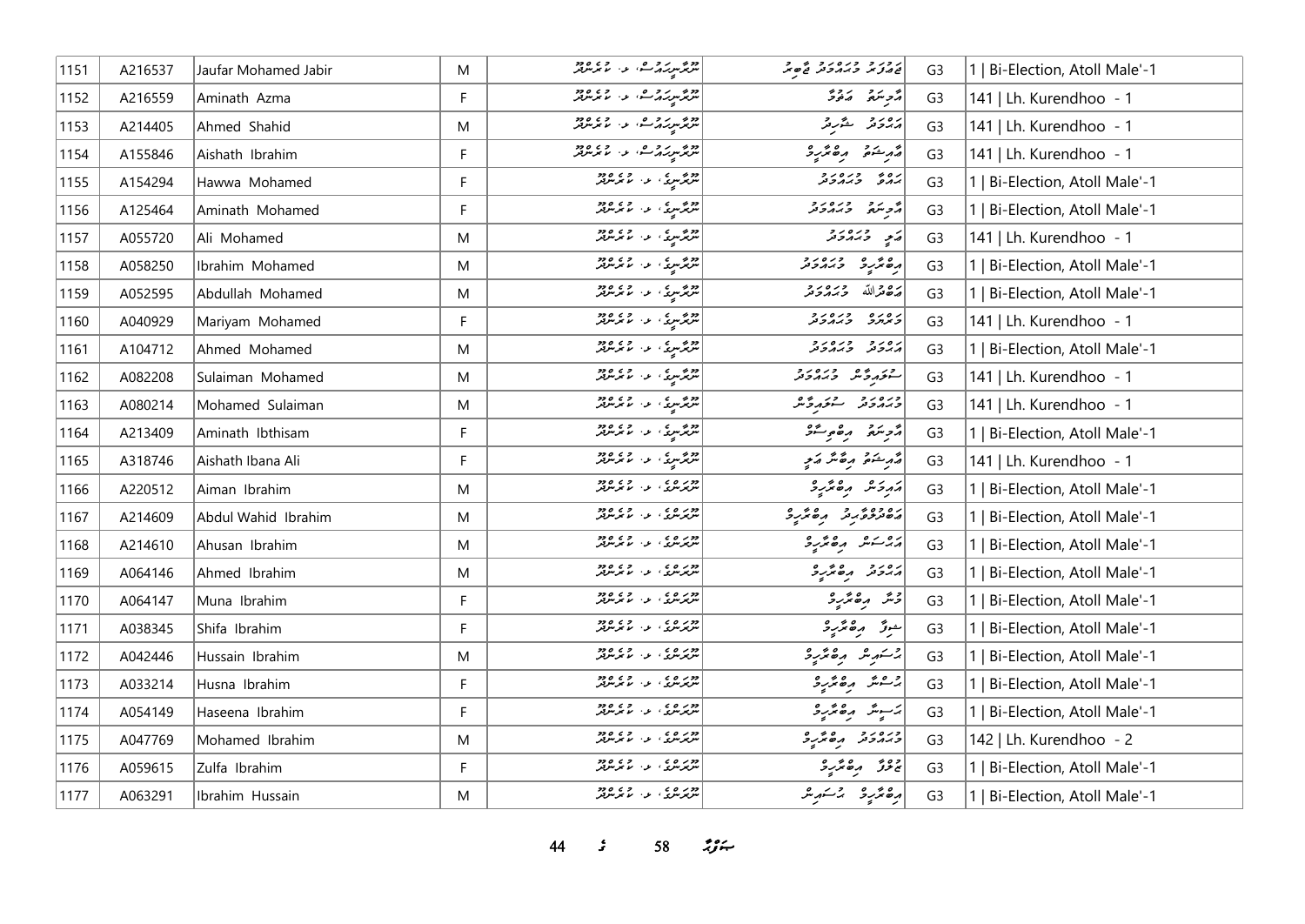| 1178 | A132412 | Ali Ibrahim               | M  | دور ۵ و ۵ و ۵ و وو<br>سرپرسري او از مربترلر                                                                                                                                                                                     | ړنې ره ټرکې                                      | G <sub>3</sub> | Bi-Election, Atoll Male'-1     |
|------|---------|---------------------------|----|---------------------------------------------------------------------------------------------------------------------------------------------------------------------------------------------------------------------------------|--------------------------------------------------|----------------|--------------------------------|
| 1179 | A150527 | Abdulla Ibrahim           | M  | دوره در در در دود.<br>سرپرسری او اما مرس                                                                                                                                                                                        | رَصْعَهْ اللّهُ مِنْ مِنْ رَحْبِهِ وَ            | G <sub>3</sub> | Bi-Election, Atoll Male'-1     |
| 1180 | A149765 | Mohamed Yaamin            | M  | دو و به و.<br>سربر پر ځور او د سرس                                                                                                                                                                                              | ورەرو گەچىگ                                      | G <sub>3</sub> | Bi-Election, Atoll Male'-1     |
| 1181 | A147533 | Zeenath Abdul Raheem      | F  | دو و به و د<br>سربر ۸٫۵ تن او او برسربر                                                                                                                                                                                         | س د و دره وه در و                                | G <sub>3</sub> | 1   Bi-Election, Atoll Male'-1 |
| 1182 | A049095 | Ahmed Abdul Raheem        | M  | دو و د د و .<br>سربر پر ه تر با بر سربر                                                                                                                                                                                         | رور د دووه د و                                   | G <sub>3</sub> | 141   Lh. Kurendhoo - 1        |
| 1183 | A009861 | Abdulla Abdul Raheem      | M  | מכביב כ<br>ייתוא הסברי עי מיא ייתוא                                                                                                                                                                                             | رە داللە ھەممەر دە                               | G <sub>3</sub> | 141   Lh. Kurendhoo - 1        |
| 1184 | A091028 | Abdul Gayoom Abdul Raheem | M  | מ כי י כי י ה כי הי<br>ייתיאה שיתו - י ה ה ייתה                                                                                                                                                                                 | גם כסגס מס גם כסגם<br>השינות באיות השינות הגיל   | G <sub>3</sub> | 1   Bi-Election, Atoll Male'-1 |
| 1185 | A213582 | Aminath Ibrahim           | F. | מ כלל כי ערי פי סמי                                                                                                                                                                                                             | أأزجنتم وهنزيرد                                  | G <sub>3</sub> | 141   Lh. Kurendhoo - 1        |
| 1186 | A213583 | Fathimath Abdul Raheem    | F  | ۶۶۵ م و د د د د د د د د د د                                                                                                                                                                                                     | أقروح ومعدومره                                   | G <sub>3</sub> | 1   Bi-Election, Atoll Male'-1 |
| 1187 | A213627 | Mohamed Abdul Raheem      | M  | מכללכ<br>ייתואו סבי עי עיתואו                                                                                                                                                                                                   | ورور د دووه د و                                  | G <sub>3</sub> | 141   Lh. Kurendhoo - 1        |
| 1188 | A213628 | Jameela Abdul Razzaq      | F. |                                                                                                                                                                                                                                 | <br>  نے چار میں مقدم محمد میں تح                | G <sub>3</sub> | 1   Bi-Election, Atoll Male'-1 |
| 1189 | A213630 | Aminath Nadhiya           | F. | מכללכ<br>ייתואו סבי עי עיתואו                                                                                                                                                                                                   | مَّحْرِ سَمَّعْ سَنَّبِرِ مَّنْ                  | G <sub>3</sub> | Bi-Election, Atoll Male'-1     |
| 1190 | A213631 | Haulath Abdul Razzaaq     | F  | دو و د د و و و و و و و و<br>سربر پر هاندار د از اما مرسرتر                                                                                                                                                                      | ג כג כ גם כם גם בב<br>גרגים השינו <i>ר יצר</i> ש | G <sub>3</sub> | 1   Bi-Election, Atoll Male'-1 |
| 1191 | A213633 | Aminath Shaushan          | F. | دو و به و.<br>سربر پر ځور او د سرس                                                                                                                                                                                              | أأرض المتوافق المحمد المستراتين                  | G <sub>3</sub> | 1   Bi-Election, Atoll Male'-1 |
| 1192 | A318770 | Aminath Ruva              | F  | מ כ כ כ כ כ<br>ייקיאו <i>ן ס</i> ב, י כ י מ יקייקה                                                                                                                                                                              | ړې په په لرو                                     | G <sub>3</sub> | 1   Bi-Election, Atoll Male'-1 |
| 1193 | A318771 | Mohamed Mazeen            | M  | دو و به و.<br>سربر پر ځور او د سرس                                                                                                                                                                                              | ورەرو كېرى                                       | G <sub>3</sub> | 141   Lh. Kurendhoo - 1        |
| 1194 | A345166 | Mohamed Zubair            | M  | מכללכ<br>ייתואו סבי עי מיתית                                                                                                                                                                                                    | כנסנכ בנגל                                       | G <sub>3</sub> | 1   Bi-Election, Atoll Male'-1 |
| 1195 | A245650 | Hawwa Zaheera             | F  | מ כי י כי י ה כי הי<br>ייתיאה שיתו - י ה ה ייתה                                                                                                                                                                                 | پروژ پریژ                                        | G <sub>3</sub> | 1   Bi-Election, Atoll Male'-1 |
| 1196 | A212940 | Mohamed Maisam            | M  | دون دار دی دود.<br>  سرچاری دار موسر مرکز                                                                                                                                                                                       | ورەرو دېرىك                                      | G <sub>3</sub> | 1   Bi-Election, Atoll Male'-1 |
| 1197 | A131886 | Ahmed Aboobakuru          | M  | در دي.<br>سره کې او د ماغر سرفر                                                                                                                                                                                                 | גפני נמניין                                      | G <sub>3</sub> | Bi-Election, Atoll Male'-1     |
| 1198 | A318763 | Aminath Maisha            | F. | دوري المستخدم وي ودوا<br>منهجة في المستخدم المستخدم                                                                                                                                                                             | مزجر متعدد المعتبة                               | G <sub>3</sub> | 1   Bi-Election, Atoll Male'-1 |
| 1199 | A221195 | Mohamed Raasif            | M  |                                                                                                                                                                                                                                 | ورەرو ئۆسىۋ                                      | G <sub>3</sub> | 1   Bi-Election, Atoll Male'-1 |
| 1200 | A354539 | Nafha Hussian             | F  | م شکره مرد از ۱۳۶۴ مرکز در ۱۳۶۵ مرکز در ۱۳۶۵ مرکز در ۱۳۶۵ مرکز در ۱۳۶۵ مرکز در ۱۳۶۵ مرکز در ۱۳۶۵ مرکز در ۱۳۶۵<br>مرکز در ۱۳۶۷ مرکز در ۱۳۶۷ مرکز در ۱۳۶۷ مرکز در ۱۳۶۵ مرکز در ۱۳۶۸ مرکز در ۱۳۶۵ مرکز در ۱۳۶۵ مرکز در ۱۳۶۵ مرکز د | بتروثه الرحشهاش                                  | G <sub>3</sub> | 142   Lh. Kurendhoo - 2        |
| 1201 | A213834 | Naseema Abdulla           | F. | م شوهر د.<br>مشتره د سرس                                                                                                                                                                                                        | <del>مَر</del> ىبوتْ   كەھەتراللە                | G <sub>3</sub> | 142   Lh. Kurendhoo - 2        |
| 1202 | A214601 | Ahmed Reehan              | M  |                                                                                                                                                                                                                                 | رەرد پرچم                                        | G <sub>3</sub> | 142   Lh. Kurendhoo - 2        |
| 1203 | A214594 | Neena Hussain             | F  | م شکره مرد از ۱۳۶۴ مرکز در ۱۳۶۵ مرکز در ۱۳۶۵ مرکز در ۱۳۶۵ مرکز در ۱۳۶۵ مرکز در ۱۳۶۵ مرکز در ۱۳۶۵ مرکز در ۱۳۶۵<br>مرکز در ۱۳۶۷ مرکز در ۱۳۶۷ مرکز در ۱۳۶۷ مرکز در ۱۳۶۵ مرکز در ۱۳۶۸ مرکز در ۱۳۶۵ مرکز در ۱۳۶۵ مرکز در ۱۳۶۵ مرکز د | سرینگر الرحمندر میں                              | G <sub>3</sub> | 142   Lh. Kurendhoo - 2        |
| 1204 | A214587 | Hussain Ahmed             | M  | ە ئەھرەرى بەر مەھمەدىن ئاسلام ئايرىلىرىدۇر.<br>مەسىم ئاسلام ئاسلام ئاسلام ئاسلام ئاسلام ئاسلام ئاسلام ئاسلام ئاسلام ئاسلام ئاسلام ئاسلام ئاسلام ئاسلام ئاسلام                                                                   | جر شهر شهر از مرد در حر                          | G <sub>3</sub> | 142   Lh. Kurendhoo - 2        |

*45 s* 58 *<i>z*<sub>3</sub> *i*</sup>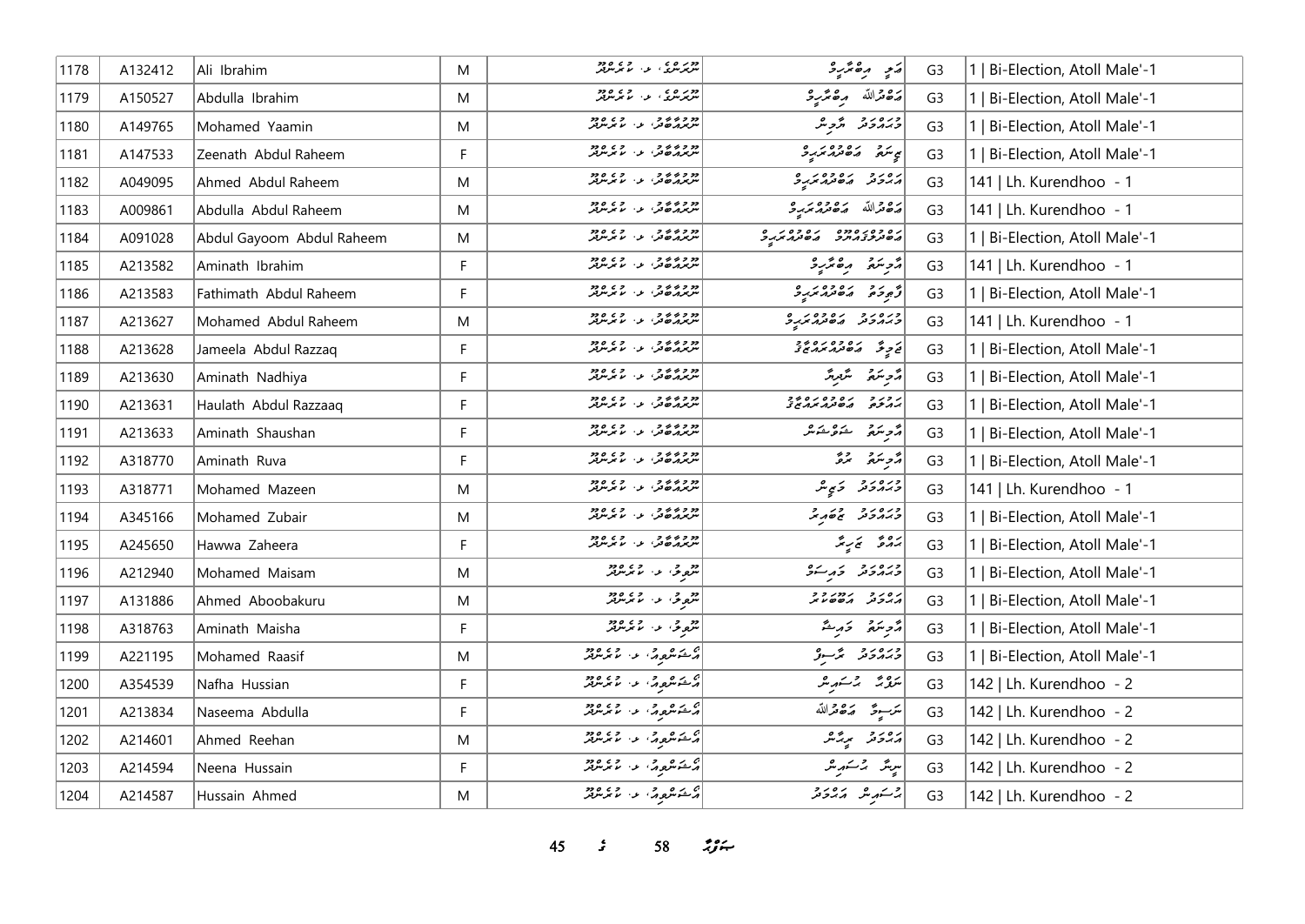| 1205 | A214320 | Muhusina Mohamed     | F           | م دي.<br>د سرچ، د ۱۰ سرسرمبر                                                                                                                                                                                                     | ووسوش ورەرو                     | G <sub>3</sub> | 141   Lh. Kurendhoo - 1        |
|------|---------|----------------------|-------------|----------------------------------------------------------------------------------------------------------------------------------------------------------------------------------------------------------------------------------|---------------------------------|----------------|--------------------------------|
| 1206 | A216402 | Ahmed Ibrahim        | M           | 20 مىلى، مەسىر مەھرىدىن كەن                                                                                                                                                                                                      | גפנים הפיתיים                   | G <sub>3</sub> | 141   Lh. Kurendhoo - 1        |
| 1207 | A216403 | Aminath Siyaza       | F           | 22 مىل، بەر يەرەدە<br>مەنبەت بەر ئىمە ئىرلىرىد                                                                                                                                                                                   | قرجر سوقريح                     | G <sub>3</sub> | 141   Lh. Kurendhoo - 1        |
| 1208 | A216405 | Abdulla Dhiras       | M           | 0.0 مر ما بر مرضور<br>  در ج مر الله مرضور                                                                                                                                                                                       | ح قوالله مرتزعه                 | G <sub>3</sub> | 141   Lh. Kurendhoo - 1        |
| 1209 | A101769 | Ibrahim Zuhail       | M           | 22 مىل، بەر بەرەدە<br>مەنبەت بەر بىر بىر بىرىدىك                                                                                                                                                                                 | رە ئرىر ئى ئەر                  | G <sub>3</sub> | 1   Bi-Election, Atoll Male'-1 |
| 1210 | A094797 | Moomina Ibrahim      | F           | 22 مىل، ئەربەر دەر<br>مەنبەل، ئەربابىر سرىلەر                                                                                                                                                                                    | در دیگر دهگرید                  | G <sub>3</sub> | 141   Lh. Kurendhoo - 1        |
| 1211 | A147010 | Mohamed Ahmed        | M           | 22 مىل، بەر بەر دەرد                                                                                                                                                                                                             | כנסנכ נסנכ<br>כגמכת הגכת        | G <sub>3</sub> | 141   Lh. Kurendhoo - 1        |
| 1212 | A220766 | Fathmath Shara       | F           | 22 مىل، مەسىر مەھ دە                                                                                                                                                                                                             | رُّجِوحَہُ شَہَرُّ              | G <sub>3</sub> | 141   Lh. Kurendhoo - 1        |
| 1213 | A215661 | Khadeeja Abdulla     | F           | ا د هموڅن <sup>.</sup> د لامرس                                                                                                                                                                                                   | تزمريح ضكاة لله                 | G <sub>3</sub> | 141   Lh. Kurendhoo - 1        |
| 1214 | A215119 | Abdul Rahman Yoosuf  | M           | پۇر ھەتتىر، ئەس ئەرەد                                                                                                                                                                                                            | נסכסנסים מכס<br>השנג גיבית תיינ | G <sub>3</sub> | 142   Lh. Kurendhoo - 2        |
| 1215 | A214440 | Ibrahim Waheed       | M           | ، و ه ه عرا د الم بر دود.<br><mark>از ژ</mark> هنگان از الم بر بردار                                                                                                                                                             | رە ئرىر ئىرىر                   | G <sub>3</sub> | 142   Lh. Kurendhoo - 2        |
| 1216 | A214441 | Hussain Zahidh       | M           |                                                                                                                                                                                                                                  | جستهریش پچ ریز                  | G <sub>3</sub> | 142   Lh. Kurendhoo - 2        |
| 1217 | A214442 | Yoosuf Akram         | M           |                                                                                                                                                                                                                                  | دو وه په ده بره ک               | G <sub>3</sub> | 1   Bi-Election, Atoll Male'-1 |
| 1218 | A214443 | Ahmed Aiman          | M           | 2006ء کھی تار میں موجود ہے۔<br>اگر تو سکھی تھے کہ میں میں موجود ہوتی ہے                                                                                                                                                          | أرور ومركبه                     | G <sub>3</sub> | 142   Lh. Kurendhoo - 2        |
| 1219 | A080902 | Fathimath Hussain    | F           | ، و ه ه عرا د الم بر دود.<br><mark>از ژ</mark> هنگان از الم بر بردار                                                                                                                                                             | د پرو پر شهر شر                 | G <sub>3</sub> | 142   Lh. Kurendhoo - 2        |
| 1220 | A214424 | Aminath Abdulla      | F           | ترەم ئەنگىرى، ئەس ئەرىرىد                                                                                                                                                                                                        | أُمُّحِ سَعَةً مَصْغَّدَاللَّهُ | G <sub>3</sub> | 142   Lh. Kurendhoo - 2        |
| 1221 | A215181 | Fathimath Mohamed    | F           | ترەمەد ئىرى بىر ئىش ئىش ئىشلار ئىشلار ئىشلار ئىشلار ئىشلار ئىشلار ئىشلار ئىشلار ئىشلار ئىشلار ئىشلار ئىشلار ئى<br>ئىشلار ئىشلار ئىشلار ئىشلار ئىشلار ئىشلار ئىشلار ئىشلار ئىشلار ئىشلار ئىشلار ئىشلار ئىشلار ئىشلار ئىشلار ئىشلا | و ده دره دره                    | G <sub>3</sub> | 142   Lh. Kurendhoo - 2        |
| 1222 | A213952 | Mohamed Ali          | M           | انمر وي .<br> نمر جه چې ان مانگرس لور                                                                                                                                                                                            | ورەر دىر                        | G <sub>3</sub> | 141   Lh. Kurendhoo - 1        |
| 1223 | A213953 | Mariyam Hassan       | F           | پر ۱۹۵۵ ور ۱۹۵۵ ور م                                                                                                                                                                                                             | دەرە برىك                       | G <sub>3</sub> | 141   Lh. Kurendhoo - 1        |
| 1224 | A213957 | Fathimath Mohamed    | F           | د ده .<br>د ه د د . د سرس                                                                                                                                                                                                        | و ده وره ده                     | G <sub>3</sub> | 141   Lh. Kurendhoo - 1        |
| 1225 | A213958 | Arifa Mohamed        | F           | بمهدى والمعموم                                                                                                                                                                                                                   | په دوره د د                     | G <sub>3</sub> | 141   Lh. Kurendhoo - 1        |
| 1226 | A213959 | Aminath Mohamed      | F           | بر وی در وی ورو                                                                                                                                                                                                                  | أأرو المرور وردور               | G <sub>3</sub> | 1   Bi-Election, Atoll Male'-1 |
| 1227 | A138115 | Mohamed Shareef      | M           | پره ده په په دور ده ده ده د                                                                                                                                                                                                      | ورەرو شەرۇ                      | G <sub>3</sub> | 1   Bi-Election, Atoll Male'-1 |
| 1228 | A215392 | Mariyam Abdul Kareem | $\mathsf F$ | ره د وي، په د دود                                                                                                                                                                                                                | و مره ده ده ده در و             | G <sub>3</sub> | 142   Lh. Kurendhoo - 2        |
| 1229 | A215396 | Ibrahim Abdul Kareem | M           | ره و وې د د وره وو.<br>بروني کې د لابرلن                                                                                                                                                                                         | ده مهره ده دور و                | G <sub>3</sub> | 142   Lh. Kurendhoo - 2        |
| 1230 | A220626 | Fathmath Suhuma      | F           | ره و ه ه ،<br>بروژ سو، ب الابر نزیر                                                                                                                                                                                              | و و دو دو د                     | G <sub>3</sub> | 1   Bi-Election, Atoll Male'-1 |
| 1231 | A214458 | Abdulla Aiman        | M           | ره دی .<br>برخوم ترکی . لا بر بر برتر                                                                                                                                                                                            | أضفض الله متصرح مثر             | G <sub>3</sub> | 1   Bi-Election, Atoll Male'-1 |

*sC 58 nNw?mS*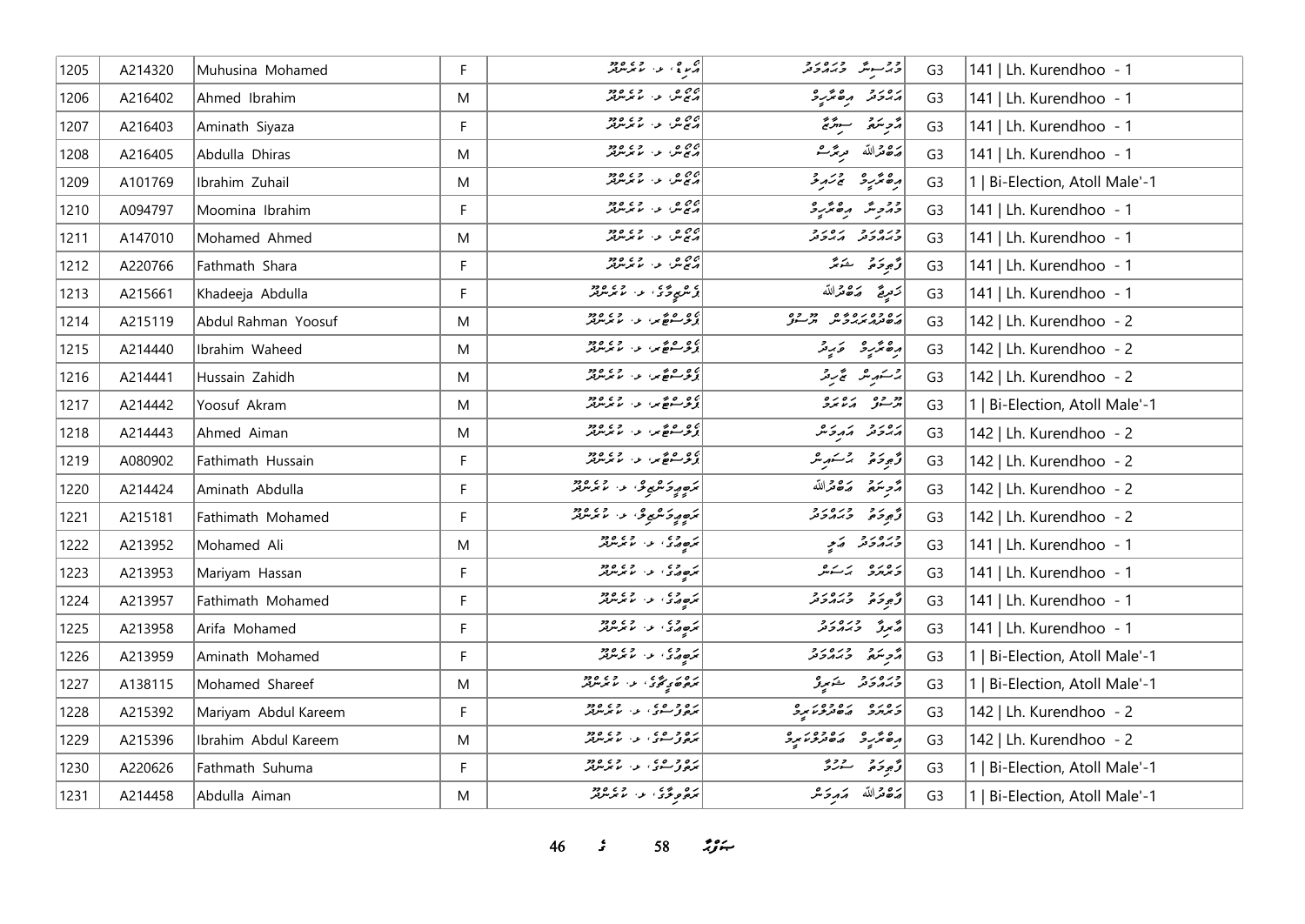| 1232 | A067271 | Ameena Yoosuf         | F  | ىرە ئەتتى، ئەس ئەرەدە                               | أەَجِبْرُ بْرْسُوْ                          | G <sub>3</sub> | 1   Bi-Election, Atoll Male'-1 |
|------|---------|-----------------------|----|-----------------------------------------------------|---------------------------------------------|----------------|--------------------------------|
| 1233 | A052119 | Abdulla Yoosuf        | M  | ده ده د د وه وده<br>مرده د د سرس                    | مَدْهُ مِنْ اللَّهُ مِنْ مِنْ وَمِنْ        | G <sub>3</sub> | Bi-Election, Atoll Male'-1     |
| 1234 | A052121 | Naseema Yoosuf        | F. | ره ده د د چروه                                      | ىئەسىر ھەر جۇ                               | G <sub>3</sub> | 1   Bi-Election, Atoll Male'-1 |
| 1235 | A076619 | Idrees Ismail         | M  |                                                     | أروزبر ومستورية                             | G <sub>3</sub> | 141   Lh. Kurendhoo - 1        |
| 1236 | A086376 | Aishath Sofoora       | F  | ر ه بره به به ده و ده<br>برس د د د د . د . د برسرتر | پی میکنده می سیزوی                          | G <sub>3</sub> | 141   Lh. Kurendhoo - 1        |
| 1237 | A123570 | Aminath Nuha          | F. | ر ه پر د د د .<br>بر سربا با اړ ی با بر سربر        | أزمر المراثر المراثر                        | G <sub>3</sub> | 1   Bi-Election, Atoll Male'-1 |
| 1238 | A216017 | Zareena Mohamed       | F. | ر ه پر د د د .<br>بر سربا با اړ د با بر سربر        | ىم پرىش ئەرەر ئ                             | G <sub>3</sub> | 141   Lh. Kurendhoo - 1        |
| 1239 | A216018 | Ahmed Fuad            | M  | ر ه پر د د د .<br>بر سربا با اړ ی . ب - با بر سربر  | برەر دەر                                    | G <sub>3</sub> | 141   Lh. Kurendhoo - 1        |
| 1240 | A216088 | Abdulla Idrees        | M  | ر ه پر د د د .<br>بر سربا با اړ کي ، - با بر سربر   | رەقەللە مەقرىبەت                            | G <sub>3</sub> | 141   Lh. Kurendhoo - 1        |
| 1241 | A216089 | Adam Idrees           | M  | ر ه پر د د د .<br>بر سربا با اړ ی . د . با بر سربر  | پژنزی پر پژنپر شر                           | G <sub>3</sub> | 141   Lh. Kurendhoo - 1        |
| 1242 | A216090 | Ismail Solah          | M  | ת סמכונים - כם סכב<br>ממתמשות ב' עי שממת            | رەۋرو بىۋە                                  | G <sub>3</sub> | 1   Bi-Election, Atoll Male'-1 |
| 1243 | A214807 | Fathimath Idrees      | F  |                                                     | ژُهِ دَهْ دِ مِرْسٍ و                       | G <sub>3</sub> | 1   Bi-Election, Atoll Male'-1 |
| 1244 | A214808 | Mohamed Idrees        | M  | ر ه بر د د د .<br>بر سربا با اړی ، بر ، با بر سربر  | دره رو پروری                                | G <sub>3</sub> | 141   Lh. Kurendhoo - 1        |
| 1245 | A220703 | Hawwa Amani           | F  |                                                     | برەپ كەۋس                                   | G <sub>3</sub> | 1   Bi-Election, Atoll Male'-1 |
| 1246 | A403496 | Fathimath Juhaina     | F  | ر و وه<br>برندچي، به الابرندي                       | وَجوحَهُ فَيَسَهِ مِنَّزٌ                   | G <sub>3</sub> | Bi-Election, Atoll Male'-1     |
| 1247 | A215399 | Zubaidha Moosa        | F. | ر و و و<br>برسرونو، بن با برسربر                    | جەمەر ئەس                                   | G <sub>3</sub> | Bi-Election, Atoll Male'-1     |
| 1248 | A214322 | Mariyam Jumaanaa      | F  | ر و و و<br>برسرونو، بن با برسربر                    | رەرە دۇنۇ                                   | G <sub>3</sub> | 142   Lh. Kurendhoo - 2        |
| 1249 | A214323 | Mohamed Jazlan        | M  | ر و و و<br>برسرونو، بر با برسربر                    | ورەر دەر دەۋر                               | G <sub>3</sub> | 142   Lh. Kurendhoo - 2        |
| 1250 | A140991 | Ibrahim Mohamed       | M  | د ه وه<br>د سرچهي، د ، ما مرس                       | ده نگرده ورورو                              | G <sub>3</sub> | 142   Lh. Kurendhoo - 2        |
| 1251 | A138215 | Abdul Shakoor Mohamed | M  | بره دي الله المستقبل                                | ره وه ردد و دره رو<br>مەھەرم شىرىمى كەرمەتر | G <sub>3</sub> | 1   Bi-Election, Atoll Male'-1 |
| 1252 | A119737 | Mohamed Abdul Aleem   | M  | بره ی می از ۲۵ ورو                                  | כממכני מסינת הפ                             | G <sub>3</sub> | 1   Bi-Election, Atoll Male'-1 |
| 1253 | A213303 | Rahma Mohamed         | F  | برخوی از انگریزی                                    | ره وره رو<br>بربرگ وبرمرونر                 | G <sub>3</sub> | 1   Bi-Election, Atoll Male'-1 |
| 1254 | A213295 | Mariyam Ibrahim       | F  | برمرغزمی، از اس بر مرتبر                            | د مرمزد مقدیر د                             | G <sub>3</sub> | 1   Bi-Election, Atoll Male'-1 |
| 1255 | A213300 | Raheema Mohamed       | F  | ار وه د او د ده ده د                                | كريدة وره رد                                | G <sub>3</sub> | Bi-Election, Atoll Male'-1     |
| 1256 | A213301 | Ahmed Najaah          | M  | ره ده د ۱۶۵، ده.<br>مرس د د سامبرس                  | رەر پەر                                     | G <sub>3</sub> | Bi-Election, Atoll Male'-1     |
| 1257 | A216299 | Abdul Aleem Sobah     | M  | بره دي الله المسلم ودو                              | رە دەر دە بەھ                               | G <sub>3</sub> | 1   Bi-Election, Atoll Male'-1 |
| 1258 | A216300 | Aishath Rashfa        | F  | ر و ،<br>برنگرفرموس از ما برنگرفتر                  | قەربىئەق ئىرىشۇ ئى                          | G <sub>3</sub> | 142   Lh. Kurendhoo - 2        |

*47 s* 58 *<i>z*<sub>3</sub> *i*</sup>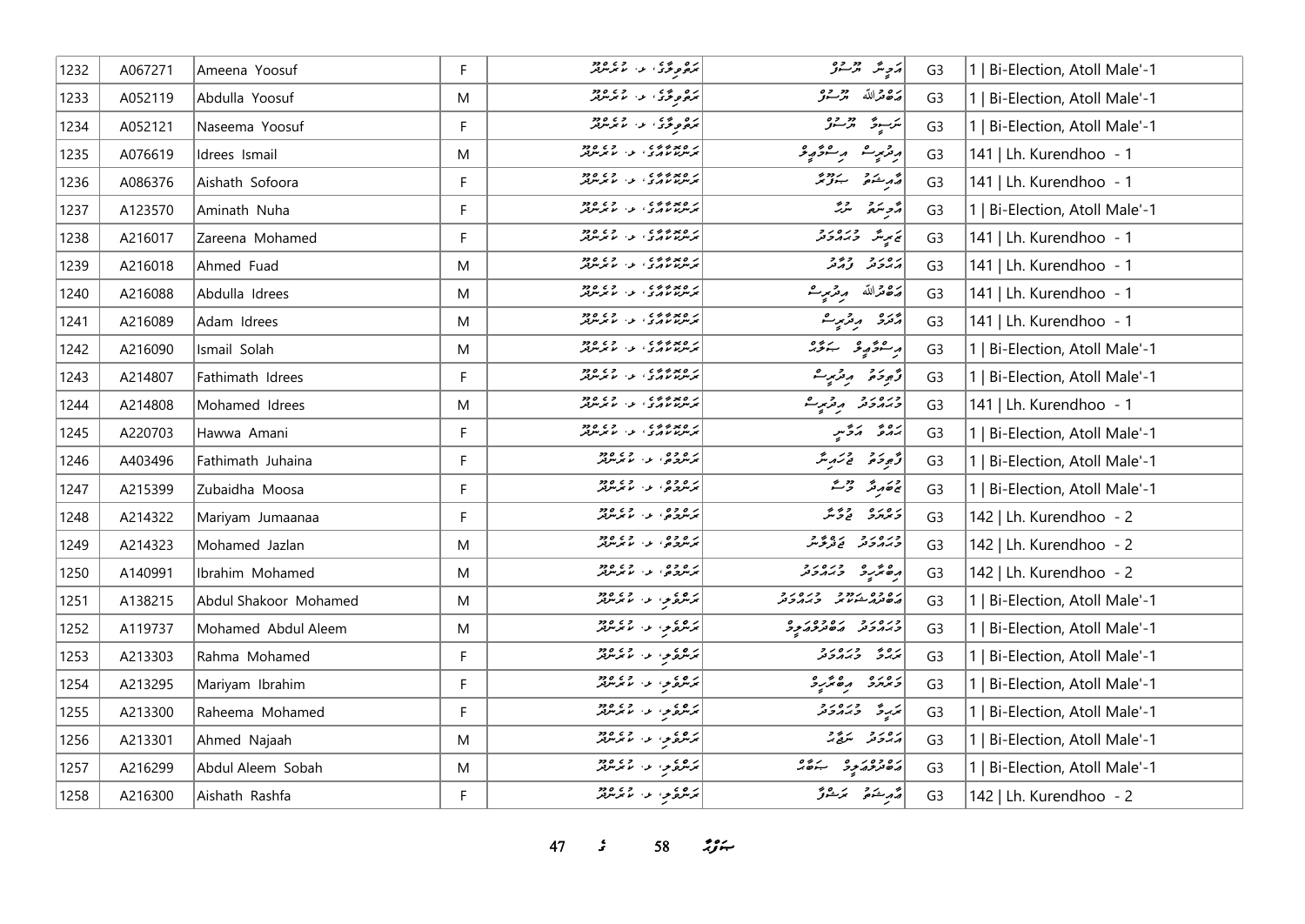| 1259 | A220736 | Rugiyyath Suaadh        | F | برنده د به در ۲۶۵،۵۲۰                      | و ه د و د و و<br>مرتو د جو د مرکز                   | G <sub>3</sub> | 1   Bi-Election, Atoll Male'-1 |
|------|---------|-------------------------|---|--------------------------------------------|-----------------------------------------------------|----------------|--------------------------------|
| 1260 | A213971 | Ali Riyaz               | M | برړی د دي.                                 | پرو پروگ                                            | G <sub>3</sub> | 141   Lh. Kurendhoo - 1        |
| 1261 | A215380 | Maimoona Yoosuf         | F | ىرىم ش ئىس مەھرىش ئۆ                       | در دور دور ده                                       | G <sub>3</sub> | 142   Lh. Kurendhoo - 2        |
| 1262 | A220612 | Ahmed Humaish Athif     | M | ىرىم ش، ئەس ئوي ھەج                        | رەر د در دۇر گەۋ                                    | G <sub>3</sub> | 1   Bi-Election, Atoll Male'-1 |
| 1263 | A220683 | Abdulla Shiyaah Hussain | M | ه ده ، د ، د ود                            | رەقراللە ھەر <i>گە جىسكەر بىر</i>                   | G <sub>3</sub> | 1   Bi-Election, Atoll Male'-1 |
| 1264 | A220687 | Aminath Shafana         | F | ه ده ه<br>برع در دی از اما برسربر          | د پر سر پروگر                                       | G <sub>3</sub> | 1   Bi-Election, Atoll Male'-1 |
| 1265 | A152154 | Hussain Adam            | M | ه ده ه<br>نرو در ده از موسربر              | جر شهر شهره المحرو                                  | G <sub>3</sub> | 141   Lh. Kurendhoo - 1        |
| 1266 | A212874 | Mohamed Shujau          | M | ه ده ه<br>برع در در ۱۶ سرس در              | وره رو د ووو<br><i>وبر دو</i> تر شو <sub>قع ه</sub> | G <sub>3</sub> | 1   Bi-Election, Atoll Male'-1 |
| 1267 | A212867 | Waheedha Abdulla        | F | ه دره در در ورود.<br>مرو در در از مرس بر   | عَرَيْتُمْ صَهْ حَمَّاللَّهُ                        | G <sub>3</sub> | 141   Lh. Kurendhoo - 1        |
| 1268 | A049018 | Mohamed Aslam           | M | مرده ده در در دود.<br>مود ترد ۱۰ ما مرس پس | ورەرو كەھرە                                         | G <sub>3</sub> | 1   Bi-Election, Atoll Male'-1 |
| 1269 | A047068 | Fathimath Nashwa        | F | بره د د د د د د                            | توجو حرم عرض                                        | G <sub>3</sub> | 1   Bi-Election, Atoll Male'-1 |
| 1270 | A026705 | Ahmed Mohamed           | M | ر و ه<br>مرکز فرق الله الله مرکز لر        | גפניק כגופניק                                       | G <sub>3</sub> | 1   Bi-Election, Atoll Male'-1 |
| 1271 | A025048 | Naseema Shafeeq         | F | برره به شه د ۱۵۵۰ ورو                      | لترسيرة التكنولوني                                  | G <sub>3</sub> | 1   Bi-Election, Atoll Male'-1 |
| 1272 | A092294 | Hussain Nasheed         | M | وه ده.<br>بربرگ <i>ر</i> ښتن د بابرس       | چرىسىم ئىر                                          | G <sub>3</sub> | 1   Bi-Election, Atoll Male'-1 |
| 1273 | A094449 | Ali Naseem              | M | وه ره.<br>بربرد جنگه د ۱۰ مرس              | رَمِي سَرَسِيرَ                                     | G <sub>3</sub> | 141   Lh. Kurendhoo - 1        |
| 1274 | A073333 | Abdulla Shafeeg         | M | د وه دره .<br>بربرگر جوها الله الله برس    | پر چ ترالله شمو <i>ر چ</i>                          | G <sub>3</sub> | 1   Bi-Election, Atoll Male'-1 |
| 1275 | A111222 | Abdul Nasir Shafeeg     | M | د وه ره.<br>بربرد ښوه، د ۱۰ سرس            | <br>  دەۋەشبەنى خىرىقى                              | G <sub>3</sub> | 1   Bi-Election, Atoll Male'-1 |
| 1276 | A112211 | Farhana Shafeeg         | F | برره شده و در دود                          | زِیرْ پَرٌ شَمَوِیْ                                 | G <sub>3</sub> | 1   Bi-Election, Atoll Male'-1 |
| 1277 | A123575 | Yasir Shafeeq           | M | د وه دره .<br>بربرگر ۱۰ سومبرس             | ئۇسىرنى كەنبى                                       | G <sub>3</sub> | 1   Bi-Election, Atoll Male'-1 |
| 1278 | A123562 | Haleemath Shafeeg       | F | برره شده و استرس                           | برَجِرةُ جَرَبٍّ                                    | G <sub>3</sub> | 1   Bi-Election, Atoll Male'-1 |
| 1279 | A214260 | Mamdhooha Shafeeg       | F | د وه دره .<br>بربرگر جوها الله الله برس    | د ه دو عبد السکو د حالي تو                          | G <sub>3</sub> | 1   Bi-Election, Atoll Male'-1 |
| 1280 | A214269 | Aishath Thauheeda       | F | د وه دره .<br>بربرگر جوها الله الله برس    | د مشهور مور د د ک                                   | G <sub>3</sub> | 141   Lh. Kurendhoo - 1        |
| 1281 | A214272 | Hawwa Nauma             | F | وه ده.<br>بربرگ <i>ر</i> ښتن د بابرس       | برە ئەردە                                           | G <sub>3</sub> | 1   Bi-Election, Atoll Male'-1 |
| 1282 | A214274 | Aminath Niuma           | F | د وه ره.<br>بربرد ښوه، د ۱۰ سرس            | הכתה תגל                                            | G <sub>3</sub> | 1   Bi-Election, Atoll Male'-1 |
| 1283 | A214247 | Mohamed Shafeeg         | M | وه دره.<br>بربرد ۶۰۰ و ۲۰۰ مرس             | ورەر دىر ئەر                                        | G <sub>3</sub> | 141   Lh. Kurendhoo - 1        |
| 1284 | A214254 | Hajara Abdul Rahman     | F | برره بره، د. دره دو<br>برره بره، د. ما برس | ور و ده ده ده وه.<br>رقع گر می هم مرکز گر           | G <sub>3</sub> | 141   Lh. Kurendhoo - 1        |
| 1285 | A076480 | Adam Anil Ahmed         | M | برد مره ک د الا بر مرد                     | پروه کمیرو کردوند                                   | G <sub>3</sub> | 141   Lh. Kurendhoo - 1        |

**48** *s* **58** *n***<sub>3</sub> <b>***n*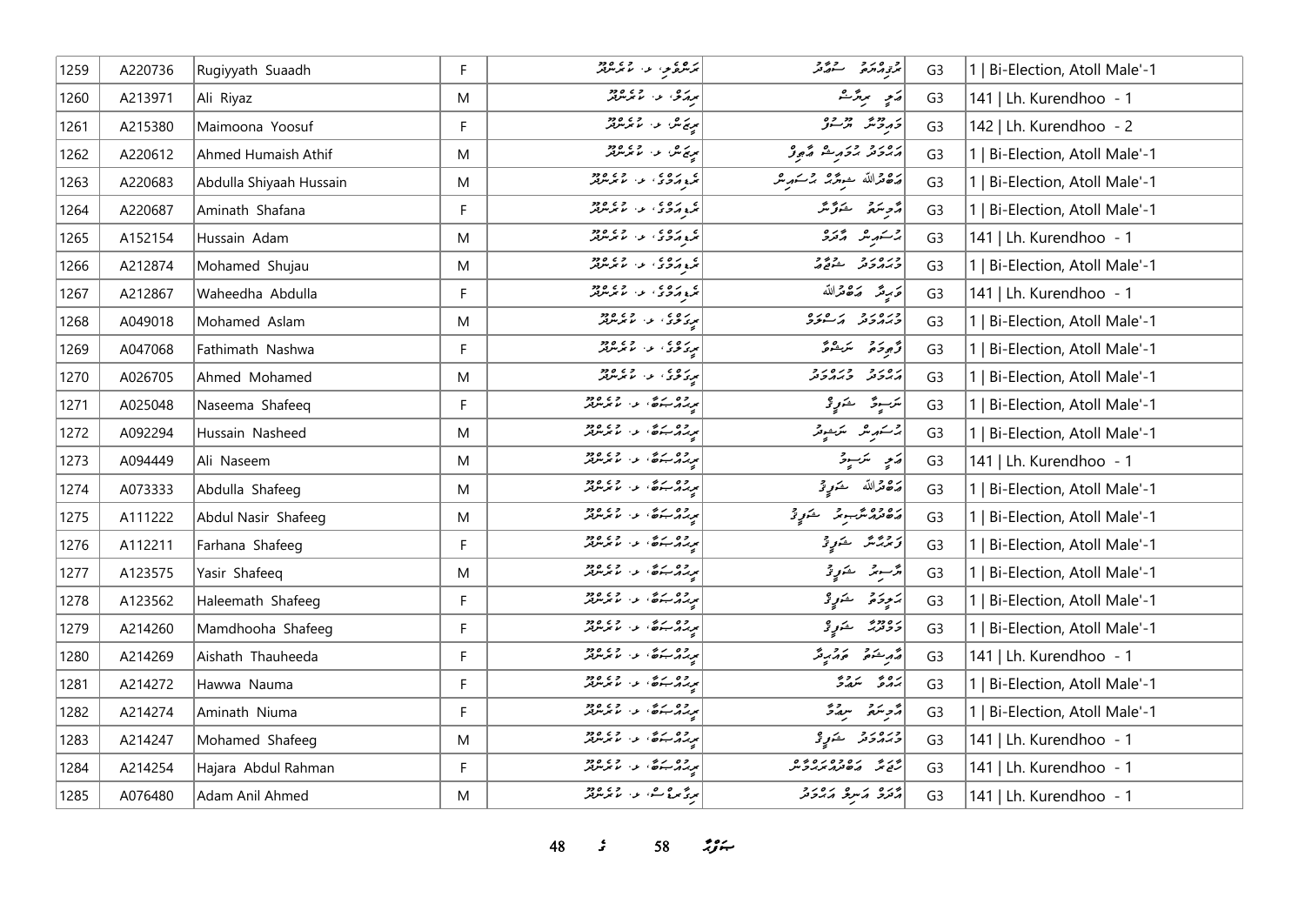| 1286 | A086371 | Aishath Zeena        | F. | برگە بوق كەرەپ ئويما ئۆسرىتىر                                           | ۇرىشقۇ بېرىگە                        | G <sub>3</sub> | 1   Bi-Election, Atoll Male'-1 |
|------|---------|----------------------|----|-------------------------------------------------------------------------|--------------------------------------|----------------|--------------------------------|
| 1287 | A096752 | Aishath Maasha       | F  | برگەرەك، بەر ئەرەدە                                                     | أَمَّامِ شَمَعَ رَّحْشَ              | G <sub>3</sub> | 1   Bi-Election, Atoll Male'-1 |
| 1288 | A027832 | Abdulla Ziyad        | M  | برد من شار ده ده ده                                                     | پر چ قرالله می <del>ب</del> ر قر     | G <sub>3</sub> | 1   Bi-Election, Atoll Male'-1 |
| 1289 | A038307 | Abdul Wahid Ahmed    | M  | برد مره ک د الا بر مرد                                                  | رە دەھرى رەرد                        | G <sub>3</sub> | 1   Bi-Election, Atoll Male'-1 |
| 1290 | A036342 | Mohamed Riyaz        | M  | برد مره ک د الا بر مرد                                                  | ورەرو بروگ                           | G <sub>3</sub> | 1   Bi-Election, Atoll Male'-1 |
| 1291 | A060559 | Abdul Ghani Ahmed    | M  | بردگیر و شهر در ۱۳۵۵                                                    | دەۋەتمىر كەردىر                      | G <sub>3</sub> | 141   Lh. Kurendhoo - 1        |
| 1292 | A332448 | Mariyam Maya         | F  | بردمی مده است.<br>بردمی مده است از ما برسربر                            | رەرە پە                              | G <sub>3</sub> | 1   Bi-Election, Atoll Male'-1 |
| 1293 | A366340 | Ahmed Rafhan Riyaz   | M  | مری مرد شد، اور اور دور                                                 | رور دی برویمر برگ <sup>م</sup> ت     | G <sub>3</sub> | 1   Bi-Election, Atoll Male'-1 |
| 1294 | A132316 | Aminath Shafeega     | F  | برره و ، او ، او ود                                                     | دَّحْرِ مَدَمٍ فَذَرٍ دَّ            | G <sub>3</sub> | 1   Bi-Election, Atoll Male'-1 |
| 1295 | A214276 | Ali Hamdhoon         | M  | مررة والمستعمل المستعملة                                                | مَعٍ بَهُ مِعْرَ مِنْ                | G <sub>3</sub> | 1   Bi-Election, Atoll Male'-1 |
| 1296 | A213504 | Mohamed Husham       | M  | <br>  بره و الله المرس                                                  | ورەرو ويەۋ                           | G <sub>3</sub> | 1   Bi-Election, Atoll Male'-1 |
| 1297 | A213505 | Aishath Ina          | F  | برة والمسلمة المسلمة                                                    | أقدم شمقم ويتر                       | G <sub>3</sub> | 1   Bi-Election, Atoll Male'-1 |
| 1298 | A213485 | Aminath Hana         | F. | برغ و المعامل المعرض و دو<br>  برغ مر المعامل المعرض المعرض             | مەجەسى ئەنگە                         | G <sub>3</sub> | 142   Lh. Kurendhoo - 2        |
| 1299 | A056653 | Ibrahim Mohamed Koi  | M  | برة والمسلمة المسلمة                                                    |                                      | G <sub>3</sub> | 142   Lh. Kurendhoo - 2        |
| 1300 | A060782 | Aminath Hassan       | F  | ام وی در وی مورد<br>  ترسری در ماترسرفر                                 | أأزوينهم بمسكس                       | G <sub>3</sub> | 1   Bi-Election, Atoll Male'-1 |
| 1301 | A042963 | Abdul Wahid Umar     | M  | ە دە .<br>ئىرسى . ئا ئىرس                                               | ره وه در ور و                        | G <sub>3</sub> | 142   Lh. Kurendhoo - 2        |
| 1302 | A220518 | Ibrahim Mifrah       | M  | ە دە .<br>ئىرسى:   ئ .   ئەترىس                                         | أرەنزرو دۇنز                         | G <sub>3</sub> | 142   Lh. Kurendhoo - 2        |
| 1303 | A010473 | Abdulla Shakir       | M  | ترځسري، عن الانگرېزيور                                                  | أرَّدُهُ مَّدَّاسٍ مُتَّدَّمِ مِّدَ  | G <sub>3</sub> | 1   Bi-Election, Atoll Male'-1 |
| 1304 | A096212 | Huda Mohamed         | F. | ام شکوری او داده<br>مرگ در استفاده به موسوله                            | وه وره رو<br>رنگ وبه دونر            | G <sub>3</sub> | 1   Bi-Election, Atoll Male'-1 |
| 1305 | A213861 | Hassaan Mohamed      | M  | ج ڪسيءَ په سمبر مريد<br>پرڪسيءَ په سمبر مريد                            | برو شهر اوره رو                      | G <sub>3</sub> | 1   Bi-Election, Atoll Male'-1 |
| 1306 | A216439 | Nafeesa Abdulla      | F  | ە ەھمىي، ئەسمەتتەرەدە<br>مەنبى ھەيي، ئەسمەتتىرىلىر                      | سَرَمٍ کُے صَ <sub>ّ</sub> قہ اللّٰہ | G <sub>3</sub> | 141   Lh. Kurendhoo - 1        |
| 1307 | A216460 | Ahmed Nasif          | M  | ج چ چ مي، عرد المستوفر<br>  سرچ چ مي، عرد الله سربسرفر                  | رەرو ش-د <sub>ۇ</sub>                | G <sub>3</sub> | 1   Bi-Election, Atoll Male'-1 |
| 1308 | A216463 | Adam Thaufeeq        | M  | ە ە ھ <sub>ە</sub> بەلىرىن ھە مەھ<br>ئىر ئىم ھەمىرىن ئىس ئىرلىرىدىن ھەم | دره دروه                             | G <sub>3</sub> | 1   Bi-Election, Atoll Male'-1 |
| 1309 | A216464 | Aishath Hasna        | F  | 00 مۇمەر، بەر 2005.<br>مەنبەھ قىي، بەر سىمبىرلىر                        | أقمد ينقو برعيق                      | G <sub>3</sub> | 141   Lh. Kurendhoo - 1        |
| 1310 | A096404 | Ibrahim Abdul Rahman | M  | پرچ وَّ پر ، د ، پرچ وجو                                                |                                      | G <sub>3</sub> | 141   Lh. Kurendhoo - 1        |
| 1311 | A075245 | Mohamed Abdul Rahman | M  | دە ئەتەر، ئەس ئەدە                                                      | כנסנכ נסכסנספים<br>קממכת מסתמאיכית   | G <sub>3</sub> | 141   Lh. Kurendhoo - 1        |
| 1312 | A150439 | Abdul Rahman Ibrahim | M  | ص ص ح مي، عن المسلم من ص ص ح م                                          | גם כם גם ביבי הפיציב                 | G <sub>3</sub> | 141   Lh. Kurendhoo - 1        |

*49 s* 58 *i*<sub>S</sub> $\approx$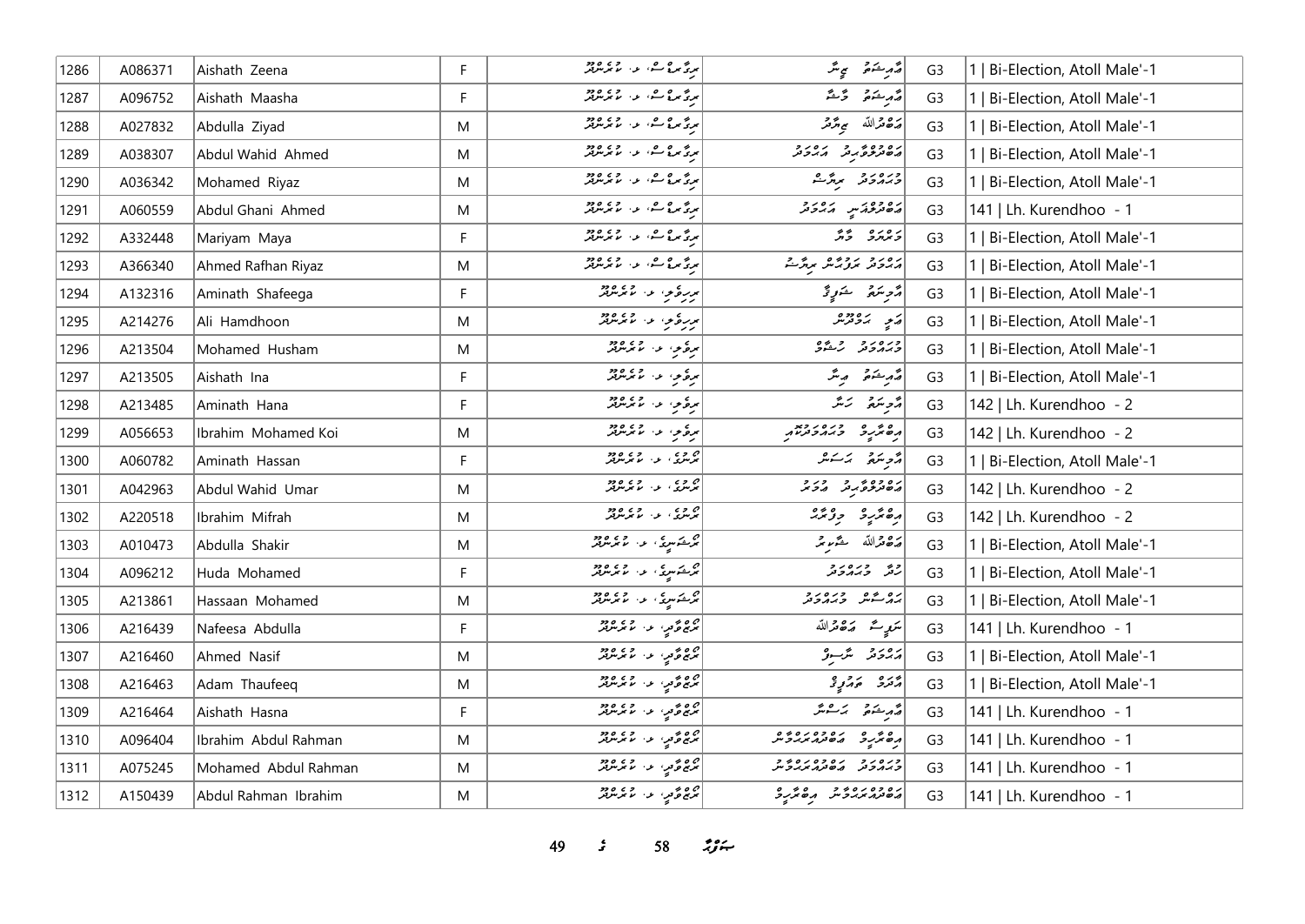| 1313 | A152732 | Ibrahim Yaugoob        | M | روه د در دور<br>سول د بابوس                            | ופת כיור ביורד<br>הפתקב תהצים       | G <sub>3</sub> | 142   Lh. Kurendhoo - 2        |
|------|---------|------------------------|---|--------------------------------------------------------|-------------------------------------|----------------|--------------------------------|
| 1314 | A214289 | Aminath Ali            | F | روه.<br>سگو، او اس ما مرسومتر                          | أزوينهم أرمو                        | G <sub>3</sub> | 142   Lh. Kurendhoo - 2        |
| 1315 | A214313 | Aishath Wishama        | F |                                                        | أَيُّ مِنْ يَمْسُونَ مِنْ يَمْرُونَ | G <sub>3</sub> | 142   Lh. Kurendhoo - 2        |
| 1316 | A214315 | Mohamed Lisham         | M |                                                        | ورەرو بوشۇ                          | G <sub>3</sub> | 1   Bi-Election, Atoll Male'-1 |
| 1317 | A214316 | Ahmed Lishan           | M | مصور المعرض مع دين دي.<br>ستوفي الموس المعرض مع ديكر   | پرونز بوشگر                         | G <sub>3</sub> | 142   Lh. Kurendhoo - 2        |
| 1318 | A214317 | Ali Lifshan            | M | روه د روورو<br>سول د رموس                              | ړی ووځه                             | G <sub>3</sub> | 142   Lh. Kurendhoo - 2        |
| 1319 | A246785 | Liushad Ibrahim        | M | مەم بەر <i>مەن دە</i> م                                | دور شود رە ئرىرو                    | G <sub>3</sub> | 142   Lh. Kurendhoo - 2        |
| 1320 | A246789 | Lifshad Ibrahim        | M | ر ده .<br>سرگان دار موسوفر                             | در شور په مورد کل                   | G <sub>3</sub> | 142   Lh. Kurendhoo - 2        |
| 1321 | A245096 | Aishath Shaniyya Ahmed | F | شوی از اندیکر میزد                                     | أقهر شكافي المستحدث والمردور        | G <sub>3</sub> | 141   Lh. Kurendhoo - 1        |
| 1322 | A245104 | Ibrahim Shamail Ahmed  | M | شوی از اندیز میتواند                                   | رەڭرىق شۇرىق مەددىر                 | G <sub>3</sub> | 141   Lh. Kurendhoo - 1        |
| 1323 | A214077 | Zuhaira Ibrahim        | F | ا شو.<br>استو. ع. ما مرسومبر                           | جزیر پر مقدر د                      | G <sub>3</sub> | 141   Lh. Kurendhoo - 1        |
| 1324 | A212783 | Mohamed Shamil Ahmed   | M | مصري المرس دي مصر ديور<br>  سنگيري الله الله معرض معرض | ورەر د شور ئەرەر د                  | G <sub>3</sub> | 141   Lh. Kurendhoo - 1        |
| 1325 | A048034 | Ahmed Mohamed          | M | روم د د ۱۶۵ <i>۵ وه</i>                                | د ۱۵ د ۲۵ د و                       | G <sub>3</sub> | 141   Lh. Kurendhoo - 1        |
| 1326 | A066104 | Hussain Adam           | M | سۇقى، بەر مەھەم                                        | بر کے مربر مرکز کر                  | G <sub>3</sub> | 1   Bi-Election, Atoll Male'-1 |
| 1327 | A137847 | Mohamed Ziyad          | M | سەۋە ، بەر دەھ                                         | כנסנכ<br>כ <i>ה</i> גכת הת          | G <sub>3</sub> | Bi-Election, Atoll Male'-1     |
| 1328 | A213371 | Fauzan Hussain         | M | سەۋە ، بەر قەرەد                                       | رومى شەكەر ھ                        | G <sub>3</sub> | Bi-Election, Atoll Male'-1     |
| 1329 | A245615 | Livaaza Hussain        | F | رىمى ئەرەپەرە دەپلەر<br>سەن ئۇنى ئەرىپەرلىر            | مِرَةَ مَّذَ يَا يَسْتَهْرِيْنَ     | G <sub>3</sub> | 1   Bi-Election, Atoll Male'-1 |
| 1330 | A245617 | Fadhuva Hussain        | F | ر ده و.<br>ستوگها او از ما مرس                         | ترفرة الرحيم بثرا                   | G <sub>3</sub> | 1   Bi-Election, Atoll Male'-1 |
| 1331 | A348071 | Layaan Hussain         | M | ر ده و.<br>سکوگها او از اما مرس تور                    | كرومر بركتهر مر                     | G <sub>3</sub> | 142   Lh. Kurendhoo - 2        |
| 1332 | A270039 | Ali Sameeh Ibrahim     | M | سەھەتى بەر بولمەتلەر                                   | ړَي سَوِيرُ رِهْتَرِيدُ             | G <sub>3</sub> | 1   Bi-Election, Atoll Male'-1 |
| 1333 | A214279 | Mohamed Shafeeu        | M | ک مرکزی او در ۱۶۵ ور                                   | ورەر ئۇرۇ                           | G <sub>3</sub> | 1   Bi-Election, Atoll Male'-1 |
| 1334 | A080066 | Haleema Ali            | F | سەندىگە، بەر بەر بەر دە                                | پَنځِنَّ = اِپَنځِي                 | G <sub>3</sub> | 1   Bi-Election, Atoll Male'-1 |
| 1335 | A048844 | Ibrahim Shafeeq        | M | سەھەتى بەر بولمەتلەر                                   | رەپرىر ئىن ئۇ                       | G <sub>3</sub> | 1   Bi-Election, Atoll Male'-1 |
| 1336 | A082938 | Ibrahim Ismail         | M | رده ش. د. د ۲۶ وو                                      | أرە ئېرىدە بە ئاھرىيد               | G <sub>3</sub> | 142   Lh. Kurendhoo - 2        |
| 1337 | A123569 | Aishath Vishama        | F | رده می .<br>ستونتر، ب . با بوسهر                       | لأرشك وشكر                          | G <sub>3</sub> | 142   Lh. Kurendhoo - 2        |
| 1338 | A216151 | Mohamed Visham         | M | رده می د ماند می ود.<br>ستونگر، او ماند میرموتند       | ورەرو پەشك                          | G <sub>3</sub> | 1   Bi-Election, Atoll Male'-1 |
| 1339 | A216153 | Ismail Ibrahim         | M | رے پر دی ہ دو<br>ستونگ دار میں مربو                    | أرعونه وممرو                        | G <sub>3</sub> | 142   Lh. Kurendhoo - 2        |

*s*  $58$  *n***<sub>2</sub>** *n*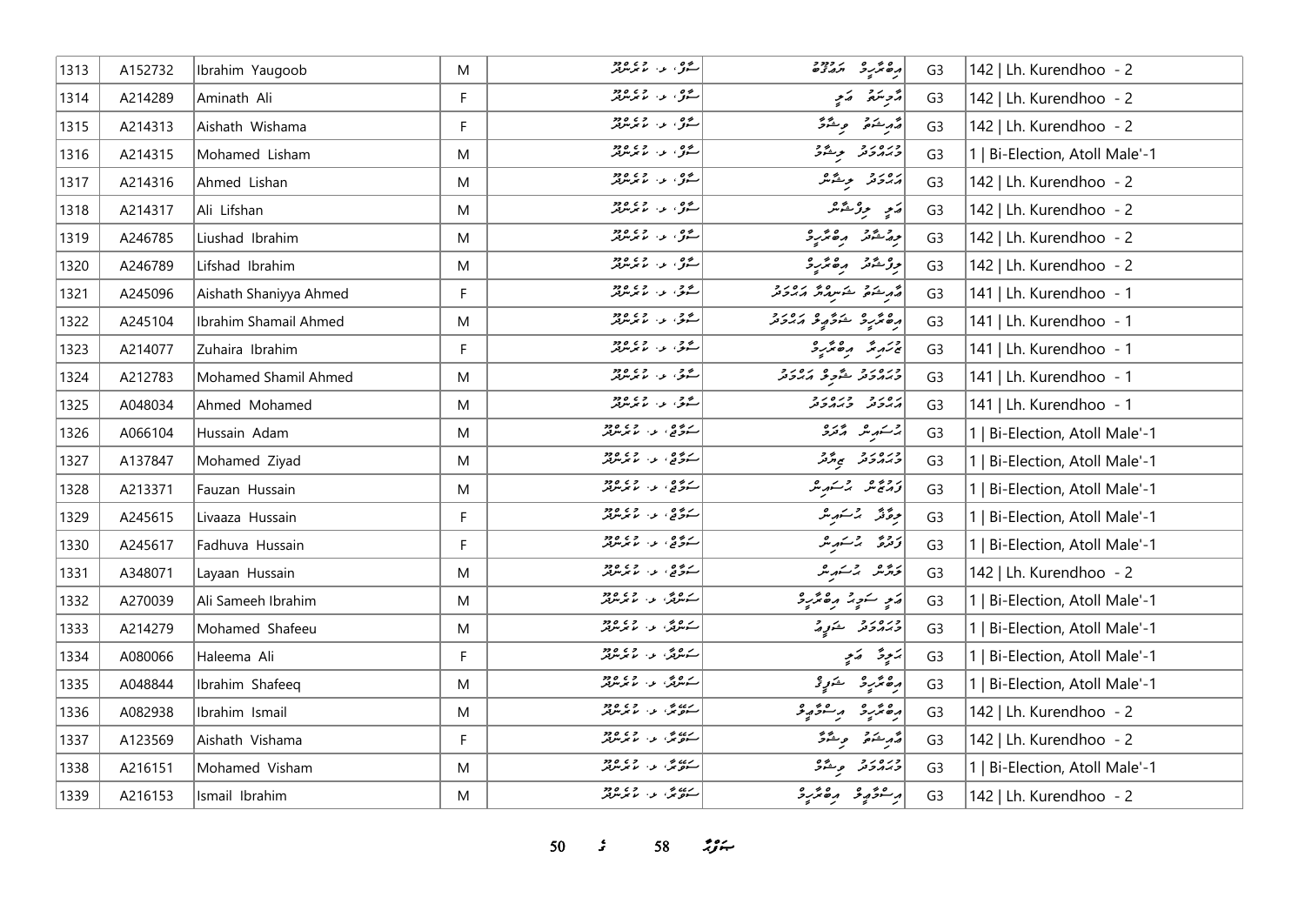| 1340 | A216155 | Ahmed Ibrahim           | M  | رے ہی۔<br>سنویں اور اما بوس                            | رور ده پر په                                                                                         | G <sub>3</sub> | 142   Lh. Kurendhoo - 2        |
|------|---------|-------------------------|----|--------------------------------------------------------|------------------------------------------------------------------------------------------------------|----------------|--------------------------------|
| 1341 | A216157 | Aminath Saadha          | F  | رده، بخد از ۲۵۵۵<br>سنومگر، بز، ما بوسرلو              | د پر پر پر پر                                                                                        | G <sub>3</sub> | 142   Lh. Kurendhoo - 2        |
| 1342 | A216159 | Abdul Rahman Mahidh     | M  | رده، بر در ۲۶۵۵<br>سوه بر در سربر برد                  | رە دەرەبور ئەر                                                                                       | G <sub>3</sub> | 142   Lh. Kurendhoo - 2        |
| 1343 | A216161 | Fathmath Saaiga         | F  | رده ش د روه ده<br>سوه ش د روبربربر                     | د پر د شهر د کار                                                                                     | G <sub>3</sub> | 1   Bi-Election, Atoll Male'-1 |
| 1344 | A216162 | Hafeeza Abdul Rahman    | F. | ردن ش د روه دو                                         | ر په ده ده ده ده و                                                                                   | G <sub>3</sub> | 142   Lh. Kurendhoo - 2        |
| 1345 | A212828 | Abdulla Yauqoob         | M  | سوسکار ؟ ، عزا بر بر برود.<br>پیرسکار ؟ ، عزا بر برود. | بره دالله بردود                                                                                      | G <sub>3</sub> | 142   Lh. Kurendhoo - 2        |
| 1346 | A212848 | Aminath Abdul Raheem    | F. | سوسکهر وي از انداز در ۱۹۶۵ وروپا                       | أمجم متعدد من المحمد المحمد المحمد المحمد المحمد المحمد المحمد المحمد المحمد المحمد المحمد المحمد ال | G <sub>3</sub> | 142   Lh. Kurendhoo - 2        |
| 1347 | A212852 | Mariyam Fiuna           | E  | سوسکار ؟ ، او ، او ما جرینولور                         | د ورو په د                                                                                           | G <sub>3</sub> | 1   Bi-Election, Atoll Male'-1 |
| 1348 | A212854 | Ali Firag               | M  | سوسکهره به الاس ۱۶۵۵<br>سوسکهره به الاس مرس            | ړی دیږ                                                                                               | G <sub>3</sub> | 142   Lh. Kurendhoo - 2        |
| 1349 | A212856 | Yamin Abdulla           | M  | سوسکار ؟ ، عزا بر بر برود.<br>پیرسکار ؟ ، عزا بر برود. | أمرَّحِ مَنْ مَدَّاللَّهُ                                                                            | G <sub>3</sub> | 142   Lh. Kurendhoo - 2        |
| 1350 | A212858 | Falaku Abdulla          | F  | سوسکور جي اور د ۱۵۵۵<br>په سوسکور جي اور سوچرسوچر      | ترتره الكافدالله                                                                                     | G <sub>3</sub> | 142   Lh. Kurendhoo - 2        |
| 1351 | A212859 | Fathimath Fatheeha      | F  | سوسکهر پی از ان ۱۶۵ وجود ا                             | وَّحِوَدَهُ ﴾ وَجِيدً                                                                                | G <sub>3</sub> | 142   Lh. Kurendhoo - 2        |
| 1352 | A351562 | Mohamed Irushaam        | M  | سوسکهر ج ، او دارد و در ۱۶ در د                        | ورەرو روشى                                                                                           | G <sub>3</sub> | 142   Lh. Kurendhoo - 2        |
| 1353 | A245112 | Ahmed Fauzan            | M  | اسوسکوری اور در ۲۶۵ ورو                                | رەرد روپر                                                                                            | G <sub>3</sub> | 142   Lh. Kurendhoo - 2        |
| 1354 | A212785 | Azeeza Abdulla          | F. | سوسکیلوی او در موجود د                                 | رسمي صحى مركزة الله                                                                                  | G <sub>3</sub> | 141   Lh. Kurendhoo - 1        |
| 1355 | A002987 | Ali Shameem             | M  | سوسکاندی، اور اور ۱۶۵۵                                 | ړَ په شَوِوْ                                                                                         | G <sub>3</sub> | 1   Bi-Election, Atoll Male'-1 |
| 1356 | A152172 | Mohamed Muaz            | M  | شەھ سەيرى بول بول ھەد                                  | כנסנכ כבב<br>כ <i>ה</i> תכת כבת                                                                      | G <sub>3</sub> | 141   Lh. Kurendhoo - 1        |
| 1357 | A214011 | Rugiyya Mohamed         | F  | شوھ سرچ کې د سر سرچر                                   | و وه و دره د و<br>بر <sub>نج م</sub> رکز و برمرونر                                                   | G <sub>3</sub> | 141   Lh. Kurendhoo - 1        |
| 1358 | A213424 | Shamsiyya Yauqoob       | F. | سوفره برقرم ها المستحمد المسترجمة                      | גם כב גבבבם<br>גבר תורת ותנגבים                                                                      | G <sub>3</sub> | 142   Lh. Kurendhoo - 2        |
| 1359 | A212938 | Ahmed Sajidh            | M  | سوفى مركز كم ها المستوفى ودو                           | پرورو گے۔<br>  پرونر گے۔                                                                             | G <sub>3</sub> | 142   Lh. Kurendhoo - 2        |
| 1360 | A212944 | Aishath Shara           | F  | سوفره برفرم ها والمستر مرد                             | رو شه تو ستوس                                                                                        | G <sub>3</sub> | 142   Lh. Kurendhoo - 2        |
| 1361 | A076701 | Mohamed Aboobakur       | M  | سوفى مركز كم ها الما مرسر للمر                         | כנסנכ נמנכב                                                                                          | G <sub>3</sub> | 1   Bi-Election, Atoll Male'-1 |
| 1362 | A245593 | Aminath Shahuma Mohamed | F. | سوقة مرقرم عن المعرض                                   | أثر بروا المرور وبرورو                                                                               | G <sub>3</sub> | 142   Lh. Kurendhoo - 2        |
| 1363 | A319747 | Hussain Shaheen Mohamed | M  | سوقة برقرم عن المعرض                                   | ج سکر سگر سگر سکر و جرم دی در د                                                                      | G <sub>3</sub> | 142   Lh. Kurendhoo - 2        |
| 1364 | A319748 | Hassan Shadih Mohamed   | M  | - وكر مركز مركز المستخرج مع المراكز                    | بر ده څورو وره دو                                                                                    | G <sub>3</sub> | 142   Lh. Kurendhoo - 2        |
| 1365 | A319749 | Ali Shahudan Mohamed    | M  | سوقة مرقرم عن الممر مرتد                               | در پره ده و دره د و                                                                                  | G <sub>3</sub> | 142   Lh. Kurendhoo - 2        |
| 1366 | A220757 | Ahmed Nafiz             | M  | 220 م م م م بر 230 م مر                                | پروتر - سُرِي                                                                                        | G <sub>3</sub> | 142   Lh. Kurendhoo - 2        |

**s**  $58$  *i***f**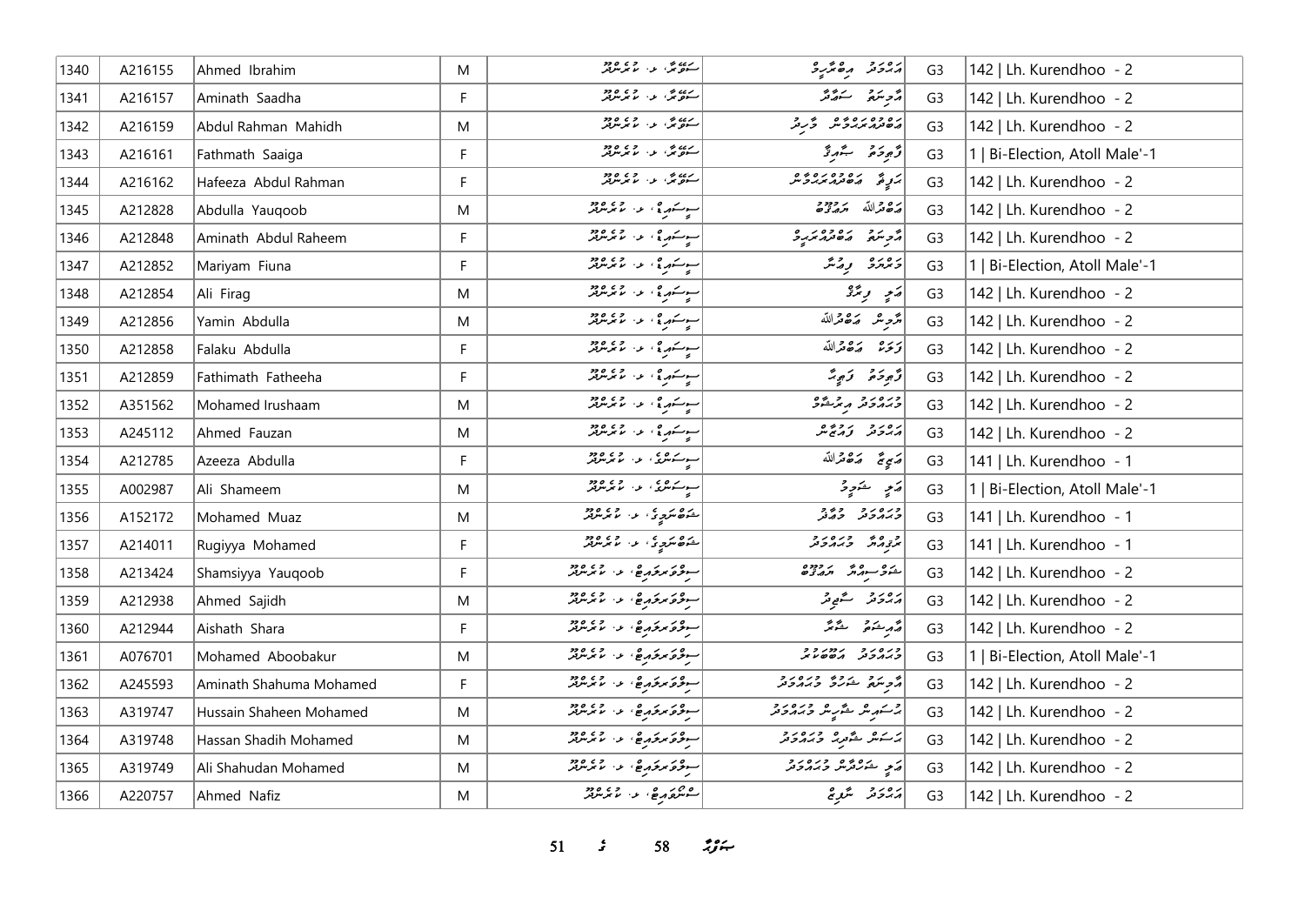| 1367 | A216395 | Hassan Habeeb          | M  | مورد ده د از ۲۵۵ ورو<br>سورتورها د الامر مریز                                                                     | $\frac{3}{2}$                                    | G <sub>3</sub> | 142   Lh. Kurendhoo - 2        |
|------|---------|------------------------|----|-------------------------------------------------------------------------------------------------------------------|--------------------------------------------------|----------------|--------------------------------|
| 1368 | A216396 | Ameena Abdul Rahman    | F  | ەم دەرە.<br>سوسرى مۇرىغ، ئەس مەسرىلىر                                                                             | ر و ده ده ده وه                                  | G <sub>3</sub> | 142   Lh. Kurendhoo - 2        |
| 1369 | A216397 | Mohamed Nazim Hassan   | M  |                                                                                                                   | ورەرو ئەرەبەتكە                                  | G <sub>3</sub> | 142   Lh. Kurendhoo - 2        |
| 1370 | A216398 | Nizam Hassan           | M  |                                                                                                                   | سۇق بەسكىر                                       | G <sub>3</sub> | 142   Lh. Kurendhoo - 2        |
| 1371 | A216399 | Abdulla Niyaz          | M  | مشروبه والمستحمل                                                                                                  | مَدْهَ قَرَاللّهُ مُعَرَّجٌ                      | G <sub>3</sub> | 142   Lh. Kurendhoo - 2        |
| 1372 | A216400 | Aishath Nizama         | F. | פרו פי ג' מידע בי                                                                                                 | رام عُمْدَة مِنْ يَوْمَحْ                        | G <sub>3</sub> | 1   Bi-Election, Atoll Male'-1 |
| 1373 | A216401 | Fathimath Nuzuhath     | F  | פת הפי עי תי מים בר                                                                                               | د پر د بر د بر د                                 | G <sub>3</sub> | 142   Lh. Kurendhoo - 2        |
| 1374 | A214428 | Latheefa Abdulla       | F  | مرسم دي و دي.<br>سرگان او د اما مرس                                                                               | تجبجوتر الكافدة الله                             | G <sub>3</sub> | 142   Lh. Kurendhoo - 2        |
| 1375 | A214430 | Mohamed Ibrahim        | M  | مىق، ئەس <i>مەنگە</i> ر                                                                                           | ورەرو مەھرىرو                                    | G <sub>3</sub> | 142   Lh. Kurendhoo - 2        |
| 1376 | A214433 | Fathimath Ibrahim      | F  | مره دي.<br>سرگان او اس مرس                                                                                        | أزوده مقترد                                      | G <sub>3</sub> | 142   Lh. Kurendhoo - 2        |
| 1377 | A214437 | Aminath Ibrahim        | F. |                                                                                                                   | أأزجتم وكالمربو                                  | G <sub>3</sub> | 142   Lh. Kurendhoo - 2        |
| 1378 | A065515 | Adam Naseer            | M  | مري .<br>سرگان دار موسوفر                                                                                         | أراده الكرسومر                                   | G <sub>3</sub> | 142   Lh. Kurendhoo - 2        |
| 1379 | A155766 | Ibrahim Moosa          | M  | دوره .<br>ستوف <sub>ع</sub> ی عه ما بوسرفر                                                                        | أرە ئۆرە بىق                                     | G <sub>3</sub> | 142   Lh. Kurendhoo - 2        |
| 1380 | A144770 | Mohamed Riyaz          | M  | دوره . د ووو<br>سیمرن <sub>ی</sub> د میگرمونو                                                                     | ورەرو بروگ                                       | G <sub>3</sub> | 142   Lh. Kurendhoo - 2        |
| 1381 | A216504 | Moosa Ibrahim          | M  | دوره .<br>سیمرنع ، د . ما مرس                                                                                     | د شهر موسمر د                                    | G <sub>3</sub> | 142   Lh. Kurendhoo - 2        |
| 1382 | A216507 | Aishath Nasra          | F. | دوره . د وه دود                                                                                                   | قەربىئەمۇر سىز يىتى                              | G <sub>3</sub> | 142   Lh. Kurendhoo - 2        |
| 1383 | A216508 | Ahmed Ibrahim          | M  | دوره ، د وه دود<br>ستولج ، د الانوليزيز                                                                           | رورو مهرود                                       | G <sub>3</sub> | 1   Bi-Election, Atoll Male'-1 |
| 1384 | A216511 | Abdulla Alim           | M  | دوره .<br>سیمربع ، د . ما مرسربر                                                                                  | مَدْهُ مَّدْ مَّ مِّرْحَمْ                       | G <sub>3</sub> | 1   Bi-Election, Atoll Male'-1 |
| 1385 | A046017 | Ibrahim Abdul Rahman   | M  | ا مەسكەنگەن ئەرەپ مەھرىس بىر<br>ساسىسكىنلىقى ئىسكى ئىسكىتىلىكى ئىسكىتىلىكى ئىسكىتىلىكى ئىسكىتىلىكى ئاسكىتىلىكى ئى | 04010701 040                                     | G <sub>3</sub> | 1   Bi-Election, Atoll Male'-1 |
| 1386 | A062331 | Fareeda Ibrahim        | F  |                                                                                                                   | زىرىتر بەھترىرى                                  | G <sub>3</sub> | 1   Bi-Election, Atoll Male'-1 |
| 1387 | A216487 | Aminath Lizee Ibrahim  | F. | سىسكىھرىقى مەسىمىتىرىغە                                                                                           | أروبتم وي رەئزېر                                 | G <sub>3</sub> | 1   Bi-Election, Atoll Male'-1 |
| 1388 | A216488 | Mohamed Farhan Ibrahim | M  | سىمەسىموگە، مەسمەسىرىدىن                                                                                          | ورەرو روپەش مەھەر 2                              | G <sub>3</sub> | 1   Bi-Election, Atoll Male'-1 |
| 1389 | A214575 | Abdulla Mohamed        | M  | م که شوی د استان دور                                                                                              | رە قراللە ئەرەبە                                 | G <sub>3</sub> | 1   Bi-Election, Atoll Male'-1 |
| 1390 | A076014 | Mohamed Abdul Rahman   | M  | <u>مى ئەھرى بەر جەھ ھەد</u>                                                                                       | כנסנכ נסכסנסגים<br>כגונכנ גם <i>נוגיגל</i> יניינ | G <sub>3</sub> | 1   Bi-Election, Atoll Male'-1 |
| 1391 | A073646 | Ahmed Niyaz            | M  | <u>مركز مركزي المركز ودو</u>                                                                                      | גפני ייתול                                       | G <sub>3</sub> | 1   Bi-Election, Atoll Male'-1 |
| 1392 | A093008 | Haleemath Rifa         | F  |                                                                                                                   | پر پر پر تر تر تر تر                             | G <sub>3</sub> | 1   Bi-Election, Atoll Male'-1 |
| 1393 | A215687 | Mohamed Ali            | M  | ے پر پھر اور وہ وہ                                                                                                | ورەر د كەي                                       | G <sub>3</sub> | 141   Lh. Kurendhoo - 1        |

**s**  $58$  *n***<sub>2</sub>**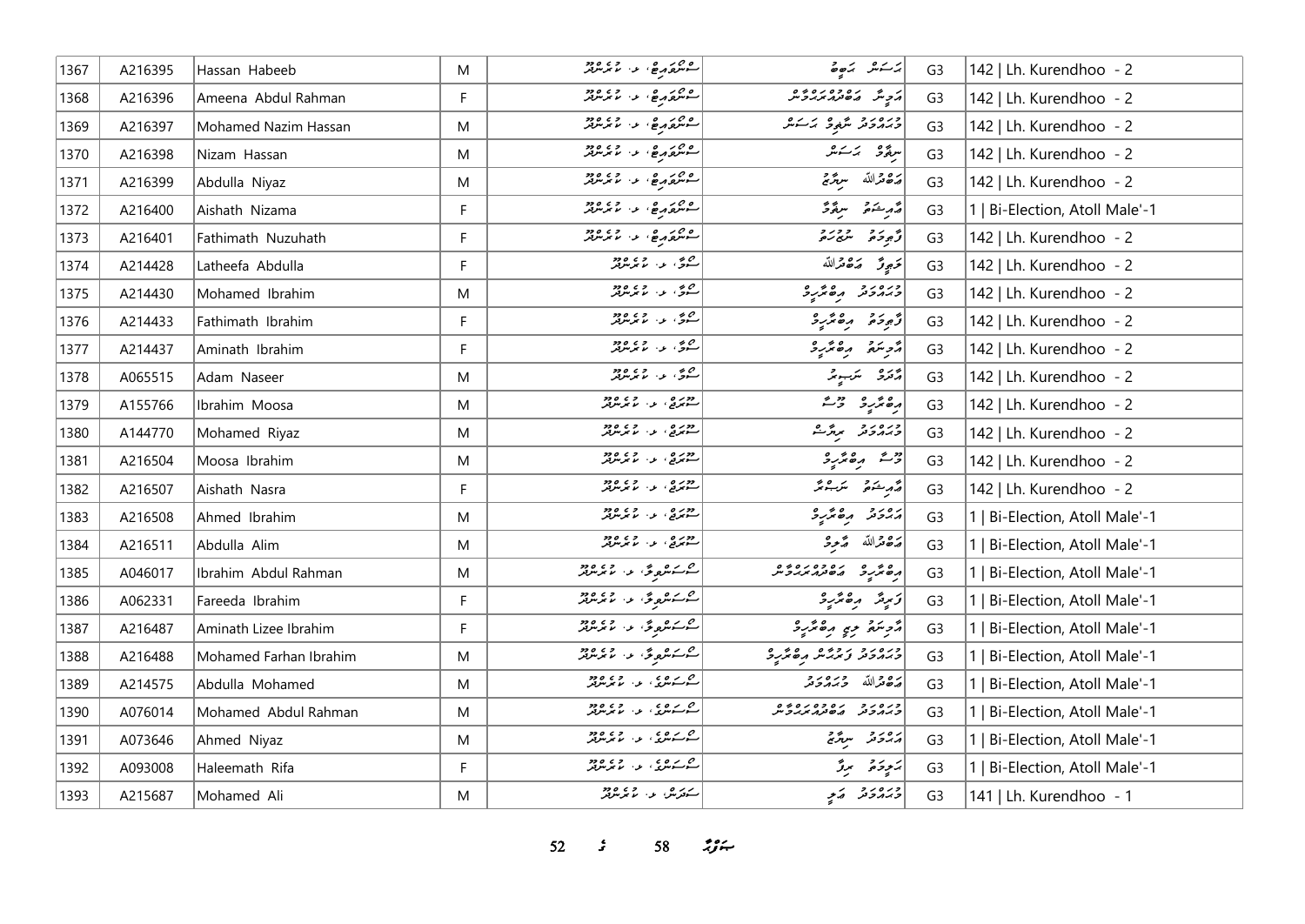| 1394 | A215688 | Aminath Zuha          | F | ے پر شہر ہے کہ میں<br>سکھر شہر اور اس کا میں میں میں میں                                             | أزوينده بالحا                                                                                       | G <sub>3</sub> | 141   Lh. Kurendhoo - 1        |
|------|---------|-----------------------|---|------------------------------------------------------------------------------------------------------|-----------------------------------------------------------------------------------------------------|----------------|--------------------------------|
| 1395 | A215689 | Fathimath Shuha       | F | ر در مهر در ۲۶۵،۵۶۰<br>سنترس او با موسوفر                                                            | توجوجو الشرش                                                                                        | G <sub>3</sub> | 141   Lh. Kurendhoo - 1        |
| 1396 | A220659 | Shafee Mohamed        | M | ے پر شہر ہے کہ میں<br>سکھر شہر اور اس کا میں میں میں میں                                             | رحم وره رو                                                                                          | G <sub>3</sub> | 1   Bi-Election, Atoll Male'-1 |
| 1397 | A220663 | Ahmed Shahee          | M | سکورش او او دو                                                                                       | پرویرو گے پ                                                                                         | G <sub>3</sub> | 141   Lh. Kurendhoo - 1        |
| 1398 | A220666 | Nuhaa Mohamed         | F | سكەرش ئەر مەھەم                                                                                      | رو وره رو<br>سرگ وبرورونو                                                                           | G <sub>3</sub> | 141   Lh. Kurendhoo - 1        |
| 1399 | A220671 | Aishath Jaleela       | F | شەتەش بەر بەيدىن ھەج                                                                                 | مەرخەم يې توپ                                                                                       | G <sub>3</sub> | 141   Lh. Kurendhoo - 1        |
| 1400 | A318759 | Hamid Anas Mohamed    | M | ه ده در در ۲۶۵ ورو<br>سرچ بن او اما برس                                                              | يحوفر مكرام وره رو                                                                                  | G <sub>3</sub> | 141   Lh. Kurendhoo - 1        |
| 1401 | A215969 | Aminath Ibrahim       | F |                                                                                                      | دوسمه مقترعه                                                                                        | G <sub>3</sub> | 141   Lh. Kurendhoo - 1        |
| 1402 | A215972 | Aishath Nasheeda      | F |                                                                                                      | روم الشرائع من المسلم المسلم المسلم المسلم المسلم المسلم المسلم المسلم المسلم العلم المسلم المسلم ا | G <sub>3</sub> | 141   Lh. Kurendhoo - 1        |
| 1403 | A216001 | Abdulla Imadh         | M | ے بھی اور اور دور                                                                                    | أرَة مَرَاللّه مِرْدَّمَرْ                                                                          | G <sub>3</sub> | 1   Bi-Election, Atoll Male'-1 |
| 1404 | A216014 | Mariyam Ibaada        | F |                                                                                                      | د ۱۵ د می مگر                                                                                       | G <sub>3</sub> | 141   Lh. Kurendhoo - 1        |
| 1405 | A216015 | Ismail Ibaadh         | M | ره نه سره دي و د ود<br>سره ني از اسر مرکز                                                            | پر شو په په په په تو                                                                                | G <sub>3</sub> | 141   Lh. Kurendhoo - 1        |
| 1406 | A216016 | Hussain Simad         | M | ره نه سره دي و د ود<br>سره ني از اسر مرکز                                                            | پر کشمیر میں سوتھر<br>  پر کشمیر                                                                    | G <sub>3</sub> | 141   Lh. Kurendhoo - 1        |
| 1407 | A046952 | Ahmed Ismail          | M | ا شەھىر، بەر بەردە دە                                                                                | رەر دە بەر ئەھمەتچ                                                                                  | G <sub>3</sub> | 141   Lh. Kurendhoo - 1        |
| 1408 | A032420 | Mohamed Shareef       | M | شەھكىر، بەر بەر ئەيدىلەر                                                                             | ورەرو شەرۇ                                                                                          | G <sub>3</sub> | 1   Bi-Election, Atoll Male'-1 |
| 1409 | A024149 | Ahmed Ibrahim         | M | هرمحسي، عن مرسر مر                                                                                   | أربور وكالمراجح                                                                                     | G <sub>3</sub> | 1   Bi-Election, Atoll Male'-1 |
| 1410 | A063103 | Aminath Rauha         | F | مشر من العمل العمل العمل العمل العمل السابقة<br> -                                                   | أأزجر سيره بمناه بمستحدثه                                                                           | G <sub>3</sub> | 1   Bi-Election, Atoll Male'-1 |
| 1411 | A064075 | Fathimath Niuma Ahmed | F | شرشين الماء الموسر قر                                                                                | ژّە ئەھ سەئە ئەر ئەر                                                                                | G <sub>3</sub> | 1   Bi-Election, Atoll Male'-1 |
| 1412 | A094927 | Hawwa Nazima          | F | 22 س ر. مورد دو                                                                                      | بروۋ سڭرەۋ                                                                                          | G <sub>3</sub> | 1   Bi-Election, Atoll Male'-1 |
| 1413 | A071923 | Aishath Ikram         | F | ر در سر، در ۱۳۵۵.<br>سرگ <i>س، د</i> ر ۱۳۶۷ کرد                                                      | أقرم شوه والمعترف                                                                                   | G <sub>3</sub> | 142   Lh. Kurendhoo - 2        |
| 1414 | A124449 | Ibrahim Nazim         | M | ا مشر د است ده ده در ۱۶۵ م                                                                           | وەتمەر ئىستىم                                                                                       | G <sub>3</sub> | 142   Lh. Kurendhoo - 2        |
| 1415 | A213275 | Mariyam Umar          | F | ر دی <sub>مب</sub> د <sub>ا</sub> دی ود                                                              | ניםנים בניב                                                                                         | G <sub>3</sub> | 1   Bi-Election, Atoll Male'-1 |
| 1416 | A214013 | Mariyam Mohamed       | F | شرع درج، عن المعرض                                                                                   | د ۱۵ ده ور د د                                                                                      | G <sub>3</sub> | 142   Lh. Kurendhoo - 2        |
| 1417 | A214964 | Mohamed Athif Ibrahim | M | سرهر قرير هو د در دور در در در ا                                                                     | ورورد مهور مهمر                                                                                     | G <sub>3</sub> | 142   Lh. Kurendhoo - 2        |
| 1418 | A214966 | Ali Ashraf Ibrahim    | M | سكر محركة المستخدم المستر من المستر من المستر من المستر من المستر من المستر من المستر من المستر من ا | مَعٍ مَشْعَرُ مِعْقَرِ وَ                                                                           | G <sub>3</sub> | 142   Lh. Kurendhoo - 2        |
| 1419 | A141501 | Ibrahim Ali           | M | سكوكر مع المستخدم المستخدم المستخدم                                                                  | رە ئرىۋە كەيپ                                                                                       | G <sub>3</sub> | 142   Lh. Kurendhoo - 2        |
| 1420 | A220564 | Hawwa Athifa Ibrahim  | F | سەمرى ھەر دەھ                                                                                        | يَهُمْ مُعْ فِرَ مِعْ مُرْبِرْ                                                                      | G <sub>3</sub> | 142   Lh. Kurendhoo - 2        |

 $\frac{1}{5}$   $58$   $\frac{19}{5}$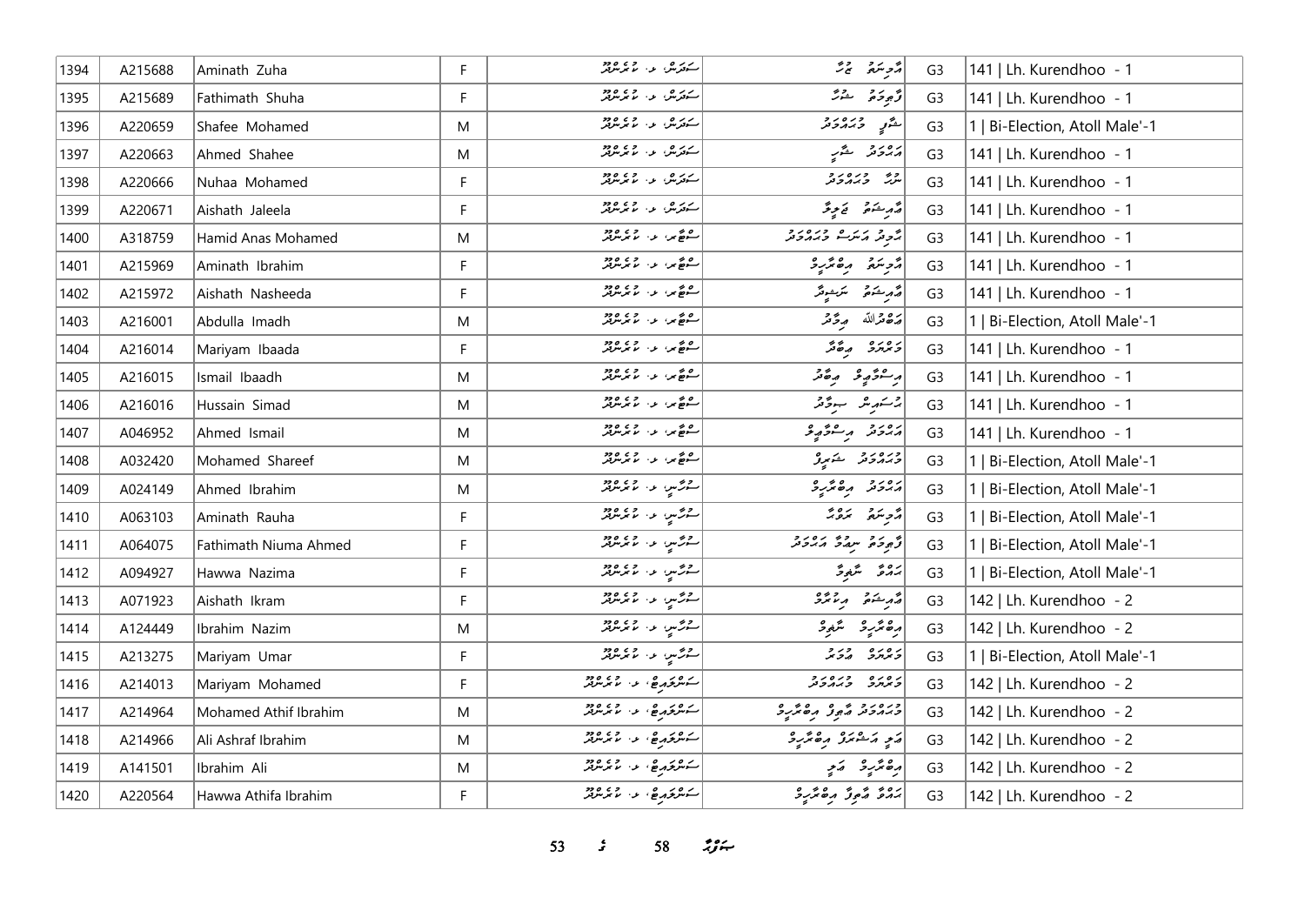| 1421 | A221001 | Aishath Ashfa Ibrahim | F. | سىشرىخ مەھلىمى ئەسىر مەھرىدىكىمى ئاسىر ئىس                                                           | أقهر ينكفي وكالحميل وهاتر والمحر | G <sub>3</sub> | 142   Lh. Kurendhoo - 2        |
|------|---------|-----------------------|----|------------------------------------------------------------------------------------------------------|----------------------------------|----------------|--------------------------------|
| 1422 | A140863 | Ahmed Aboobakuru      | M  | سەھرىرى ئەرەپرىدىن                                                                                   |                                  | G <sub>3</sub> | 142   Lh. Kurendhoo - 2        |
| 1423 | A214007 | Mohamed Sajid         | M  | سەھرىرى ئەر ئامرىكرىنىڭ                                                                              | ورەرو گەيەتر                     | G <sub>3</sub> | 1   Bi-Election, Atoll Male'-1 |
| 1424 | A214008 | Zulaikha Zihunee      | F  | شوروی د ماندماند                                                                                     | ج تحارِ شَرَ فَرِسْتِي           | G <sub>3</sub> | 1   Bi-Election, Atoll Male'-1 |
| 1425 | A214009 | Hawwa Juwaidha        | F  | سومبرو، او، ام مرسر پر                                                                               | پروژ دی وروژ                     | G <sub>3</sub> | 1   Bi-Election, Atoll Male'-1 |
| 1426 | A214236 | Zunaira Moosa         | F. | ر مارس د المستخدم المستخدم المستخدم المستخدم المستخدم المستخدم المستخدم المستخدم المستخدم المستخدم ا | ج سَمبر مَرَّ مَرَّ مَ           | G <sub>3</sub> | 142   Lh. Kurendhoo - 2        |
| 1427 | A214469 | Azeeza Abdulla        | F. | ر د همه د او د د بر بر بر در د                                                                       | #ي تج ترك قمر الله               | G <sub>3</sub> | 142   Lh. Kurendhoo - 2        |
| 1428 | A214470 | Ibrahim Arif          | M  | ر د همه د او د ۱۳۵۴                                                                                  | رەنزىرد كەبرۇ                    | G <sub>3</sub> | 142   Lh. Kurendhoo - 2        |
| 1429 | A214471 | Nazeera Abdulla       | F  | روستى ئىقتى، بىر، سىم بىر بىرە دو                                                                    | سَمْدِيمَ صَـ2هقرالله            | G <sub>3</sub> | 142   Lh. Kurendhoo - 2        |
| 1430 | A214472 | Aminath Abdulla       | F. | روم کړي په ۱۶۵،۶۶                                                                                    | أمراج يتمعى مكافحة الله          | G <sub>3</sub> | 142   Lh. Kurendhoo - 2        |
| 1431 | A214473 | Saamath Abdhulla      | F  | ر د همه د او د د بر بر بر در د                                                                       | حرو روورالله                     | G <sub>3</sub> | 142   Lh. Kurendhoo - 2        |
| 1432 | A214474 | Zahira Abdulla        | F. | روم کړي په ۱۶۵،۶۶                                                                                    | تجربتم وكافقرالله                | G <sub>3</sub> | 142   Lh. Kurendhoo - 2        |
| 1433 | A053434 | Sheereena Abdulla     | F  | روه شوی از ۱۵۵۰ ورو                                                                                  | مسموستر ك <b>ە</b> ھەتراللە      | G <sub>3</sub> | 1   Bi-Election, Atoll Male'-1 |
| 1434 | A123572 | Aminath Shuhuda       | F  | په سي، سه سر سر سر مر                                                                                | مرحو سر مرحوم مشاركتر            | G <sub>3</sub> | 142   Lh. Kurendhoo - 2        |
| 1435 | A214325 | Adam Ibrahim          | M  | پرس اور دوره<br>  پرس اور استرس                                                                      | أوره دەترىرد                     | G <sub>3</sub> | 142   Lh. Kurendhoo - 2        |
| 1436 | A213029 | Naseema Ibrahim       | F. | توس: ع- الأخر من قائل                                                                                | يربې په موه ټرېږد                | G <sub>3</sub> | 142   Lh. Kurendhoo - 2        |
| 1437 | A213032 | Aishath Shahula       | F. | په سي، سي سي سي د دور<br>  په سي سي سر مر سر مر                                                      | ە ئەر ئىشقى ئىشلىرىگى            | G <sub>3</sub> | 142   Lh. Kurendhoo - 2        |
| 1438 | A213035 | Hussain Shahid        | M  | ترس المال 29,000                                                                                     | 2سكىرىش ئىشرىتى                  | G <sub>3</sub> | 1   Bi-Election, Atoll Male'-1 |
| 1439 | A213036 | Hassan Samil          | M  | در، دارده دود.<br>  در او استرس                                                                      | ىزىكە ئەرق                       | G <sub>3</sub> | 1   Bi-Election, Atoll Male'-1 |
| 1440 | A213038 | Fathimath Sana        | F  | پی دارد در                                                                                           | قەبۇر قۇيىگە                     | G <sub>3</sub> | 142   Lh. Kurendhoo - 2        |
| 1441 | A213039 | Haleemath Shamla      | F  | ار به در در دور<br>افزیدا از مانگریزی                                                                | پر پر پر وی                      | G <sub>3</sub> | 142   Lh. Kurendhoo - 2        |
| 1442 | A214397 | Fathmath Thereesha    | F. | ۵ ۵ ۵<br>  ۵ ۵ وی ۱ ع و سر سربر                                                                      | وٌمودَمْ مُرِيشٌ                 | G <sub>3</sub> | 1   Bi-Election, Atoll Male'-1 |
| 1443 | A214360 | Ahmed Hussain         | M  | ام ده ده ده ده ده ده ده<br>  هواد د از استرس                                                         | أرەر دىم ئەسەر ش                 | G <sub>3</sub> | 141   Lh. Kurendhoo - 1        |
| 1444 | A214368 | Aminath Ahmed         | F  | ان دی.<br>حوفری، او، اما موسوفر                                                                      | د سره د د د د                    | G <sub>3</sub> | 141   Lh. Kurendhoo - 1        |
| 1445 | A214370 | Nahida Ahmed          | F. |                                                                                                      | مَرْرِقَدِ الْمَارُوقر           | G <sub>3</sub> | 141   Lh. Kurendhoo - 1        |
| 1446 | A214371 | Hawwa Ahmed           | F  | ام ده ده ده ده ده ده ده<br>  هواد د از استرس                                                         | رەپ رەرد                         | G <sub>3</sub> | 141   Lh. Kurendhoo - 1        |
| 1447 | A214372 | Abdulla Ahmed         | M  | ج د د د د د د د د د<br>حوکي د سرس                                                                    | مَدْهُ مَدْ مَدْرَمَّر           | G <sub>3</sub> | 141   Lh. Kurendhoo - 1        |

*s*  $58$  *n***<sub>2</sub>**  $\frac{1}{2}$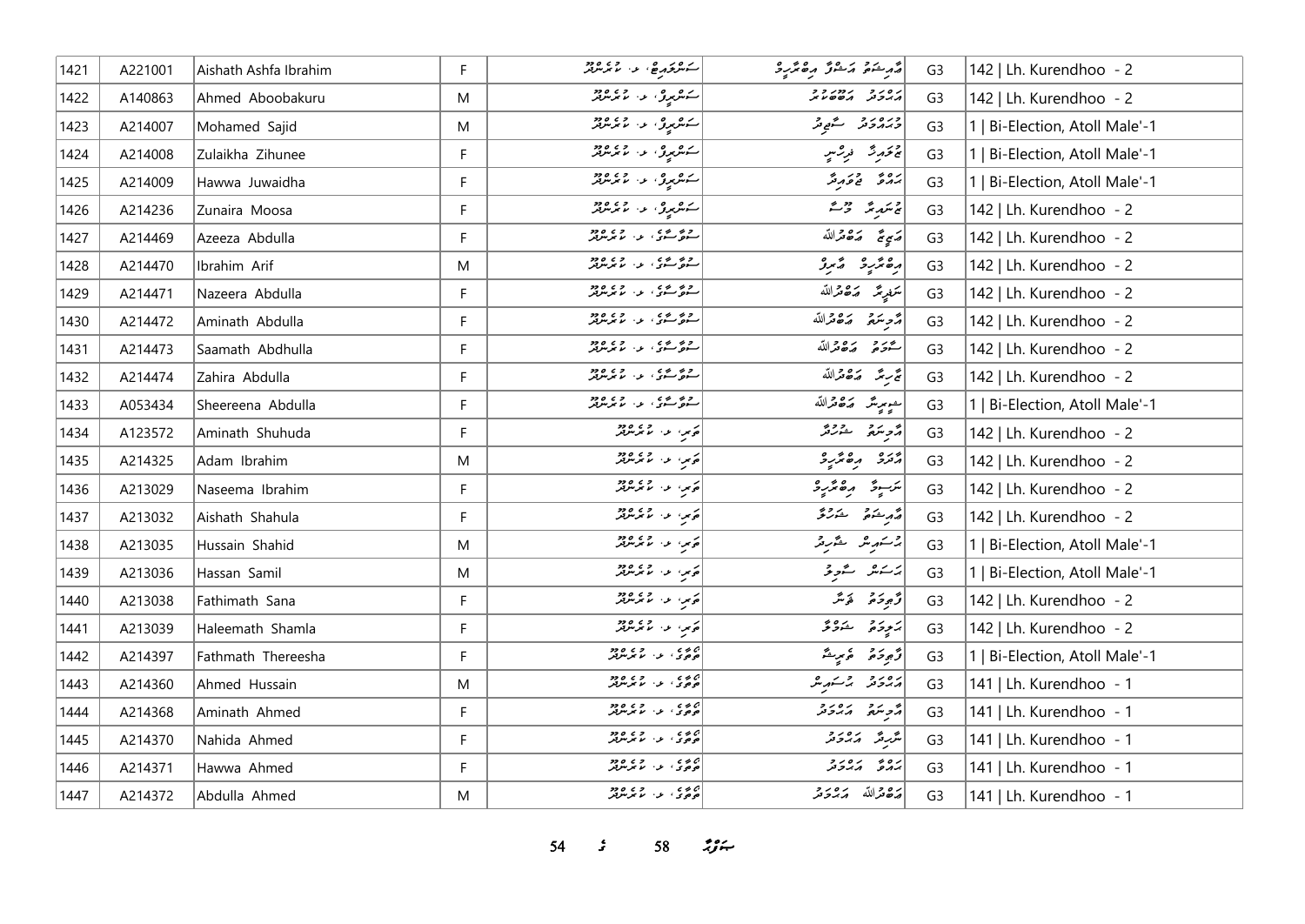| 1448 | A140684 | Hussain Ahmed                | M  | ج پ ج ، د د ج ج ج وج<br>  ج ج ک ، د ، س م مرس                           | ا مستهر شده بر در د<br>ایر ستهر شد از مرکز مر | G <sub>3</sub> | 141   Lh. Kurendhoo - 1        |
|------|---------|------------------------------|----|-------------------------------------------------------------------------|-----------------------------------------------|----------------|--------------------------------|
| 1449 | A104857 | Abdul Gafoor Ahmed           | M  | د د د .<br>  د د . د . س مرس بر                                         | נס כסנכבר נסנב<br>השיניכת ציב הגבינ           | G <sub>3</sub> | 141   Lh. Kurendhoo - 1        |
| 1450 | A111067 | Aishath Shahula              | F  | پوتر موروسی، او ، ما بر سربر<br>  موتر موروسی، او ، اما بر سربر         | مەرشىق شەرقى                                  | G <sub>3</sub> | 142   Lh. Kurendhoo - 2        |
| 1451 | A214812 | Saleema Ibrahim              | F. | بور<br><mark>ئۆتۈمۈنگ</mark> ى، بەر بەيدىللەر                           | سَرِوْ رەھرىرو                                | G <sub>3</sub> | 142   Lh. Kurendhoo - 2        |
| 1452 | A214824 | Aminath Nahuza               | F  | بور<br>قومرموموموگان الله موسرفر                                        | رحمة متركسة                                   | G <sub>3</sub> | 142   Lh. Kurendhoo - 2        |
| 1453 | A214825 | Fathmath Wafdha              | F. | بور <sub>وپوځ</sub> ی، د خوړه ده.<br>مرموپوځی، د مامرس                  | د بره ده د بر                                 | G <sub>3</sub> | 1   Bi-Election, Atoll Male'-1 |
| 1454 | A214850 | Mohamed Saleem               | M  |                                                                         | ورەرو سەرو                                    | G <sub>3</sub> | 1   Bi-Election, Atoll Male'-1 |
| 1455 | A214856 | Ahmed Ali                    | M  | پوتروپروژی په دی ورو<br>  پوتروپروژی په لامریزند                        | ړ ور د کام                                    | G <sub>3</sub> | 1   Bi-Election, Atoll Male'-1 |
| 1456 | A214852 | Ahula Ali                    | F. | پوتر مورځۍ ، د ، د ه ه ده د                                             | أروقى أربي                                    | G <sub>3</sub> | 142   Lh. Kurendhoo - 2        |
| 1457 | A130853 | Mohamed Ibrahim              | M  | <br>  ج د د کور ج ، د ، لا مرسربر                                       | ورورو مصرور                                   | G <sub>3</sub> | 142   Lh. Kurendhoo - 2        |
| 1458 | A148538 | Aishath Fariyal              | F. |                                                                         | شهر شنعتی و سر پژو                            | G <sub>3</sub> | 142   Lh. Kurendhoo - 2        |
| 1459 | A154396 | Ibrahim Mohamed              | M  | <br>  جوړځوړه ، ع ، ع مرس                                               | رەپرىر دىرەرد                                 | G <sub>3</sub> | 1   Bi-Election, Atoll Male'-1 |
| 1460 | A220884 | Haleemath Faaiqa             | F  | ج <i>و ڈ څرم</i> څا و د مرسربر                                          | يَجِوَةُ وَالْمُرِدَّ                         | G <sub>3</sub> | 142   Lh. Kurendhoo - 2        |
| 1461 | A216570 | Afeefa Easa                  | F  | <br> ج ورگورځ، به اسم سرس                                               | رَرِڙَ پِٽَ                                   | G <sub>3</sub> | 142   Lh. Kurendhoo - 2        |
| 1462 | A216572 | Easa Siraj                   | M  | ج و د محمد جي الله د د د د د                                            | ریشتر سوئیتی                                  | G <sub>3</sub> | 142   Lh. Kurendhoo - 2        |
| 1463 | A216574 | Abdulla Shakir               | M  | <br> ج و د حرم جي عن المعمد العرب                                       | أضفض الله مشموعه                              | G <sub>3</sub> | 142   Lh. Kurendhoo - 2        |
| 1464 | A216576 | Hamid Rasheed                | M  | ج و د محمد جي الله د ده.<br>المحمد محمد جي الله المحمد الله محمد الله د | پڑویژ - ٹرنشویژ-                              | G <sub>3</sub> | 142   Lh. Kurendhoo - 2        |
| 1465 | A216578 | Ali Rasheed                  | M  | <br> ج و د حرم ج ، ع ، ع مرسر بر                                        | پر موسیقی پر                                  | G <sub>3</sub> | 142   Lh. Kurendhoo - 2        |
| 1466 | A254075 | Ahmed Rizah                  | M  | ج و د محمد هي الله الله و د د د                                         | پروژو برچ پر                                  | G <sub>3</sub> | 142   Lh. Kurendhoo - 2        |
| 1467 | A220648 | Abdulla Shifan Abdul Raheem  | M  | جو مرحوري الله المستوفير                                                | رە داللە جو <i>زەر مەدەب</i> رە               | G <sub>3</sub> | 1   Bi-Election, Atoll Male'-1 |
| 1468 | A044537 | Abdul Raheem Abdulla         | M  | جو هر ورو، اور استخدام در در در در در استرات                            | ره وه بر مدر صدر الله                         | G <sub>3</sub> | 142   Lh. Kurendhoo - 2        |
| 1469 | A215663 | Mohamed Sinan Abdul Raheem   | M  | جو گروری در استمبر مرد                                                  | ورەروب سوش مەدەرەر                            | G <sub>3</sub> | 1   Bi-Election, Atoll Male'-1 |
| 1470 | A215664 | Aminath Ajufaan Abdul Raheem | F. | جو هروژ، د. گرمگرفتر                                                    |                                               | G <sub>3</sub> | 1   Bi-Election, Atoll Male'-1 |
| 1471 | A213997 | Husna Usman                  | F  | جو مرحوري الله المعام مع معرضه                                          | ج عبر مورد و                                  | G <sub>3</sub> | 142   Lh. Kurendhoo - 2        |
| 1472 | A216468 | Mohamed Latheef              | M  | دو در ۱۶۵٬۵۶                                                            | ورەرو كەبى                                    | G <sub>3</sub> | 141   Lh. Kurendhoo - 1        |
| 1473 | A216469 | Hawwa Liufa                  | F  | روه د د اور ده ده<br>مرکز د ماسرس                                       | برە جەۋ                                       | G <sub>3</sub> | 141   Lh. Kurendhoo - 1        |
| 1474 | A216470 | Ahmed Ihshaan                | M  | ده د په ۱۶ ورود<br>  د ډېره او او موسر                                  | أمهوس مهاشته                                  | G <sub>3</sub> | 141   Lh. Kurendhoo - 1        |

 $\frac{2}{3}$   $58$   $\frac{29}{3}$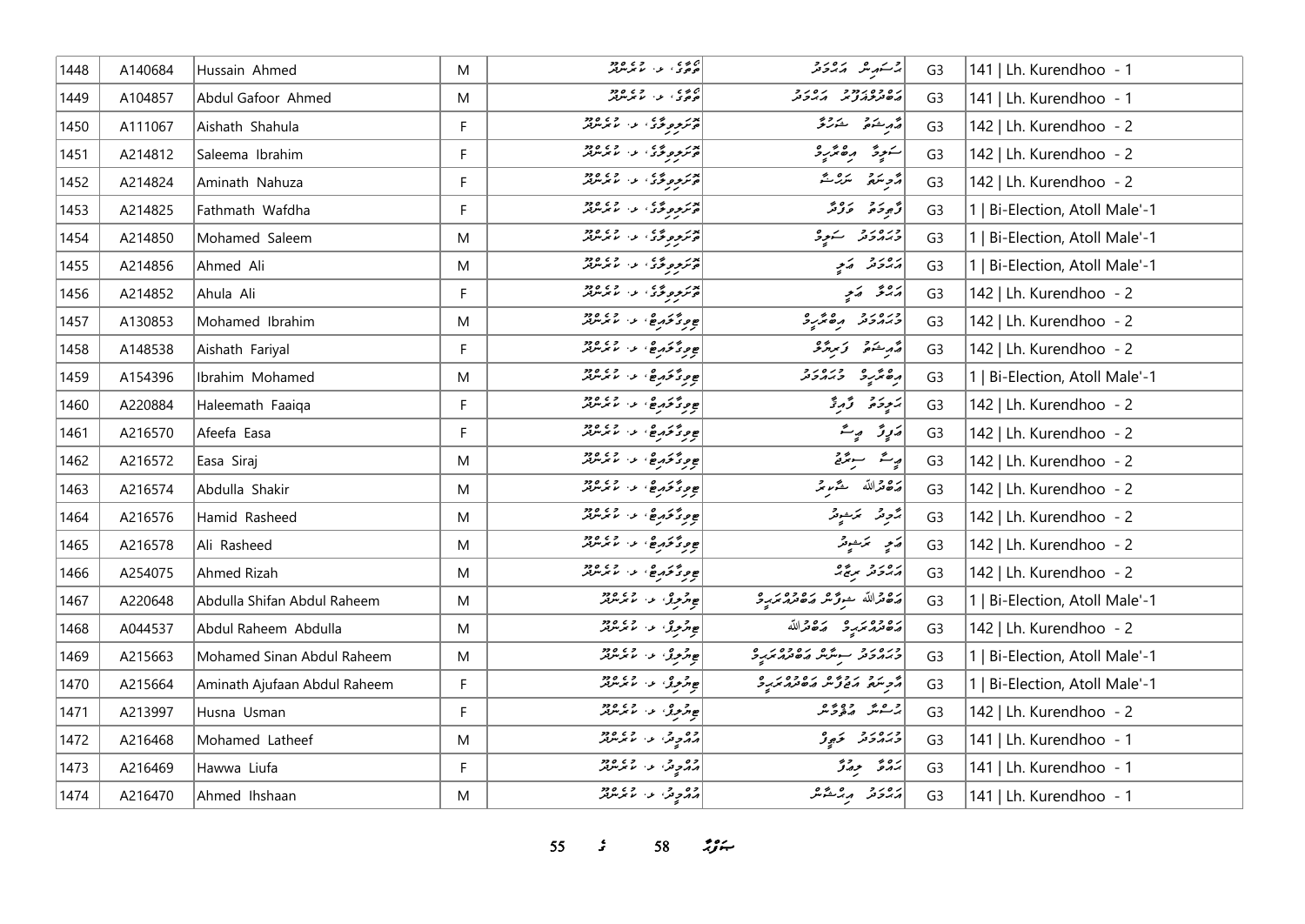| 1475 | A154366 | Ibrahim Mohamed             | M         | وه و چې او دا ده دو.<br>  پر ټر چون او دا اما مرس         | دە ئەرە دىرەرد                                                | G3             | 1   Bi-Election, Atoll Male'-1 |
|------|---------|-----------------------------|-----------|-----------------------------------------------------------|---------------------------------------------------------------|----------------|--------------------------------|
| 1476 | A164984 | Zakiyya Abdul Rahman        | F.        | ده د ده ۱۰ تا بر سر در                                    | CARCOCOLOGIE                                                  | G <sub>3</sub> | 141   Lh. Kurendhoo - 1        |
| 1477 | A220782 | Abdulla Rushdhan            | M         | وه د چې او ده ده ده ده ده<br>  پر ټر چوکې او د اما مرسرين | رەقراللە مەشەر                                                | G <sub>3</sub> | 141   Lh. Kurendhoo - 1        |
| 1478 | A306352 | Aishath Zaha                | F.        | ا د شگاه د از ما بر سرچر                                  | ۇرمىنى ئ                                                      | G <sub>3</sub> | 142   Lh. Kurendhoo - 2        |
| 1479 | A146953 | Abdulla Majid               | M         | و شده از ده دود.<br>در شده از موسولار                     | مَدْ حَمْدَاللّه حَ مِي مَرْ                                  | G <sub>3</sub> | 142   Lh. Kurendhoo - 2        |
| 1480 | A215519 | Shiyama Aboobakuru          | F.        | ج شگاء در ما مرکز دود.<br>مرکش او در ما مرکز مرکز         | 77/27/29/29                                                   | G <sub>3</sub> | 142   Lh. Kurendhoo - 2        |
| 1481 | A213369 | Mohamed Midhuhath           | M         | ج شگاء در در دود<br>پرشگاء ۱۰ ما مرسوبو                   | ورەر د<br>دېرمرحتر بالارد                                     | G <sub>3</sub> | 1   Bi-Election, Atoll Male'-1 |
| 1482 | A213370 | Hawwa Samaahath             | F.        |                                                           | رەپ رىرى                                                      | G <sub>3</sub> | 142   Lh. Kurendhoo - 2        |
| 1483 | A213964 | Ibrahim Ahmed               | M         | ه بره محمد از ۲۵۵ و در ا                                  | ده نده ده د در د                                              | G <sub>3</sub> | 142   Lh. Kurendhoo - 2        |
| 1484 | A214148 | Hawwa Abdulla               | F         | دى دى<br>  دىگرەنگى، دارىم بىر سربىر                      | بروء روورالله                                                 | G <sub>3</sub> | 1   Bi-Election, Atoll Male'-1 |
| 1485 | A214172 | Fathmath Sana               | F.        | دى دى.<br>  دىگرى ئى مەممىرىلىر                           | ژَهِ دَهْ جَسَدَ                                              | G <sub>3</sub> | 142   Lh. Kurendhoo - 2        |
| 1486 | A214176 | Mohamed Asif                | M         | دى مەرگە، مەسىر مەدە                                      | ورەرو ھەبدۇ                                                   | G <sub>3</sub> | 1   Bi-Election, Atoll Male'-1 |
| 1487 | A214164 | Aminath Ibrahim             | F         | ه بره محمد از ۲۵۵۵<br>د بره محمد از ما برس بر             | أترجمني مقتربة                                                | G <sub>3</sub> | 1   Bi-Election, Atoll Male'-1 |
| 1488 | A326179 | Ahmed Aleef                 | M         | دى دې د تا تا پرسرېر                                      | أرور وترو                                                     | G <sub>3</sub> | 1   Bi-Election, Atoll Male'-1 |
| 1489 | A254074 | Mariyam Shaara Mohamed      | F         | ە بەرگە، بەر يەرەد                                        | د ه د ه په په د د ه د د                                       | G <sub>3</sub> | 1   Bi-Election, Atoll Male'-1 |
| 1490 | A214232 | Aishath Sama                | F         | ه و وي.<br>د ويژن د با برندو                              | قەربىئە ئەڭ                                                   | G <sub>3</sub> | 142   Lh. Kurendhoo - 2        |
| 1491 | A214230 | Fathimath Samaahath         | F         | ە بەرە، بەر يەرەد                                         | و ده سنځده                                                    | G <sub>3</sub> | 142   Lh. Kurendhoo - 2        |
| 1492 | A213827 | Aminath Ibrahim             | F.        | ع پر ده در ده دود.<br>د پروگران او ما مرسرفتر             | أمرستمر مقتربة                                                | G <sub>3</sub> | 142   Lh. Kurendhoo - 2        |
| 1493 | A071636 | Mohamed Abdulla             | M         | ع و ژه، د ، می ورد<br>د و ژه، د ، ما مرسربر               | وره رو ده و الله                                              | G <sub>3</sub> | 142   Lh. Kurendhoo - 2        |
| 1494 | A155701 | Abdul Gafoor Mohamed        | M         | ە ئىرك، ئەسلىم ئىرلىر                                     | גם כסגמני - כגם גב<br>השיטות וליודי - הגוריה                  | G <sub>3</sub> | 142   Lh. Kurendhoo - 2        |
| 1495 | A214821 | Zulfa Ali                   | F         | ە ئىرك، ئەسلىم ئىرلىرى<br>مەنبەر ئىسلىم ئىرلىرى           | چوگر کھیے                                                     | G <sub>3</sub> | 142   Lh. Kurendhoo - 2        |
| 1496 | A214988 | Hawwa Ajfan Abdul Qafoor    | F.        | ج سکرے، اور، اس میں میں<br>اس سکر سے مسلم میں مسر میں     | גם ז' גרום גם בסגמנים<br>ג'ולים והים צ'יית וליים בתיבות צ'ייק | G <sub>3</sub> | 142   Lh. Kurendhoo - 2        |
| 1497 | A214990 | Aminath Afa Abdul Qafoor    | F         | ە ئىرگ، ئەسلىمى <i>ھە</i> ج                               | ם מר מר מסתכתובת<br>גריתה ג'ל גישות בגול                      | G <sub>3</sub> | 142   Lh. Kurendhoo - 2        |
| 1498 | A221172 | Ali Aisham Abdul Qafoor     | M         | ە ئىرگ، ئەسلىمى <i>ھەرە</i>                               | پَهِ پَهرِ شَوَ په په دو د                                    | G <sub>3</sub> | 142   Lh. Kurendhoo - 2        |
| 1499 | A221174 | Mohamed Ausham Abdul Qafoor | ${\sf M}$ | ە ئەرگ، ئەسىم ئەھەم                                       | כנסנכ נכנס נסכם נככי<br>כממכת ממייכ מסתכמצית                  | G <sub>3</sub> | 142   Lh. Kurendhoo - 2        |
| 1500 | A210172 | Shareefa Aboobakuru         | F         | د بروه معدد و د و د و د                                   | شكرى رەم دو                                                   | G <sub>3</sub> | 1   Bi-Election, Atoll Male'-1 |
| 1501 | A212776 | Fathimath Abdul Rahman      | F.        | د د پر د د د د د د د د د<br>  و و ترس د ۱۰ س س س          | و د د ده ده ده وه.<br>د وجود ماه دم در د ش                    | G <sub>3</sub> | 141   Lh. Kurendhoo - 1        |

 $\frac{1}{5}$   $58$   $\frac{10}{5}$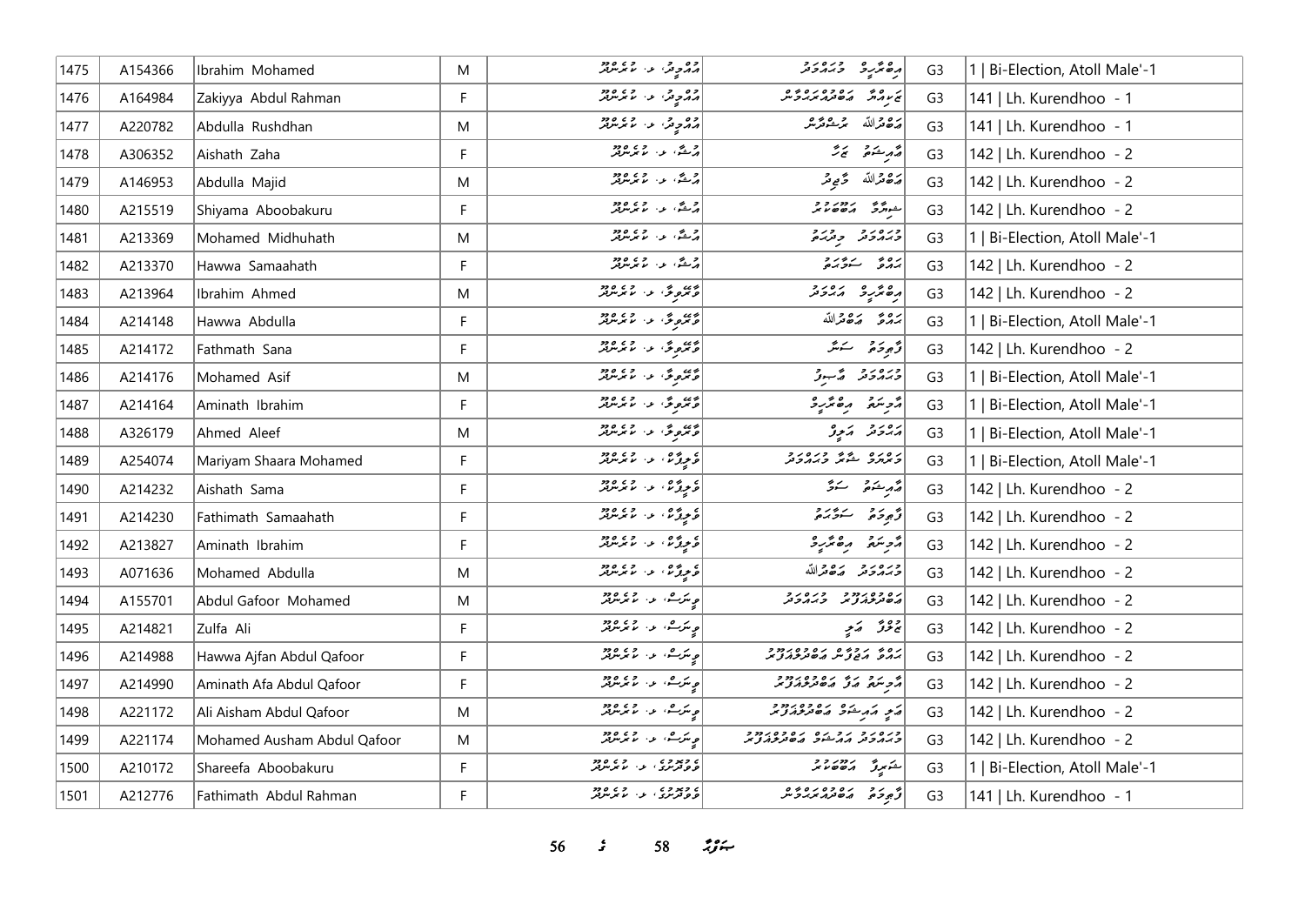| 1502 | A212778 | Fareesha Abdul Rahman | F. | ه ويووه .<br>و و ترس . او . اما برس تر                           | كم يوسط مصر مصر مصر مصر مصر المركز                 | G <sub>3</sub> | 141   Lh. Kurendhoo - 1        |
|------|---------|-----------------------|----|------------------------------------------------------------------|----------------------------------------------------|----------------|--------------------------------|
| 1503 | A132081 | Faheema Abdul Rahman  | F  | ه ویووه<br>در درسری از اما مرسوبتر                               | ر ه و ه ر ه د و و<br>پره تر پر بر بر س<br>ۇ رِ رُّ | G <sub>3</sub> | 141   Lh. Kurendhoo - 1        |
| 1504 | A080440 | Mohamed Shareef       | M  | ه ويووه .<br>ووترس . د . ما برس                                  | ورەرو شەرو                                         | G <sub>3</sub> | 1   Bi-Election, Atoll Male'-1 |
| 1505 | A051372 | Mariyam Abdul Rahman  | F  | ) ویووی در وی ووو<br><mark>  <i>و و ترس</i> که</mark> از ماسمبرس | נ סנים ניסיפים ניסיביים.<br>המיתה השינות מגיביים   | G <sub>3</sub> | 1   Bi-Election, Atoll Male'-1 |
| 1506 | A069194 | Abdulla Ibrahim       | M  | ورم ھا مریز ، اور اور دور د                                      | أرَدْ مَرْاللَّهُ مِنْ مِرْسِرْدَ                  | G <sub>3</sub> | 141   Lh. Kurendhoo - 1        |
| 1507 | A152360 | Ibrahim Imthiyaz      | M  | ه ۵۵ مردگان او ۵۵ ورد<br>در مان عروگان استرس                     | رە ئۈر ئەر ئەر                                     | G <sub>3</sub> | 1   Bi-Election, Atoll Male'-1 |
| 1508 | A216260 | Zameera Ibrahim       | F  | ه ۵۵ مرسم الله ۶۶۵ ورو<br>مرسم مرس                               | شوپد رهندرد                                        | G <sub>3</sub> | 141   Lh. Kurendhoo - 1        |
| 1509 | A216261 | Fathimath Naseema     | F. | ه ۵۵ مردش از ۵۵ ورود<br>در عاصر در است مرد مرد                   | أوالمجر فتحريب مكرسوقه                             | G <sub>3</sub> | 1   Bi-Election, Atoll Male'-1 |
| 1510 | A216263 | Aishath Nadheema      | F. | ه ۵۵ مرتز، د. دره ۶۶۵ ور                                         | مەر شەر ئىستىرگى                                   | G <sub>3</sub> | 1   Bi-Election, Atoll Male'-1 |
| 1511 | A216428 | Naseema Hassan        | F  | و در و .<br>وترویز، د . ما برس                                   | يرسوی   پرسکر                                      | G <sub>3</sub> | 142   Lh. Kurendhoo - 2        |
| 1512 | A213519 | Mohamed Abdulla       | M  | وترو .<br>وترويز، الا الايرس                                     | وره رو ده دالله                                    | G <sub>3</sub> | 142   Lh. Kurendhoo - 2        |
| 1513 | A213526 | Asima Mohamed         | F. | ور و د د.<br>وترونر، د ، مانرس                                   | چېنې د دره رو                                      | G <sub>3</sub> | 142   Lh. Kurendhoo - 2        |
| 1514 | A213524 | Abdulla Rashad        | M  | و در د.<br>وترونز، د. مانرمزیز                                   | أرَدْهُ مَّدْ سَرْئَةً مِّدْ                       | G <sub>3</sub> | 142   Lh. Kurendhoo - 2        |
| 1515 | A221136 | Ahmed Asim            | M  | و در چې او د ده ده.<br>د ترونکې او د اما ترسرفر                  | גם גב הבייב                                        | G <sub>3</sub> | 142   Lh. Kurendhoo - 2        |
| 1516 | A214079 | Fathimath Ibrahim     | F. | موځه په شکستور له د موسومتر لر                                   | رًّمِ دَمَّ رەمَّرْر                               | G <sub>3</sub> | 1   Bi-Election, Atoll Male'-1 |
| 1517 | A214137 | Aminath Zahura        | F  | مونځ د سکستگر، او ، ساند د د ا                                   | أوالله المنافر المحمد                              | G <sub>3</sub> | 1   Bi-Election, Atoll Male'-1 |
| 1518 | A214138 | Mohamed Anwar         | M  | ە قەبۇ سىمسەش كەر بولمەتلەر                                      | כנסנכ גםנכ                                         | G <sub>3</sub> | 141   Lh. Kurendhoo - 1        |
| 1519 | A143912 | Zuhuriyya Ibrahim     | F  | .<br>د ځې شرستی د لامرس                                          | 3 مرمد مقدره                                       | G <sub>3</sub> | 1   Bi-Election, Atoll Male'-1 |
| 1520 | A101882 | Ibrahim Abdulla       | M  | <br>  د څو په سوسکون لوي لامورسرور                               | أرە ئرىرە مەھەراللە                                | G <sub>3</sub> | 1   Bi-Election, Atoll Male'-1 |
| 1521 | A215677 | Adam Hassan           | M  | ە ئىرىگە ئەرەپ يەرەپ ھەر                                         | ەرە بەسەر                                          | G <sub>3</sub> | 141   Lh. Kurendhoo - 1        |
| 1522 | A215678 | Jameela Ali           | F  | ە ئىرىگە ئىگە ئەرەدە<br>مەنگەنىڭ، ئەرگە ئىرلىرلىر                | تحاوی تھے کہ می                                    | G <sub>3</sub> | 141   Lh. Kurendhoo - 1        |
| 1523 | A215679 | Hawwa Adam            | F. | ە ئىركەت بەر بەيدىن ئەرە                                         | رە ئەرە                                            | G <sub>3</sub> | 141   Lh. Kurendhoo - 1        |
| 1524 | A215680 | Mariyam Adam          | F  | ە ئىرىگە ئەرەپ مەھرىس بىر                                        | נים נים לינים<br>בי <i>נ</i> ו <i>נים ה</i> בנים   | G <sub>3</sub> | 141   Lh. Kurendhoo - 1        |
| 1525 | A215682 | Ali Zahir             | M  | ە ئىرىگەشتە بەر بەيدىن ئەرەد                                     | رَمِي تَحْرِيْرُ                                   | G <sub>3</sub> | 1   Bi-Election, Atoll Male'-1 |
| 1526 | A214012 | Haleema Mohamed       | F. | ەر دەھ .<br>ھەيملاش بى ئايمەللەر                                 | پر پوځ د د د د د                                   | G <sub>3</sub> | 141   Lh. Kurendhoo - 1        |
| 1527 | A078429 | Ahmed Hameedh Ibrahim | M  | ے ر دو .<br>ویچ برلائق او . الا برللوٹر                          | أرورو بروتر رەترىرو                                | G <sub>3</sub> | 141   Lh. Kurendhoo - 1        |
| 1528 | A246708 | Aishath Reeath        | F. | ہے پر دوہ ۔ دے ہ دو<br>ویچ <i>پر با</i> ش کا پر سربر             |                                                    | G <sub>3</sub> | 1   Bi-Election, Atoll Male'-1 |

**s**  $58$   $\frac{6}{5}$